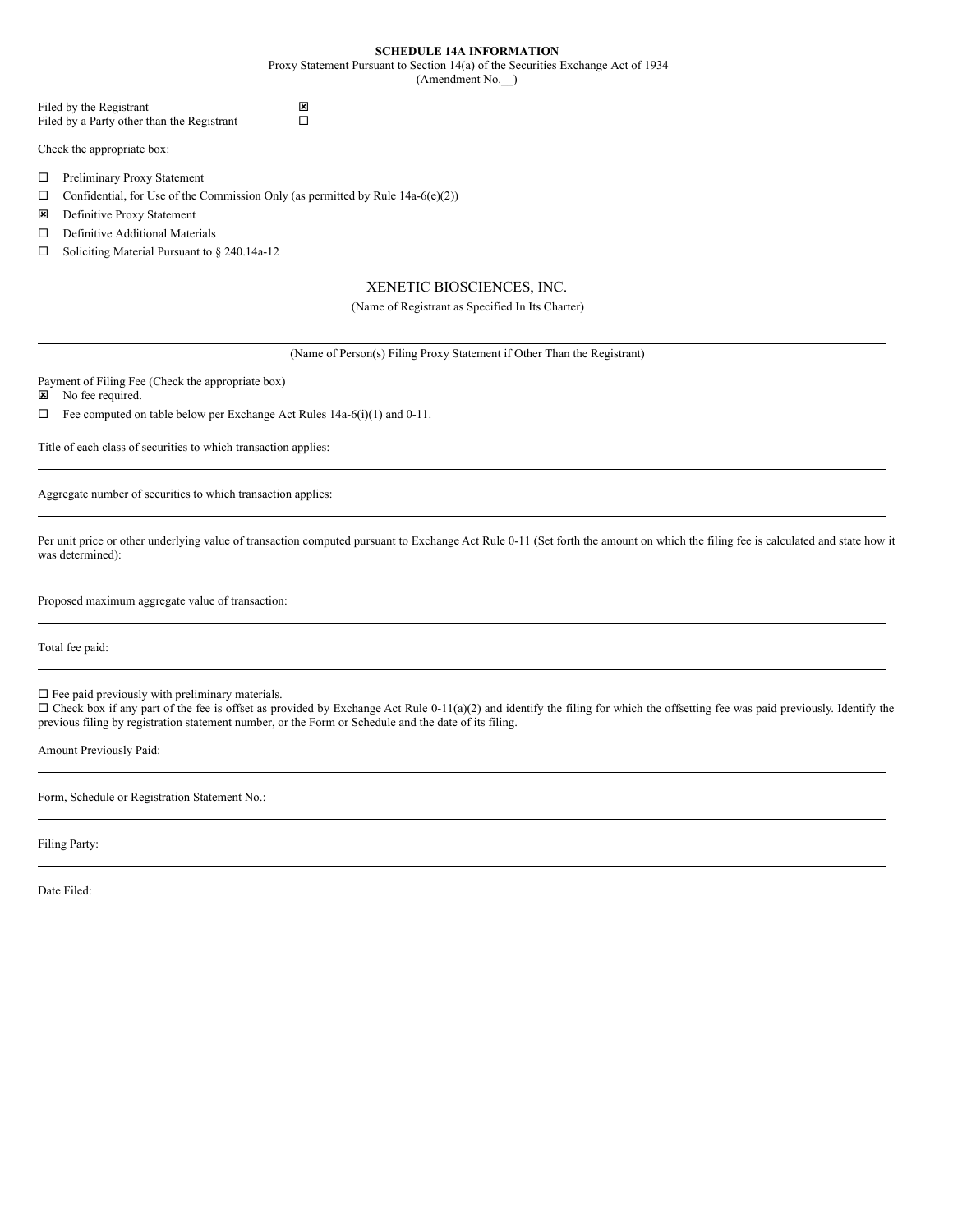## **XENETIC BIOSCIENCES, INC. 40 Speen Street, Suite 102 Framingham, Massachusetts 01701**

# **NOTICE OF ANNUAL MEETING OF STOCKHOLDERS**

### **To Be Held On December 4, 2019**

Dear Stockholder:

You are cordially invited to attend the Annual Meeting of Stockholders of**Xenetic Biosciences, Inc.**, a Nevada corporation (the "Company"). The meeting will be held on Wednesday, December 4, 2019 at 10:00 a.m. local time at the offices of Holland & Knight LLP, 701 Brickell Avenue, Suite 3300, Miami, Florida 33131 for the following purposes:

**1 .** To elect the Board's nominees, Grigory G. Borisenko, James E. Callaway, Firdaus Jal Dastoor, Jeffrey F. Eisenberg, Dmitry Genkin, Roger Kornberg, Adam Logal and Alexey Vinogradov, to the Board of Directors to serve until the next annual meeting and their successors are duly elected and qualified.

**2.** To ratify the selection by the Audit Committee of Marcum LLP as the independent registered public accounting firm of the Company for its fiscal year ending December 31, 2019.

**3.** To approve, by non-binding advisory vote, the resolution approving the named executive officer compensation ("Say on Pay").

**4.** To approve the Company's Amended and Restated Equity Incentive Plan, to, among other things, increase the aggregate number of shares of common stock authorized under the plan by 750,000 shares.

**5.** To conduct any other business properly brought before the meeting.

These items of business are more fully described in the Proxy Statement accompanying this Notice.

The record date for the Annual Meeting is October 25, 2019. Only stockholders of record at the close of business on that date may vote at the meeting or any adjournment thereof.

## Important Notice Regarding the Availability of Proxy Materials for the Annual Meeting of Stockholders to Be Held on Wednesday, December 4, 2019 at 10:00 a.m. local time at the offices of Holland & Knight LLP, 701 Brickell Avenue, Suite 3300, Miami, Florida 33131.

The Proxy Statement, the Notice of the Annual Meeting and our Annual Report on Form 10-K for the fiscal year ended December 31, 2018, as amended (the "Annual Report to Stockholders") are available at www.xeneticbio.com.

By Order of the Board of Directors

/s/ James Parslow

James Parslow Secretary

Framingham, Massachusetts November 8, 2019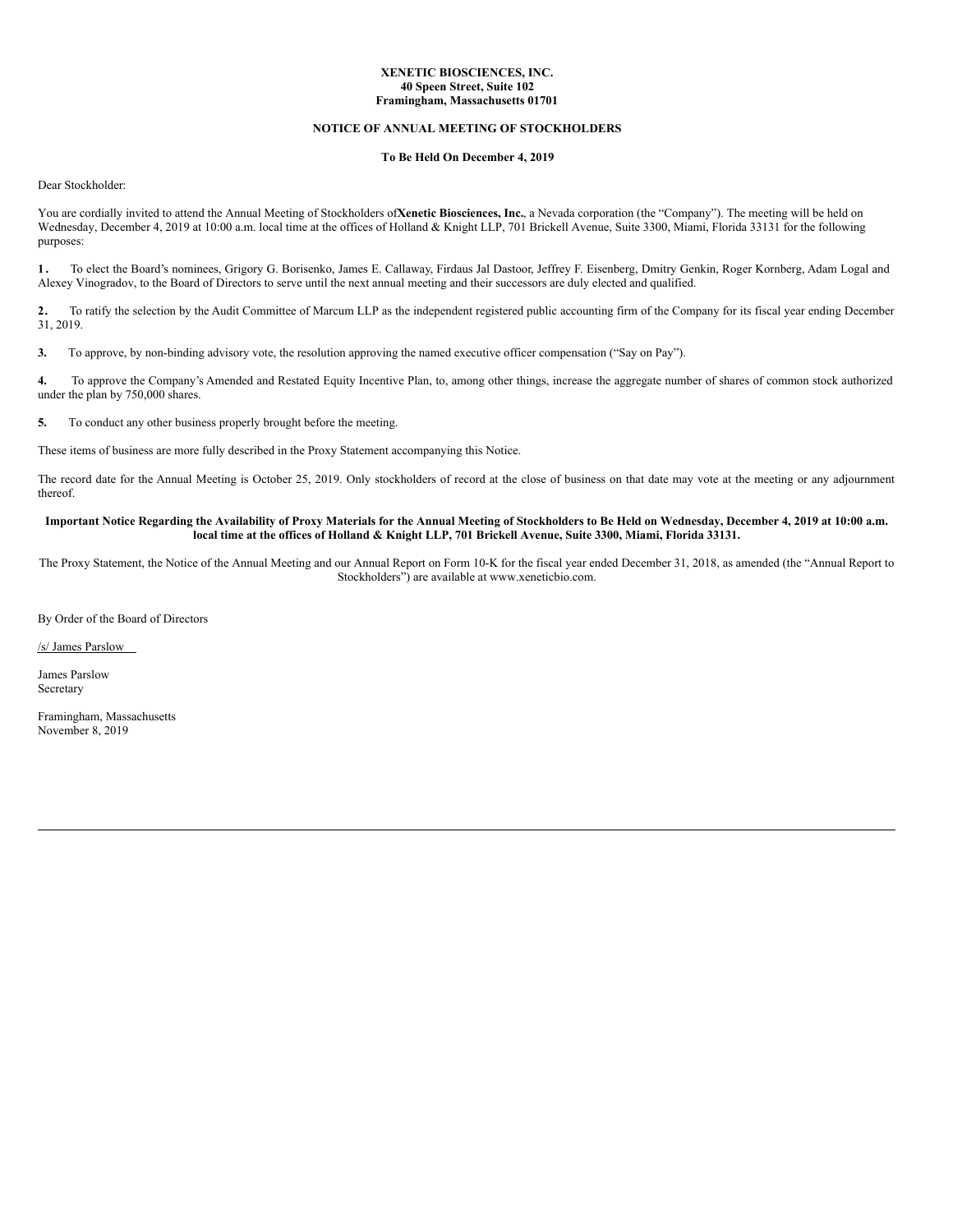You are cordially invited to attend the Annual Meeting in person. Whether or not you expect to attend the Annual Meeting, please complete, date, sign and return the enclosed proxy, or vote over the telephone or the internet as instructed in these proxy materials, as promptly as possible in order to ensure your representation at the Annual Meeting. A return envelope (which is postage prepaid if mailed in the United States) has been provided for your convenience. Even if you have voted by proxy, you may still vote in person if you attend the Annual Meeting. Please note, however, that if your shares are held of record by a broker, bank or other nominee and you wish to vote at the meeting, you must obtain a proxy issued in your name from that record holder.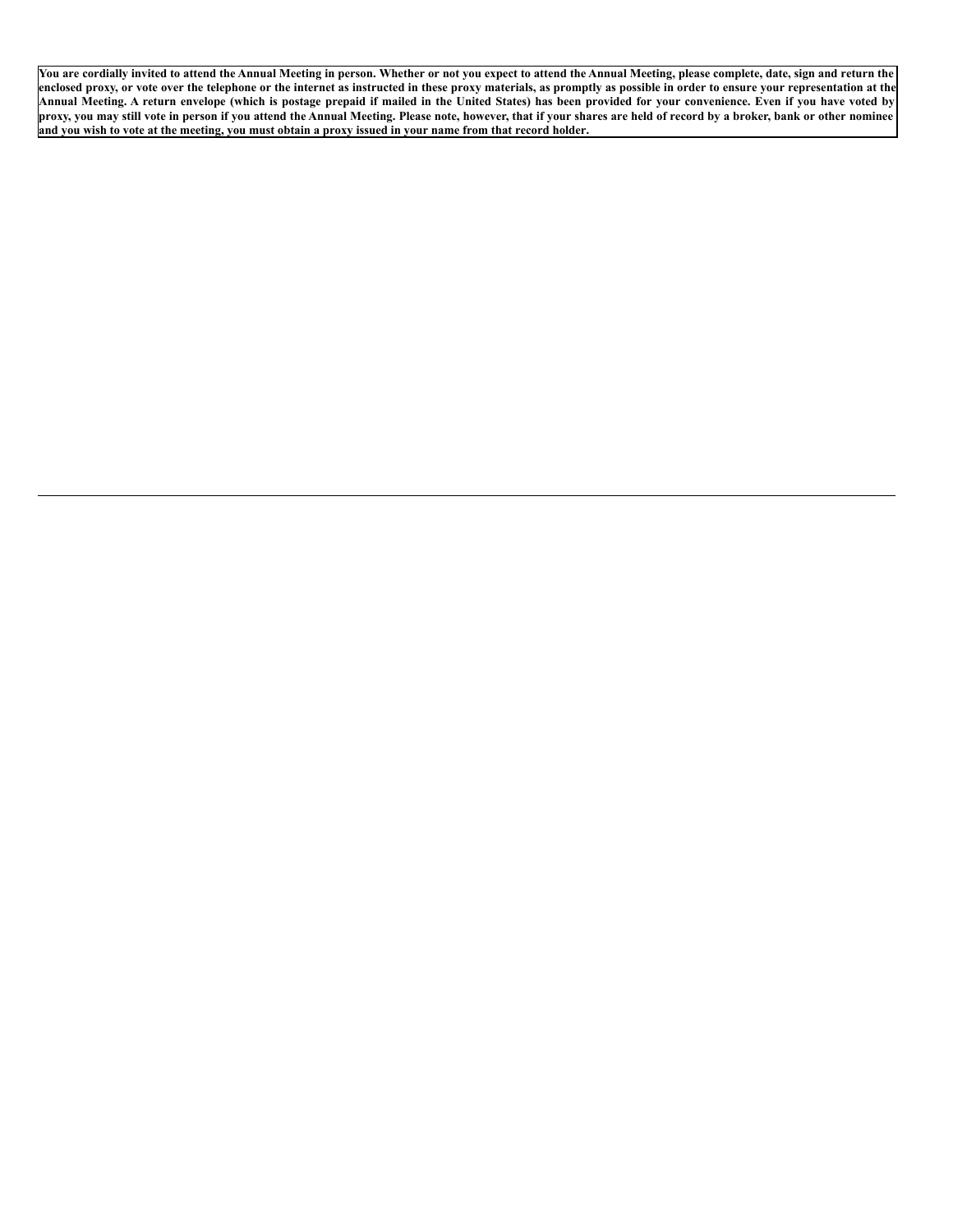|                                                                                                                   | Page |
|-------------------------------------------------------------------------------------------------------------------|------|
| <b>OUESTIONS AND ANSWERS ABOUT THESE PROXY MATERIALS AND VOTING</b>                                               |      |
| <b>Proposal 1 Election Of Directors</b>                                                                           | 8    |
| <b>Information Regarding the Board of Directors and Corporate Governance</b>                                      | 11   |
| <b>Independence of The Board of Directors</b>                                                                     | 11   |
| <b>Board Leadership Structure</b>                                                                                 | 12   |
| Role of the Board in Risk Oversight                                                                               | 12   |
| Meetings of The Board of Directors                                                                                | 12   |
| Information Regarding Committees of the Board of Directors                                                        | 12   |
| <b>Audit Committee</b>                                                                                            | 13   |
| <b>Compensation Committee</b>                                                                                     | 14   |
| Nominating and Corporate Governance Committee                                                                     | 15   |
| <b>Stockholder Communications With The Board Of Directors</b>                                                     | 18   |
| <b>Code of Business Conduct and Ethics</b>                                                                        | 18   |
| Security Ownership of Certain Beneficial Owners and Management                                                    | 18   |
| Section 16(a) Beneficial Ownership Reporting Compliance                                                           | 20   |
| Proposal 2 Ratification of Selection of Independent Registered Public Accounting Firm                             | 21   |
| <b>Executive Officers</b>                                                                                         | 23   |
| <b>Executive Compensation</b>                                                                                     | 24   |
| <b>Summary Compensation Table</b>                                                                                 | 24   |
| <b>Outstanding Equity Awards at Fiscal year end</b>                                                               | 25   |
| <b>Employment agreements with our Named Executive Officers</b>                                                    | 26   |
| <b>Equity Compensation Plan Information</b>                                                                       | 28   |
| <b>Director Compensation</b>                                                                                      | 29   |
| Proposal 3 Approval by Non-Binding Advisory Vote of the Resolution Approving Named Executive Officer Compensation | 30   |
| Proposal 4 Approval of Amended and Restated Equity Incentive Plan                                                 | 31   |
| <b>Transactions with Related Persons</b>                                                                          | 44   |
| <b>Policy Regarding Related Party Transactions</b>                                                                | 44   |
| <b>Certain Related Person Transactions</b>                                                                        | 44   |
| <b>Householding of Proxy Materials</b>                                                                            | 48   |
| <b>Other Matters</b>                                                                                              | 48   |
|                                                                                                                   |      |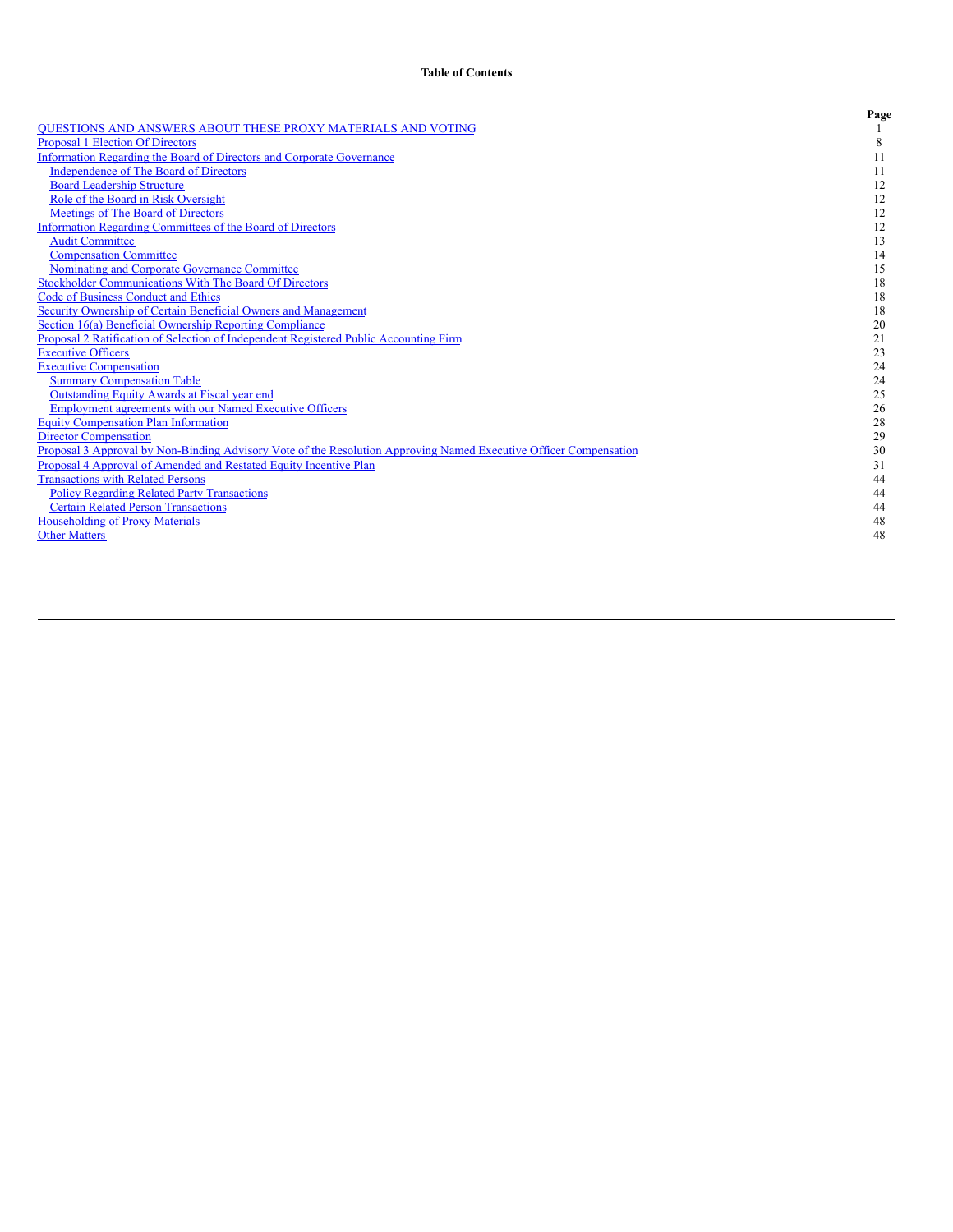### **XENETIC BIOSCIENCES, INC. 40 Speen Street, Suite 102 Framingham, Massachusetts 01701**

# **PROXY STATEMENT FOR THE 2019 ANNUAL MEETING OF STOCKHOLDERS**

# **To Be Held On December 4, 2019**

# <span id="page-4-0"></span>**QUESTIONS AND ANSWERS ABOUT THESE PROXY MATERIALS AND VOTING**

This proxy statement and the enclosed form of proxy are being sent to you because the Board of Directors of Xenetic Biosciences, Inc. (the "Company" or "Xenetic") is soliciting your proxy to vote at the 2019 Annual Meeting of Stockholders, including at any adjournments or postponements thereof (the "Annual Meeting"). We intend to mail these proxy materials on or about November 8, 2019 to all stockholders of record entitled to vote at the Annual Meeting.

You are invited to attend the Annual Meeting to vote on the proposals described in this proxy statement. However, you do not need to attend the Annual Meeting to vote your shares. Instead, you may simply complete, sign and return the enclosed proxy card, or follow the instructions below to submit your proxy over the telephone or through the internet.

The information provided in the "question and answer" format below is for your convenience only and is merely a summary of the information contained in this proxy statement. You should read this entire proxy statement carefully. Information contained on, or that can be accessed through, our website is not intended to be incorporated by reference into this proxy statement and references to our website address in this proxy statement are inactive textual references only.

### **How do I attend the Annual Meeting?**

The meeting will be held on Wednesday, December 4, 2019 at 10:00 a.m. local time at the offices of Holland & Knight LLP, 701 Brickell Avenue, Suite 3300, Miami, Florida 33131. If you wish to attend the Annual Meeting in person, please notify us in advance and, if you hold your shares in an account with a broker or bank, provide evidence that you were a stockholder on the record date. We must receive your request at least two business days prior to the meeting at 40 Speen Street, Suite 102, Framingham, Massachusetts 01701, by telephone to 781-778-7720 or by email at ir@xeneticbio.com. It will be necessary to present your picture identification to gain entrance to the 701 Brickell Avenue building. Information on how to vote in person at the Annual Meeting is discussed below.

## **Who can vote at the Annual Meeting?**

Only stockholders of record at the close of business on October 25, 2019 will be entitled to vote at the Annual Meeting. On this record date, there were 5,755,141 shares of common stock outstanding and entitled to vote.

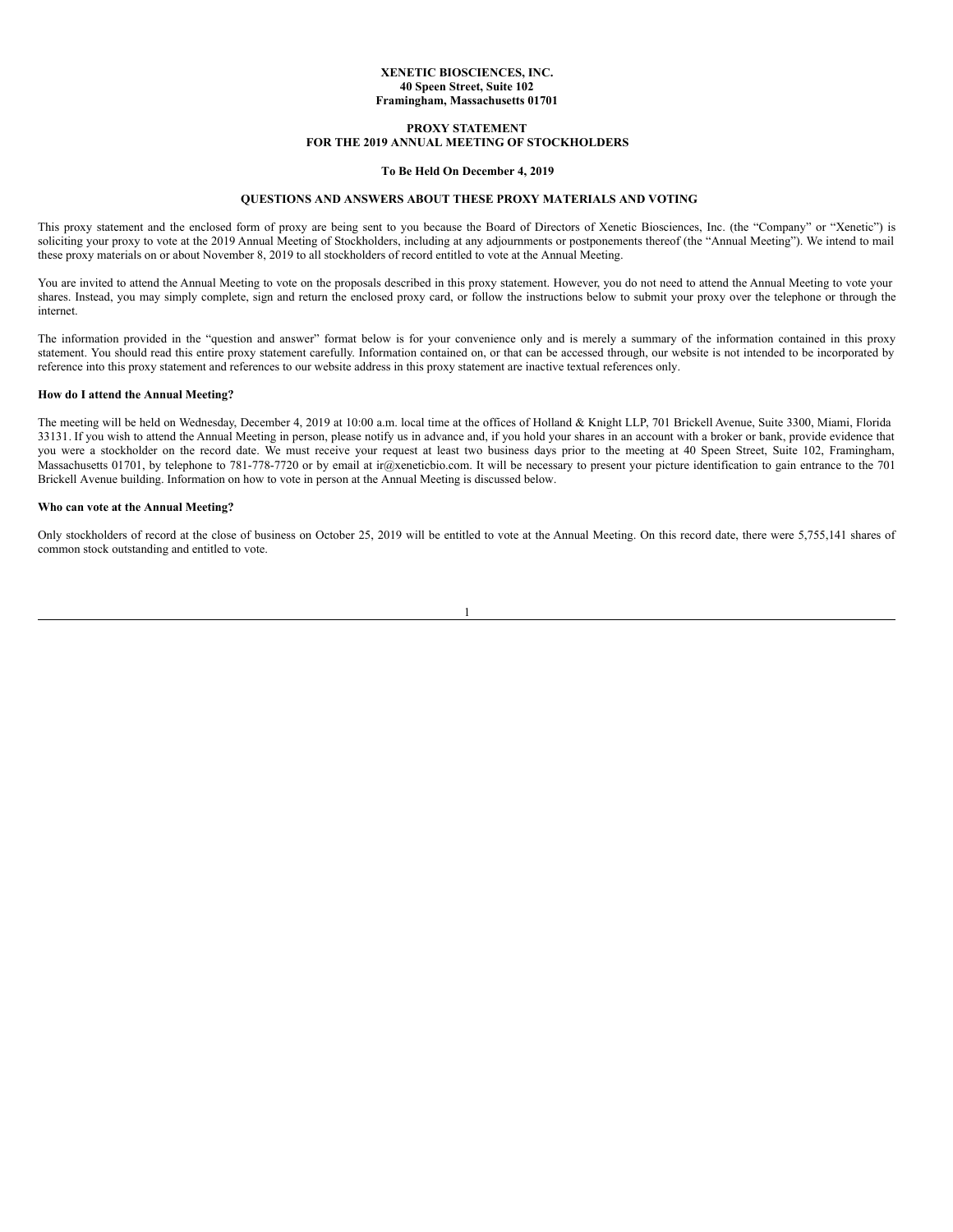#### *Stockholder of Record: Shares Registered in Your Name*

If on October 25, 2019 your shares were registered directly in your name with the Company's transfer agent, Empire Stock Transfer, then you are a stockholder of record. As a stockholder of record, you may vote in person at the meeting or vote by proxy. Whether or not you plan to attend the meeting, we urge you to fill out and return the enclosed proxy card or vote by proxy over the telephone or on the internet as instructed below to ensure your vote is counted.

# *Beneficial Owner: Shares Registered in the Name of a Broker or Bank*

If on October 25, 2019 your shares were held, not in your name, but rather in an account at a brokerage firm, bank, dealer or other similar organization, then you are the beneficial owner of shares held in "street name" and these proxy materials are being forwarded to you by that organization. The organization holding your account is considered to be the stockholder of record for purposes of voting at the Annual Meeting. As a beneficial owner, you have the right to direct your broker or other agent regarding how to vote the shares in your account. You are also invited to attend the Annual Meeting. However, since you are not the stockholder of record, you may not vote your shares in person at the meeting unless you request and obtain a valid proxy from your broker or other agent.

#### **What am I voting on?**

There are four matters scheduled for a vote:

- Election of eight directors;
- Ratification of the selection by the Audit Committee of Marcum LLP as the independent registered public accounting firm of the Company for its fiscal year ending December 31, 2019;
- · Approval, on an advisory, non-binding basis, of the compensation of our named executive officers; and
- · To approve the Company's Amended and Restated Equity Incentive Plan, to, among other things, increase the aggregate number of shares of common stock authorized under the plan by 750,000 shares.

# **What if another matter is properly brought before the meeting?**

The Board of Directors knows of no other matters that will be presented for consideration at the Annual Meeting. If any other matters are properly brought before the Annual Meeting, it is the intention of the persons named in the accompanying proxy to vote on those matters in accordance with their best judgment.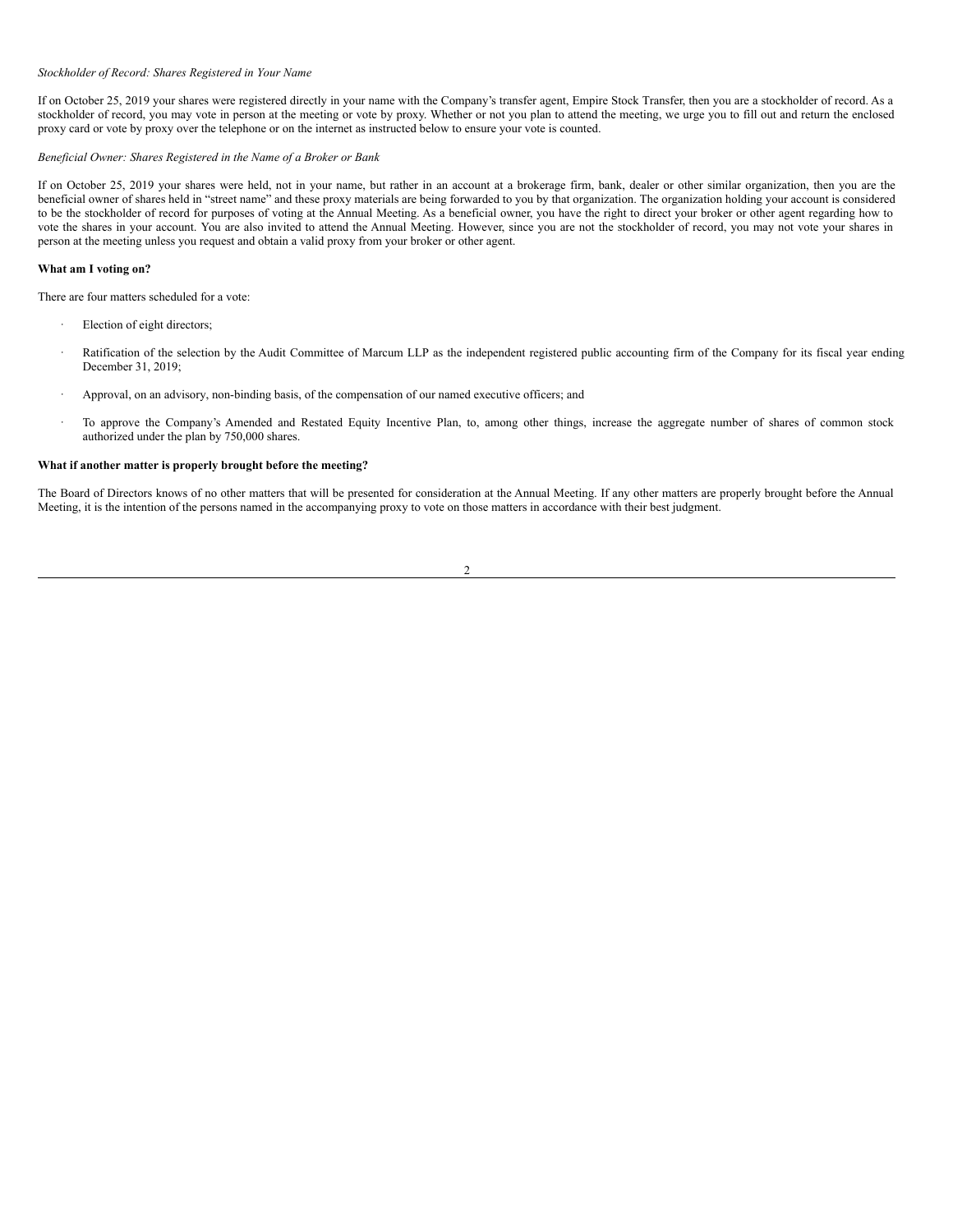#### **How do I vote?**

You may either vote "FOR" all the nominees to the Board of Directors or you may "WITHHOLD" your vote for any nominee you specify. For each of the other matters to be voted on, you may vote "FOR" or "AGAINST" or abstain from voting.

The procedures for voting are fairly simple:

#### *Stockholder of Record: Shares Registered in Your Name*

If you are a stockholder of record, you may vote in person at the Annual Meeting, vote by proxy using the enclosed proxy card, vote by proxy over the telephone, or vote by proxy through the internet. Whether or not you plan to attend the meeting, we urge you to vote by proxy to ensure your vote is counted. You may still attend the meeting and vote in person even if you have already voted by proxy.

- · To vote in person, come to the Annual Meeting and we will give you a ballot when you arrive.
- To vote using the proxy card, simply complete, sign and date the enclosed proxy card and return it promptly in the envelope provided. If you return your signed proxy card to us before the Annual Meeting, we will vote your shares as you direct.
- · To vote over the telephone, dial 702-818-5898 using a touch-tone phone and follow the recorded instructions. You will be asked to provide the company number and control number from the enclosed proxy card. Your telephone vote must be received by 2:00 p.m. Eastern Time on December 3, 2019 to be counted.
- · To vote through the internet, go to https://stocktrack.simplyvoting.com to complete an electronic proxy card. You will be asked to provide the company number and control number from the enclosed proxy card. Your internet vote must be received by 2:00 p.m. Eastern Time on December 3, 2019 to be counted.

#### *Beneficial Owner: Shares Registered in the Name of Broker or Bank*

If you are a beneficial owner of shares registered in the name of your broker, bank, or other agent, you should have received a voting instruction form with these proxy materials from that organization rather than from us. Simply complete and mail the voting instruction form to ensure that your vote is counted. Alternatively, you may vote by telephone or over the internet as instructed by your broker or bank. To vote in person at the Annual Meeting, you must obtain a valid proxy from your broker, bank or other agent. Follow the instructions from your broker or bank included with these proxy materials, or contact your broker or bank to request a proxy form.

Internet proxy voting may be provided to allow you to vote your shares online, with procedures designed to ensure the authenticity and correctness of your proxy vote instructions. However, please be aware that you must bear any costs associated with your internet access, such as usage charges from internet access providers and **telephone companies.**

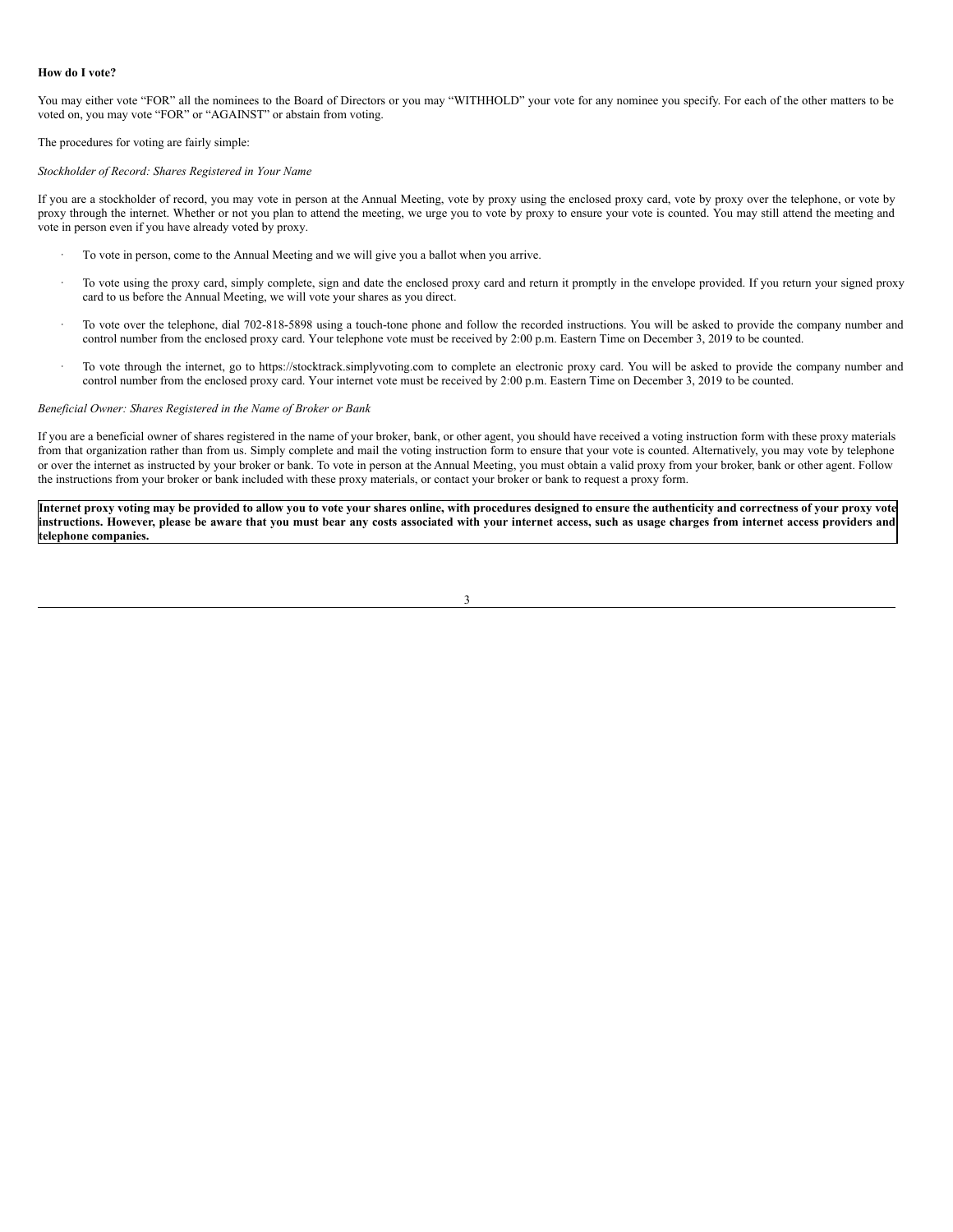#### **How many votes do I have?**

On each matter to be voted upon, you have one vote for each share of common stock you own as of October 25, 2019.

#### **What happens if I do not vote?**

### *Stockholder of Record: Shares Registered in Your Name*

If you are a stockholder of record and do not vote by completing your proxy card, by telephone, through the internet or in person at the Annual Meeting, your shares will not be voted.

### *Beneficial Owner: Shares Registered in the Name of Broker or Bank*

If you are a beneficial owner and do not instruct your broker, bank, or other agent how to vote your shares, the question of whether your broker or nominee will still be able to vote your shares depends on whether the particular proposal is deemed by applicable laws to be a "routine" matter. Brokers and nominees can use their discretion to vote "uninstructed" shares with respect to matters that are considered to be "routine," but not with respect to "non-routine" matters. Under applicable rules, "non-routine" matters are matters that may substantially affect the rights or privileges of stockholders, such as mergers, stockholder proposals, elections of directors (even if not contested), executive compensation (including any advisory stockholder votes on executive compensation and on the frequency of stockholder votes on executive compensation), and certain corporate governance proposals, even if management-supported. Accordingly, your broker or nominee may not vote your shares on Proposal 1, Proposal 3 or Proposal 4 without your instructions, but may vote your shares on Proposal 2 even in the absence of your instruction.

# **What if I return a proxy card or otherwise vote but do not make specific choices?**

If you return a signed and dated proxy card or otherwise vote without marking voting selections, your shares will be voted, as applicable, "FOR" the election of all eight nominees for director; "FOR" the ratification of Marcum LLP as the independent registered public accounting firm of the Company for its fiscal year ending December 31, 2019; "FOR" the approval, on an advisory, non-binding basis, of the compensation of our named executive officers; and "FOR" the approval of the Company's Amended and Restated Equity Incentive Plan, to, among other things, increase the aggregate number of shares of common stock authorized under the plan by 750,000 shares. If any other matter is properly presented at the meeting, your proxyholder (one of the individuals named on your proxy card) will vote your shares using his best judgment.

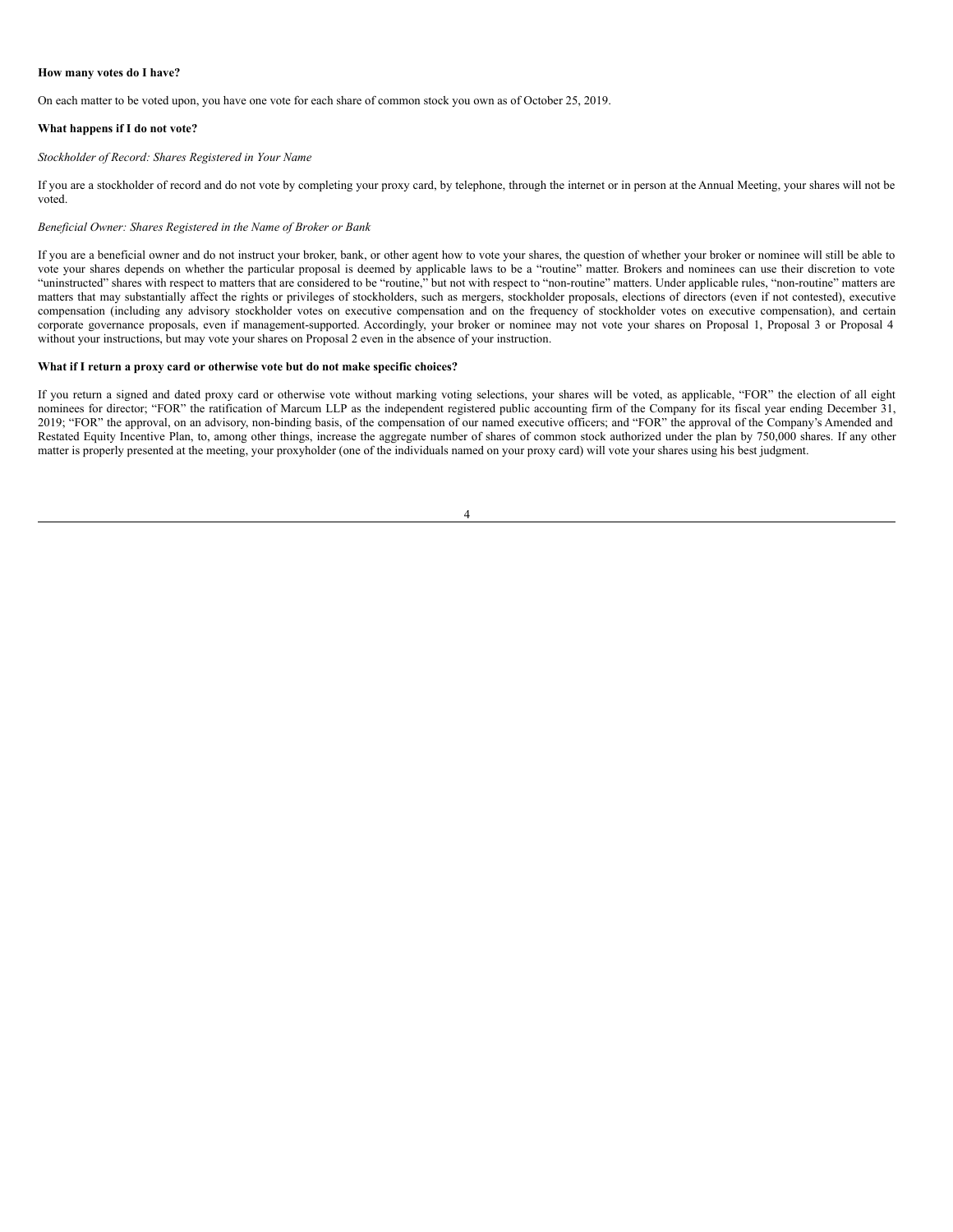### **Who is paying for this proxy solicitation?**

We will pay for the entire cost of soliciting proxies. In addition to these proxy materials, our directors and employees may also solicit proxies in person, by telephone, or by other means of communication. Directors and employees will not be paid any additional compensation for soliciting proxies. We may also reimburse brokerage firms, banks and other agents for the cost of forwarding proxy materials to beneficial owners.

# **What does it mean if I receive more than one set of proxy materials?**

If you receive more than one set of proxy materials, your shares may be registered in more than one name or in different accounts. Please follow the voting instructions on the proxy cards in the proxy materials to ensure that all of your shares are voted.

# **Can I change my vote after submitting my proxy?**

*Stockholder of Record: Shares Registered in Your Name*

Yes. You can revoke your proxy by attending the Annual Meeting and voting in person.

- · You may submit another properly completed proxy card with a later date.
- · You may grant a subsequent proxy by telephone or through the internet.
- · You may send a timely written notice that you are revoking your proxy to our Corporate Secretary at 40 Speen Street, Suite 102, Framingham, Massachusetts 01701.
- · You may attend the Annual Meeting and vote in person. Simply attending the meeting will not, by itself, revoke your proxy.

Your most current proxy card or telephone or internet proxy is the one that is counted.

*Beneficial Owner: Shares Registered in the Name of Broker or Bank*

If your shares are held by your broker or bank as a nominee or agent, you should follow the instructions provided by your broker or bank.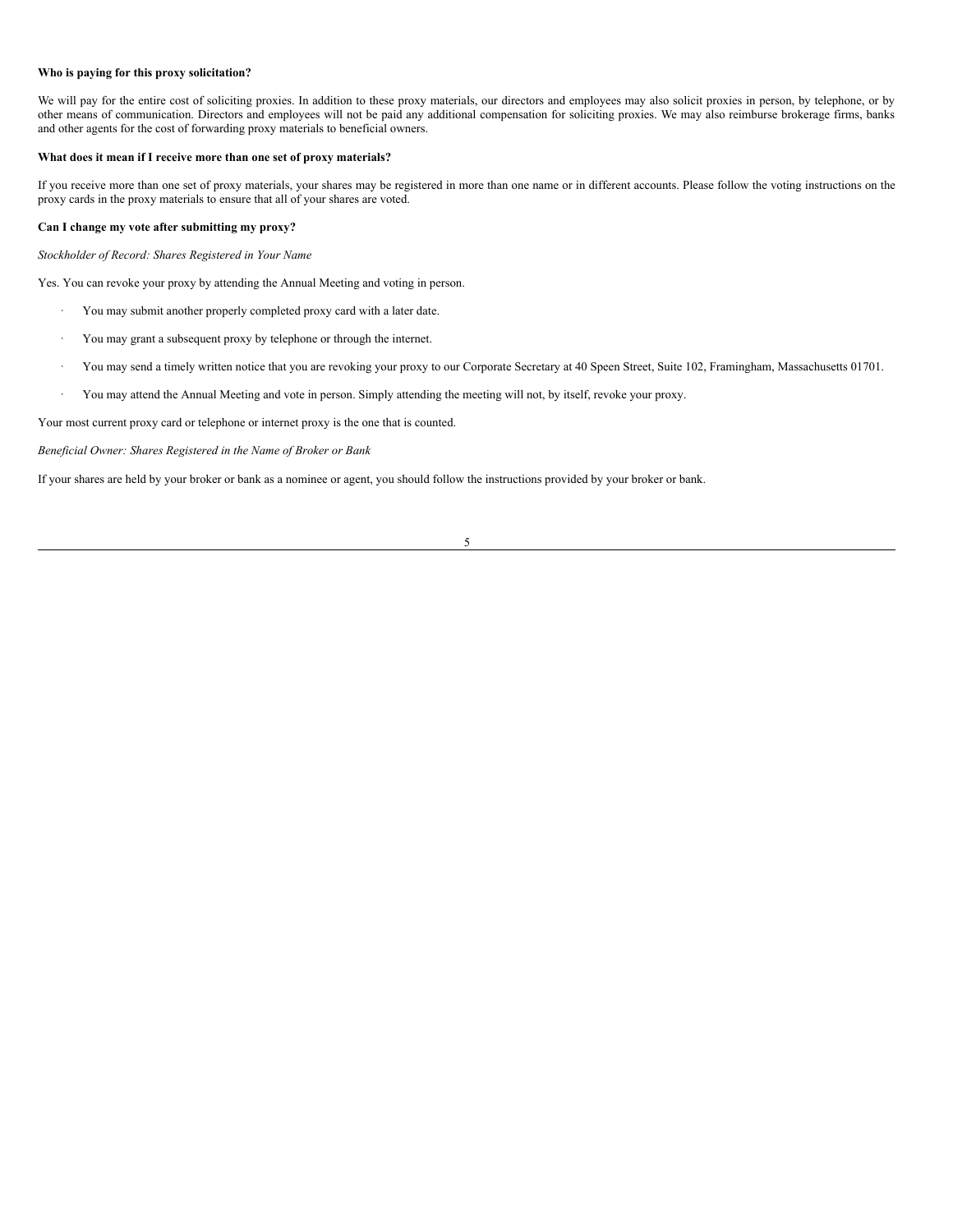#### **When are stockholder proposals and director nominations due for next year's Annual Meeting?**

To be considered for inclusion in next year's proxy materials, your proposal must be submitted in writing by July 9, 2020 to our Corporate Secretary at 40 Speen Street, Suite 102, Framingham, Massachusetts 01701. However, if the date of the 2020 Annual Meeting of Stockholders is changed by more than 30 days from the date of the 2019 Annual Meeting, then the deadline will be a reasonable time before the Company begins to print and mail its proxy materials for the 2020 Annual Meeting. Upon determination by the Company that the date of the 2020 Annual Meeting will be advanced or delayed by more than 30 days from the date of the 2019 Annual Meeting, the Company will disclose that change in the earliest possible Quarterly Report on Form 10-Q, or if impracticable, any means reasonably calculated to inform stockholders. If you wish to submit a proposal (including a director nomination) at the meeting that is not to be included in next year's proxy materials, you must do so by giving timely notice in writing to our Corporate Secretary and otherwise comply with the provisions of our Amended and Restated Bylaws. To be timely, our Amended and Restated Bylaws provide that we must have received the notice not less than 90 days or more than 120 days prior to the one-year anniversary of the date of the previous year's Annual Meeting of Stockholders (the "Anniversary"); provided, however, that in the event that the date of next year's Annual Meeting is more than 30 days before or more than 30 days after the Anniversary, notice must be delivered not earlier than the close of business on the 120<sup>th</sup> day prior to next year's Annual Meeting and not later than the close of business on the later of (i) the 90th day prior to next year's Annual Meeting or (ii) the close of business on the 10th day following the day on which public announcement of the date of next year's Annual Meeting is first made by us. You are advised to review our Amended and Restated Bylaws, which contain additional requirements about advance notice of stockholder proposals and director nominations.

# **How are votes counted?**

Votes will be counted by the inspector of election appointed for the meeting, who will separately count, for the proposal to elect directors, votes "FOR," "WITHHOLD" and broker non-votes and, with respect to other proposals, votes "FOR" and "AGAINST," abstentions and, if applicable, broker non-votes. Broker non-votes have no effect and will not be counted towards the vote total for any proposal.

#### **What are "broker non-votes"?**

If you are the beneficial owner of shares held in "street name," your shares may constitute "broker non-votes." Broker non-votes occur when a beneficial owner of shares held in "street name" does not give instructions to the broker, bank or other nominee holding the shares as to how to vote. Generally, if shares are held in street name, the beneficial owner of the shares is entitled to give voting instructions to the broker, bank or other nominee holding the shares. If the beneficial owner does not provide voting instructions, the broker, bank or other nominee can still vote the shares with respect to matters that are considered to be "routine," but cannot vote the shares with respect to "non-routine" matters. Under applicable rules that generally apply to all brokers, bank or other nominees, on voting matters characterized as "routine," firms have the discretionary authority to vote shares for which their customers do not provide voting instructions. On non-routine proposals, such "uninstructed shares" may not be voted by such firms. Only Proposal 2 is considered a "routine" matter for this purpose and brokers, banks or other nominees generally have discretionary voting power with respect to such proposal. Proposal 1, Proposal 3 and Proposal 4 are not considered a routine matter, and without your instructions, your broker cannot vote your shares for the proposal.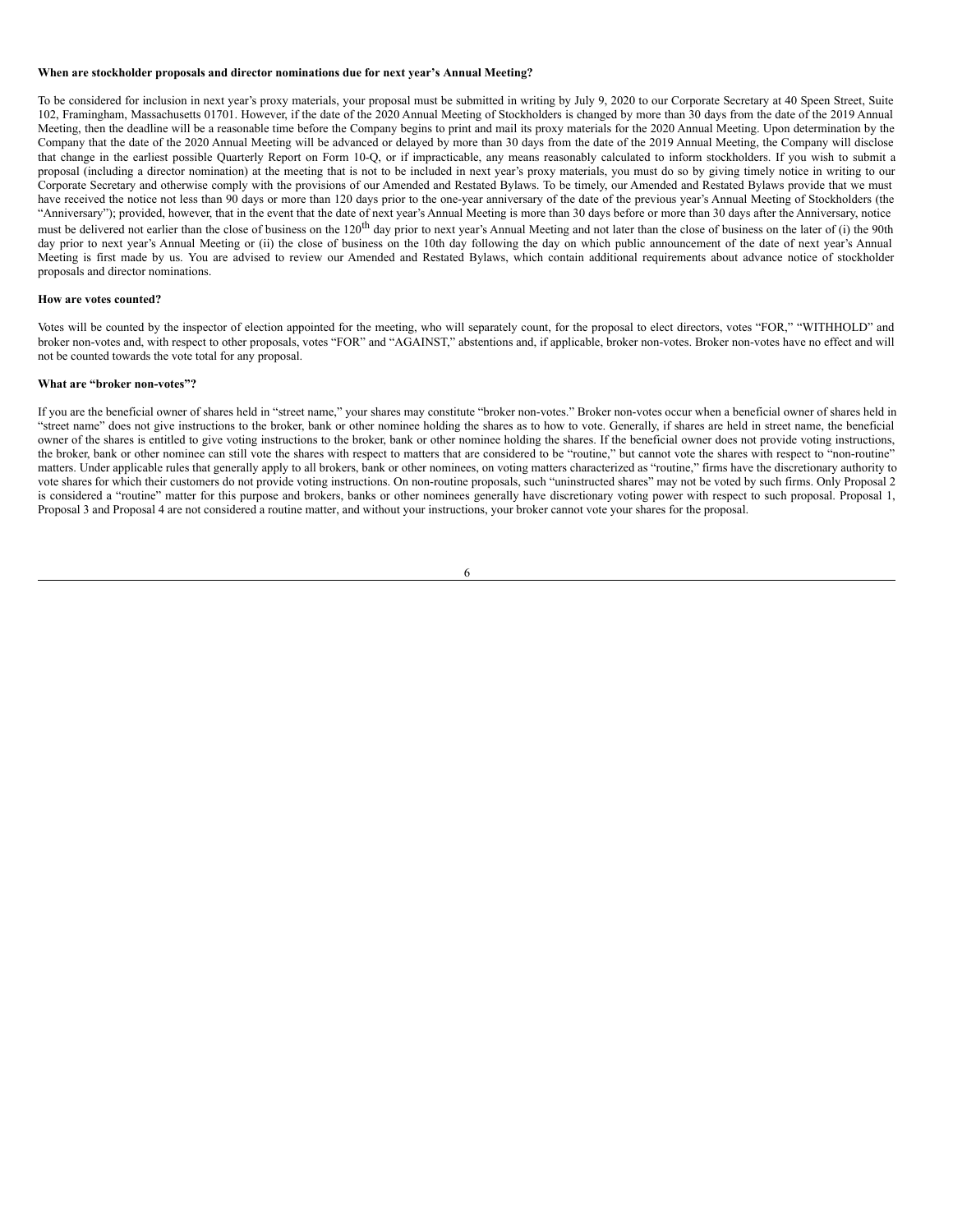### **How many votes are needed to approve each proposal?**

For the election of directors, the eight nominees receiving the most "FOR" votes from the holders of shares present in person or represented by proxy and entitled to vote on the election of directors will be elected. Only votes "FOR" will affect the outcome. Broker non-votes will have no effect.

For Proposal 2, an affirmative "FOR" vote of a majority of the shares cast affirmatively or negatively for this proposal is required to ratify the selection of Marcum LLP as the Company's independent registered public accounting firm for fiscal year ending December 31, 2019. If you mark your proxy to "ABSTAIN" from voting, it will have no effect. Broker non-votes will also have no effect.

For Proposal 3, an affirmative "FOR" vote of a majority of the shares cast affirmatively or negatively for this proposal is required to approve, on an advisory, non-binding basis, the compensation of our named executive officers. If you mark your proxy to "ABSTAIN" from voting, it will have no effect. Broker non-votes will also have no effect. Because the vote on the Say on Pay proposal is advisory, it will not be binding on the Board of Directors or the Company. However, the Compensation Committee will take into account the outcome of the Say on Pay vote when considering future executive compensation arrangements.

For Proposal 4, an affirmative "FOR" vote of a majority of the shares cast affirmatively or negatively for this proposal is required to approve the Company's Amended and Restated Equity Incentive Plan, in order to, among other things, increase the aggregate number of shares of common stock authorized under the plan by 750,000 shares. If you mark your proxy to "ABSTAIN" from voting, it will have no effect. Broker non-votes will also have no effect.

## **What is the quorum requirement?**

A quorum of stockholders is necessary to hold a valid meeting. A quorum will be present if stockholders holding at least fifty percent (50%) of the outstanding shares entitled to vote are present at the Annual Meeting in person or represented by proxy. On the record date, there were 5,755,141 shares outstanding and entitled to vote. **Thus, the holders of** 2,877,571 shares must be present in person or represented by proxy at the meeting to have a quorum.

Your shares will be counted towards the quorum only if you submit a valid proxy (or one is submitted on your behalf by your broker, bank or other nominee) or if you vote in person at the meeting. Abstentions and broker non-votes will be counted towards the quorum requirement. If there is no quorum, the chairman of the meeting may adjourn the meeting to another date.

# **How can I find out the results of the voting at the Annual Meeting?**

Preliminary voting results will be announced at the Annual Meeting. In addition, final voting results will be published in a Current Report on Form 8-K that we expect to file within four business days after the Annual Meeting. If final voting results are not available to us in time to file a Form 8-K within four business days after the meeting, we intend to file a Form 8-K to publish preliminary results and, within four business days after the final results are known to us, file an additional Form 8-K to publish the final results.

#### **What proxy materials are available on the internet?**

The proxy statement, the Notice of the Annual Meeting and our Annual Report on Form 10-K for the fiscal year ended December 31, 2018, as amended (the "Annual Report to Stockholders") are available at www.xeneticbio.com.

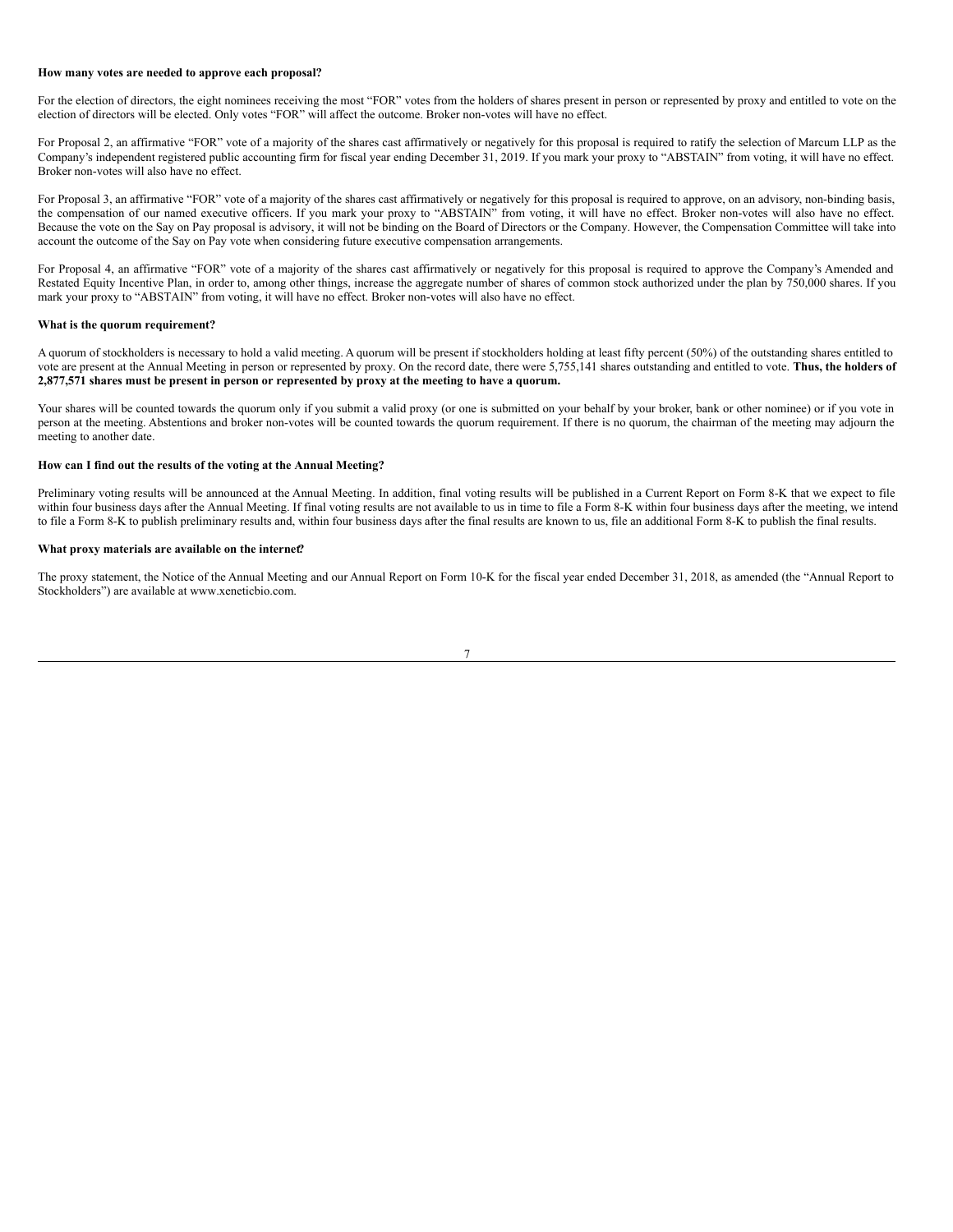### <span id="page-11-0"></span>**Proposal 1**

#### **Election of Directors**

Our Board of Directors ("Board") consists of eight directors. There are eight nominees for director this year. Each director to be elected and qualified will hold office until the next annual meeting of stockholders and until his or her successor is elected, or, if sooner, until the director's death, resignation or removal. Each of the nominees listed below is currently a director of the Company who was previously elected by the stockholders, except for Dr. Grigory G. Borisenko who was appointed by the Board in September of 2019 to fill the vacancy upon the resignation from the Board of Mr. Roman Knyazev. It is our policy to encourage nominees for directors to attend the Annual Meeting. At the Company's last annual meeting of stockholders, which was held in November of 2018, five of our Board members attended the meeting and were available to be heard by those present at the meeting.

Directors are elected by a plurality of the votes of the holders of shares present in person or represented by proxy and entitled to vote on the election of directors. Accordingly, the eight nominees receiving the highest number of affirmative votes will be elected. Shares represented by executed proxies will be voted, if authority to do so is not withheld, for the election of the eight nominees named below. If any nominee becomes unavailable for election as a result of an unexpected occurrence, your shares will be voted for the election of a substitute nominee proposed by us. Each person nominated for election has agreed to serve if elected. Our management has no reason to believe that any nominee will be unable to serve.

#### **Nominees**

The following is a brief biography of each nominee for director and a discussion of the specific experience, qualifications, attributes or skills of each nominee that led the Nominating and Corporate Governance Committee to recommend that person as a nominee for director, as of the date of this proxy statement.

| Name                         | Age | Position                             |
|------------------------------|-----|--------------------------------------|
| Mr. Jeffrey Eisenberg        | 53  | Chief Executive Officer and Director |
| Dr. Grigory Borisenko        | 50  | Director                             |
| Dr. James Callaway           | 63  | Director $(1)$ , $(2)$ , $(3)$       |
| Mr. Firdaus Jal Dastoor, FCS | 67  | Director $(1)$ , $(2)$               |
| Dr. Dmitry Genkin            | 50  | Director                             |
| Dr. Roger Kornberg           | 72  | Director <sup>(3)</sup>              |
| Mr. Adam Logal               | 41  | Director $(1),(2,)(3)$               |
| Dr. Alexey Vinogradov        | 49  | Director                             |
|                              |     |                                      |

 $\overline{(1)}$  Member of the Audit Committee<br>
(2) Member of the Compensation Co

(2) Member of the Compensation Committee<br>(3) Member of the Nominating and Corporate

Member of the Nominating and Corporate Governance Committee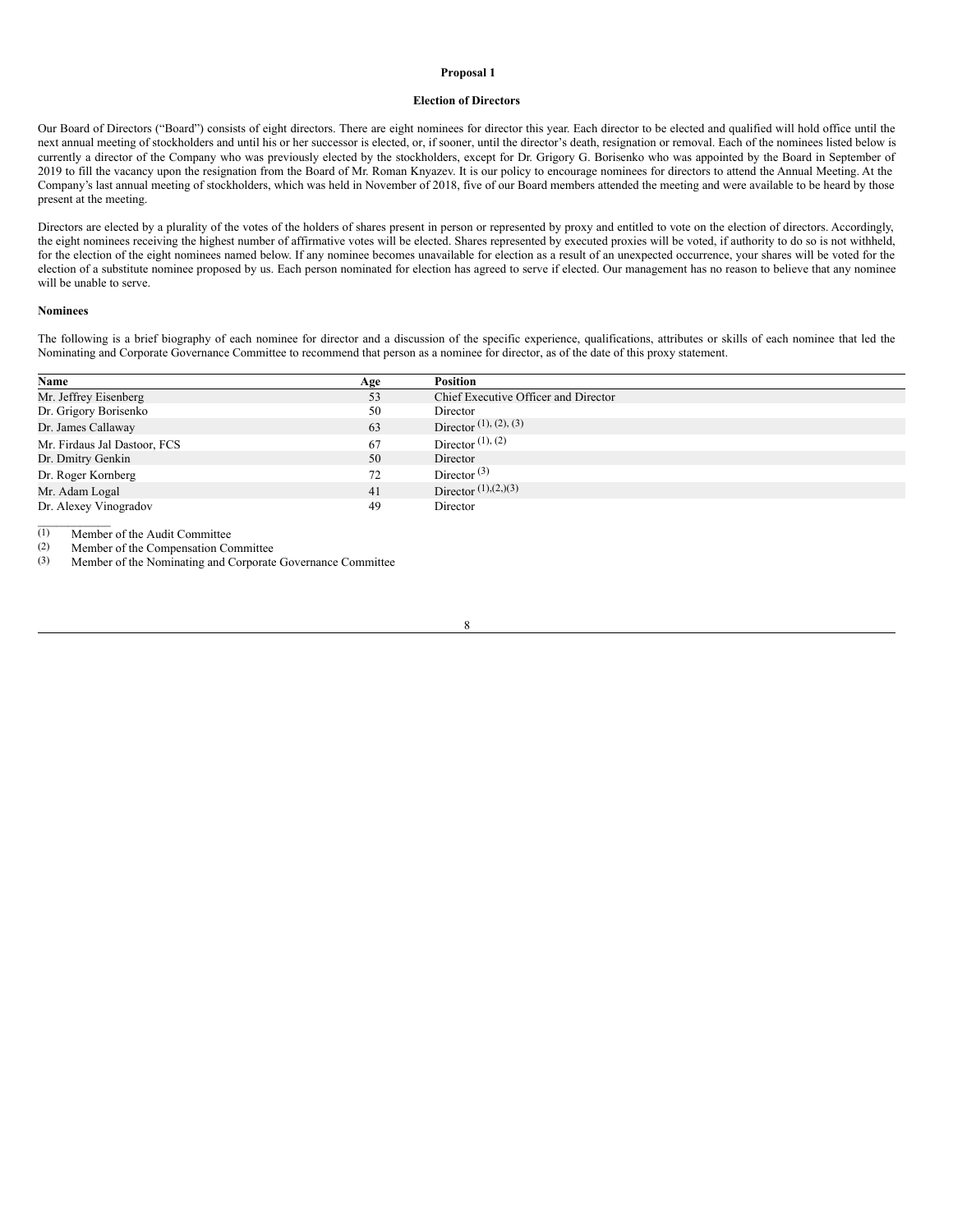*Jeffrey F. Eisenberg* was appointed our Chief Executive Officer on October 26, 2017, after serving as Chief Operating Officer since December 2, 2016, and has served as a member of our Board since July 2016. Mr. Eisenberg previously worked at Noven Pharmaceuticals, Inc. ("Noven"), a subsidiary of Hisamitsu Pharmaceutical, Inc., where he held various positions of increasing responsibility, most recently serving from 2009-2016 as Noven's president, chief executive officer and as a member of its board of directors. Mr. Eisenberg previously served as an independent director for Mabvax Therapeutics Holdings, Inc. ("Mabvax") from February 2016 until his resignation in July 2018. In September 2018, a derivative lawsuit was brought against certain then current and former directors of Mabvax alleging breach of fiduciary duty. In March 2019, the derivative action was stayed as a result of defendant Mabvax initiating bankruptcy proceedings. Mr. Eisenberg obtained his J.D. at Columbia University Law School and a B.S. in Economics from the Wharton School, University of Pennsylvania. We believe Mr. Eisenberg's significant life science executive experience and leadership experience in the areas of R&D, operations, manufacturing/quality, business development, strategic partnering, product development, commercialization, and human resources provides him with the appropriate set of skills to serve as a member of our Board.

*Grigory Borisenko, PhD,* was appointed to the Board in September 2019. Mr. Borisenko is the Investment Director of RUSNANO Management Company LLC, a Venture Capital & Private Equity management company in Russia. Mr. Borisenko has over 20 years of scientific, management and strategic experience in the life science field. Mr. Borisenko has specialized in investment projects in life science since 2012, and from 2009 through 2012, he was a head of the pharmaceutical sector of the Department of Science and Technology Expertise at the state corporation, RUSNANO. Mr. Borisenko currently serves on the Board of Directors for two biotechnology companies, Atea Pharmaceuticals, Inc. and Adastra Pharmaceuticals, Inc., and from 2011 to 2014, served on the board of directors of Nearmedic Pharm LLC. Prior to his investment career, Mr. Borisenko held academic appointments with the University of Pittsburgh, Russian State Medical University and Institute of Medico-Biological Problems. He has co-authored over 50 peer-reviewed publications in leading biochemistry and cell biology journals. Mr. Borisenko received his M.S. and Ph.D. from the Russian State Medical University, and is a recipient of Fogarty International and International Fellowship Awards from NIH. We believe Mr. Borisenko's extensive background in the life sciences and biotechnology industries provide him with the appropriate set of skills to serve as a member of our Board.

*James Callaway* was appointed to the Board on August 14, 2017. Dr. Callaway has over 30 years of experience in the execution of product development operations for biotherapeutics and currently serves as CEO of KalGene, a privately-held preclinical company focused on delivery of a proprietary development candidate to alter the course of Alzheimer's Disease. Dr. Callaway is a seasoned CEO within the venture-backed biotech community and over the course of his career he has built and operated several companies, transforming each from research companies to clinical stage operating entities. Since 2016, he has also served as a Corporate Strategy Consultant at Callaway Innovations. From 2012 until 2016, Dr. Callaway was President and Chief Executive Officer of ArmaGen, Inc. and from 2008 until 2012, served as President and CEO of CEBIX, Inc. Prior to these efforts, Dr. Callaway held multiple senior leadership positions at Elan Pharmaceuticals, including simultaneously acting as Head of Development and overseeing the complex partnership with Wyeth Pharmaceuticals in the Alzheimer's disease immunotherapy program. He has developed antibodies for a wide-range of therapeutic applications over the past two decades, including treatments of multiple sclerosis (Tysabri®: pharmaceutical development), Alzheimer's disease (bapineuzumab: Program Executive), and blood-brain barrier transport, and has worked with the United States Food and Drug Administration on multiple orphan drug development programs. We believe Dr. Callaway's significant life sciences executive, leadership and strategic experience in the area of biotherapeutics provides him with the appropriate set of skills to serve as a member of our Board.

 $\alpha$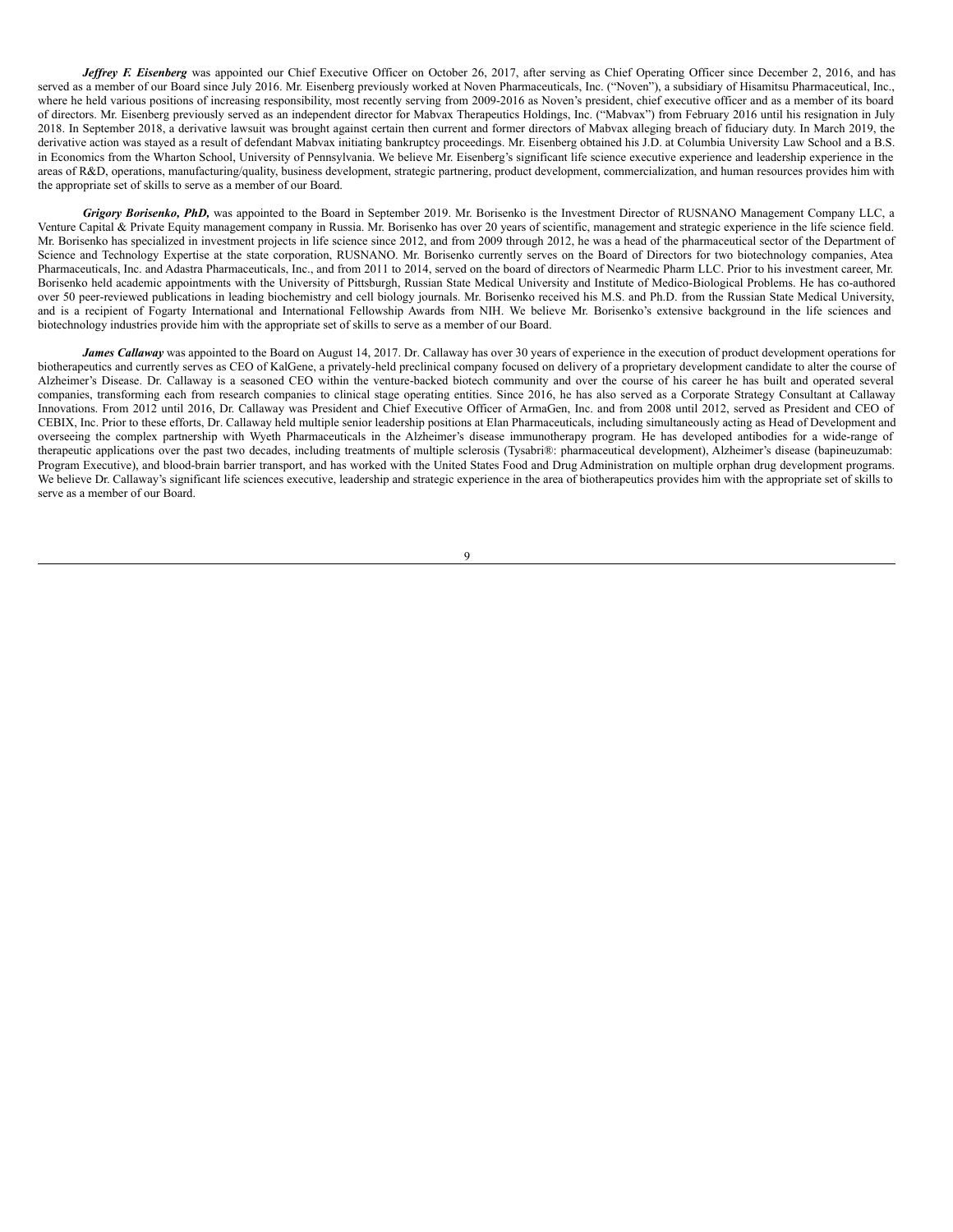*Firdaus Jal Dastoor, FCS***,** was initially appointed as a member of our Board in January 2014 pursuant to terms of the agreement of our acquisition of Xenetic U.K. He has been employed by the Cyrus Poonawalla Group, a conglomerate in India with interests in horse racing and breeding, biotech, engineering and hotels, in business development strategies and operational roles since October 1981. Mr. Dastoor is currently a Group Director in charge of Finance and Corporate Affairs and Company Secretary of the Serum Institute of India Private Limited at the Cyrus Poonawalla Group, one of our significant stockholders. He is a Fellow Member of The Institute of Company Secretaries of India since 1990. Mr. Dastoor is on the board of several private companies operating in the fields of engineering products, life sciences and biotech, international trade, financial services and quality standards certifications. Mr. Dastoor received a B.A. in Commerce from the University of Poona. We believe Mr. Dastoor's knowledge of investments in the life sciences and biotechnology industries, and his finance and business development background provide him with the appropriate set of skills to serve as a member of our Board.

**Dmitry Genkin** was appointed to the Board on August 14, 2017. Dr. Genkin previously served on the Company's Board of Directors from 2004-2016. He has the Russian equivalent of an MD in Internal Therapy and studied drug delivery under Professor Gregory Gregoriadis at The School of Pharmacy, University of London in 1992, as well as the Department of Clinical Pharmacology at Karolinska Hospital, Stockholm from 1992 until 1993. Since 2005, Dr. Genkin has served as Executive Chairman of PJSC Pharmsynthez, a public company and Xenetic's majority stockholder. Prior to that time, Dr. Genkin headed a number of Russia's largest pharmaceutical companies including Pharmavit, which had 27% of the Russian pharmaceutical market. In 1998, he was awarded the silver medal by the Russian Natural Science Academy. We believe Dr. Genkin's significant life sciences, biotechnology and international background provide him with the appropriate set of skills to serve as a member of our Board.

*Dr. Roger Kornberg* has served as a member of our Board since February 2016. Dr. Kornberg is a member of the U.S. National Academy of Sciences and the Winzer Professor of Medicine in the Department of Structural Biology at Stanford University. He earned his B.S. in chemistry from Harvard University in 1967 and his Ph.D. in chemical physics from Stanford in 1972. He became a postdoctoral fellow at the Laboratory of Molecular Biology in Cambridge, England and then an assistant professor of biological chemistry at Harvard Medical School in 1976, before moving to his present position as professor of structural biology at Stanford Medical School in 1978. In 2006, Dr. Kornberg was awarded the Nobel Prize in Chemistry in recognition for his studies of the molecular basis of Eukaryotic Transcription, the process by which DNA is copied to RNA. Dr. Kornberg is also the recipient of several awards, including the 2001 Welch Prize, the highest award granted in the field of chemistry in the United States, and the 2002 Leopald Mayer Prize, the highest award granted in the field of biomedical sciences from the French Academy of Sciences. We believe Dr. Kornberg's prior experience serving on the boards of directors of large organizations as well as his scientific background provides him with the appropriate set of skills to serve as a member of our Board.

*Adam Logal* was appointed to the Board in August 2017. Mr. Logal has over 16 years of experience in the biopharmaceuticals industry. Since April 2014, Mr. Logal has served as Senior Vice President, Chief Financial Officer, Chief Accounting Officer and Treasurer of OPKO Health, Inc. and from March 2007 until April 2014 served as OPKO's Vice President of Finance, Chief Accounting Officer and Treasurer. Mr. Logal served as a director of VBI Vaccines, Inc., a publicly-traded company, from May 2015 through October 2018 and served as its Audit Committee Chairman. Prior to joining OPKO, Mr. Logal served in various financial management roles at Nabi Biopharmaceuticals, a commercial stage biopharmaceutical company. Mr. Logal is a strategic finance executive with extensive experience in SEC compliance and reporting, domestic and international finance, strategic planning, cash flow management, budgeting, taxation, treasury and business development. We believe Mr. Logal's extensive financial experience with public companies in the life sciences industry provides him with appropriate set of skills to serve as a member of our Board.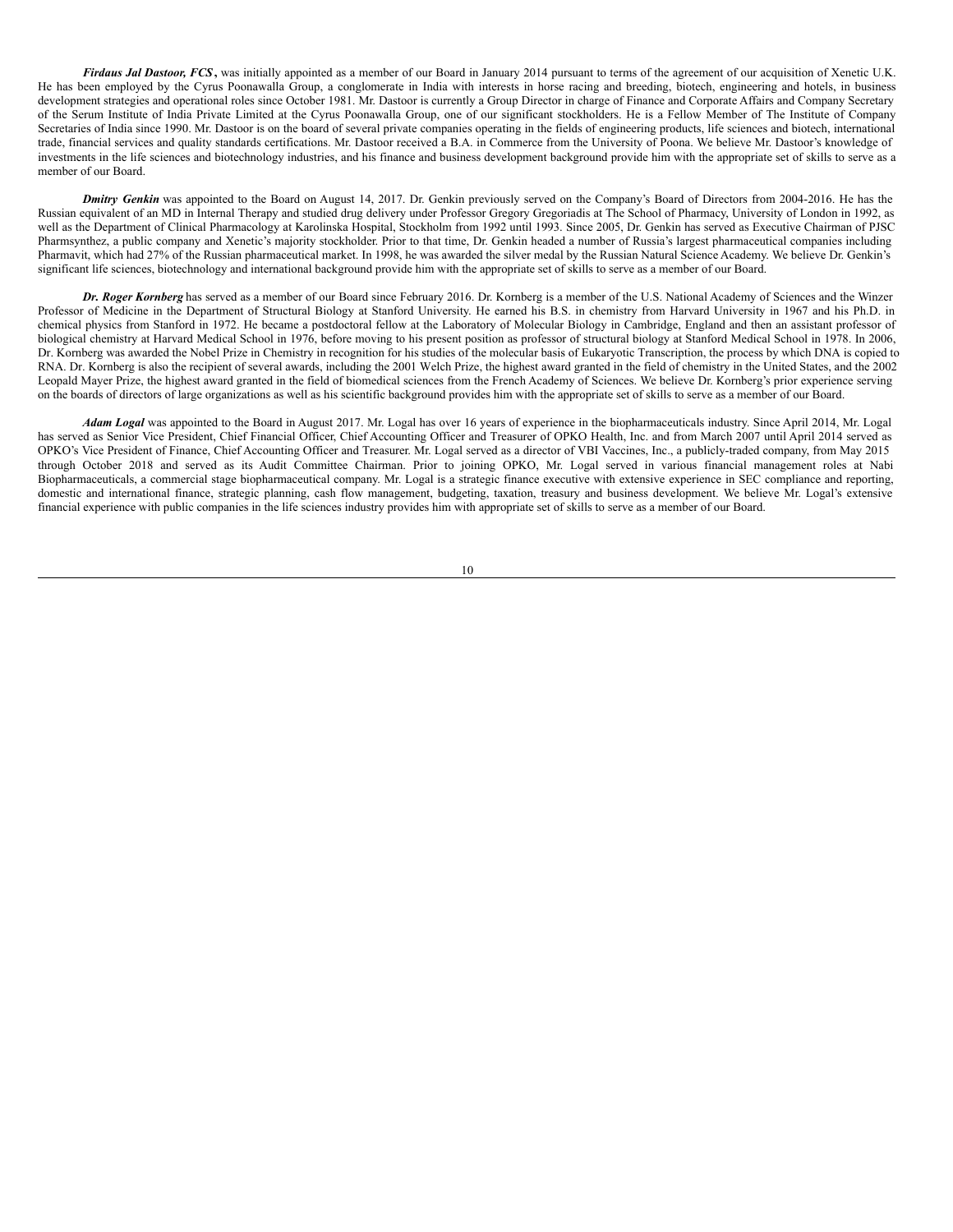*Alexey Vinogradov* has served as a member of our Board since July 2019. Dr. Vinogradov currently serves as Business Development Director and Operations Director at Cantreva LLC, a Russian company with extensive specialized experience of delivering services in the field of renewable energy (solar, wind, hydro power), performing works on a "turnkey" basis since September 2017. Dr. Vinogradov previously served as General Manager at Togas Middle East LLC in Dubai, UAE from May 2015 to May 2017. Prior to that, Dr. Vinogradov served as branch manager at Togas Group LLC in Russia from March 2012 to November 2016. We believe Dr. Vinogradov's experience in business communication, international business development and financial analytics provides him with the appropriate set of skills to serve as a member of our Board.

There are no family relationships among any of our directors and executive officers and, to the best of our knowledge, none of our directors or executive officers has, during the past ten years, been involved in any legal proceedings which are required to be disclosed pursuant to the rules and regulations of the SEC.

# **The Board Of Directors Recommends A Vote In Favor Of Each Named Nominee.**

# <span id="page-14-0"></span>**INFORMATION REGARDING THE BOARD OF DIRECTORS AND CORPORATE GOVERNANCE**

During fiscal year 2018, the following served as a member of the Company's Board of Directors: Jeffrey Eisenberg, Firdaus Jal Dastoor, Roman Knyazev, Roger Kornberg, Dmitry Genkin, James Callaway, and Adam Logal. On September 25, 2019, Roman Knyazev resigned as a member of the Board. Drs. Alexey Vinogradov and Grigory G. Borisenko were appointed to the Board in July 2019 and September 2019, respectively. Directors shall hold office for a one-year term or until their successors have been duly elected and qualified. Vacancies on the Board resulting from death, resignation, disqualification, removal, or other causes can be filled by the affirmative vote of a majority of the directors then in office. Any director so elected, shall hold office for the remainder of the full term of the director for which the vacancy was created or occurred and until such director's successor shall have been duly elected and qualified. Except for Drs. Grigory G. Borisenko and Alexey Vinogradov, each of the eight current directors was previously elected at the Company's last annual meeting of stockholders to hold office until the next annual meeting of stockholders and until his or her successor is elected, or, if sooner, until the director's death, resignation or removal.

### <span id="page-14-1"></span>**Independence of The Board of Directors**

As required under the NASDAQ Stock Market ("NASDAQ") listing standards, a majority of the members of a listed company's board of directors must qualify as "independent," as affirmatively determined by the Board of Directors. The Board consults with advisors to ensure that the Board's determinations are consistent with relevant securities and other laws and regulations regarding the definition of "independent," including those set forth in pertinent listing standards of NASDAQ, as in effect from time to time.

Consistent with these considerations, after review of all relevant identified transactions or relationships between each director, or any of his or her family members, and the Company, its senior management and its independent auditors, the Board affirmatively determined that the following directors were independent directors within the meaning of the applicable NASDAQ listing standards for the period during which they served as a member of the Board during fiscal year 2018: Dr. Callaway, Mr. Dastoor, Dr. Kornberg and Mr. Logal. In addition, the Board also determined that Drs. Alexey Vinogradov and Grigory G. Borisenko were independent under applicable law and the listing standards of NASDAQ upon the appointment of each to the Board in July 2019 and September 2019, respectively. In making the independence determinations, the Board considered a number of factors and relationships, including without limitation (i) Dr. Grigory Borisenko's employment as the Investment Director of Rusnano LLC, an entity affiliated with Pharmsynthez, the Company's largest stockholder with ownership of approximately 8% of the Company's issued and outstanding common stock, and (ii) the Company's transactions with Hesperix SA and Dr. Alexey Vinogradov's former status as a significant shareholder of Hesperix SA.

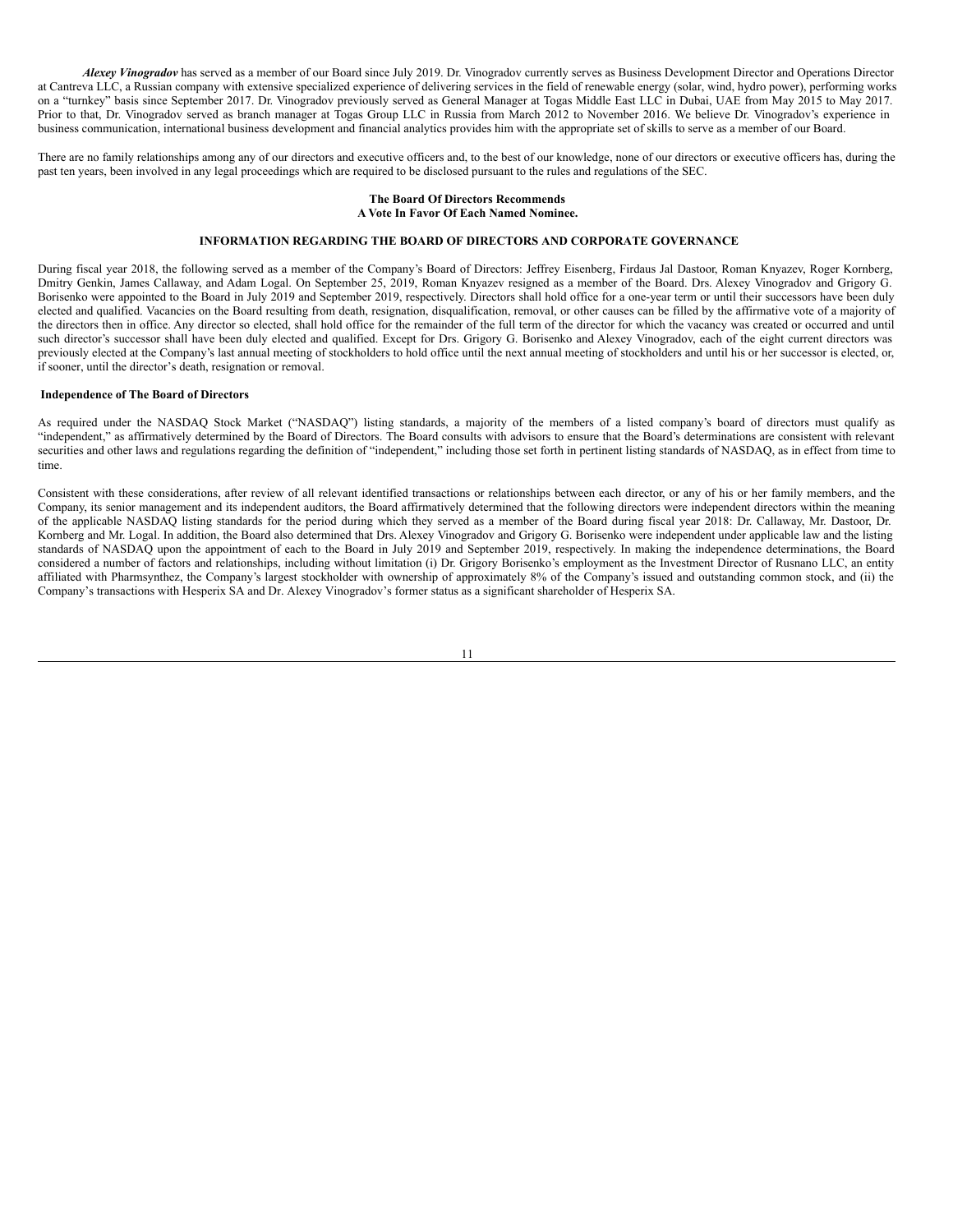During fiscal year 2018, all members of our Audit Committee, Nominating and Corporate Governance Committee, and Compensation Committee were independent (as independence is currently defined in Rule 5605 of the NASDAQ listing standards).

#### <span id="page-15-0"></span>**Board Leadership Structure**

Prior to August 2017, we combined the positions of Chief Executive Officer and Board Chair. As of August 2017, we separated the roles of Chief Executive Officer and Board Chair in recognition of the differences between the two roles. The Board of Directors is currently chaired by independent director, Adam Logal, and our current Chief Executive Officer, Jeffrey Eisenberg, is our only employee-director. The Chief Executive Officer is responsible for setting the strategic direction for the Company and the day to day leadership and performance of the Company, while the Board Chair is responsible for leading the Board in the execution of its fiduciary duties. The Board Chair presides over meetings of the full Board. While we recognize that different board leadership structures may be appropriate for companies in different situations, we believe our current leadership structure is the optimal structure for the Company at this time.

#### <span id="page-15-1"></span>**Role of the Board in Risk Oversight**

Our management is principally responsible for defining the various risks facing the Company, formulating risk management policies and procedures, and managing our risk exposures on a day-to-day basis. The Board's principal responsibility in this area is to ensure that sufficient resources, with appropriate technical and managerial skills, are provided throughout the Company to identify, assess and facilitate processes and practices to address material risk and to monitor our risk management processes by informing itself concerning our material risks and evaluating whether management has reasonable controls in place to address the material risks. The involvement of the Board in reviewing our business strategy is an integral aspect of the Board's assessment of management's tolerance for risk and its determination of what constitutes an appropriate level of risk for the Company.

## <span id="page-15-2"></span>**Meetings of The Board of Directors**

The Board of Directors met five times during the last fiscal year. Each Board member attended 75% or more of the aggregate number of meetings of the Board and of the committees on which she or he served that were held during the portion of the last fiscal year for which she or he was a director or committee member, except as follows: Dr. Kornberg attended 40% of the Board meetings during 2018. At the Company's last annual meeting of stockholders, which was held in November of 2018, six of our Board members attended the meeting and were available to be heard by those present at the meeting.

# <span id="page-15-3"></span>**Information Regarding Committees of the Board of Directors**

The Board has three standing committees: an Audit Committee, a Compensation Committee, and a Nominating and Corporate Governance Committee. During 2018, the Board also had two special committees: an Expense Management and Financing Oversight Committee and a Strategic Alternatives Committee, each of which was disbanded in September of 2019. The Company has adopted charters to govern the conduct, authority and responsibilities of each of the Audit Committee, Compensation Committee and Nominating and Corporate Governance Committee.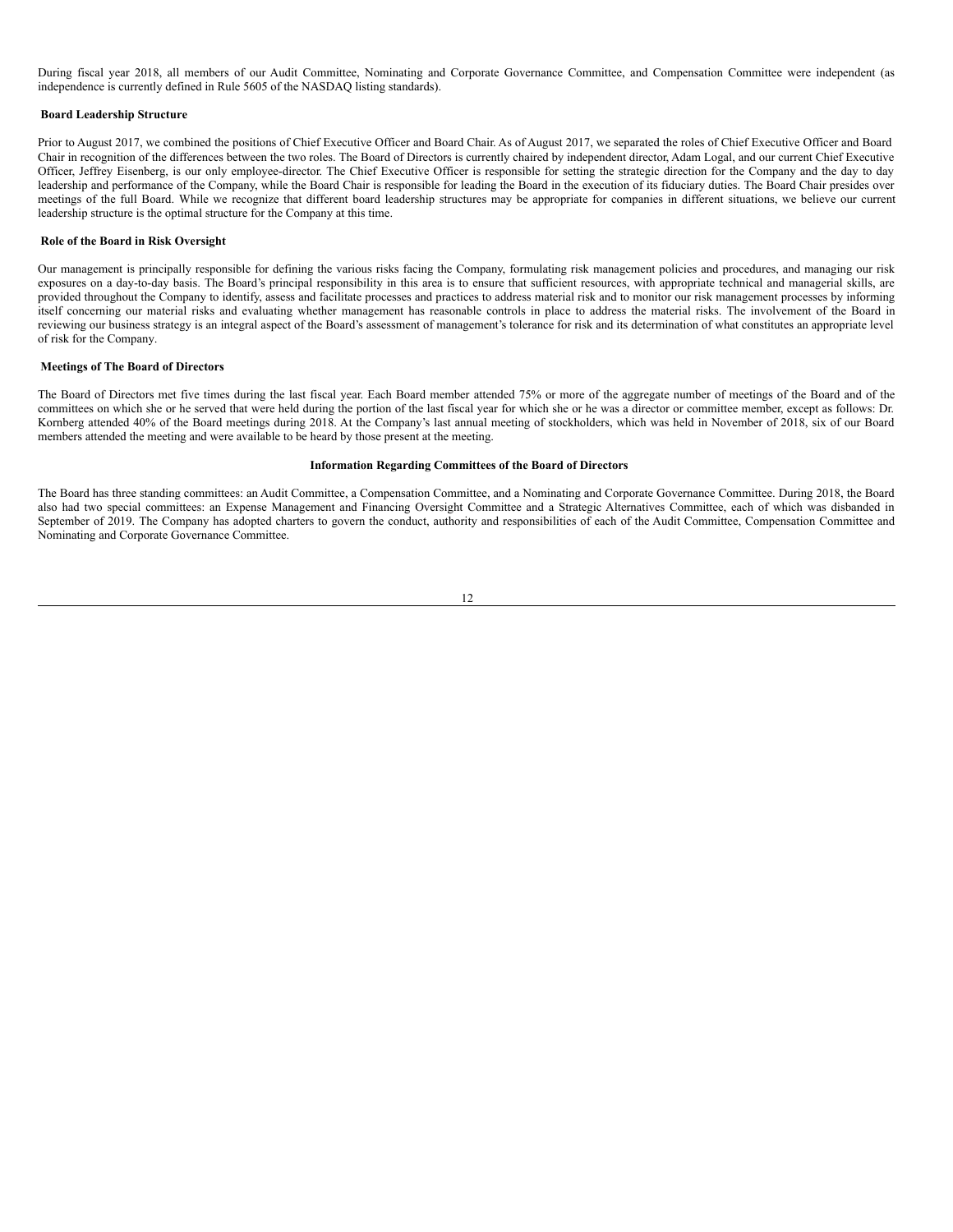The following table provides membership and meeting information for fiscal 2018 for each of the standing Board committees:

|                                    |       |              | Nominating and              |
|------------------------------------|-------|--------------|-----------------------------|
| Name                               | Audit | Compensation | <b>Corporate Governance</b> |
| Jeffrey Eisenberg                  |       |              |                             |
| James Callaway                     |       | $X^*$        | $X^*$                       |
| Firdaus Jal Dastoor, FCS           | Х     | X            |                             |
| Roman Knyazev <sup>(1)</sup>       |       |              |                             |
| Roger Kornberg                     |       |              | X                           |
| Dmitry Genkin                      |       |              |                             |
| Adam Logal                         | $X^*$ | Χ            |                             |
| Total meetings in 2018 fiscal year |       |              |                             |
| Committee Chairperson<br>*         |       |              |                             |

(1) On September 25, 2019, Roman Knyazev resigned as a member of the Board of Directors.

Below is a description of each standing committee of the Board of Directors. Each of the committees has authority to engage legal counsel or other experts or consultants, as it deems appropriate, to carry out its responsibilities. The Board of Directors has determined that each member, during the portion of the relevant fiscal year for which such member has served, of each committee met or meets, as applicable, the applicable NASDAQ rules and regulations regarding "independence" and each member was or is, as applicable, free of any relationship that would impair his or her individual exercise of independent judgment with regard to the Company.

# <span id="page-16-0"></span>**Audit Committee**

 $\mathcal{L}=\mathcal{L}^{\mathcal{L}}$ 

The Audit Committee of the Board of Directors was established by the Board in accordance with Section 3(a)(58)(A) of the Exchange Act, to oversee the Company's corporate accounting and financial reporting processes and audits of its financial statements. For this purpose, the Audit Committee performs several functions. The Audit Committee evaluates the performance of and assesses the qualifications of the independent auditors; determines and approves the engagement of the independent auditors; determines whether to retain or terminate the existing independent auditors or to appoint and engage new independent auditors; reviews and approves the retention of the independent auditors to perform any proposed permissible non-audit services; monitors the rotation of partners of the independent auditors on the Company's audit engagement team as required by law; reviews and approves or rejects transactions between the Company and any related persons; confers with management and the independent auditors regarding the effectiveness of internal control over financial reporting; establishes procedures, as required under applicable law, for the receipt, retention and treatment of complaints received by the Company regarding accounting, internal accounting controls or auditing matters and the confidential and anonymous submission by employees of concerns regarding questionable accounting or auditing matters; and meets to review the Company's annual audited financial statements and quarterly financial statements with management and the independent auditor, including a review of the Company's disclosures under the "Management's Discussion and Analysis of Financial Condition and Results of Operations" section of the Company's Annual Report to Stockholders on Form 10-K.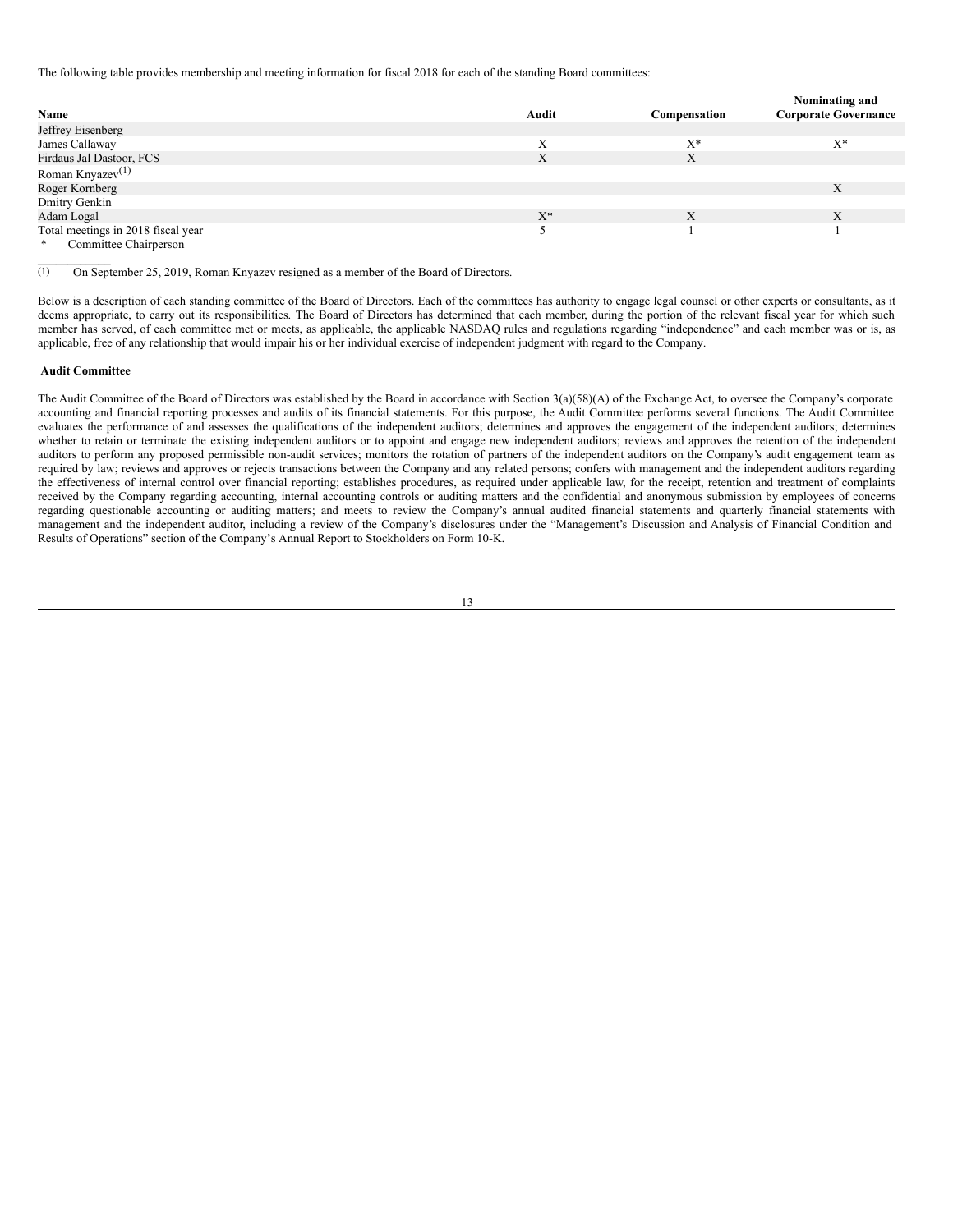For the fiscal year 2018, the Audit Committee was composed of three directors: Mr. Dastoor, Dr. Callaway, and Mr. Logal (chair). The Audit Committee met five times during fiscal year 2018. The Board has adopted a written Audit Committee charter that is available to stockholders on the Company's website at http://ir.xeneticbio.com/.

The Board of Directors reviews the NASDAQ listing standards definition of independence for Audit Committee members on an annual basis and has determined that all current members of our Audit Committee are independent (as independence is currently defined in Rule 5605(c)(2)(A)(i) and (ii) of the NASDAQ listing standards).

The Board of Directors has also determined that Mr. Logal qualifies as an "audit committee financial expert," as defined in applicable SEC rules. The Board made a qualitative assessment of Mr. Logal's level of knowledge and experience based on a number of factors, including his formal education and experience as a chief financial officer.

## *Report of the Audit Committee of the Board of Directors*

The Audit Committee has reviewed and discussed the audited financial statements for the fiscal year ended December 31, 2018 with management of the Company. The Audit Committee has discussed with the independent registered public accounting firm the matters required to be discussed by Auditing Standard No. 1301, *Communications with Audit Committees,* as adopted by the Public Company Accounting Oversight Board ("PCAOB"). The Audit Committee has also received the written disclosures and the letter from the independent registered public accounting firm required by applicable requirements of the PCAOB regarding the independent accountants' communications with the audit committee concerning independence, and has discussed with the independent registered public accounting firm the accounting firm's independence. Based on the foregoing, the Audit Committee has recommended to the Board of Directors that the audited financial statements be included in the Company's Annual Report on Form 10-K for the fiscal year ended December 31, 2018.

Mr. Adam Logal, Chairman Dr. James E. Callaway Mr. Firdaus Jal Dastoor, FCS

### <span id="page-17-0"></span>**Compensation Committee**

For the fiscal year 2018, the Compensation Committee was composed of three directors: Dr. Callaway (chair), Mr. Dastoor and Mr. Logal. All current members of our Compensation Committee are independent (as independence is currently defined in Rule 5605(d)(2) of the NASDAQ listing standards). The Compensation Committee met once during 2018 and acted on occasions by unanimous written consent. The Board has adopted a written Compensation Committee charter that is available to stockholders on the Company's website at http://ir.xeneticbio.com/.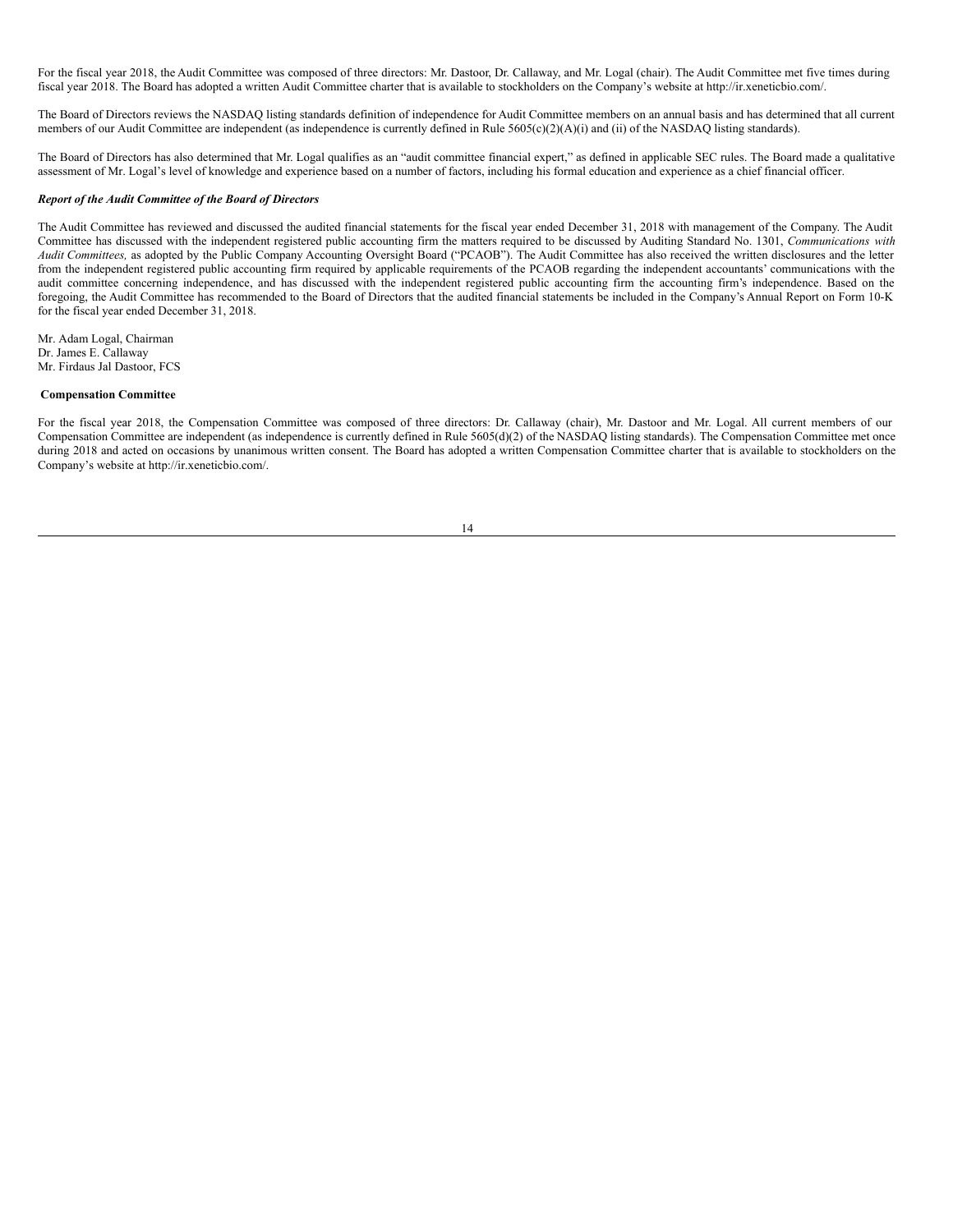The Compensation Committee of the Board acts on behalf of the Board to review, recommend for adoption and oversee our compensation strategy, policies, plans and programs, including:

- establishment of corporate and individual performance objectives relevant to the compensation of our executive officers and directors and evaluation of performance in light of these stated objectives;
- review and approval of the compensation and other terms of employment or service of our Chief Executive Officer; and
- administration of our equity compensation plans, pension and profit-sharing plans, deferred compensation plans and other similar plan and programs.

The Compensation Committee determines salaries, incentives and other forms of compensation for the Chief Executive Officer and our executive officers and reviews and makes recommendations to the Board with respect to director compensation. The Compensation Committee meets without the presence of executive officers when approving or deliberating on executive officer compensation, but may invite the Chief Executive Officer to be present during the approval of, or deliberations with respect to, other executive officer compensation. The Compensation Committee reviews and approves the terms of offer letters, employment agreements, severance agreements, change-in-control agreements, indemnification agreements and other material agreements between us and our executive officers. In addition, the Compensation Committee administers our stock incentive compensation and equity-based plans.

#### *Compensation Committee Interlocks and Insider Participation*

None of the individuals serving on the Compensation Committee during fiscal year 2018 were at any time during fiscal year 2018, an officer or employee of the Company and none have served as a former officer of the Company. See "*Certain Related-Person Transactions*" below for related party transactions involving Mr. Dastoor. None of our current executive officers has served as a member of the board of directors, or as a member of the compensation or similar committee, of any entity that has one or more executive officers who served on our board of directors or compensation committee during the year ended December 31, 2018.

#### <span id="page-18-0"></span>**Nominating and Corporate Governance Committee**

The Nominating and Corporate Governance Committee of the Board is responsible for identifying, reviewing and evaluating candidates to serve as directors of the Company (consistent with criteria approved by the Board), reviewing and evaluating incumbent directors, recommending to the Board for selection candidates for election to the Board of Directors, making recommendations to the Board regarding the membership of the committees of the Board, and developing a set of corporate governance principles for the Company.

For the fiscal year 2018, the Nominating and Corporate Governance Committee was composed of three directors: Dr. Callaway (chair), Mr. Logal and Dr. Kornberg. All members of the Nominating and Corporate Governance Committee are independent (as independence is currently defined in Rule 5605(a)(2) of the NASDAQ listing standards). The Nominating and Corporate Governance Committee met once during 2018. The Board has adopted a written Nominating and Corporate Governance Committee charter that is available to stockholders on the Company's website at http://ir.xeneticbio.com/.

| - 1         |
|-------------|
|             |
| I<br>$\sim$ |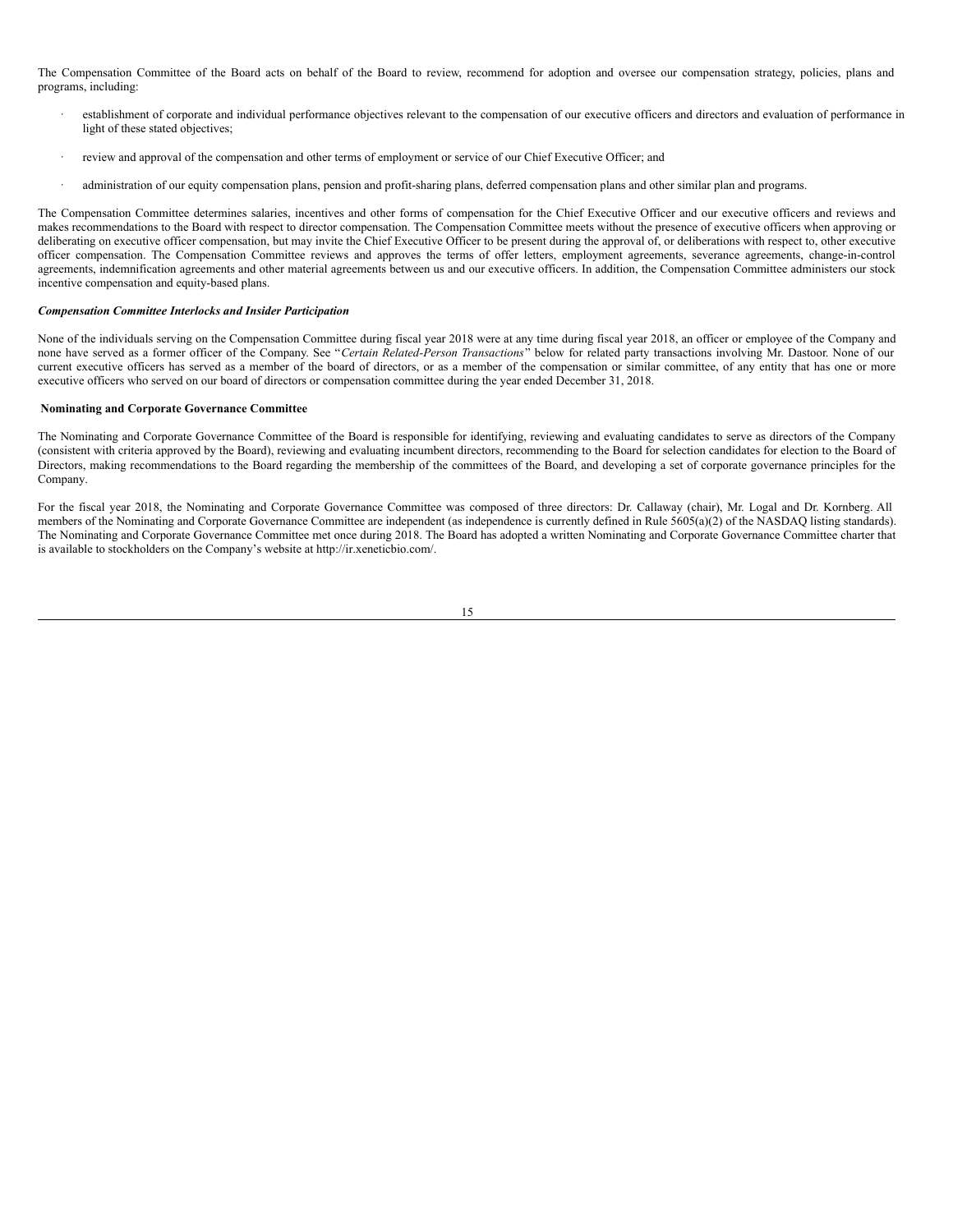The Nominating and Corporate Governance Committee believes that candidates for director should have certain minimum qualifications, including the ability to read and understand basic financial statements, being over 21 years of age and having the highest personal integrity and ethics. The Nominating and Corporate Governance Committee also intends to consider such factors as possessing relevant expertise upon which to be able to offer advice and guidance to management, having sufficient time to devote to the affairs of the Company, demonstrated excellence in his or her field, having the ability to exercise sound business judgment and having the commitment to rigorously represent the long-term interests of the Company's stockholders. However, the Nominating and Corporate Governance Committee retains the right to modify these qualifications from time to time. Candidates for director nominees are reviewed in the context of the current composition of the Board, the operating requirements of the Company and the longterm interests of stockholders. In conducting this assessment, the Nominating and Corporate Governance Committee typically considers diversity, age, skills and such other factors as it deems appropriate, given the current needs of the Board and the Company, to maintain a balance of knowledge, experience and capability.

While we do not have a formal diversity policy with respect to Board composition, the Board believes it is important for the Board to have diversity of knowledge base, professional experience and skills, and the Nominating and Corporate Governance Committee takes these qualities into account when considering director nominees for recommendation to the Board.

The Nominating and Corporate Governance Committee will consider director candidates recommended by stockholders. A stockholder who wishes to suggest a prospective nominee for the Board of Directors should notify the Company's Secretary or any member of the Nominating and Corporate Governance Committee in writing and include any supporting material the stockholder considers appropriate. In addition, the Company's Amended and Restated Bylaws contain provisions addressing the process by which a stockholder may nominate an individual to stand for election to the Board of Directors at its Annual Meeting of Stockholders. In order to nominate a candidate for director, a stockholder must give timely notice in writing to the Company's Secretary and otherwise comply with the provisions of our Amended and Restated Bylaws. To be timely, our Amended and Restated Bylaws provide that we must have received the notice not less than 90 days or more than 120 days prior to the one-year anniversary of the date of the previous year's Annual Meeting of Stockholders (the "Anniversary"); provided, however, that in the event that the date of next year's Annual Meeting is more than 30 days before or more than 30 days after the Anniversary, notice must be delivered not earlier than the close of business on the  $120<sup>th</sup>$  day prior to next year's Annual Meeting and not later than the close of business on the later of (i) the 90th day prior next year's Annual Meeting or (ii) the close of business on the 10th day following the day on which public announcement of the date of next year's Annual Meeting is first made by us. Information required by our Amended and Restated Bylaws to be in the notice includes: (A) all information relating to such person that is required to be disclosed in solicitations of proxies for election of directors, or is otherwise required, in each case, pursuant to Regulation 14A under the Securities Exchange Act of 1934, as amended (including such person's written consent to being named in the proxy statement as a nominee and to serving as a director, if elected); (B) a description of all direct and indirect compensation and other material monetary agreements, arrangements and understandings during the past three (3) years, and any other material relationships, between or among such stockholder, the beneficial owner, if any, on whose behalf any such proposal or nomination is being made, and their respective affiliates and associates, on the one hand, and each proposed nominee, and his or her respective affiliates and associates, on the other hand, including, without limitation, all information that would be required to be disclosed pursuant to Item 404 of Regulation S-K promulgated under the Securities Act of 1933, as amended, if such stockholder, such beneficial owner, or any affiliate or associate thereof, were the "registrant" for purposes of such rule and the nominee were a director or executive officer of such registrant; (C) to the extent known by the stockholder, the name and address of any other security holder of the Company who owns, beneficially or of record, any securities of the Company and who supports any nominee proposed by such stockholder; and (D) a questionnaire and a representation and agreement, completed and signed by such person, as required by our Amended and Restated Bylaws.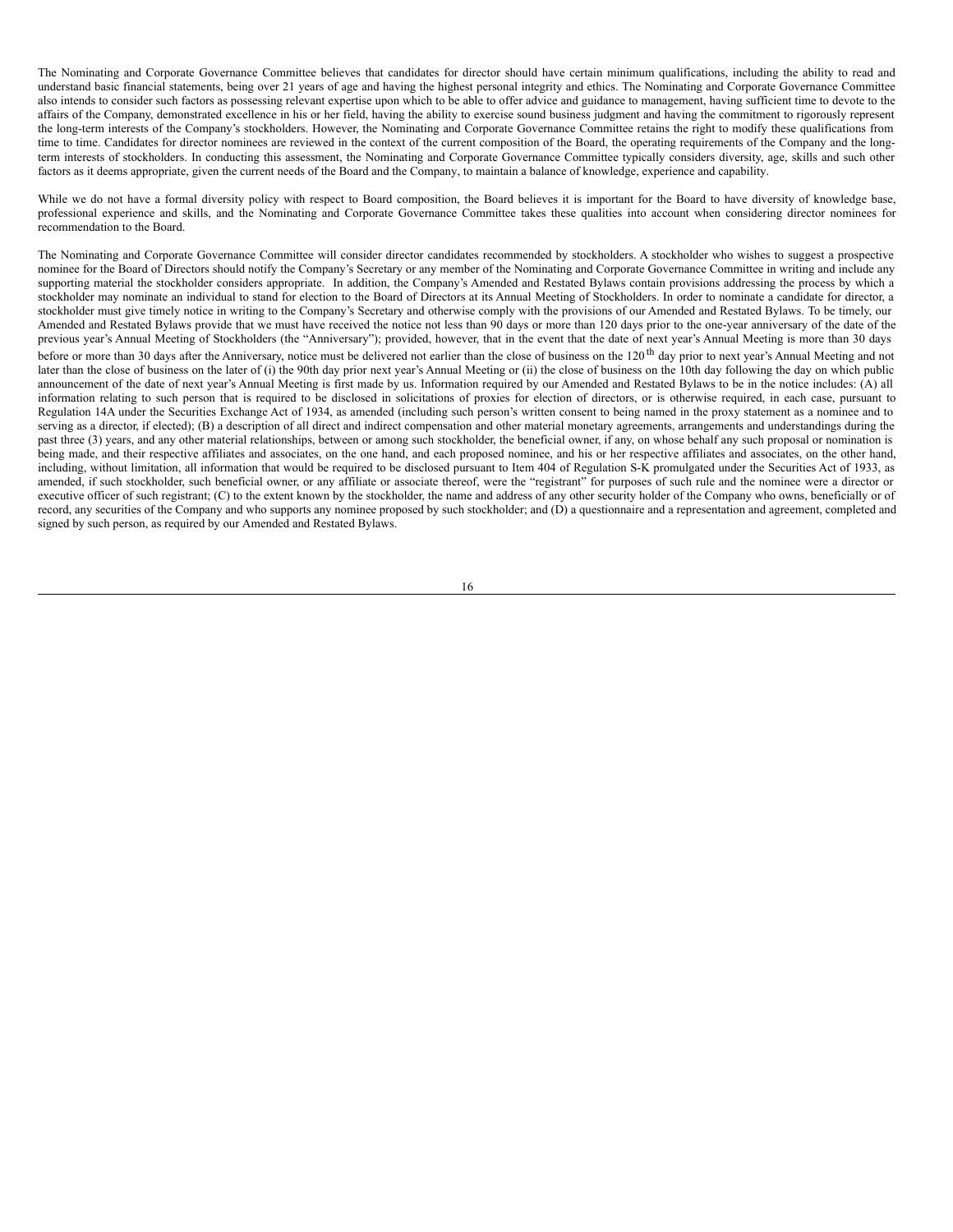Stockholder nominations must be made in accordance with the procedures outlined in, and include the information required by, our Amended and Restated Bylaws and must be addressed to our Corporate Secretary, c/o Xenetic Biosciences, Inc., 40 Speen Street, Suite 102, Framingham, Massachusetts 01701. You can obtain a copy of our Amended and Restated Bylaws by writing to the Corporate Secretary at this address.

Our Nominating and Corporate Governance Committee recommended to the Board that it nominate each of Grigory G. Borisenko, James E. Callaway, Firdaus Jal Dastoor, Jeffrey F. Eisenberg, Dmitry Genkin, Roger Kornberg, Adam Logal and Alexey Vinogradov for election at the 2019 Annual Meeting.

|  | I |
|--|---|
|  |   |
|  |   |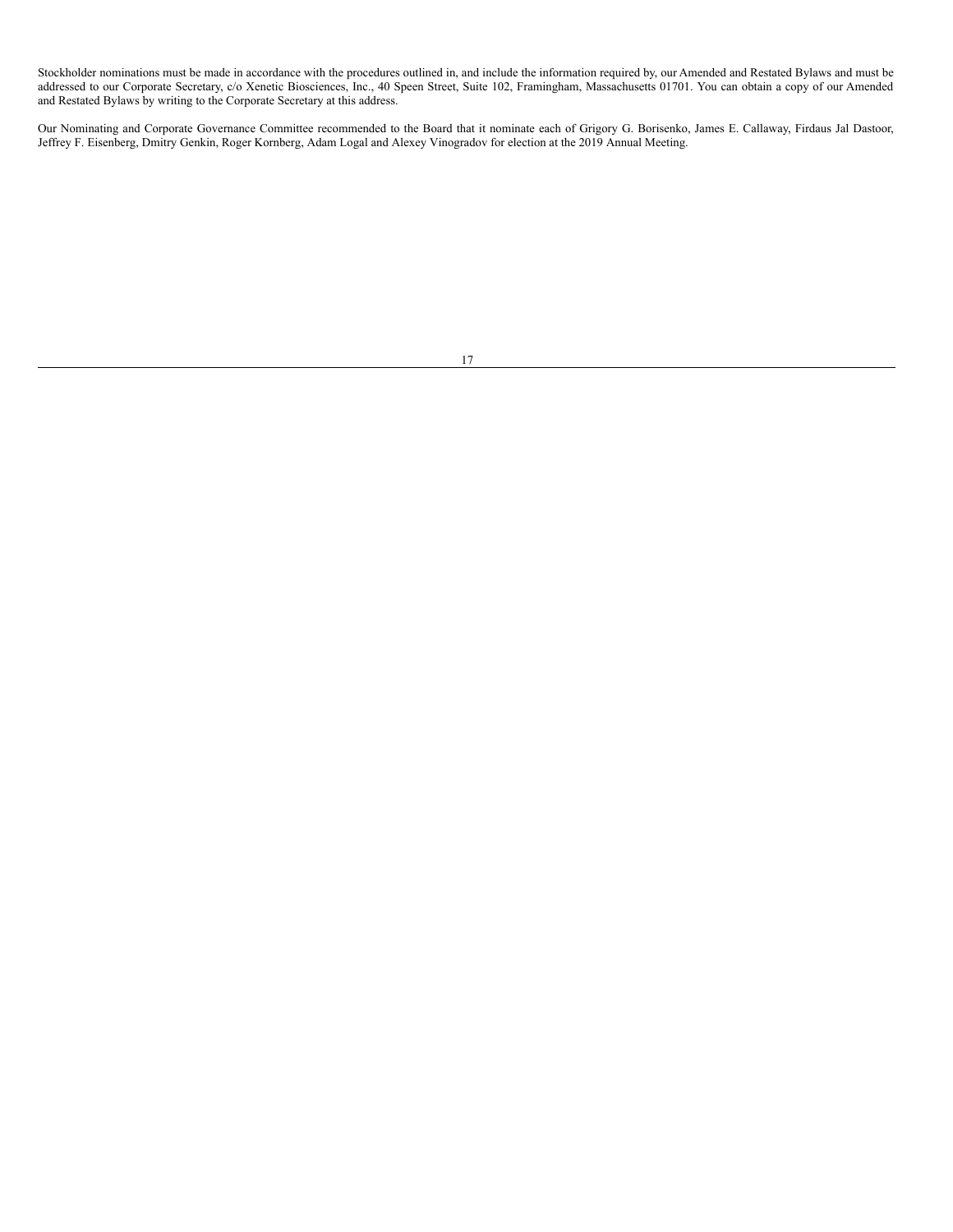#### <span id="page-21-0"></span>**Stockholder Communications With The Board Of Directors**

Historically, we have not provided a formal process related to stockholder communications with the Board. All communications to our Board, our Board committees or any individual director, must be in writing and addressed to our Corporate Secretary, c/o Xenetic Biosciences, Inc., 40 Speen Street, Suite 102, Framingham, Massachusetts 01701. All communications will be reviewed by the Secretary and, unless otherwise indicated in such communication, submitted to the Board or an individual director, as appropriate.

## <span id="page-21-1"></span>**Code of Business Conduct and Ethics**

We have adopted the Xenetic Biosciences, Inc. Code of Business Conduct and Ethics that applies to all of our employees, officers and directors, including our principal executive officer, principal financial officer and principal accounting officer. The Code of Business Conduct and Ethics is available on our website, www.xeneticbio.com, under "Investors" at "Corporate Governance." If we make any substantive amendments to the Code of Business Conduct and Ethics or grant any waiver from a provision of the Code of Business Conduct and Ethics to any executive officer or director, we intend to promptly disclose the nature of the amendment or waiver on our website, to the extent required by the applicable rules and exchange requirements.

#### <span id="page-21-2"></span>**Security Ownership of Certain Beneficial Owners and Management**

The following table and footnotes set forth certain information known to us regarding beneficial ownership of our capital stock as of October 25, 2019 for:

- each person known by us to be the beneficial owner of more than 5% of our capital stock;
- our named executive officers;
- each of our directors; and
- all executive officers and directors as a group.

The number of shares beneficially owned by each entity, person, director or executive officer is determined in accordance with the rules of the SEC, and the information is not necessarily indicative of beneficial ownership for any other purpose. Under such rules, beneficial ownership includes any shares over which the individual has sole or shared voting power or investment power as well as any shares that the individual has the right to acquire within 60 days through the exercise of any stock option, warrants or other rights. Except as otherwise indicated, and subject to applicable community property laws, the persons named in the table have sole voting and investment power with respect to all shares of common stock held by that person or entity.

The percentage of shares beneficially owned is computed on the basis of 5,755,141 shares of our common stock outstanding as of October 25, 2019, on an asconverted basis. Shares of our common stock that a person has the right to acquire within 60 days after October 25, 2019 are deemed outstanding for purposes of computing the percentage ownership of the person or entity holding such rights, but are not deemed outstanding for purposes of computing the percentage ownership of any other person, except with respect to the percentage ownership of all directors and executive officers as a group. Unless otherwise indicated below, the address for each beneficial owner listed is c/o Xenetic Biosciences, Inc., at 40 Speen Street, Suite 102, Framingham, Massachusetts 01701.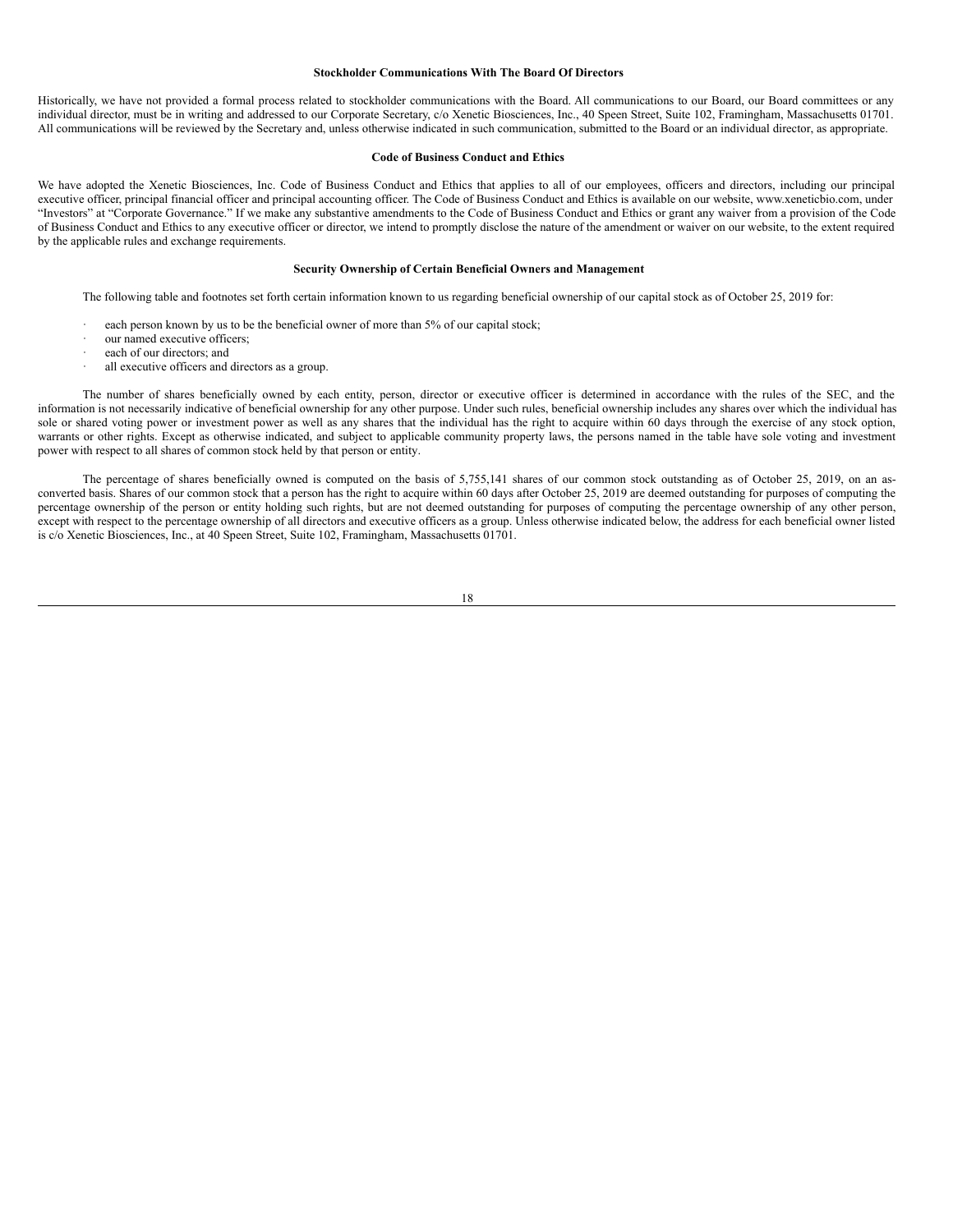|                                                             | <b>Number of Shares</b>                  | Percentage                |
|-------------------------------------------------------------|------------------------------------------|---------------------------|
| <b>Name of Beneficial Owner</b>                             | <b>Beneficially Owned</b> <sup>(1)</sup> | <b>Beneficially Owned</b> |
| <b>Named Executive Officers and Directors</b>               |                                          |                           |
| Jeffrey Eisenberg                                           | 28,890(2)                                | *                         |
| James Parslow                                               | 9,723(3)                                 | $\ast$                    |
| Dr. Curtis Lockshin                                         | 12,199(4)                                | $*$                       |
| Dr. Grigory Borisenko <sup>(5)</sup>                        | $\qquad \qquad$                          | $\ast$                    |
| Dr. James Callaway                                          | 4.168(6)                                 | *                         |
| <b>Firdaus Jal Dastoor</b>                                  | 11,996(7)                                | $*$                       |
| Dr. Dmitry Genkin <sup><math>(8)</math></sup>               | 99,285(9)                                | $1.7\%$                   |
| Dr. Roger Kornberg                                          | 6.252(10)                                |                           |
| Adam Logal                                                  | 4.168(11)                                | $\ast$                    |
| Dr. Alexey Vinogradov                                       | 186,781(12)                              | $3.3\%$                   |
| All executive officers and directors as a group (9 persons) | 363,462(13)                              | $6.2\%$                   |
| <b>5% Current Stockholders</b>                              |                                          |                           |
| PJSC Pharmsynthez <sup><math>(5)</math></sup> $(8)$         | 986,754(14)                              | 15.7%                     |
| Sabby Volatility Warrant Master Fund Ltd.                   | 368,895(15)                              | $6.4\%$                   |
|                                                             |                                          |                           |

\* Represents beneficial ownership of less than one percent (1%).<br>(1) Unless otherwise indicated below this table is based upon  $\alpha$ 

Unless otherwise indicated below, this table is based upon corporate records, information supplied by officers, directors and, in the case of principal stockholders, information provided by our transfer agent.

(2) The total beneficial ownership consists of 26,112 shares issuable upon exercise of options that are exercisable within 60 days of October 25, 2019 and 2,778 of vested restricted stock units.

(3) The total beneficial ownership consists of 9,723 shares issuable upon exercise of options that are exercisable within 60 days of October 25, 2019.<br>The total beneficial ownership consists of 12,199 shares issuable upon

(4) The total beneficial ownership consists of 12,199 shares issuable upon exercise of options that are exercisable within 60 days of October 25, 2019.<br>
Or Borisenko is employed by Busnano LLC an entity affiliated with Pha

(5) Dr. Borisenko is employed by Rusnano LLC, an entity affiliated with Pharmsynthez.<br>
(6) The total beneficial ownership consists of 4.168 shares issuable upon exercise of onti

(6) The total beneficial ownership consists of 4,168 shares issuable upon exercise of options that are exercisable within 60 days of October 25, 2019.<br>(7) The total beneficial ownership consists of 11.996 shares issuable u

(7) The total beneficial ownership consists of 11,996 shares issuable upon exercise of warrants and options that are exercisable within 60 days of October 25, 2019.<br>(8) Dr Genkin is the Chairman of the Board of Directors o

(8) Dr. Genkin is the Chairman of the Board of Directors of Pharmsynthez.<br>
(9) The total beneficial ownership consists of 93.602 shares of common

The total beneficial ownership consists of 93,602 shares of common stock owned directly and 5,683 shares issuable upon exercise of warrants and options that are exercisable within 60 days of October 25, 2019.

(10) The total beneficial ownership consists of 6,252 shares issuable upon exercise of options that are exercisable within 60 days of October 25, 2019.<br>(11) The total beneficial ownership consists of 4.168 shares issuable

(11) The total beneficial ownership consists of 4,168 shares issuable upon exercise of options that are exercisable within 60 days of October 25, 2019.<br>(12) The total beneficial ownership consists of 186.781 shares of com

(12) The total beneficial ownership consists of 186,781 shares of common stock owned directly.

The total beneficial ownership consists of 280,383 shares of common stock owned directly, 80,301 shares issuable upon exercise of warrants and options that are exercisable within 60 days of October 25, 2019 and 2,778 shares of restricted stock units that are vested.

- (14) The total beneficial ownership consists of 447,122 shares of common stock owned directly or indirectly through SynBio, 451,244 shares issuable upon the conversion of Series B Preferred Stock and 88,388 shares issuable upon exercise of warrants that are exercisable within 60 days of October 25, 2019. SynBio is a wholly-owned subsidiary of Pharmsynthez. Pharmsynthez may be deemed to have shared voting and shared dispositive power with respect to all the shares owned by SynBio and therefore, Pharmsynthez may be deemed to be the beneficial owner of such shares. The address of PJSC Pharmsynthez is Office Center IT Park, 25 Liter ZH, Krasnogo Kursanta St., St. Petersburg, 197110, Russia.
- (15) The total beneficial ownership consists of 368,895 shares of common stock owned directly by Sabby Volatility Warrant Master Fund Ltd. The address of Sabby Volatility Warrant Master Funds Ltd. is 10 Mountain View Road, Suite 205, Upper Saddle River NJ 07458.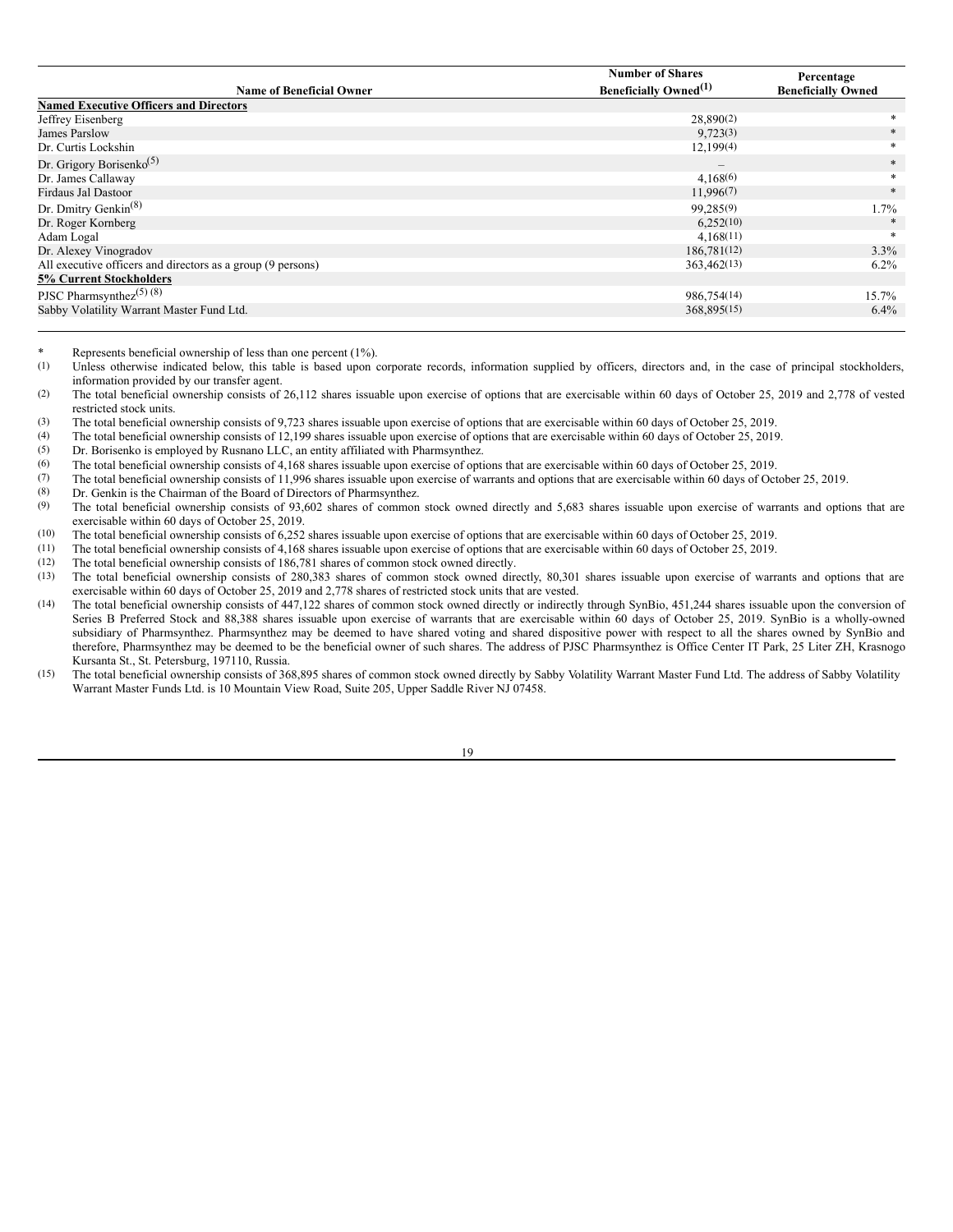## <span id="page-23-0"></span>**Section 16(a) Beneficial Ownership Reporting Compliance**

Section 16(a) of the Exchange Act requires our directors and executive officers, and persons who own more than ten percent of a registered class of our equity securities, to file with the SEC initial reports of ownership and reports of changes in ownership of our ordinary shares and other equity securities. Such persons are required by SEC regulations to furnish us with copies of all Section  $16(a)$  forms they file.

To our knowledge, based solely on a review of the copies of such reports furnished to us and written representations that no other reports were required, during the fiscal year ended December 31, 2018, we believe that all Section 16(a) filing requirements applicable to our executive officers, directors and greater than 10% beneficial owners were complied with, except that one report, covering an aggregate of one transaction, was filed late by Dr. Dmitry Genkin.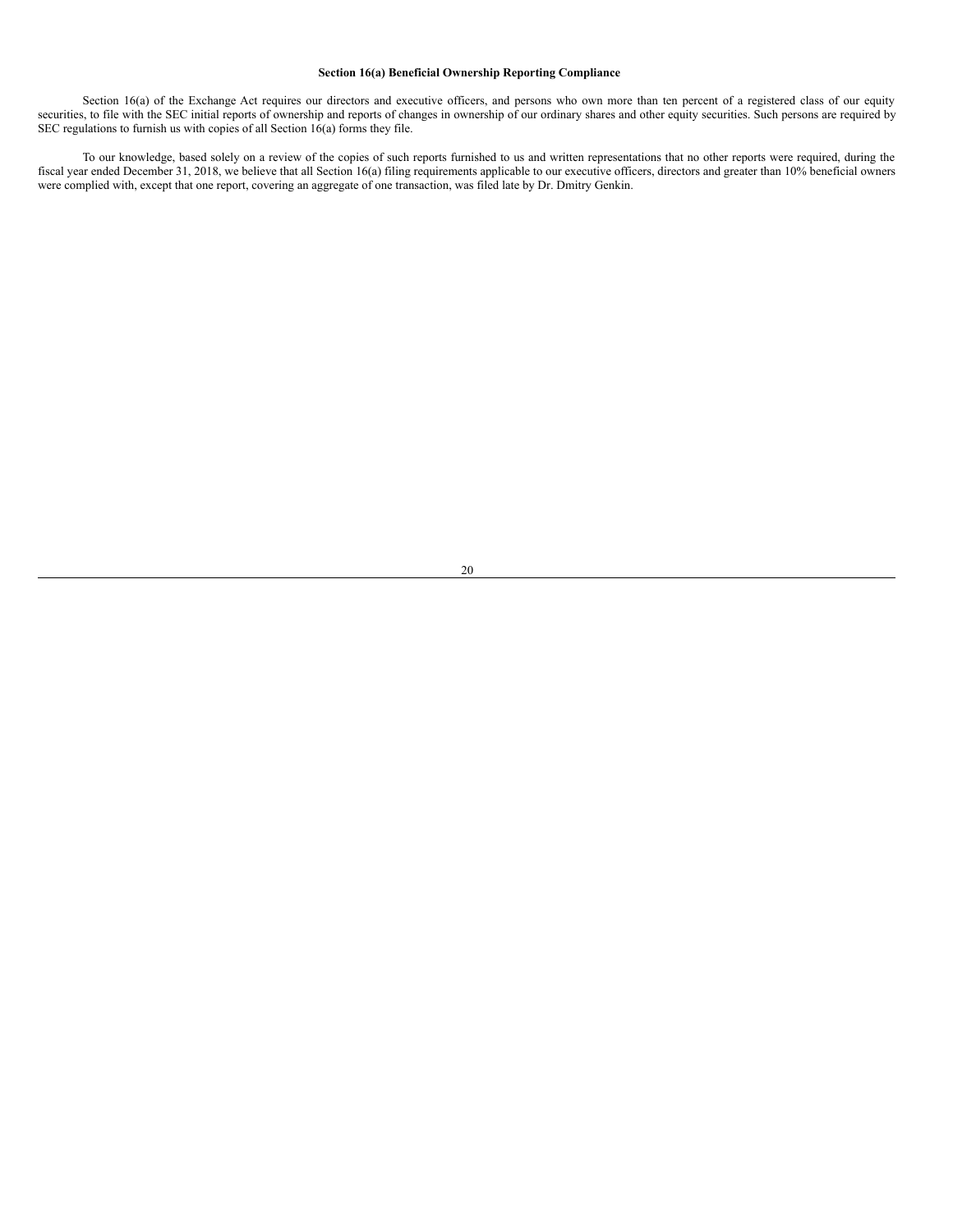#### <span id="page-24-0"></span>**Proposal 2**

## **Ratification of Selection of Independent Registered Public Accounting Firm**

The Audit Committee of the Board has selected Marcum LLP as our independent registered public accounting firm for the fiscal year ending December 31, 2019 and has further directed that management submit the selection of its independent registered public accounting firm for ratification by the stockholders at the Annual Meeting. Marcum LLP has audited our financial statements since 2015. Representatives of Marcum LLP are expected to be present at the Annual Meeting. They will have an opportunity to make a statement if they so desire and will be available to respond to appropriate questions.

Neither the Company's Amended and Restated Bylaws nor other governing documents or law require stockholder ratification of the selection of Marcum LLP as the Company's independent registered public accounting firm. However, the Audit Committee of the Board is submitting the selection of Marcum LLP to the stockholders for ratification as a matter of good corporate practice. If the stockholders fail to ratify the selection, the Audit Committee of the Board will reconsider whether or not to retain that firm. Even if the selection is ratified, the Audit Committee of the Board in its discretion may direct the appointment of different independent auditors at any time during the year if they determine that such a change would be in the best interests of the Company and its stockholders.

The affirmative vote of the holders of a majority of the shares present in person or represented by proxy and entitled to vote on the matter at the Annual Meeting will be required to ratify the selection of Marcum LLP.

# **Principal Accountant Fees and Services**

The following table represents aggregate fees billed to the Company for the fiscal years ended December 31, 2018 and December 31, 2017, by Marcum LLP, the Company's principal accountant.

|                           | 2018                            | 2017                         |  |  |
|---------------------------|---------------------------------|------------------------------|--|--|
| <b>Audit Fees</b>         | 162,374                         | 167,824                      |  |  |
| <b>Audit-Related Fees</b> | 9,766                           | 8,005                        |  |  |
| Tax Fees                  | $\hspace{0.1mm}-\hspace{0.1mm}$ | $\qquad \qquad \blacksquare$ |  |  |
| All Other Fees            | $\sim$                          |                              |  |  |
|                           | 172,140                         | 175,829                      |  |  |

#### **Audit Fees**

Audit fees include the total fees incurred in connection with the audit of our annual consolidated financial statements for each of the years ended December 31, 2018 and 2017.

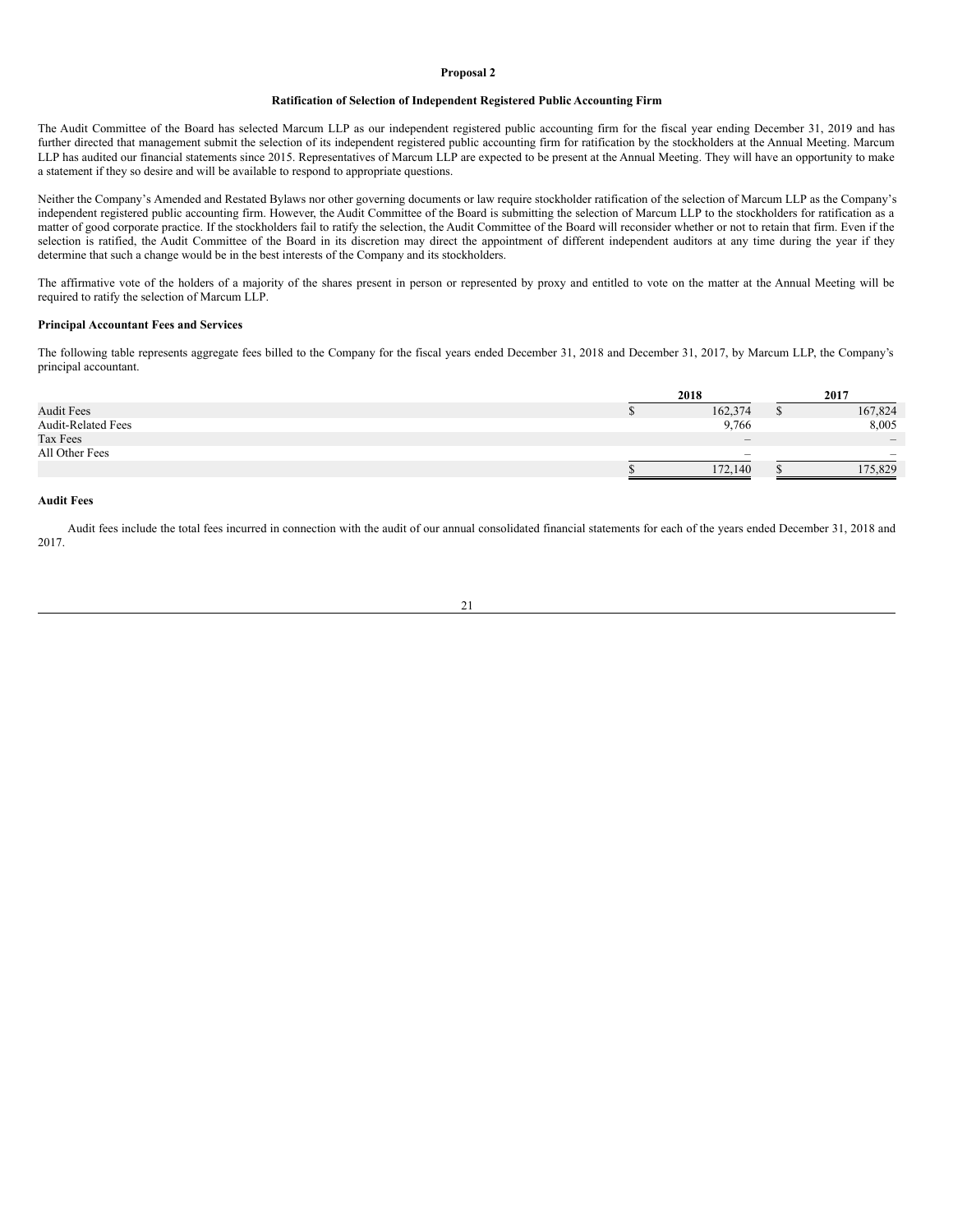#### **Audit-Related Fees**

Audit related fees during the year ended December 31, 2018 include fees incurred in connection with our S-3 registration statement filed in September 2018. Auditrelated fees during the year ended December 31, 2017 include fees incurred in connection with SEC filings related to our Amended and Restated Equity Incentive Plan.

# **Audit and Non-Audit Services Pre-Approval Policy**

The Audit Committee pre-approves all audit and non-audit accounting services provided by our independent, registered accounting firm. All audit and non-audit fee services described above were pre-approved by the Audit Committee.

Pursuant to the Board of Directors' policy, to help ensure the independence of our independent registered public accounting firm, all auditing services and permitted nonaudit services (including the terms thereof) to be performed for us by our independent registered public accounting firm must be pre-approved by the Audit Committee, subject to the de-minimus exceptions for non-audit services described in Section 10A(i)(1)(B) of the Securities Exchange Act of 1934, which are approved by the Audit Committee prior to the commencement of services.

Our Audit Committee approved and retained Marcum LLP to audit our consolidated financial statements for 2018. Our Audit Committee reviewed all services provided by Marcum LLP in 2018 and concluded that the services provided were compatible with maintaining its independence.

> **The Board Of Directors Recommends A Vote In Favor Of Proposal 2**.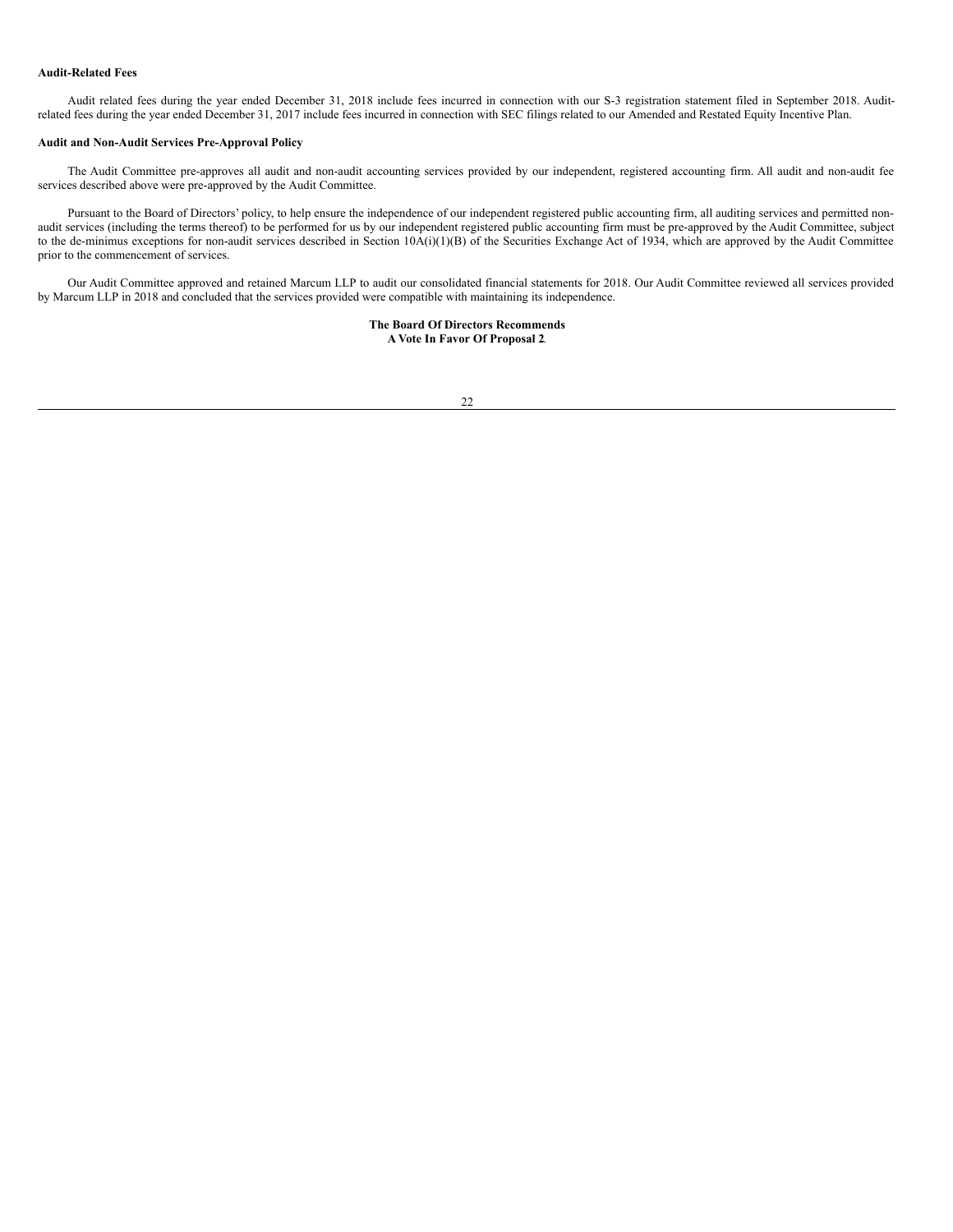#### <span id="page-26-0"></span>**Executive Officers**

The following table sets forth information concerning our executive officers as of the date of this proxy statement.

| Name                | Age | <b>Position</b>                                 |
|---------------------|-----|-------------------------------------------------|
| Jeffrey Eisenberg   |     | Chief Executive Officer and Director            |
| Dr. Curtis Lockshin | 50  | Chief Scientific Officer                        |
| James Parslow       |     | Chief Financial Officer and Corporate Secretary |

*Jeffrey F. Eisenberg.* Biographical information for Mr. Eisenberg is included above with the director biographies under the caption "Nominees."

*Dr. Curtis A. Lockshin* initially joined us on a part-time basis in March 2014 as our Vice President of Research & Operations and was appointed our Chief Scientific Officer effective January 1, 2017. Dr. Lockshin has held several management positions at development and commercial stage biotechnology companies, with experience including discovery, preclinical and clinical development, as well as commercial manufacturing. Since May 2013, he has held the position of president and chief executive officer of Guardum Pharmaceuticals LLC ("Guardum"), a wholly owned subsidiary of PJSC Pharmsynthez, our controlling stockholder, a position which he continues to hold in addition to his position with us. Dr. Lockshin does not receive a salary for these services but did receive medical benefits and was covered under Guardum's health plan through July 31, 2018. In addition, Dr. Lockshin has served as an officer or consultant of several biotechnology companies on a part-time basis, including as an officer of a series of related companies following multiple mergers beginning as chief executive officer and director of SciVac Therapeutics, Inc. and its subsidiary SciVac, Ltd., from September 2014 until July 2016. After SciVac Therapeutics, Inc.'s merger with VBI Vaccines, Inc. in July 2016, Dr. Lockshin served as chief technical officer of the merged company until December 2016. Dr. Lockshin is currently serving as a member of the board of directors of Phio Pharmaceuticals Corporation, a publicly traded clinical-stage RNAi company, a position he has held since April 2013. Dr. Lockshin has an S.B. in Life Sciences and a Ph.D. in Biological Chemistry from the Massachusetts Institute of Technology. Since April 2004, Dr. Lockshin has also served as a member of the board of directors of the Ruth K. Broad Biomedical Research Foundation, a Duke University Support Corporation that supports basic research related to Alzheimer's disease and neurodegeneration via intramural, extramural and international grants.

*James Parslow* was appointed our Chief Financial Officer on April 3, 2017. Mr. Parslow most recently served as Chief Financial Officer, Treasurer and Secretary of World Energy Solutions, Inc., a publicly-traded business-to-business e-commerce company brokering energy and environmental commodities, from 2006 until its acquisition by EnerNOC, Inc. in 2015. Since 2015, he has served as an independent consultant providing interim chief financial officer services to multiple emerging technology companies. Mr. Parslow is a Certified Public Accountant with 30 years of experience serving private and public companies in the biotech, alternative energy, online auction, and high-tech manufacturing industries. He holds an A.B. in Economics and Accounting from the College of the Holy Cross and an M.B.A. with a concentration in Finance from Bentley University.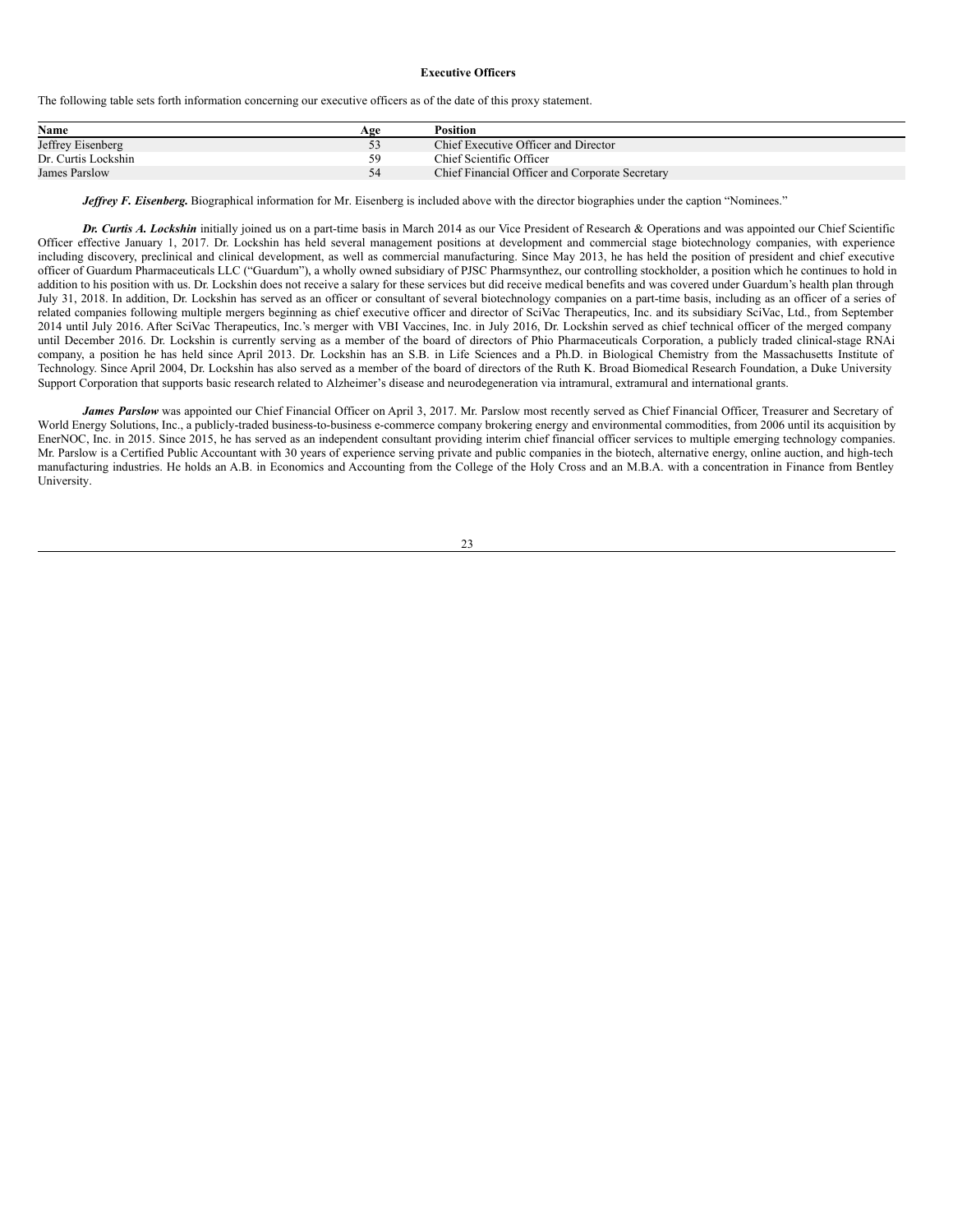#### <span id="page-27-0"></span>**Executive Compensation**

# <span id="page-27-1"></span>**Summary Compensation Table**

 $\mathcal{L}=\mathcal{L}^{\mathcal{L}}$ 

The following table sets forth, for the years ended December 31, 2018 and 2017, the compensation information for Jeffrey Eisenberg, our Chief Executive Officer, Dr. Curtis Lockshin, our Chief Scientific Officer, and James Parslow, our Chief Financial Officer. We refer to Messrs. Eisenberg, Lockshin, and Parslow herein, collectively, as our "named executive officers."

| Name and<br><b>Principal Position</b> | Year |               | Salary<br>(S)      | <b>Bonus</b><br><b>(S)</b>                |   | <b>Stock Awards</b><br>(S)        |    | Option<br>Awards $(1)$<br>(S)   |     | <b>Non-Equity</b><br><b>Incentive Plan</b><br>Compensation<br>(S) |              | All Other<br>Compensation<br>(S) |    | Total<br>(S) |
|---------------------------------------|------|---------------|--------------------|-------------------------------------------|---|-----------------------------------|----|---------------------------------|-----|-------------------------------------------------------------------|--------------|----------------------------------|----|--------------|
| Jeffrey F. Eisenberg,                 | 2018 | $\mathcal{L}$ | 300,000            | $\qquad \qquad -$                         |   | $\hspace{1.0cm} - \hspace{1.0cm}$ |    | $\hspace{0.1mm}-\hspace{0.1mm}$ |     | $\qquad \qquad -$                                                 | <sup>S</sup> | $18,333^{(2)}$                   |    | 318,333      |
| Chief Executive Officer               | 2017 | S             | $300,000^{(3)}$ \$ | -                                         | S | 105,720                           | S. | 375,389                         | S   | $\overline{\phantom{0}}$                                          | S.           | 34,381                           |    | 815,490      |
| James Parslow,                        | 2018 |               | 265,000            | -                                         |   | $\overline{\phantom{m}}$          |    | $\overline{\phantom{a}}$        |     | $\overline{\phantom{0}}$                                          | S            | $22,595^{(4)}$                   |    | 287,595      |
| Chief Financial Officer               | 2017 | \$            | $198,750^{(5)}$ \$ | $\qquad \qquad \overline{\qquad \qquad }$ |   | $\hspace{0.1mm}-\hspace{0.1mm}$   | S. | 667,216                         | \$. | $\qquad \qquad -$                                                 | S.           | 24,830                           | S  | 890,796      |
| Dr. Curtis Lockshin,                  | 2018 | 2P            | 250,000            | $\qquad \qquad \blacksquare$              |   | $\qquad \qquad -$                 |    | $\hspace{0.1mm}-\hspace{0.1mm}$ |     | $\qquad \qquad -$                                                 | $\mathbb{S}$ | $9,584^{(6)}$                    | \$ | 259,584      |
| Chief Scientific Officer              | 2017 |               | $250,000^{(7)}$    | $\overline{\phantom{0}}$                  |   | $\overline{\phantom{a}}$          |    | 625,316                         |     | $\overline{\phantom{0}}$                                          | ъ            | 2,523                            | S  | 877,839      |

 $\overline{(1)}$  The amounts represent the aggregate grant date fair value of stock options granted in the applicable fiscal year, computed in accordance with FASB ASC Topic 718, excluding the effect of estimated forfeitures. Assumptions used in the calculation of this amount are set forth in Note 10 to our audited consolidated financial statements included in Item 8 of the Original Filing. Mr. Eisenberg, Mr. Parslow, and Dr. Lockshin were granted options to purchase 20,835 shares, 14,584 shares and 14,584 shares of common stock, respectively, during 2017. In addition, Mr. Eisenberg was granted 4,167 restricted stock units in 2017.

(2) Includes \$18,333 for health and welfare plans.<br>(3) Mr. Eisenberg was appointed our Chief Opera

Mr. Eisenberg was appointed our Chief Operating Officer in December 2016 and Chief Executive Officer in October 2017. Mr. Eisenberg served as a director of the Company from July 2016 through November 2016. As an employee, Mr. Eisenberg no longer receives compensation for serving as a member of our Board.

(4) Includes \$22,595 for health and welfare plans.

(5) Mr. Parslow was appointed our Chief Financial Officer in April 2017.<br>
(6) Includes \$9,584 for health and welfare plans.

(6) Includes \$9,584 for health and welfare plans.<br>(7) Dr. Lockshin was appointed our Chief Scient

Dr. Lockshin was appointed our Chief Scientific Officer in January 2017.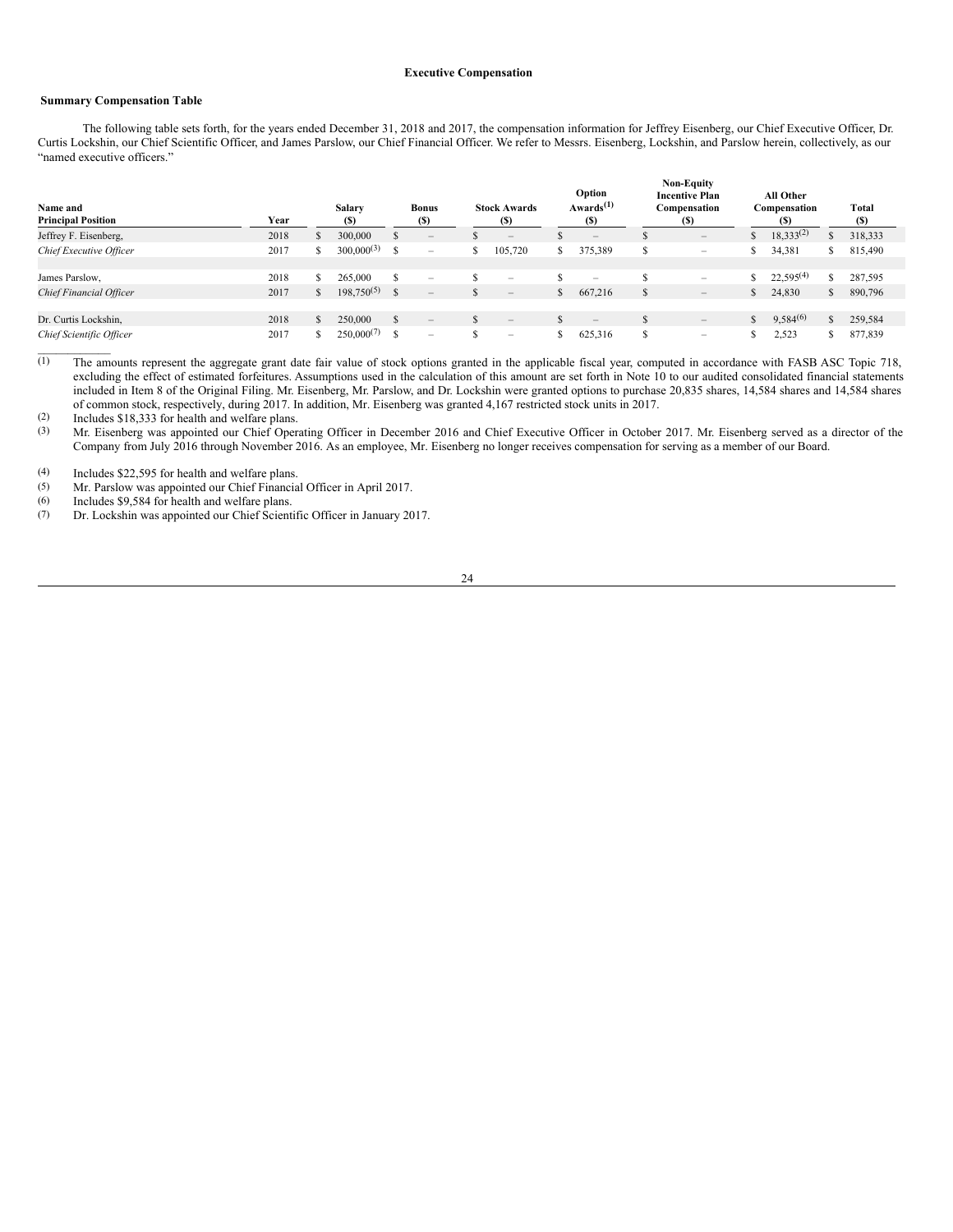### <span id="page-28-0"></span>**Outstanding Equity Awards at Fiscal Year-End**

The following table sets forth certain information with respect to outstanding equity awards held by our named executive officers at December 31, 2018.

|                              |                                                                                                         | <b>Option Awards</b>                                                                               | <b>Stock Awards</b>                     |                                     |                                                                                                                     |                                                                                                                     |  |
|------------------------------|---------------------------------------------------------------------------------------------------------|----------------------------------------------------------------------------------------------------|-----------------------------------------|-------------------------------------|---------------------------------------------------------------------------------------------------------------------|---------------------------------------------------------------------------------------------------------------------|--|
| Name<br>Jeffrey F. Eisenberg | <b>Number</b><br>of<br><b>Securities</b><br>Underlying<br>Unexercised<br>Options,<br><b>Exercisable</b> | <b>Number</b><br>of<br><b>Securities</b><br>Underlying<br>Unexercised<br>Options,<br>Unexercisable | Option<br><b>Exercise</b><br>Price (\$) | Option<br><b>Expiration</b><br>Date | <b>Number</b><br>of<br><b>Shares</b> or<br><b>Units of</b><br><b>Stock That</b><br><b>Have Not</b><br><b>Vested</b> | <b>Market</b><br>Value<br>of Shares<br>or Units<br>of Stock<br><b>That Have</b><br><b>Not Vested</b><br><b>(\$)</b> |  |
|                              | 12,910(1)                                                                                               | 6,258(1)                                                                                           | 40.92                                   | 12/2/2026                           |                                                                                                                     |                                                                                                                     |  |
|                              | 3,473(2)                                                                                                | 17,362(2)                                                                                          | 25.32                                   | 10/26/2027                          | -                                                                                                                   |                                                                                                                     |  |
|                              | $\qquad \qquad -$                                                                                       | $\qquad \qquad \overline{\qquad \qquad }$                                                          | $\qquad \qquad$                         | $\hspace{0.1mm}-\hspace{0.1mm}$     | 2,778(3)                                                                                                            | \$<br>70,486                                                                                                        |  |
|                              |                                                                                                         |                                                                                                    |                                         |                                     |                                                                                                                     |                                                                                                                     |  |
| James Parslow                | 4,862(4)                                                                                                | 9,722(4)                                                                                           | 54.84                                   | 4/3/2027                            | $\hspace{0.1mm}-\hspace{0.1mm}$                                                                                     | —                                                                                                                   |  |
| Curtis Lockshin              | 1,213(5)                                                                                                |                                                                                                    | 55.08                                   | 12/31/2024                          | $\qquad \qquad$                                                                                                     |                                                                                                                     |  |
|                              | 1,263(6)                                                                                                | $\overline{\phantom{a}}$                                                                           | 55.08                                   | 9/6/2025                            | -                                                                                                                   |                                                                                                                     |  |
|                              | 4,862(7)                                                                                                | 9,722(7)                                                                                           | 51.60                                   | 1/1/2027                            | $\qquad \qquad -$                                                                                                   | $-$                                                                                                                 |  |
|                              |                                                                                                         |                                                                                                    |                                         |                                     |                                                                                                                     |                                                                                                                     |  |

 $(1)$  392 shares vested 100% on the date of grant. Remainder vests one-third upon the first anniversary of the grant date, one-third of the remaining amount upon the second anniversary of the grant date and one-third of the remaining amount on the third anniversary of the grant date.

(2) 10,417 of the options granted vest one-third upon the first anniversary of the grant date, one-third upon the second anniversary of the grant date and one-third upon the third anniversary of the grant date. 8,334 of the options granted vest upon the achievement of key clinical milestones for XBIO-101 and 2,084 of the options granted vest upon the achievement of key development milestones related to PSA.

(3) References restricted stock units ("RSUs") granted on October 26, 2017. Each RSU represents the right to receive one share of the Company's common stock upon settlement, as defined. The RSUs vest one-third upon the first anniversary of the grant date, one-third upon the second anniversary of the grant date and one-third upon the third anniversary of the grant date.

(4) Vests one-third upon the first anniversary of the grant date, one-third upon the second anniversary of the grant date and one-third upon the third anniversary of the grant date.

(5) Vested one-third upon March 3, 2015, one-third upon March 15, 2016 and one-third upon March 15, 2017.

(6) Vested one-third upon the first anniversary of the grant date, one-third upon the second anniversary of the grant date and one-third upon the third anniversary of the grant date.

(7) Vests one-third upon the first anniversary of the grant date, one-third upon the second anniversary of the grant date and one-third upon the third anniversary of the grant date.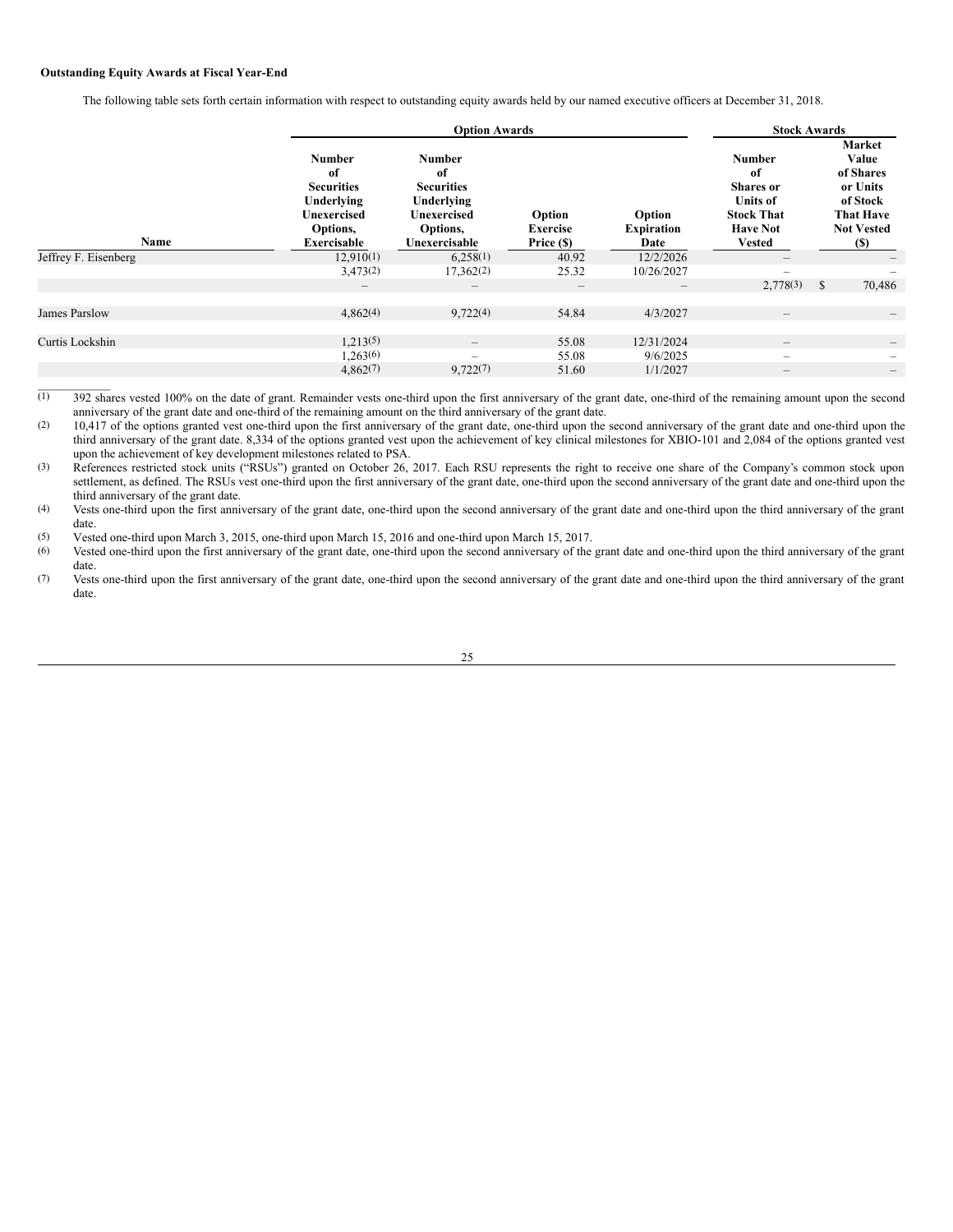#### <span id="page-29-0"></span>**Employment Agreements with our Named Executive Officers**

#### *Employment Agreement with Mr. Eisenberg*

We entered into an employment agreement with Mr. Eisenberg effective as of December 1, 2016 for him to serve as Chief Operating Officer (the "Original Agreement"). The Original Agreement was for an initial term of one year, and automatically renewed for successive one year periods unless either party gave notice to the other no later than 90 days prior to the expiration of the then-applicable term; provided, however, that we could terminate the Original Agreement at any time. Mr. Eisenberg's annual salary under the Original Agreement was \$300,000, and was subject to annual review and upward adjustment only by the Compensation Committee of the Board. Mr. Eisenberg was also eligible to receive a bonus equal to 35% of his annual salary based on the attainment of certain individual and/or Company goals established by the Board or a committee thereto. Mr. Eisenberg was also eligible to participate in our employee benefit, welfare and other plans, as may be maintained by us from time to time, on a basis no less favorable than those provided to other similarly situated executives of the Company. Mr. Eisenberg was also subject to certain customary confidentiality, non-solicitation and non-competition provisions.

Under the Original Agreement, if Mr. Eisenberg's employment was terminated by us without "Cause" (as defined in the Original Agreement) or if he resigned for "Good Reason" (as defined in the Original Agreement), he was entitled to receive (i) six months of his then current base salary, paid over time in accordance with our payroll practices then in effect if he had been employed by us for six months or less, (ii) 12 months of his then current base salary, paid over time in accordance with our payroll practices then in effect if he had been employed by us for more than six months, (iii) a pro-rated annual bonus and (iv) payment of premiums for continued health benefits under COBRA for up to six months.

On October 26, 2017, the Company amended and restated the Original Agreement in order to employ Mr. Eisenberg as the Chief Executive Officer of the Company, effective as of the same date (the "Amended Agreement"). The terms of the Amended Agreement were substantially similar to the terms of the Original Agreement, except that Mr. Eisenberg is now eligible to receive a bonus equal to 50% of his annual salary based on the attainment of certain individual and/or Company goals established by the Board or a committee thereto, and if Mr. Eisenberg's employment is terminated by us without "Cause" (as defined in the Amended Agreement) or if he resigns for "Good Reason" (as defined in the Amended Agreement), he will be entitled to receive (i) within thirty days following the date of termination, an amount equal to one times his then current base salary, (ii) a pro-rated annual bonus and (iii) payment of premiums for continued health benefits under COBRA for up to twelve months.

# *Employment Agreement with Mr. Parslow*

We entered into an employment agreement with Mr. Parslow effective as of April 3, 2017 (the "Parslow Employment Agreement"). The Parslow Employment Agreement does not provide for a specified term of employment and Mr. Parslow's employment will be on an at-will basis. Mr. Parslow will receive an initial annual base salary of \$265,000 and is eligible to earn an annual cash incentive bonus, which is initially set at a target aggregate bonus amount of 35% of Mr. Parslow's base salary, upon achievement of certain individual and/or Company performance goals set by the Compensation Committee. Mr. Parslow is also eligible to participate in the Company's employee benefit, welfare and other plans, as may be maintained by the Company from time to time, on a basis no less favorable than those provided to other similarly-situated executives of the Company. Mr. Parslow is also subject to certain customary confidentiality, non-solicitation and non-competition provisions.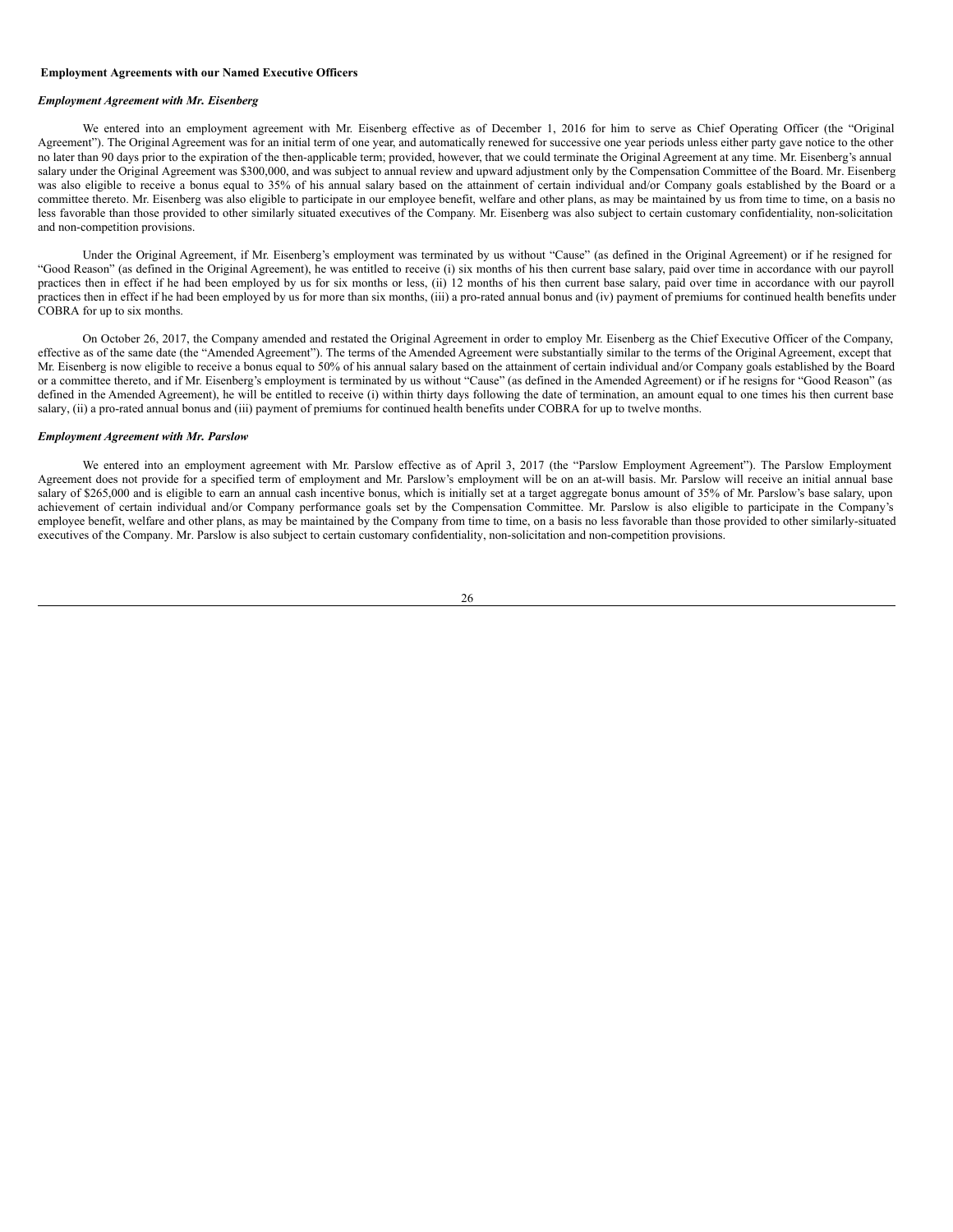If Mr. Parslow's employment is terminated by the Company without "cause" (as defined in the Parslow Employment Agreement) or Mr. Parslow resigns for "good reason" (as defined in the Parslow Employment Agreement), after six months of employment but before his first anniversary with the Company, he will be entitled to receive (i) six months of his then current base salary, paid over time in accordance with the Company's payroll practices then in effect and (ii) payment of premiums for continued health benefits under COBRA for up to six months. If Mr. Parslow's employment is terminated by the Company without "cause" (as defined in the Parslow Employment Agreement) or Mr. Parslow resigns for "good reason" (as defined in the Parslow Employment Agreement), after his first anniversary with the Company, he will be entitled to receive (i) one year of his then current base salary, paid over time in accordance with the Company's payroll practices then in effect and (ii) payment of premiums for continued health benefits under COBRA for up to one year.

#### *Employment Agreement with Dr. Lockshin*

We entered into an employment agreement with Dr. Lockshin effective as of January 1, 2017 (the "Lockshin Employment Agreement"). The Lockshin Employment Agreement does not provide for a specified term of employment and Dr. Lockshin's employment will be on an at-will basis. Dr. Lockshin will receive an initial annual base salary of \$250,000 and is eligible to earn an annual performance-based cash incentive bonus, which is initially set at a target aggregate bonus amount of 35% of Dr. Lockshin's base salary, upon achievement of certain individual and/or Company performance goals established by the Board or a committee thereto. Dr. Lockshin is also eligible to participate in the Company's employee benefit, welfare and other plans, as may be maintained by the Company from time to time, on a basis no less favorable than those provided to other similarly-situated executives of the Company. Dr. Lockshin is also subject to certain customary confidentiality, non-solicitation and non-competition provisions.

If Dr. Lockshin's employment is terminated by the Company without "Cause" (as defined in the Lockshin Employment Agreement) or Dr. Lockshin terminates his employment for "Good Reason" (as defined in the Lockshin Employment Agreement) and Dr. Lockshin executes and does not revoke a general release of claims against the Company, then he will be entitled to receive (i) one year of his then current base salary, paid over time in accordance with the Company's payroll practices then in effect and (ii) payment of premiums for continued health benefits under COBRA for up to twelve months.

# **Potential Payments Upon Termination or Change of Control**

Our named executive officers may be entitled to payments upon termination or change in control. The details of such payments are included in the description of their employment agreements above.

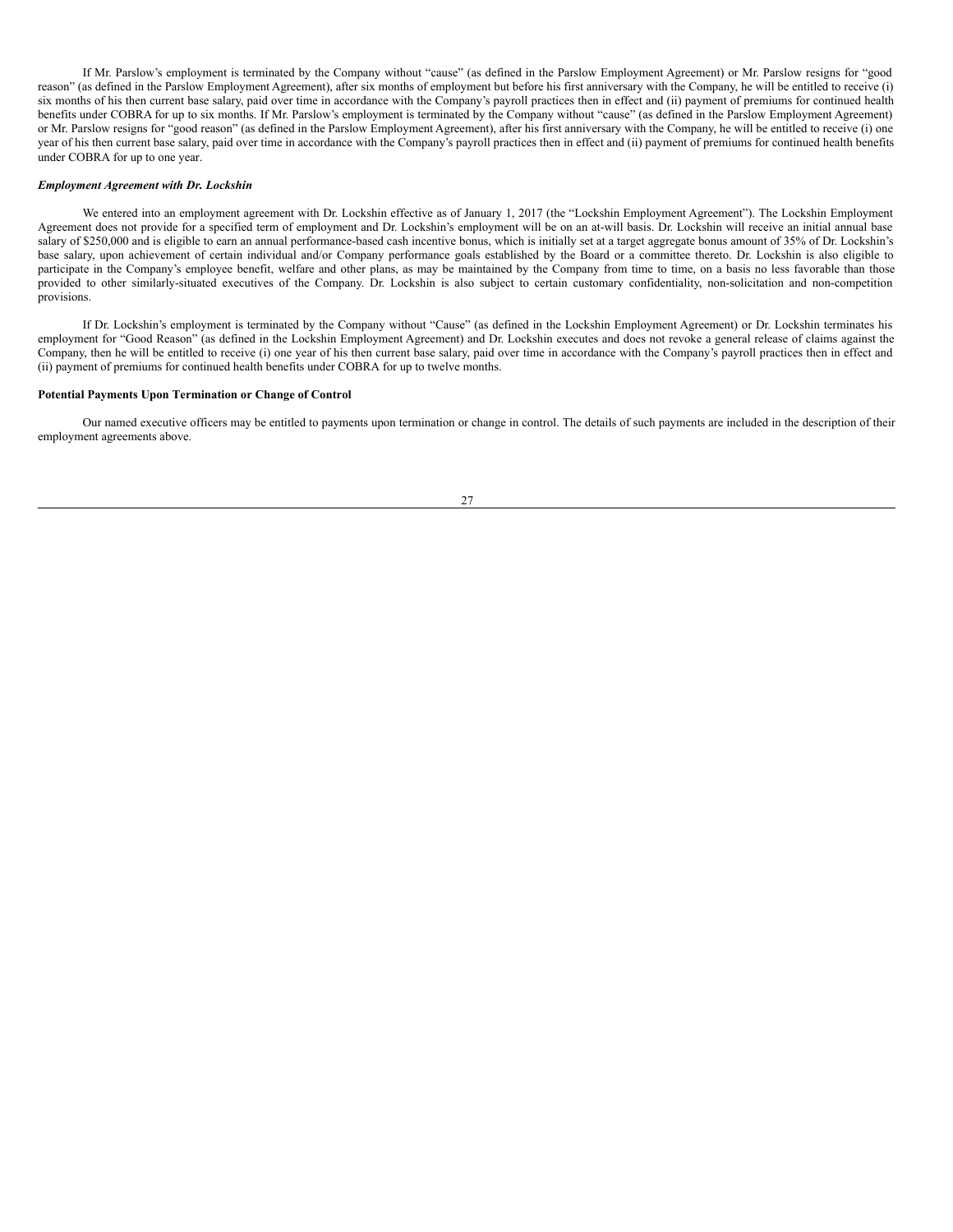# <span id="page-31-0"></span>**Equity Compensation Plan Information**

The following table sets forth information as of December 31, 2018 with respect to compensation plans under which equity securities are authorized for issuance:

| <b>Plan Category</b>                                       | <b>Number of Securities</b><br>to be Issued upon<br><b>Exercise of</b><br><b>Outstanding Options,</b><br><b>Warrants and Rights</b> | Weighted<br><b>Average Exercise Price</b><br>of Outstanding<br><b>Options, Warrants and</b><br><b>Rights</b> |       | <b>Number of Securities</b><br><b>Remaining Available</b><br>for Future Issuance<br><b>Under Equity</b><br><b>Compensation Plans</b> |  |
|------------------------------------------------------------|-------------------------------------------------------------------------------------------------------------------------------------|--------------------------------------------------------------------------------------------------------------|-------|--------------------------------------------------------------------------------------------------------------------------------------|--|
| Equity compensation plans approved by security holders     | 142.357(1)                                                                                                                          |                                                                                                              | 44.76 | 133,302                                                                                                                              |  |
| Equity compensation plans not approved by security holders | $14,584^{(2)}$                                                                                                                      |                                                                                                              | 54.84 |                                                                                                                                      |  |
| Total                                                      | 156.941                                                                                                                             |                                                                                                              | 45.65 | 133,302                                                                                                                              |  |

 $\overline{(1)}$  Consists of 142,357 shares of our common stock to be issued upon the exercise of outstanding stock options and restricted stock units under the Xenetic Biosciences, Inc. Amended and Restated 2014 Equity Incentive Plan.

(2) Represents inducement award granted in 2017 that was not covered under the Xenetic Biosciences, Inc. Amended and Restated 2014 Equity Incentive Plan.

 $\mathcal{L}=\mathcal{L}^{\mathcal{L}}$ 

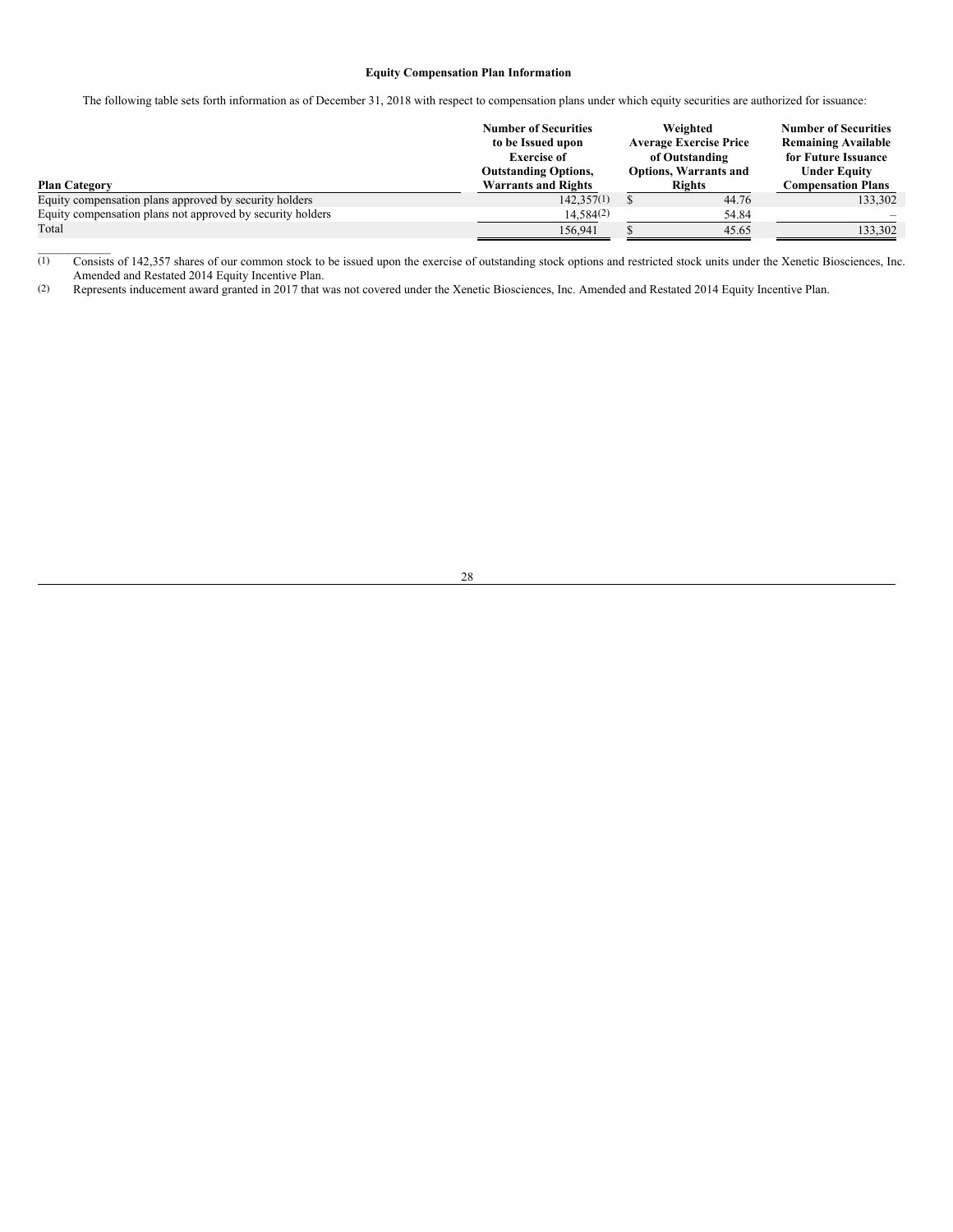#### <span id="page-32-0"></span>**Director Compensation**

Each of our non-employee, independent directors is currently entitled to receive an annual retainer of \$50,000, payable in equal quarterly installments, an option to acquire 25,000 shares of the Company's common stock upon initial appointment to the Board, and an additional option to acquire 25,000 shares each year thereafter on the date of the Company's annual meeting of stockholders. All members of our Board are reimbursed for their usual and customary expenses incurred in connection with their service on the Board, including out-of-pocket expenses, transportation, and airfare on the Company's business.

## **Director Compensation Table**

 $\mathcal{L}=\mathcal{L}^{\mathcal{L}}$ 

As an employee director during fiscal year 2018, Mr. Eisenberg did not receive any compensation for his Board service during the last completed year. The following table sets forth information for the year ended December 31, 2018 regarding the compensation awarded to, earned by or paid to our non-employee directors:

| Name                  | <b>Fees Earned</b><br>or Paid<br>in Cash<br>(S) | <b>Stock Awards</b>      | Option<br>Awards <sup><math>(1)(2)</math></sup><br><b>(S)</b> | All Other<br>Compensation<br>(S) | Total                           |
|-----------------------|-------------------------------------------------|--------------------------|---------------------------------------------------------------|----------------------------------|---------------------------------|
| Dr. James E. Callaway | 50,000                                          | $\qquad \qquad -$        | 65.642                                                        | $\overline{\phantom{a}}$         | 115,642                         |
| Firdaus J. Dastoor    | 50,000                                          | $\overline{\phantom{0}}$ | 65,642                                                        | $\overline{\phantom{0}}$         | 115,642                         |
| Dr. Dmitry Genkin     | $\hspace{0.1mm}-\hspace{0.1mm}$                 | $\overline{\phantom{0}}$ | $\hspace{0.1mm}-\hspace{0.1mm}$                               | $\qquad \qquad -$                | $\hspace{0.1mm}-\hspace{0.1mm}$ |
| Roman Knyazev $(3)$   | $\overline{\phantom{a}}$                        | $\overline{\phantom{0}}$ | $\sim$                                                        | $\overline{\phantom{0}}$         |                                 |
| Dr. Roger Kornberg    | 50,000                                          | $\qquad \qquad -$        | 65.642                                                        | $-$                              | 115,642                         |
| Mr. Adam Logal        | 50,000                                          | $\overline{\phantom{0}}$ | 65.642                                                        | -                                | 115,642                         |

(1) The amounts represent the aggregate grant date fair value of stock options granted during 2018. For a discussion of the assumptions and methodology used to calculate the value of our stock options, see Note 10 to our audited financial statements included in Item 8 of the Original Filing.

(2) The table below shows the aggregate number of option awards outstanding for each of our non-employee directors as of December 31, 2018:

|                    | Option        |
|--------------------|---------------|
| Name               | Awards $(\#)$ |
| Dr. James Callaway | 4,168         |
| Firdaus J. Dastoor | 7,956         |
| Dr. Dmitry Genkin  | 3,157         |
| Roman Knyazev      | 3,157         |
| Dr. Roger Kornberg | 5,999         |
| Adam Logal         | 4,168         |

(3) Mr. Knyazev resigned from the Board on September 25, 2019.

In addition to the option awards described above, Mr. Dastoor holds a warrant to purchase 4,041 shares of our common stock at \$95.04 per share. These warrants are fully vested and expire in December 2019. In addition, Dr. Genkin holds a warrant to purchase 2,526 shares of our common stock at \$166.32 per share. These warrants are fully vested and expire in April 2021.

See "Certain Related Person Transactions" below for compensation arrangements involving specific members of the Board.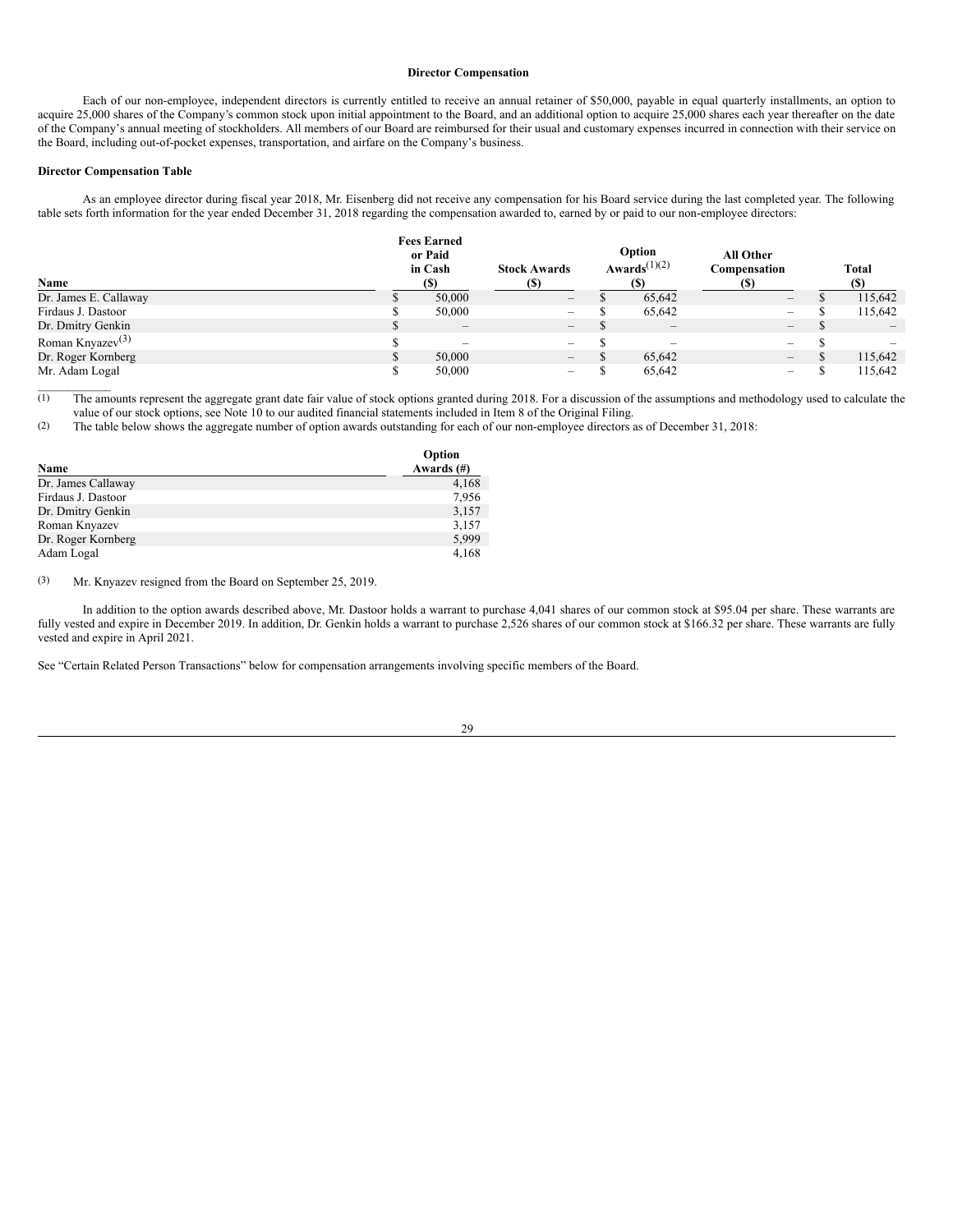#### <span id="page-33-0"></span>**Proposal 3**

# **Approval By Non-Binding Advisory Vote Of The Resolution Approving Named Executive Officer Compensation**

We have determined that our stockholders should vote on the compensation of our named executive officers each year, consistent with the preference expressed by our stockholders at the 2018 Annual Meeting of Stockholders. The Dodd-Frank Wall Street Reform and Consumer Protection Act (the "Dodd-Frank Act") requires all public companies to hold a separate non-binding advisory stockholder vote to approve the compensation of named executive officers as reported in this proxy statement (commonly known as the "Say On Pay" vote). It is expected that the next vote on the frequency of a Say on Pay vote will occur at the 2024 Annual Meeting of Stockholders.

Pursuant to Section 14A of the Securities Exchange Act of 1934, as amended (the "Exchange Act"), and as a matter of good corporate governance, the Company is asking stockholders to approve the following Say on Pay advisory resolution at the Annual Meeting:

RESOLVED, that the stockholders of Xenetic Biosciences, Inc. (the "Company") hereby approve, on an advisory basis, the compensation paid to the Company's named executive officers as disclosed in this proxy statement pursuant to the SEC's disclosure rules, including the narrative discussion in the section entitled "Executive Compensation", the Summary Compensation Table and the related compensation tables, notes and narrative in the Proxy Statement for the Company's 2019 Annual Meeting of Stockholders.

This advisory resolution is not binding on the Company. Although non-binding, the Board and the Compensation Committee value the opinions of our stockholders and will carefully review and consider the voting results when evaluating our named executive officer compensation.

> **The Board Of Directors Recommends a Vote "For" The Say on Pay Proposal**

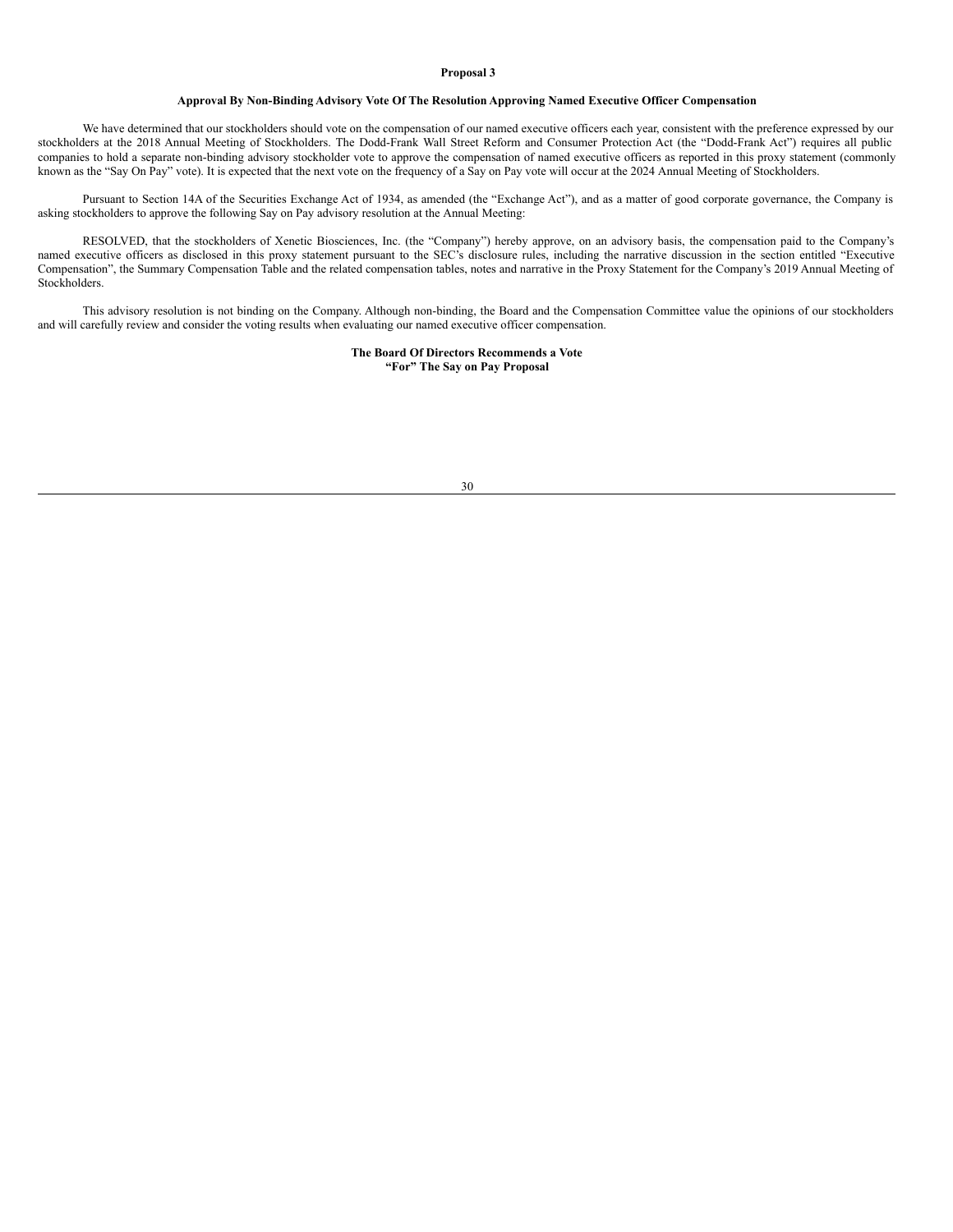#### <span id="page-34-0"></span>**Proposal 4**

## **Approval of The Amended and Restated Equity Incentive Plan**

We are asking our stockholders to approve the Amended and Restated Xenetic Biosciences, Inc. Equity Incentive Plan (the "Restated Plan") at the Annual Meeting. The Restated Plan was approved by our Board of Directors on September 26, 2019, subject to approval by our stockholders. The Restated Plan is intended to amend and restate the Xenetic Biosciences, Inc. Amended and Restated 2014 Equity Incentive Plan (the "A&R 2014 Plan").

#### **Why We Are Asking our Stockholders to Approve the Restated Plan**

Currently, we maintain the A&R 2014 Plan to grant stock options, restricted stock units and other stock awards in order to provide long-term incentives to our employees, consultants and directors. Because the A&R 2014 Plan does not have sufficient shares available for grant to cover awards for the remainder of the year, our ability to use longterm equity-based compensation as a significant component of its overall compensation would be limited if the stockholders do not approve the Restated Plan. In considering and approving the Restated Plan, our Board determined that the number of shares of common stock proposed to increase the reserve for issuance under the A&R 2014 Plan is expected to allow us to use equity compensation as an important component of compensation for our executives and key employees through 2023. The Board believes it is advisable to have an additional 750,000 shares of common stock available under the Restated Plan. In addition, the Restated Plan also reflects the Board's desire to update certain plan provisions to conform with current market practices, including changes to address the Tax Cuts and Jobs Act of 2017 repeal of the qualified performance-based exemption from the deduction limitations on compensation paid to certain executives under Section 162(m) the Code.

Approval of the Restated Plan by our stockholders will allow us to continue to grant stock options, restricted stock unit awards and other awards at levels determined appropriate by our Board or Compensation Committee. The Restated Plan will also allow us to utilize a broad array of equity incentives and performance cash incentives in order to secure and retain the services of our employees, directors and consultants, and to provide long-term incentives that align the interests of our employees, directors and consultants with the interests of our stockholders.

## **Requested Shares**

Subject to adjustment for certain changes in our capitalization, if this Proposal 4 is approved by our stockholders, the aggregate number of shares of our common stock that may be issued under the Restated Plan will not exceed 1,025,636, which number is the sum of and includes (i) the number of shares subject to outstanding stock awards granted under the A&R 2014 Plan that may become available for grant under the Restated Plan as such shares become available from time to time (as further described below in "Description of the 2014 Equity Incentive Plan – Shares Available for Awards"), (ii) the number of shares available for issuance under the A&R 2014 Plan prior to amendment and restatement hereby (which is equal to 67,802 shares as of October 25, 2019), and (iii) an additional 750,000 shares.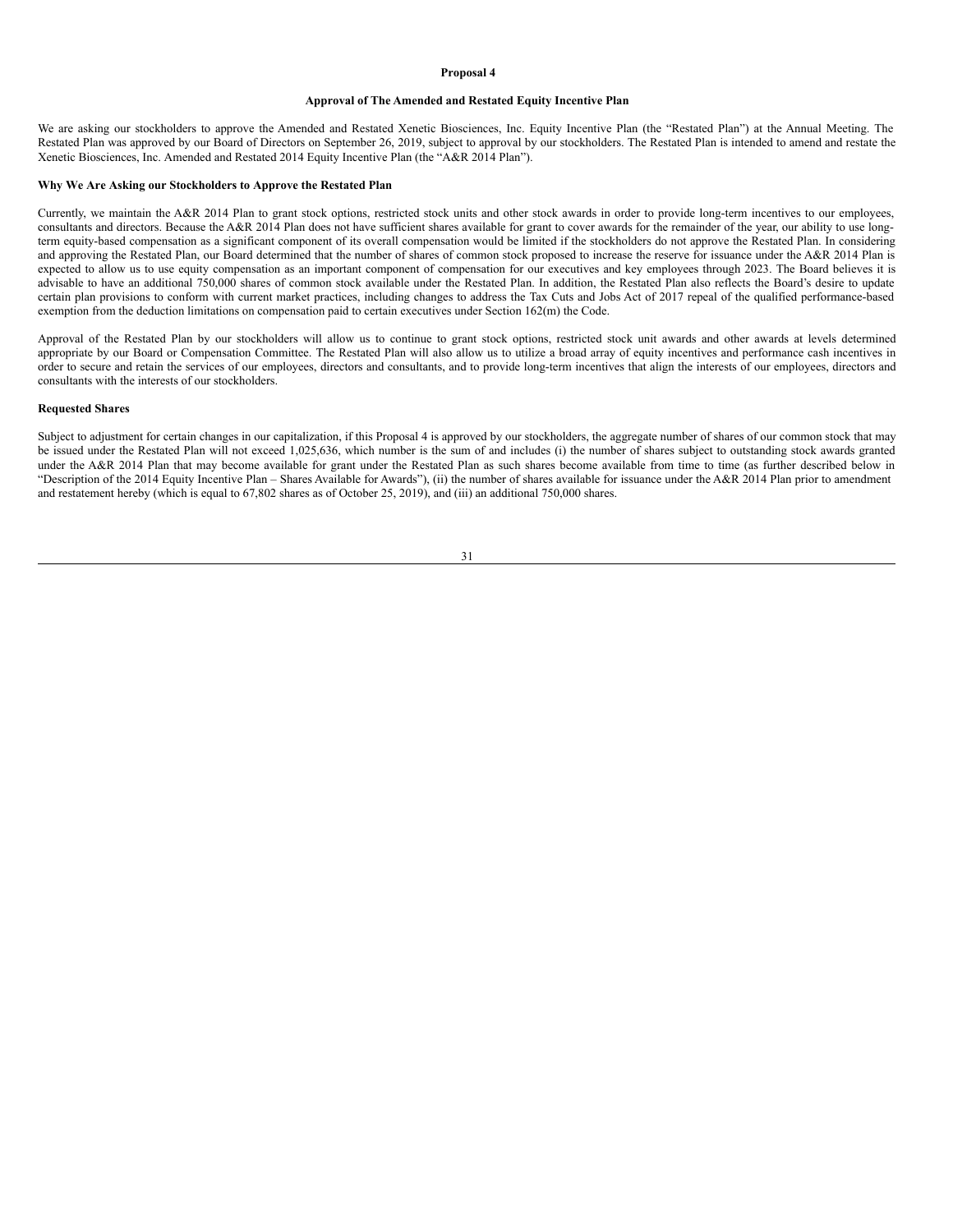As described below, the Board believes that equity compensation is an important aspect of our executive compensation strategy as it aligns executive compensation with stockholders' interests and at the same time provides the incentives necessary to attract, reward, motivate and retain key talent. Based on historic grant practices, with the exception of 2018 when our equity grants were unusually low relative to other years, and our intention to continue to use equity compensation as a significant component of total compensation, our Board has estimated that such aggregate number of shares should be sufficient to cover awards through 2022/2023.

# **Why You Should Vote to Approve the Restated Plan**

#### *Equity Awards Are an Important Part of Our Compensation Philosophy*

Our Board believes that our future success depends, in large part, on our ability to maintain a competitive position in attracting, retaining and motivating key personnel, consultants and advisors. The efforts and skill of our employees and other service providers generate much of the growth and success of our business. Our employees, consultants and directors understand that their stake in the Company will have only if, working together, we create value for our stockholders. The Board also believes that the Restated Plan is necessary to ensure that the number of shares available for issuance is sufficient to allow us to continue to attract and retain the services of talented individuals essential to our long-term growth and financial success. The adoption of the Restated Plan and new share reserve of 750,000 shares will address the depletion to the A&R 2014 Plan's available share reserve that has occurred as a result of the recent corporate developments. The Restated Plan will allow us to continue to provide performance-based incentives to our eligible employees, consultants and advisors. Therefore, the Board believes that the Restated Plan is in the best interests of the Company and its stockholders and recommends a vote in favor of this Proposal 4.

# *We Manage Our Equity Incentive Award Use Carefully, and Dilution Is Reasonable*

We continue to believe that equity awards such as stock options are a vital part of our overall compensation program. Our compensation philosophy reflects broad-based eligibility for equity incentive awards, and we grant awards to substantially all of our employees. However, we recognize that equity awards dilute existing stockholders, and, therefore, we must responsibly manage the growth of our equity compensation program. We are committed to effectively monitoring our equity compensation share reserve, including our "burn rate," to ensure that we maximize stockholders' value by granting the appropriate number of equity incentive awards necessary to attract, reward, and retain employees.

# *The Size of Our Share Reserve Request Is Reasonable*

If the Restated Plan is approved by our stockholders, we expect to have approximately 820,000 shares available for grant after our Annual Meeting (based on shares available as of October 25, 2019). Based on our historical grant practices (excluding 2018 when grants were unusually low) and the grants anticipated for this year, we anticipate this pool of shares will be sufficient for grants through 2022/2023, and will be necessary to provide a predictable amount of equity for attracting, retaining, and motivating employees.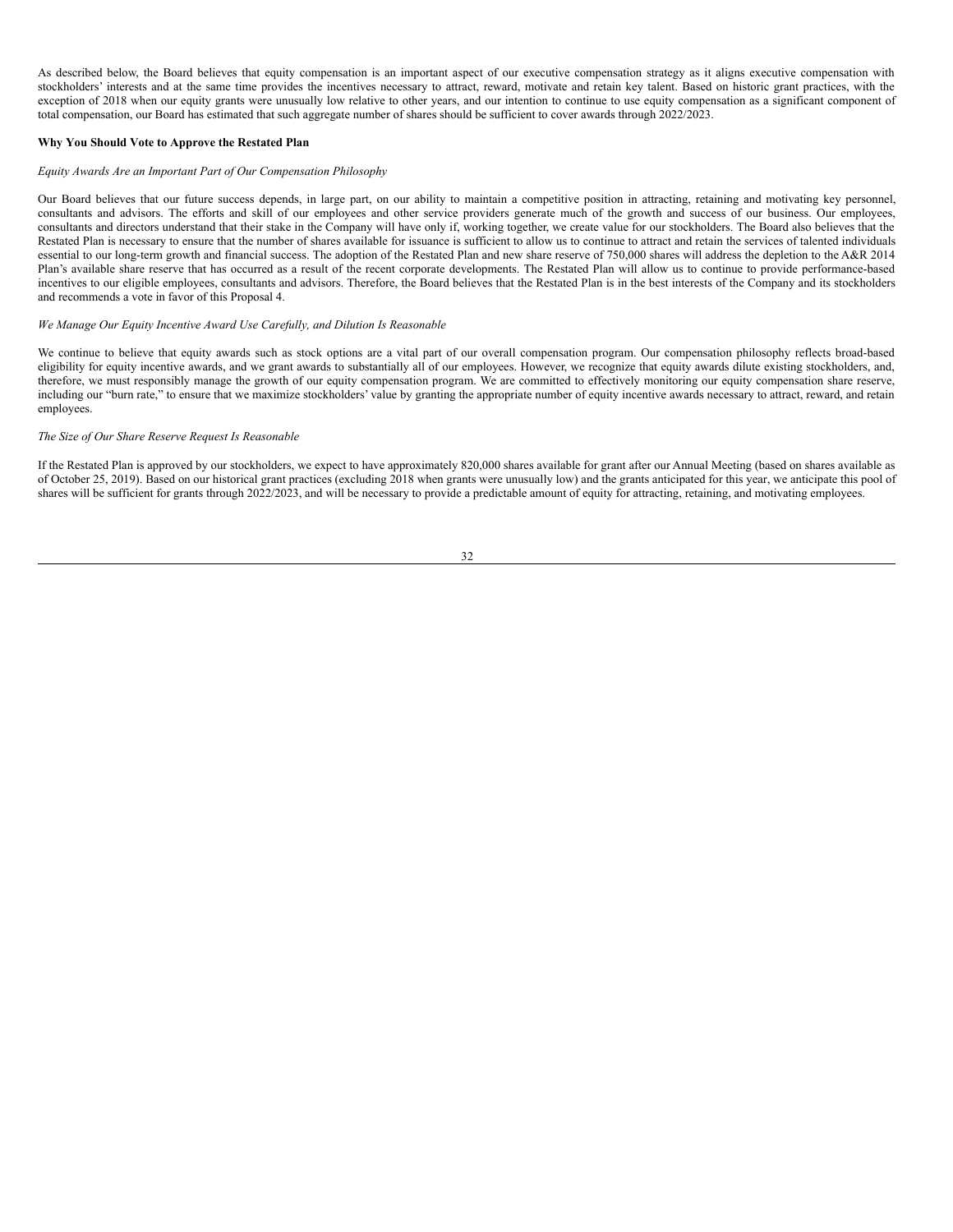## **Key Plan Features**

The Restated Plan includes provisions that are designed to protect our stockholders' interests and to reflect corporate governance best practices including:

- · *Minimum Vesting Requirement*. Subject to certain limited exceptions, awards granted under the Restated Plan will be subject to a minimum vesting period of one year.
- · *No liberal share counting or recycling*. The following shares will not become available again for issuance under the Restated Plan: (i) shares that are reacquired or withheld (or not issued) by us to satisfy the exercise or purchase price of a stock award; (ii) shares that are reacquired or withheld (or not issued) by us to satisfy a tax withholding obligation in connection with a stock award; (iii) any shares repurchased by us on the open market with the proceeds of the exercise or purchase price of a stock award; and (iv) in the event that a SAR granted under the Restated Plan is settled in shares of Common Stock, the gross number of shares of Common Stock subject to such award.
- · *Awards subject to forfeiture/clawback*. Awards granted under the Restated Plan will be subject to recoupment in accordance with any clawback policy that we are required to adopt pursuant to the listing standards of any national securities exchange or association on which our securities are listed or as is otherwise required by the Dodd-Frank Wall Street Reform and Consumer Protection Act or other applicable law. In addition, we may impose other clawback, recovery or recoupment provisions in an award agreement, including a reacquisition right in respect of previously acquired shares or other cash or property upon the occurrence of cause.
- · *Repricing is not allowed*. The Restated Plan prohibits the repricing of outstanding stock options and stock appreciation rights and the cancellation of any outstanding stock options or stock appreciation rights that have an exercise or strike price greater than the then-current fair market value of our common stock in exchange for cash or other stock awards under the Restated Plan without prior stockholder approval.
- · *Stockholder approval is required for additional shares*. The Restated Plan does not contain an annual "evergreen" provision. The Restated Plan authorizes a fixed number of shares, so that stockholder approval is required to issue any additional shares, allowing our stockholders to have direct input on our equity compensation programs.
- · *No liberal change in control definition*. The change in control definition in the Restated Plan is not a "liberal" definition. A change in control transaction must actually occur in order for the change in control provisions in the Restated Plan to be triggered.
- · *No discounted stock options or stock appreciation rights*. All stock options and stock appreciation rights granted under the Restated Plan must have an exercise or strike price equal to or greater than the fair market value of our common stock on the date the stock option or stock appreciation right is granted.
- Administration by independent committee. The Restated Plan will be administered by the members of our Compensation Committee, all of whom are "nonemployee directors" within the meaning of Rule 16b-3 under the Exchange Act and "independent" within the meaning of the NASDAQ listing standards.

33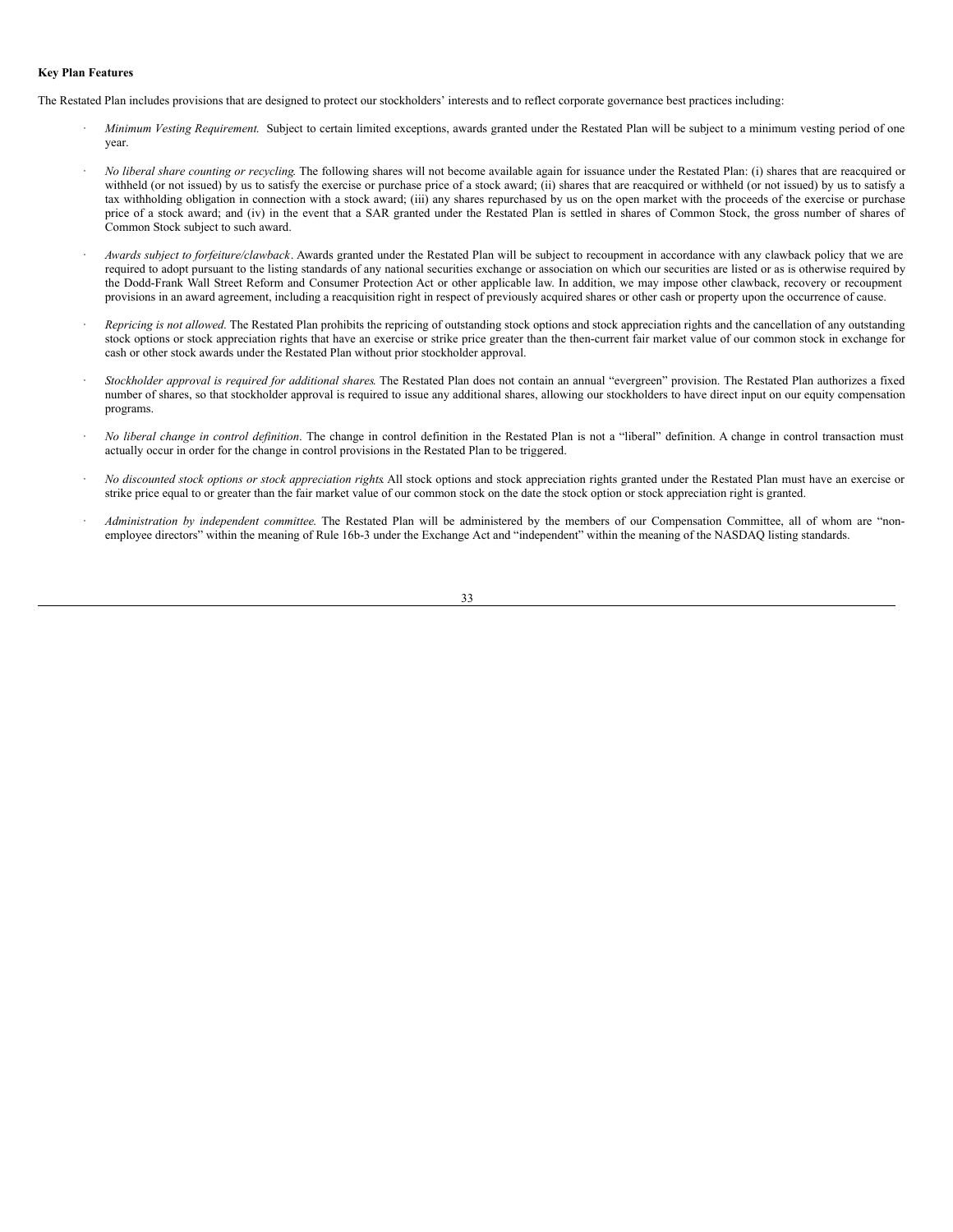- · *Material amendments require stockholder approval*. Consistent with NASDAQ rules, the Restated Plan requires stockholder approval of any material revisions to the Restated Plan. In addition, certain other amendments to the Restated Plan require stockholder approval.
- · *Limit on non-employee director awards and other awards*. The maximum number of shares subject to stock awards granted during any calendar year to any of our non-employee directors, taken together with any cash fees paid by the Company to such non-employee director during such calendar year, may not exceed \$500,000 in total value (calculating the value of any such stock awards based on the grant date fair value of the stock awards for financial reporting purposes). The Restated Plan also contains other annual per-participant limits on stock options, stock appreciation rights and performance-based stock and cash awards.

### **Stockholder Approval**

If this Proposal 4 is approved by our stockholders, the Restated Plan will become effective as of the date of the Annual Meeting and no additional awards will be granted under the A&R 2014 Plan (although all outstanding awards granted under the A&R 2014 Plan will continue to be subject to the terms and conditions as set forth in the agreements evidencing such awards and the terms of the A&R 2014 Plan). In the event that our stockholders do not approve this Proposal 4, the Restated Plan will not become effective and the A&R 2014 Plan will continue to be effective in accordance with its terms.

# **Description of the Restated Plan**

The material features of the Restated Plan are described below. The following description of the Restated Plan is a summary only and is qualified in its entirety by reference to the complete text of the Restated Plan. Stockholders are urged to read the actual text of the Restated Plan in its entirety, which is attached to this proxy statement as Appendix A.

# *Purpose*

The Restated Plan is designed to secure and retain the services of our employees, directors and consultants, provide incentives for our employees, directors and consultants to exert maximum efforts for the success of our company and our affiliates, and provide a means by which our employees, directors and consultants may be given an opportunity to benefit from increases in the value of our common stock.

## *Types of Awards*

The terms of the Restated Plan provide for the grant of incentive stock options, nonstatutory stock options, stock appreciation rights, restricted stock awards, restricted stock unit awards, other stock awards, and performance awards that may be settled in cash, stock, or other property.

## 34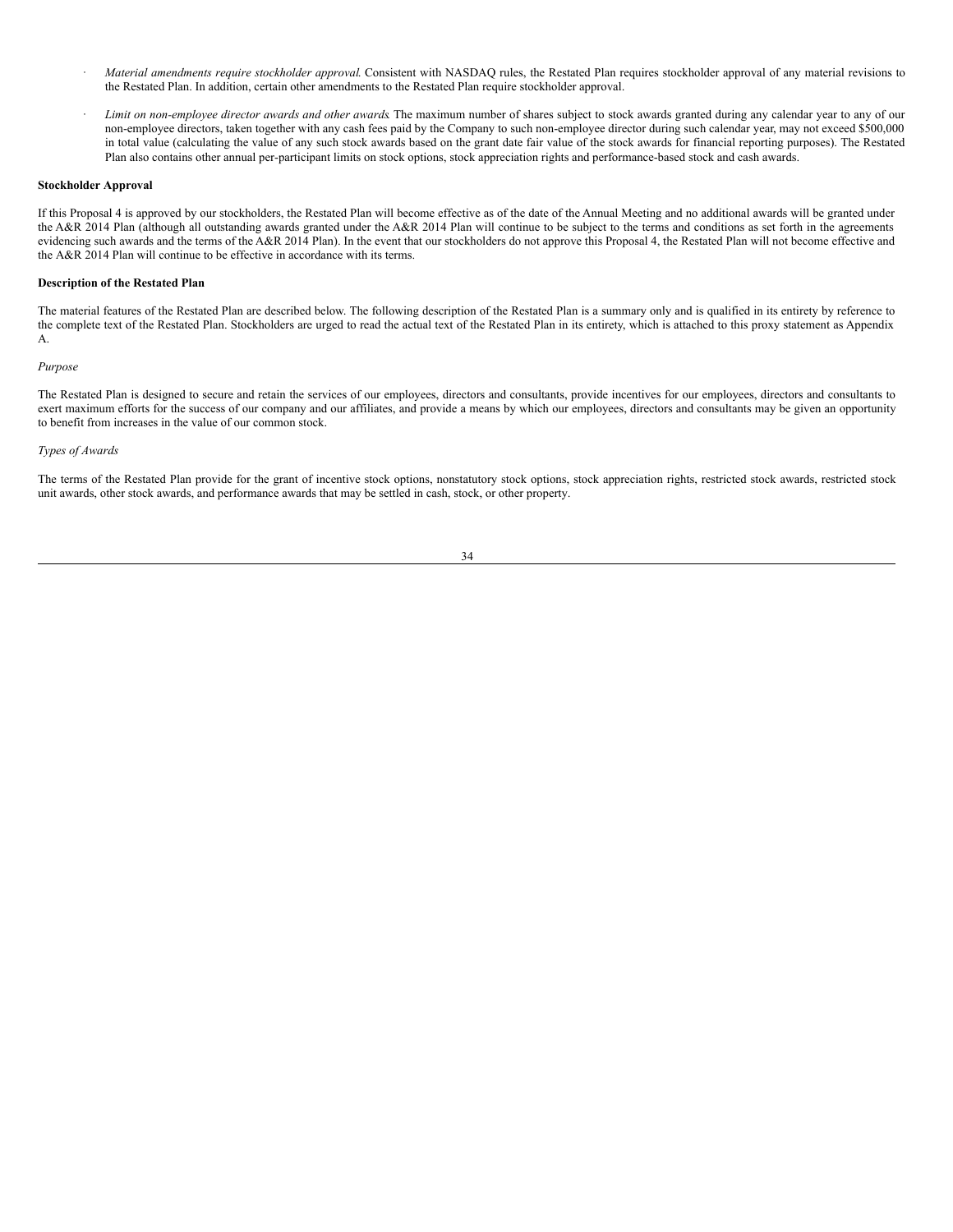#### *Shares Available for Awards*

Subject to adjustment for certain changes in our capitalization, the aggregate number of shares of our common stock that may be issued under the Restated Plan, or the Share Reserve, will not exceed 1,025,636 (which number is the sum of and includes (i) the number of shares subject to outstanding stock awards, (ii) the number of shares available for issuance under the A&R 2014 Plan prior to amendment and restatement hereby, and (iii) an additional 750,000 shares).

The following shares of our common stock, or the A&R 2014 Plan Returning Shares, will become available again for issuance under the Restated Plan: (i) any shares subject to a stock award that are not issued because such stock award expires or otherwise terminates without all of the shares covered by such stock award having been issued; (ii) any shares subject to a stock award that are not issued because such stock award is settled in cash; and (iii) any shares issued pursuant to a stock award that are forfeited back to or repurchased by us because of the failure to meet a contingency or condition required for the vesting of such shares.

The following shares of our common stock will not become available again for issuance under the Restated Plan: (i) any shares that are reacquired or withheld (or not issued) by us to satisfy the exercise or purchase price of a stock award granted under the Restated Plan (including any shares subject to such award that are not delivered because such award is exercised through a reduction of shares subject to such award); (ii) any shares that are reacquired or withheld (or not issued) by us to satisfy a tax withholding obligation in connection with a stock award granted under the Restated Plan; (iii) any shares repurchased by us on the open market with the proceeds of the exercise or purchase price of a stock award granted under the Restated Plan; and (iv) in the event that a SAR granted under the Restated Plan is settled in shares of Common Stock, the gross number of shares of Common Stock subject to such award.

#### *Eligibility*

The Restated Plan is available to all directors, employees and consultants of the Company and its affiliates who, in the opinion of the Compensation Committee and the Board, can contribute significantly to the growth and profitability of, or perform services of major importance to, the Company and its affiliates. Subject to the provisions of the Restated Plan, the Compensation Committee has the authority to select from all eligible individuals those to whom awards are granted and to determine the nature and amount of each award. As of October 25, 2019, approximately fourteen current or former employees, seven non-employee directors and six consultants participating in the Restated Plan and may receive all types of awards other than incentive stock options. Incentive stock options may be granted under the Restated Plan only to our employees (including officers) and employees of our subsidiaries.

# *Non-Employee Director Compensation Limit*

Under the Restated Plan, the maximum number of shares of our common stock subject to stock awards granted during any one calendar year to any of our non-employee directors, taken together with any cash fees paid by the Company to such non-employee director during such calendar year, will not exceed \$500,000 in total value (calculating the value of any such stock awards based on the grant date fair value of such stock awards for financial reporting purposes).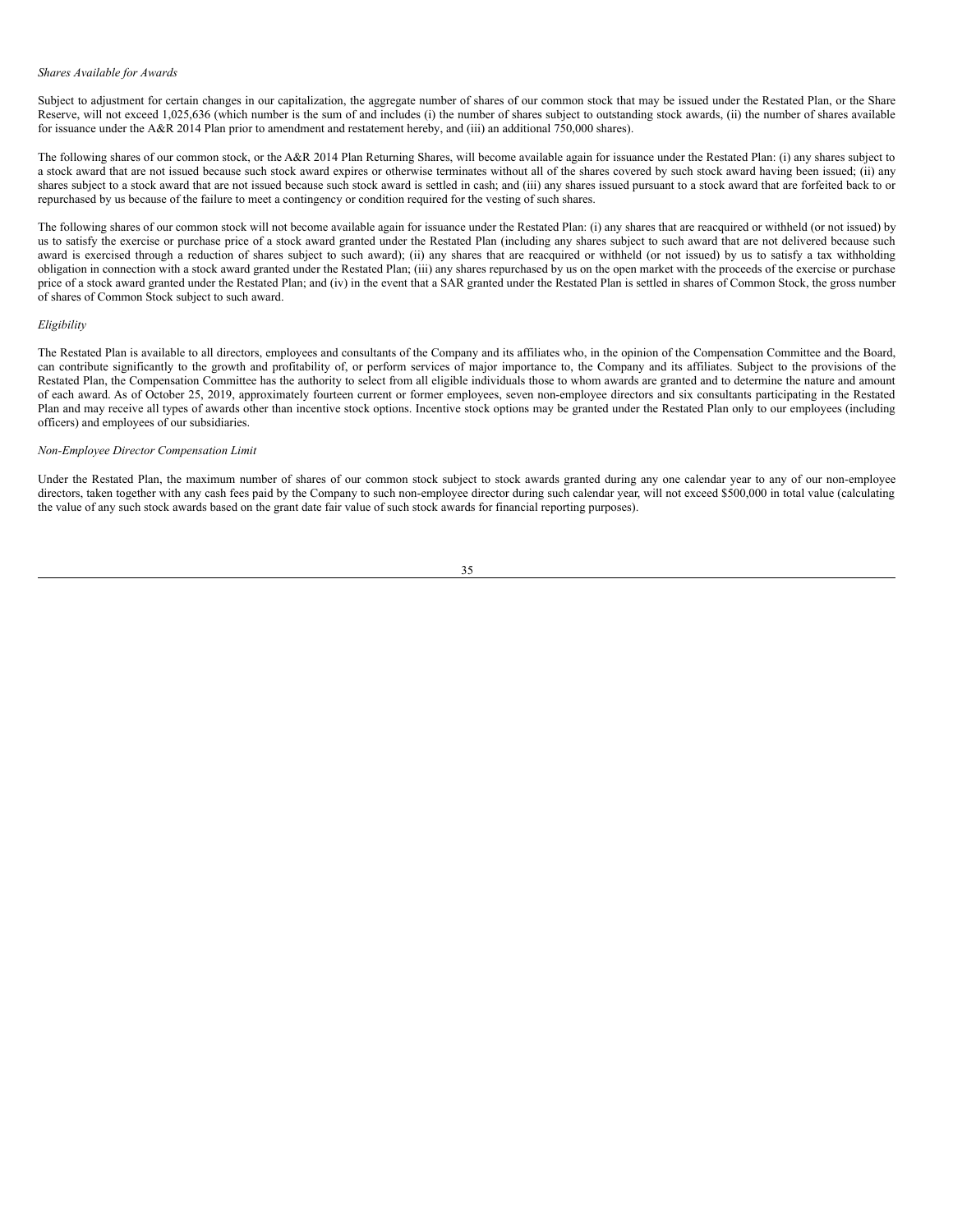#### *Administration*

The Restated Plan will be administered by our Board, which may in turn delegate authority to administer the Restated Plan to a committee. Our Board has delegated concurrent authority to administer the Restated Plan to our Compensation Committee, but may, at any time, revest in itself some or all of the power delegated to our Compensation Committee. The Board and the Compensation Committee are each considered to be a Plan Administrator for purposes of this Proposal 4. Subject to the terms of the Restated Plan, the Plan Administrator, may determine the recipients, the types of awards to be granted, the number of shares of our common stock subject to or the cash value of awards, and the terms and conditions of awards granted under the Restated Plan, including the period of their exercisability and vesting. The Plan Administrator also has the authority to provide for accelerated exercisability and vesting of awards. Subject to the limitations set forth below, the Plan Administrator also determines the fair market value applicable to a stock award and the exercise or strike price of stock options and stock appreciation rights granted under the Restated Plan.

The Plan Administrator may also delegate to one or more officers the authority to designate employees who are not officers to be recipients of certain stock awards and the number of shares of our common stock subject to such stock awards. Under any such delegation, the Plan Administrator will specify the total number of shares of our common stock that may be subject to the stock awards granted by such officer. The officer may not grant a stock award to himself or herself.

#### *Repricing; Cancellation and Re-Grant of Stock Awards*

Under the Restated Plan, the Plan Administrator does not have the authority to reprice any outstanding stock option or stock appreciation right by reducing the exercise or strike price of the stock option or stock appreciation right or to cancel any outstanding stock option or stock appreciation right that has an exercise or strike price greater than the thencurrent fair market value of our common stock in exchange for cash or other stock awards without obtaining the approval of our stockholders. Such approval must be obtained within 12 months prior to such an event.

## *Stock Options*

Stock options may be granted under the Restated Plan pursuant to stock option agreements. The Restated Plan permits the grant of stock options that are intended to qualify as incentive stock options, or ISOs, and nonstatutory stock options, or NSOs.

The exercise price of a stock option granted under the Restated Plan may not be less than 100% of the fair market value of the common stock subject to the stock option on the date of grant and, in some cases (see "Limitations on Incentive Stock Options" below), may not be less than 110% of such fair market value.

The term of stock options granted under the Restated Plan may not exceed ten years and, in some cases (see "Limitations on Incentive Stock Options" below), may not exceed five years. Except as otherwise provided in a participant's stock option agreement or other written agreement with us or one of our affiliates, if a participant's service relationship with us or any of our affiliates (referred to in this Proposal 4 as "continuous service") terminates (other than for cause and other than upon the participant's death or disability), the participant may exercise any vested stock options for up to three months following the participant's termination of continuous service. Except as otherwise provided in a participant's stock option agreement or other written agreement with us or one of our affiliates, if a participant's continuous service terminates due to the participant's disability or death (or the participant dies within a specified period, if any, following termination of continuous service), the participant, or his or her beneficiary, as applicable, may exercise any vested stock options for up to 12 months following the participant's termination due to the participant's disability or for up to 18 months following the participant's death. Except as explicitly provided otherwise in a participant's stock option agreement or other written agreement with us or one of our affiliates, if a participant's continuous service is terminated for cause (as defined in the Restated Plan), all stock options held by the participant will terminate upon the participant's termination of continuous service and the participant will be prohibited from exercising any stock option from and after such termination date. Except as otherwise provided in a participant's stock option agreement or other written agreement with us or one of our affiliates, the term of a stock option may be extended if the exercise of the stock option following the participant's termination of continuous service (other than for cause and other than upon the participant's death or disability) would be prohibited by applicable securities laws or if the sale of any common stock received upon exercise of the stock option following the participant's termination of continuous service (other than for cause) would violate our insider trading policy. In no event, however, may a stock option be exercised after its original expiration date.

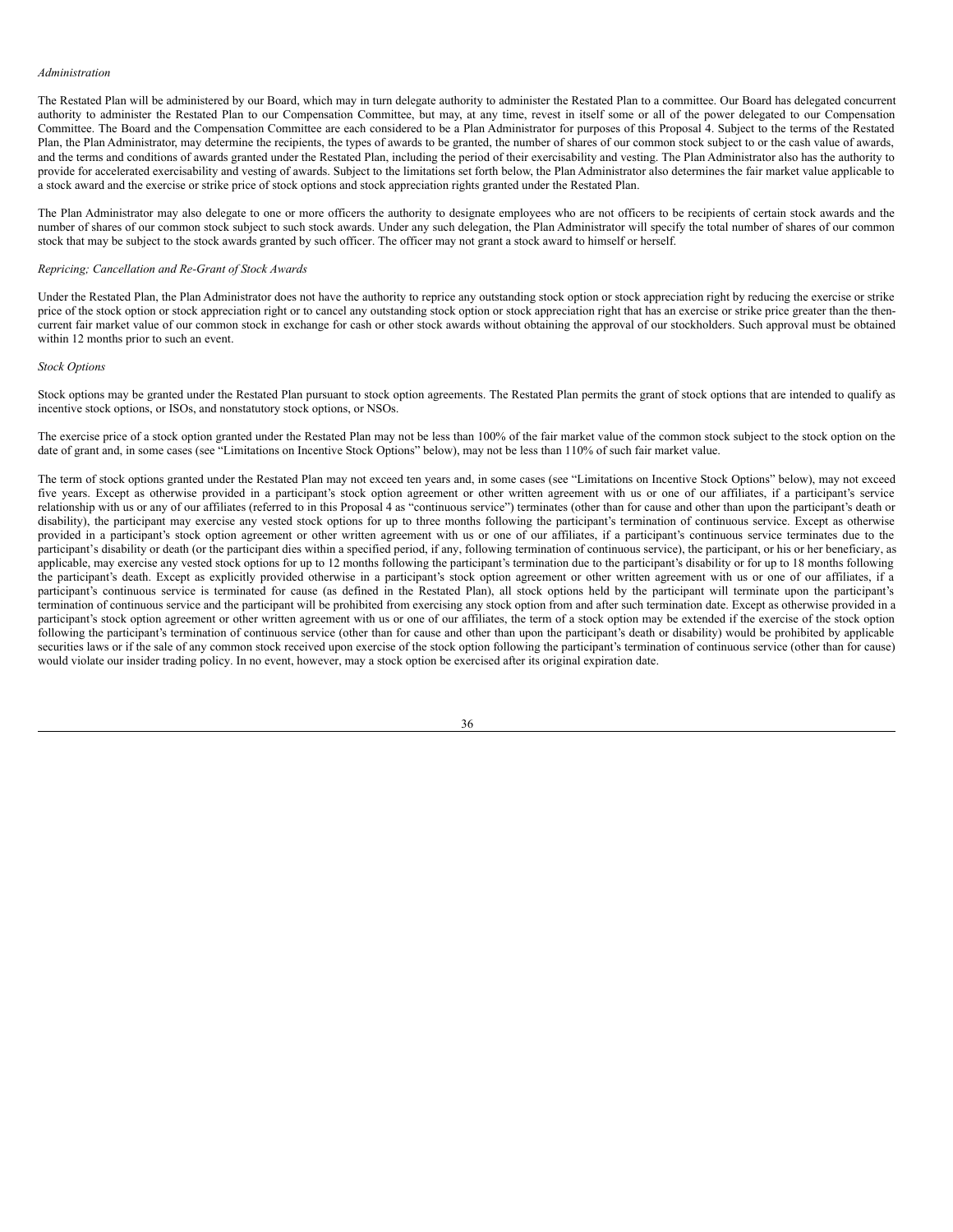Acceptable forms of consideration for the purchase of our common stock pursuant to the exercise of a stock option under the Restated Plan will be determined by the Plan Administrator and may include payment: (i) by cash, check, bank draft or money order payable to us; (ii) pursuant to a program developed under Regulation T as promulgated by the Federal Reserve Board; (iii) by delivery to us of shares of our common stock (either by actual delivery or attestation); (iv) by a net exercise arrangement (for NSOs only); or (v) in other legal consideration approved by the Plan Administrator.

Stock options granted under the Restated Plan may become exercisable in cumulative increments, or "vest," as determined by the Plan Administrator at the rate specified in the stock option agreement. Shares covered by different stock options granted under the Restated Plan may be subject to different vesting schedules as the Plan Administrator may determine.

The Plan Administrator may impose limitations on the transferability of stock options granted under the Restated Plan in its discretion. Generally, a participant may not transfer a stock option granted under the Restated Plan other than by will or the laws of descent and distribution or, subject to approval by the Plan Administrator, pursuant to a domestic relations order or an official marital settlement agreement. However, the Plan Administrator may permit transfer of a nonqualified stock option in a manner that is not prohibited by applicable tax and securities laws. In addition, subject to approval by the Plan Administrator, a participant may designate a beneficiary who may exercise the stock option following the participant's death.

# *Limitations on Incentive Stock Options*

The aggregate fair market value, determined at the time of grant, of shares of our common stock with respect to ISOs that are exercisable for the first time by a participant during any calendar year under all of our stock plans may not exceed \$100,000. The stock options or portions of stock options that exceed this limit or otherwise fail to qualify as ISOs are treated as NSOs. No ISO may be granted to any person who, at the time of grant, owns or is deemed to own stock possessing more than 10% of our total combined voting power or that of any affiliate unless the following conditions are satisfied:

- the exercise price of the ISO must be at least 110% of the fair market value of the common stock subject to the ISO on the date of grant; and
- the term of the ISO must not exceed five years from the date of grant.

## *Stock Appreciation Rights*

Stock appreciation rights may be granted under the Restated Plan pursuant to stock appreciation right agreements. Each stock appreciation right is denominated in common stock share equivalents. The strike price of each stock appreciation right will be determined by the Plan Administrator, but will in no event be less than 100% of the fair market value of the common stock subject to the stock appreciation right on the date of grant. The Plan Administrator may also impose restrictions or conditions upon the vesting of stock appreciation rights that it deems appropriate. The appreciation distribution payable upon exercise of a stock appreciation right may be paid in shares of our common stock, in cash, in a combination of cash and stock, or in any other form of consideration determined by the Plan Administrator and set forth in the stock appreciation right agreement. Stock appreciation rights will be subject to the same conditions upon termination of continuous service and restrictions on transfer as stock options under the Restated Plan.

# 37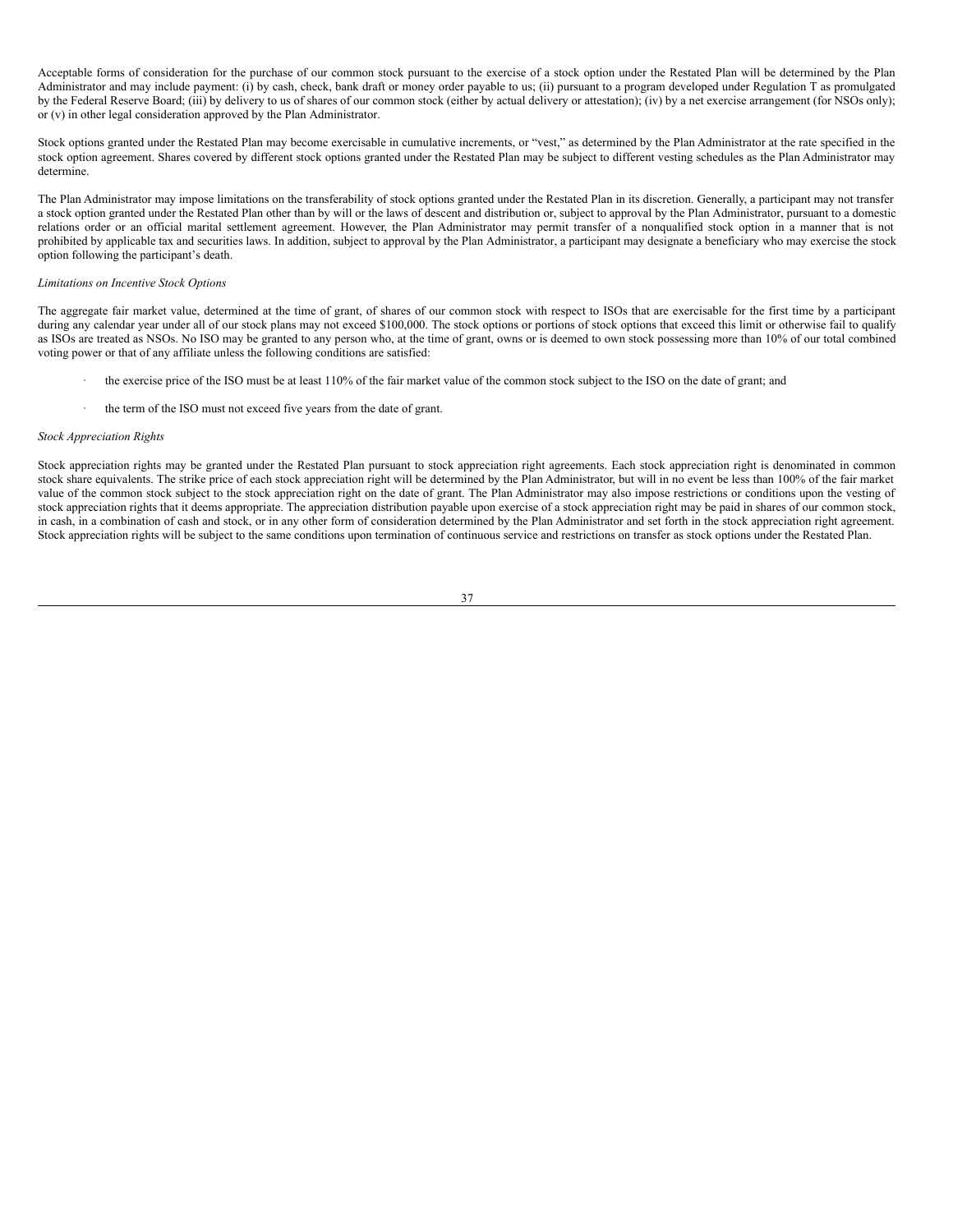#### *Restricted Stock Awards*

Restricted stock awards may be granted under the Restated Plan pursuant to restricted stock award agreements. A restricted stock award may be granted in consideration for cash, check, bank draft or money order payable to us, the participant's services performed for us or any of our affiliates, or any other form of legal consideration acceptable to the Plan Administrator. Shares of our common stock acquired under a restricted stock award may be subject to forfeiture to or repurchase by us in accordance with a vesting schedule to be determined by the Plan Administrator. Rights to acquire shares of our common stock under a restricted stock award may be transferred only upon such terms and conditions as are set forth in the restricted stock award agreement. A restricted stock award agreement may provide that any dividends paid on restricted stock will be subject to the same vesting conditions as apply to the shares subject to the restricted stock award. Upon a participant's termination of continuous service for any reason, any shares subject to restricted stock awards held by the participant that have not vested as of such termination date may be forfeited to or repurchased by us.

## *Restricted Stock Unit Awards*

Restricted stock unit awards may be granted under the Restated Plan pursuant to restricted stock unit award agreements. Payment of any purchase price may be made in any form of legal consideration acceptable to the Plan Administrator. A restricted stock unit award may be settled by the delivery of shares of our common stock, in cash, in a combination of cash and stock, or in any other form of consideration determined by the Plan Administrator and set forth in the restricted stock unit award agreement. Restricted stock unit awards may be subject to vesting in accordance with a vesting schedule to be determined by the Plan Administrator. Dividend equivalents may be credited in respect of shares of our common stock covered by a restricted stock unit award, provided that any additional shares credited by reason of such dividend equivalents will be subject to all of the same terms and conditions of the underlying restricted stock unit award. Except as otherwise provided in a participant's restricted stock unit award agreement or other written agreement with us or one of our affiliates, restricted stock units that have not vested will be forfeited upon the participant's termination of continuous service for any reason.

## *Other Stock Awards*

Other forms of stock awards valued in whole or in part by reference to, or otherwise based on, our common stock may be granted either alone or in addition to other stock awards under the Restated Plan. Subject to the terms of the Restated Plan, the Plan Administrator will have sole and complete authority to determine the persons to whom and the time or times at which such other stock awards will be granted, the number of shares of our common stock to be granted and all other terms and conditions of such other stock awards.

# *Clawback Policy*

Awards granted under the Restated Plan will be subject to recoupment in accordance with any clawback policy that we are required to adopt pursuant to the listing standards of any national securities exchange or association on which our securities are listed or as is otherwise required by the Dodd-Frank Wall Street Reform and Consumer Protection Act or other applicable law. In addition, the Plan Administrator may impose other clawback, recovery or recoupment provisions in an award agreement as the Plan Administrator determines necessary or appropriate, including a reacquisition right in respect of previously acquired shares of our common stock or other cash or property upon the occurrence of cause.

#### 38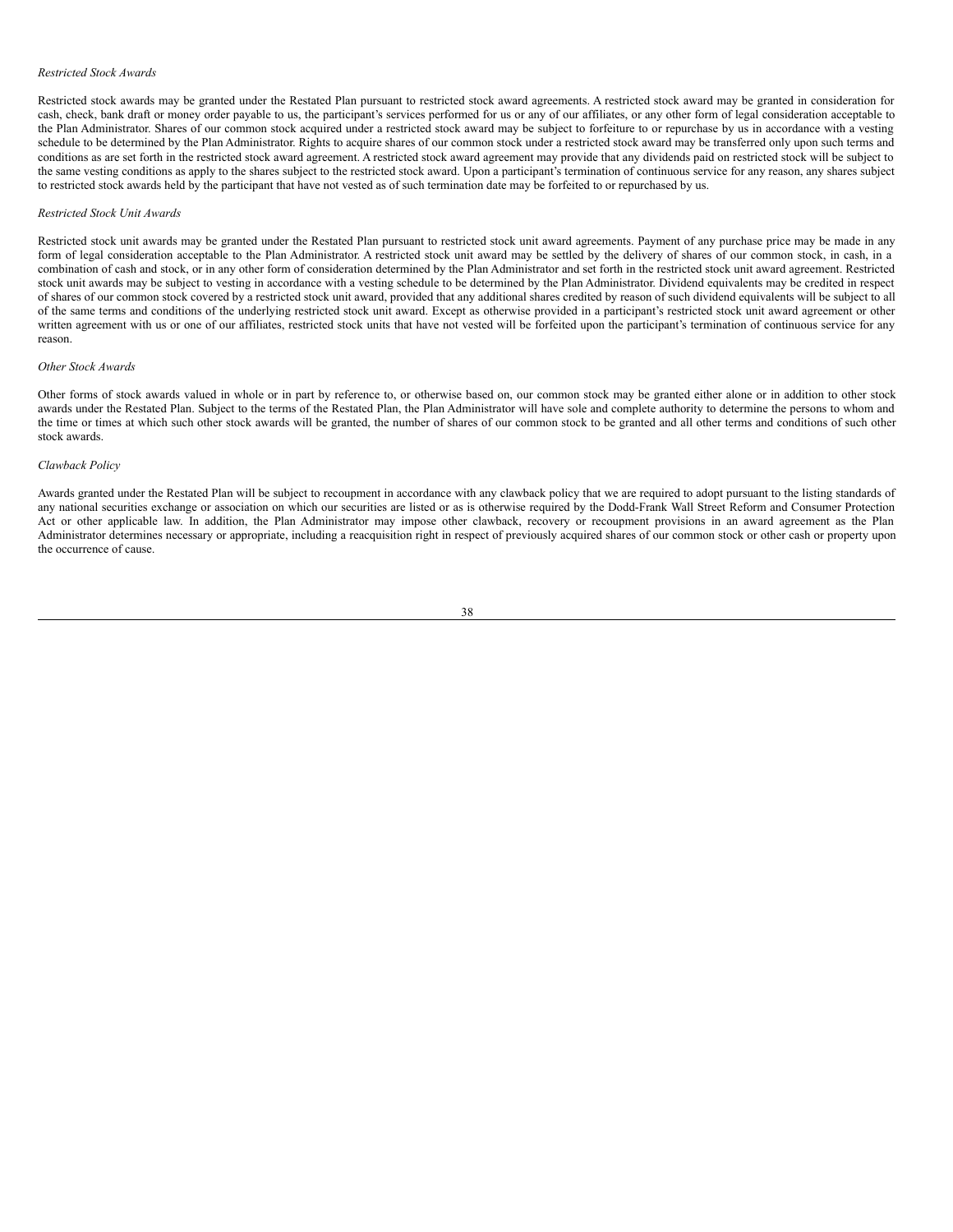### *Changes to Capital Structure*

In the event of certain capitalization adjustments, the Plan Administrator will appropriately adjust: (i) the class(es) and maximum number of securities subject to the Restated Plan; (ii) the class(es) and maximum number of securities that may be issued pursuant to the exercise of ISOs; and (iii) the class(es) and number of securities and price per share of stock subject to outstanding stock awards.

# *Corporate Transaction*

In the event of a corporate transaction (as defined in the Restated Plan and described below), the Plan Administrator may take one or more of the following actions with respect to stock awards, contingent upon the closing or consummation of the corporate transaction, unless otherwise provided in the instrument evidencing the stock award, in any other written agreement between us or one of our affiliates and the participant or in our director compensation policy, or unless otherwise provided by the Plan Administrator at the time of grant of the stock award:

- arrange for the surviving or acquiring corporation (or its parent company) to assume or continue the stock award or to substitute a similar stock award for the stock award (including an award to acquire the same consideration paid to our stockholders pursuant to the corporate transaction);
- arrange for the assignment of any reacquisition or repurchase rights held by us in respect of our common stock issued pursuant to the stock award to the surviving or acquiring corporation (or its parent company);
- accelerate the vesting (and, if applicable, the exercisability) of the stock award to a date prior to the effective time of the corporate transaction as determined by the Plan Administrator (or, if the Plan Administrator does not determine such a date, to the date that is five days prior to the effective date of the corporate transaction), with the stock award terminating if not exercised (if applicable) at or prior to the effective time of the corporate transaction; *provided, however*, that the Plan Administrator may require participants to complete and deliver to us a notice of exercise before the effective date of a corporate transaction, which is contingent upon the effectiveness of the corporate transaction;
- · arrange for the lapse of any reacquisition or repurchase rights held by us with respect to the stock award;
- cancel or arrange for the cancellation of the stock award, to the extent not vested or not exercised prior to the effective time of the corporate transaction, in exchange for such cash consideration, if any, as the Plan Administrator may consider appropriate; and
- · cancel or arrange for the cancellation of the stock award, to the extent not vested or not exercised prior to the effective time of the corporate transaction, in exchange for a payment, in such form as may be determined by the Plan Administrator equal to the excess, if any, of (i) the value of the property the participant would have received upon the exercise of the stock award immediately prior to the effective time of the corporate transaction, over (ii) any exercise price payable in connection with such exercise, which payment may be subject to any escrow, holdback, earnout or similar provisions to the same extent and in the same manner as those provisions apply to holders of common stock.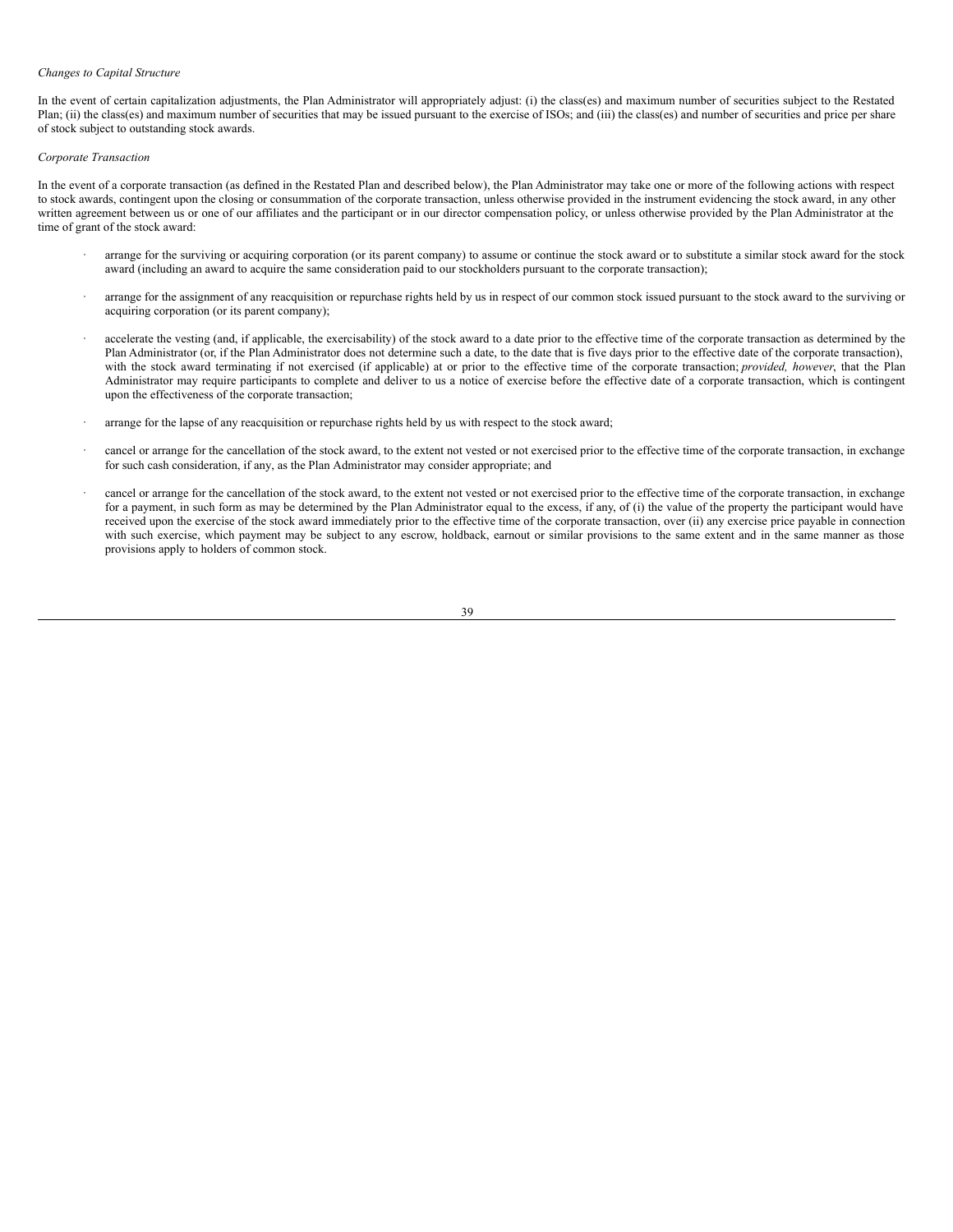The Plan Administrator is not required to take the same action with respect to all stock awards or portions of stock awards or with respect to all participants. The Plan Administrator may take different actions with respect to the vested and unvested portions of a stock award.

In the event of a corporate transaction, unless otherwise provided in the instrument evidencing a performance cash award or any other written agreement between us or one of our affiliates and the participant, or unless otherwise provided by the Plan Administrator, all performance cash awards will terminate prior to the effective time of the corporate transaction.

For purposes of the Restated Plan, a corporate transaction generally will be deemed to occur in the event of the consummation of: (i) a sale or other disposition of all or substantially all of our consolidated assets; (ii) a sale or other disposition of more than 50% of our outstanding securities; (iii) a merger, consolidation or similar transaction following which we are not the surviving corporation; or (iv) a merger, consolidation or similar transaction following which we are the surviving corporation but the shares of our common stock outstanding immediately prior to the transaction are converted or exchanged into other property by virtue of the transaction.

### *Change in Control*

Under the Restated Plan, a stock award may be subject to additional acceleration of vesting and exercisability upon or after a change in control (as defined in the Restated Plan and described below) as may be provided in the participant's stock award agreement, in any other written agreement with us or one of our affiliates or in our director compensation policy, but in the absence of such provision, no such acceleration will occur.

For purposes of the Restated Plan, a change in control generally will be deemed to occur in the event: (i) a person, entity or group acquires, directly or indirectly, our securities representing more than 50% of the combined voting power of our then outstanding securities, other than by virtue of a merger, consolidation, or similar transaction; (ii) there is consummated a merger, consolidation, or similar transaction and, immediately after the consummation of such transaction, our stockholders immediately prior thereto do not own, directly or indirectly, more than 50% of the combined outstanding voting power of the surviving entity or the parent of the surviving entity in substantially the same proportions as their ownership of our outstanding voting securities immediately prior to such transaction; (iii) there is consummated a sale or other disposition of all or substantially all of our consolidated assets, other than a sale or other disposition to an entity in which more than 50% of the entity's combined voting power is owned by our stockholders in substantially the same proportions as their ownership of our outstanding voting securities immediately prior to such sale or other disposition; or (iv) a majority of our Board becomes comprised of individuals whose nomination, appointment, or election was not approved by a majority of the Board members or their approved successors.

# *Plan Amendments and Termination*

The Plan Administrator will have the authority to amend or terminate the Restated Plan at any time. However, except as otherwise provided in the Restated Plan or an award agreement, no amendment or termination of the Restated Plan may materially impair a participant's rights under his or her outstanding awards without the participant's consent. We will obtain stockholder approval of any amendment to the Restated Plan as required by applicable law and listing requirements. No incentive stock options may be granted under the Restated Plan after the tenth anniversary of the date the Restated Plan was adopted by our Compensation Committee.

#### 40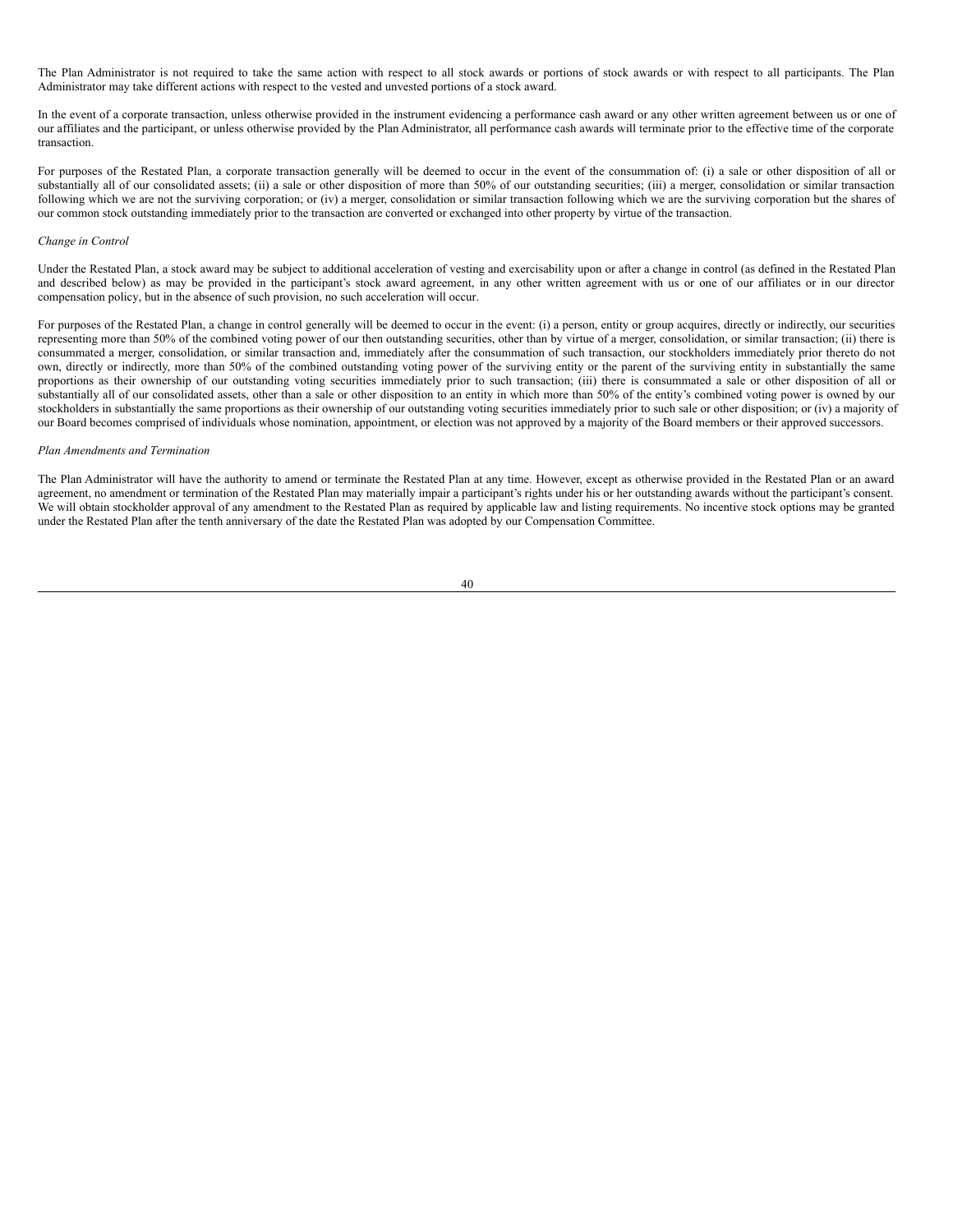#### **U.S. Federal Income Tax Consequences**

The following is a summary of the principal United States federal income tax consequences to participants and us with respect to participation in the Restated Plan. This summary is not intended to be exhaustive and does not discuss the income tax laws of any local, state or foreign jurisdiction in which a participant may reside. The information is based upon current federal income tax rules and therefore is subject to change when those rules change. Because the tax consequences to any participant may depend on his or her particular situation, each participant should consult the participant's tax adviser regarding the federal, state, local and other tax consequences of the grant or exercise of an award or the disposition of stock acquired the Restated Plan. The Restated Plan is not qualified under the provisions of Section 401(a) of the Code and is not subject to any of the provisions of the Employee Retirement Income Security Act of 1974. Our ability to realize the benefit of any tax deductions described below depends on our generation of taxable income as well as the requirement of reasonableness and the satisfaction of our tax reporting obligations.

## *Nonstatutory Stock Options*

Generally, there is no taxation upon the grant of an NSO if the stock option is granted with an exercise price equal to the fair market value of the underlying stock on the grant date. Upon exercise, a participant will recognize ordinary income equal to the excess, if any, of the fair market value of the underlying stock on the date of exercise of the stock option over the exercise price. If the participant is employed by us or one of our affiliates, that income will be treated as compensation subject to withholding for applicable income and employment taxes. The participant's tax basis in those shares will be equal to his or her fair market value on the date of exercise of the stock option, and the participant's capital gain holding period for those shares will begin on that date.

Subject to the requirement of reasonableness, application of the deduction limitations under Section 162(m) of the Code, and the satisfaction of a tax reporting obligation, we will generally be entitled to a tax deduction equal to the taxable ordinary income realized by the participant.

## *Incentive Stock Options*

The Restated Plan provides for the grant of stock options that are intended to qualify as "incentive stock options," as defined in Section 422 of the Code. Under the Code, a participant generally is not subject to ordinary income tax upon the grant or exercise of an ISO. If the participant holds a share received upon exercise of an ISO for more than two years from the date the stock option was granted and more than one year from the date the stock option was exercised, which is referred to as the required holding period, the difference, if any, between the amount realized on a sale or other taxable disposition of that share and the participant's tax basis in that share will be long-term capital gain or loss.

If, however, a participant disposes of a share acquired upon exercise of an ISO before the end of the required holding period, which is referred to as a disqualifying disposition, the participant generally will recognize ordinary income in the year of the disqualifying disposition equal to the excess, if any, of the fair market value of the share on the date of exercise of the stock option over the exercise price. However, if the sales proceeds are less than the fair market value of the share on the date of exercise of the stock option, the amount of ordinary income recognized by the participant will not exceed the gain, if any, realized on the sale. If the amount realized on a disqualifying disposition exceeds the fair market value of the share on the date of exercise of the stock option, that excess will be short-term or long-term capital gain, depending on whether the holding period for the share exceeds one year.

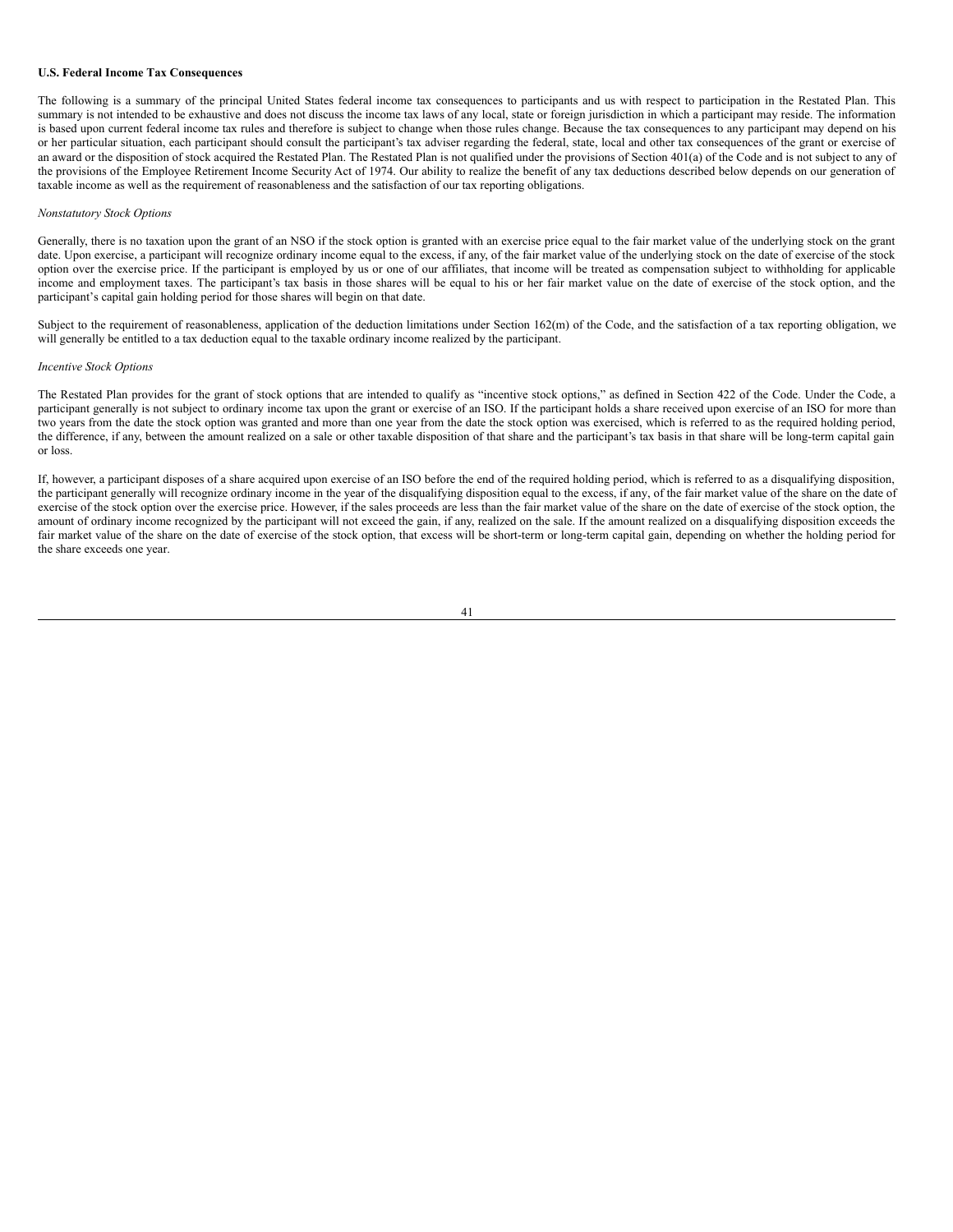For purposes of the alternative minimum tax, the amount by which the fair market value of a share of stock acquired upon exercise of an ISO exceeds the exercise price of the stock option generally will be an adjustment included in the participant's alternative minimum taxable income for the year in which the stock option is exercised. If, however, there is a disqualifying disposition of the share in the year in which the stock option is exercised, there will be no adjustment for alternative minimum tax purposes with respect to that share. In computing alternative minimum taxable income, the tax basis of a share acquired upon exercise of an ISO is increased by the amount of the adjustment taken into account with respect to that share for alternative minimum tax purposes in the year the stock option is exercised.

We are not allowed a tax deduction with respect to the grant or exercise of an ISO or the disposition of a share acquired upon exercise of an ISO after the required holding period. If there is a disqualifying disposition of a share, however, we will generally be entitled to a tax deduction equal to the taxable ordinary income realized by the participant, subject to the requirement of reasonableness, application of the deduction limitations under Section 162(m) of the Code, and provided that either the employee includes that amount in income or we timely satisfy our reporting requirements with respect to that amount.

#### *Restricted Stock Awards*

Generally, the recipient of a restricted stock award will recognize ordinary income at the time the stock is received equal to the excess, if any, of the fair market value of the stock received over any amount paid by the recipient in exchange for the stock. If, however, the stock is not vested when it is received (for example, if the employee is required to work for a period of time in order to have the right to sell the stock), the recipient generally will not recognize income until the stock becomes vested, at which time the recipient will recognize ordinary income equal to the excess, if any, of the fair market value of the stock on the date it becomes vested over any amount paid by the recipient in exchange for the stock. A recipient may, however, file an election with the Internal Revenue Service, within 30 days following his or her receipt of the stock award, to recognize ordinary income, as of the date the recipient receives the award, equal to the excess, if any, of the fair market value of the stock on the date the award is granted over any amount paid by the recipient for the stock.

The recipient's basis for the determination of gain or loss upon the subsequent disposition of shares acquired from a restricted stock award will be the amount paid for such shares plus any ordinary income recognized either when the stock is received or when the stock becomes vested.

Subject to the requirement of reasonableness, application of the deduction limitations under Section 162(m) of the Code, and the satisfaction of a tax reporting obligation, we will generally be entitled to a tax deduction equal to the taxable ordinary income realized by the recipient of the restricted stock award.

## *Restricted Stock Unit Awards*

Generally, the recipient of a restricted stock unit award structured to comply with the requirements of Section 409A of the Code or an exception to Section 409A of the Code will recognize ordinary income at the time the stock is delivered equal to the excess, if any, of the fair market value of the stock received over any amount paid by the recipient in exchange for the stock. To comply with the requirements of Section 409A of the Code, the stock subject to a restricted stock unit award may generally only be delivered upon one of the following events: a fixed calendar date (or dates), separation from service, death, disability or a change in control. If delivery occurs on another date, unless the restricted stock unit award otherwise complies with or qualifies for an exception to the requirements of Section 409A of the Code (including delivery upon achievement of a performance goal), in addition to the tax treatment described above, the recipient will owe an additional 20% federal tax and interest on any taxes owed.

#### 42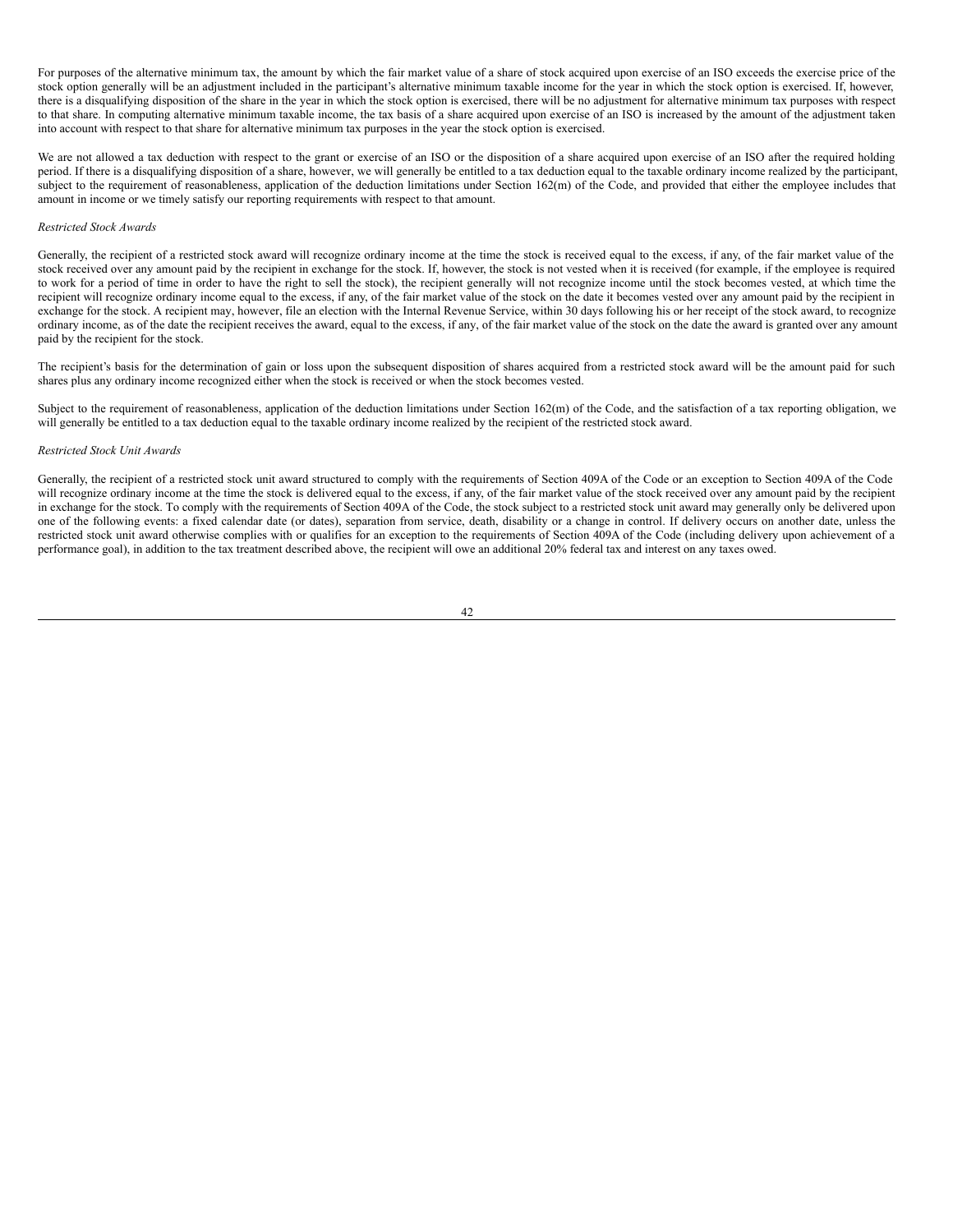The recipient's basis for the determination of gain or loss upon the subsequent disposition of shares acquired from a restricted stock unit award will be the amount paid for such shares plus any ordinary income recognized when the stock is delivered.

Subject to the requirement of reasonableness, application of the deduction limitations under Section 162(m) of the Code, and the satisfaction of a tax reporting obligation, we will generally be entitled to a tax deduction equal to the taxable ordinary income realized by the recipient of the restricted stock unit award.

## *Stock Appreciation Rights*

Generally, if a stock appreciation right is granted with an exercise price equal to the fair market value of the underlying stock on the grant date, the recipient will recognize ordinary income equal to the fair market value of the stock or cash received upon such exercise. Subject to the requirement of reasonableness, application of the deduction limitations under Section 162(m) of the Code, and the satisfaction of a tax reporting obligation, we will generally be entitled to a tax deduction equal to the taxable ordinary income realized by the recipient of the stock appreciation right.

# **New Plan Benefits**

Future awards under the Restated Plan are subject to the discretion of the Compensation Committee. Therefore, we cannot determine future benefits for any such awards under the Restated Plan at this time.

## **Required Vote and Board of Directors Recommendation**

Approval of this Proposal 4 requires the affirmative vote of a majority of the shares cast affirmatively or negatively for this proposal at the Annual Meeting either in person or by proxy. Abstentions and broker non-votes are counted towards a quorum, but are not counted for any purpose in determining whether this matter has been approved.

# **The Board of Directors Recommends a Vote in Favor of Proposal 4.**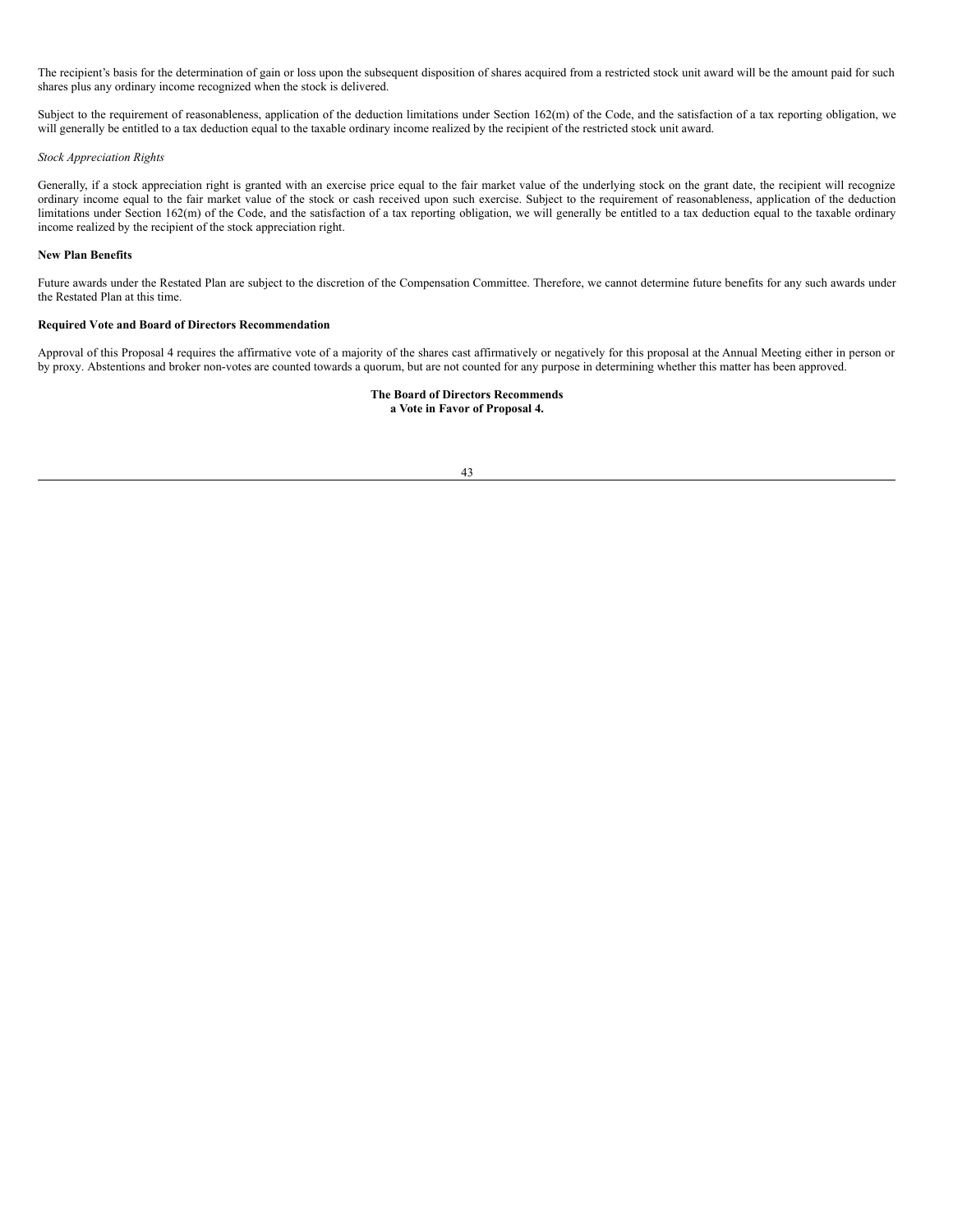#### **Transactions With Related Persons**

During the fiscal year ended December 31, 2018 and the fiscal year ended December 31, 2017, there was not, nor is there any currently proposed transaction or series of similar transactions to which the Company was or is to be a party in which the amount involved exceeded or exceeds the lesser of \$120,000 or 1% of the average of our total assets at year-end for the last two completed fiscal years and in which any executive officer, director or holder of more than 5% of any class of voting securities of the Company and members of that person's immediate family had, has or will have a direct or indirect material interest, other than as set forth in "Executive Compensation" and "Director Compensation Table" above and disclosed below.

### **Policy Regarding Related Party Transactions**

Our Board has adopted a written related party transaction policy on November 1, 2016 to set forth the policies and procedures for the review and approval or ratification of related party transactions. Any transaction between the Company and its officers, directors, principal stockholders or affiliates is required to be on terms no less favorable to us than could be reasonably obtained in arms-length transactions with independent third-parties. Transactions described in this section that occurred prior to November 1, 2016 were not covered by this policy. On March 16, 2018, our Board formed the Strategic Alternatives Committee (the "SAC") to evaluate an alternative transaction and other strategic alternatives for the Company should they arise. James Callaway, an independent outside director of the Company, was appointed Chair of the SAC. The SAC had primary oversight over the XCART Technology acquisition and was disbanded in September 2019.

## **Certain Related Person Transactions**

### *PJSC Pharmsynthez*

Pharmsynthez (formerly, OJSC Pharmsynthez) is our largest and controlling stockholder with a share ownership of approximately 7% of the total issued and outstanding common stock at October 25, 2019. In addition to its common stock ownership, Pharmsynthez holds outstanding warrants to purchase our common stock and approximately 1.5 million shares of our issued and outstanding Series B Preferred Stock at October 25, 2019. Pharmsynthez was a related party of SynBio, LLC ("SynBio"), which is a related party of ours, and acquired 100% of SynBio in February 2017. The combined ownership of Pharmsynthez and SynBio was approximately 8% at October 25, 2019. In addition, one of our directors, Dr. Dmitry Genkin, is the Executive Chairman of the board of directors of Pharmsynthez, and Dr. Grigory Borisenko, another one of our directors, is employed as the Investment Director of Rusnano LLC, an entity affiliated with Pharmsynthez. Additionally, one of our executive officers, Dr. Curtis Lockshin, is an officer of a wholly-owned subsidiary of Pharmsynthez. In November 2009, the Company entered into a collaborative research and development license agreement with Pharmsynthez (the "Pharmsynthez Arrangement") pursuant to which the Company granted an exclusive license to Pharmsynthez to develop, commercialize and market six drug candidates based on the Company's PolyXen and ImuXen technology in certain territories. In exchange, Pharmsynthez granted an exclusive license to the Company to use any preclinical and clinical data developed by Pharmsynthez, within the scope of the Pharmsynthez Arrangement, and to engage in further research, development and commercialization of drug candidates outside of certain territories at the Company's own expense.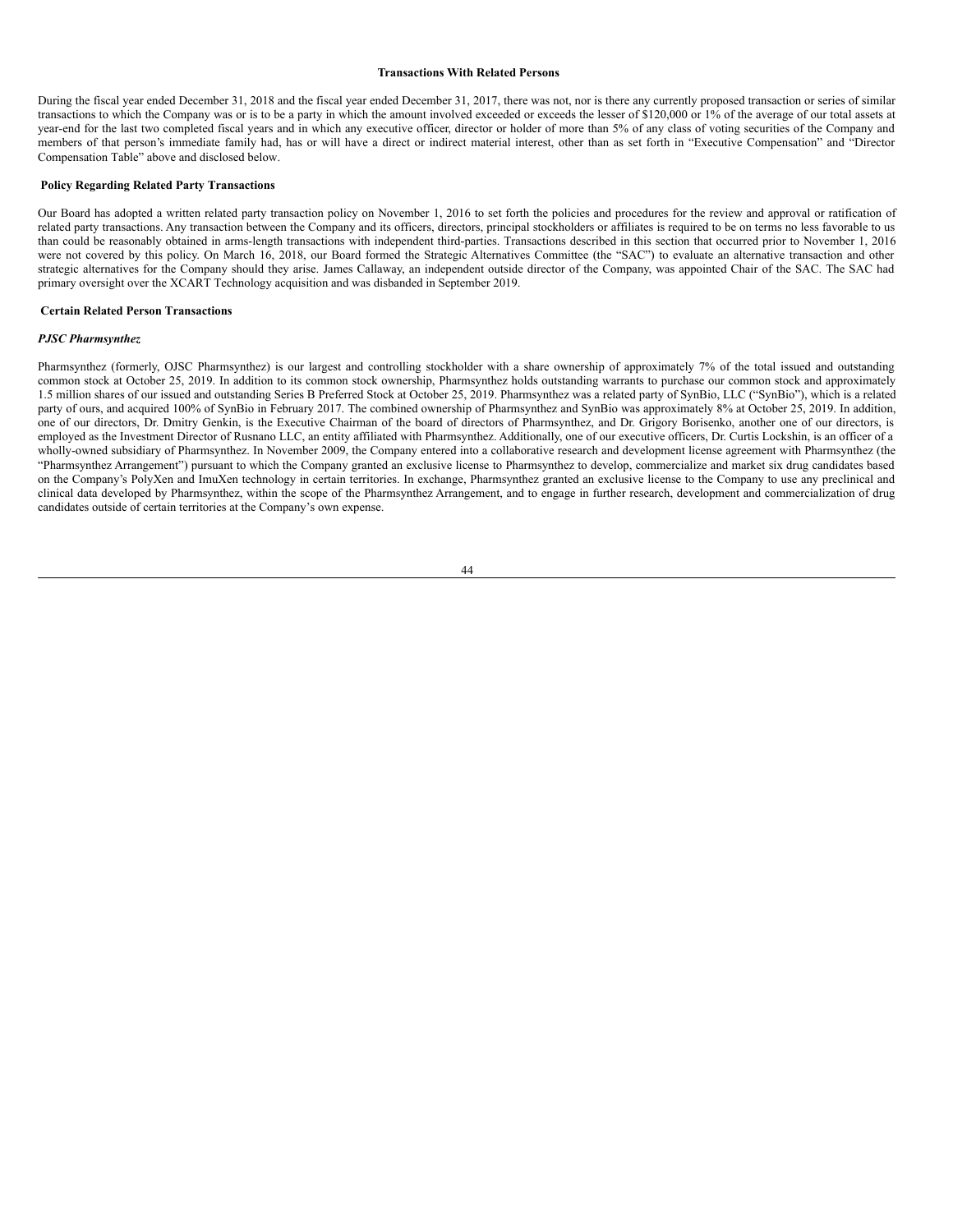During the third quarter of 2019, the Company entered into a sponsored research agreement with Pharmsynthez related to experiments identified by the Company to support its efforts as it prepares for initial tech transfer of the XCART methods to a future academic collaborator. Under the agreement, the Company made a \$350,000 payment to Pharmsynthez during the third quarter of 2019, which is refundable on a pro rata basis if the project is terminated prematurely as a result of Pharmsynthez failing to perform the work.

During the fourth quarter of 2019, the Company entered into a loan agreement with Pharmsynthez (the "Pharmsynthez Loan"), pursuant to which the Company shall advance Pharmsynthez an aggregate principal amount of up to \$500,000 to be used for the development of Product A under the Co-Development Agreement (as defined below). The Pharmsynthez Loan has a term of 15-months and shall accrue interest at a rate of 10% per annum. The Pharmsynthez Loan is guaranteed by all of the operating subsidiaries of Pharmsynthez, including SynBio and AS Kevelt, and is secured by all of the equity interests of the Company owned by Pharmsynthez and SynBio.

# *SynBio LLC*

SynBio was a holder of more than 5% of the Company's outstanding common stock during the last two completed fiscal years and currently owns approximately 1% of our total outstanding common stock as of October 25, 2019 and all of our outstanding Series A Preferred Stock. In 2017, SynBio became a wholly-owned subsidiary of Pharmsynthez.

In August 2011, SynBio and the Company entered into a stock subscription and collaborative development of pharmaceutical products agreement (the "Co-Development Agreement"). The Company granted an exclusive license to SynBio to develop pharmaceutical products using certain molecule(s) based on SynBio's technology and the Company's proprietary technology (PolyXen, OncoHist and ImuXen) that prolongs the active life and/or improves the pharmacokinetics of certain therapeutic proteins and peptides (as well as conventional drugs). In return, SynBio granted an exclusive license to the Company to use the pre-clinical and clinical data generated by SynBio in certain agreed products and engage in the development of commercial candidates.

SynBio and the Company are each responsible for funding their own research activities. There are no milestone or other research-related payments due under the agreement other than fees for the supply of each company's respective research supplies based on their technology, which, when provided, are due to mutual convenience and not representative of an ongoing or recurring obligation to supply research supplies. Serum Institute of India Limited ("Serum Institute") has agreed to directly provide the research supplies to SynBio, where the Company is not liable for any failure to supply the research supplies as a result of any act or fault of Serum Institute. Upon successful commercialization of any resultant products, the Company is entitled to receive royalties on sales in certain territories and pay royalties to SynBio for sales outside those certain territories.

Through December 31, 2018, the Company and SynBio continued to engage in research and development activities with no resultant commercial products. The Company did not recognize revenue in connection with the Co-Development Agreement during the years ended December 31, 2018 and 2017.

# 45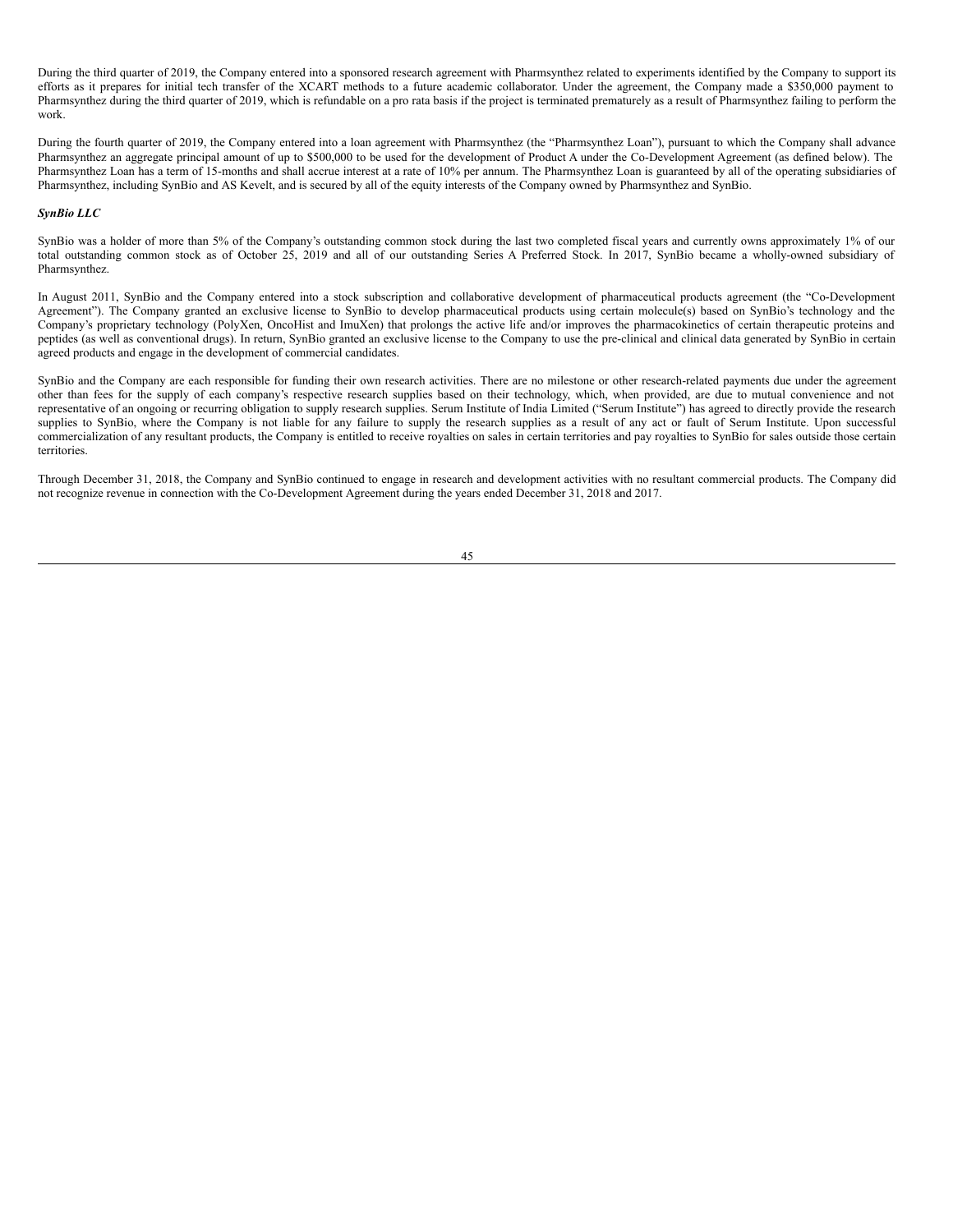#### *Serum Institute*

Serum Institute was a holder of more than 5% of the Company's outstanding common stock during the last two completed fiscal years and currently owns approximately 1% of our total outstanding common stock at October 25, 2019. In addition to its common stock ownership, Serum Institute holds outstanding warrants to purchase our common stock. One of our directors, Firdaus Jal Dastoor, is currently a Group Director in charge of Finance and Corporate Affairs and Company Secretary of Serum Institute. In August 2011, we entered into a collaborative research and development agreement with Serum Institute providing Serum Institute an exclusive license to use our PolyXen technology to research and develop one potential commercial product, PSA-EPO. Serum Institute is responsible for conducting all preclinical and clinical trials required to achieve regulatory approvals within the certain predetermined territories at Serum Institute's own expense. Royalty payments are payable by Serum Institute to us for net sales to certain customers in the Serum Institute sales territory. Royalty payments are payable by us to Serum Institute for net sales received by us over the term of the license. There are no milestone or other research-related payments due under the collaborative arrangement.

Through December 31, 2018, we continued to engage in research and development activities with no resultant commercial products. No royalty revenue or expense was recognized by us related to the Serum Institute arrangement during the years ended December 31, 2018 and 2017.

#### *Consulting Services Agreement with Dr. Dmitry Genkin; Santersus*

Dr. Genkin provided research and consulting services to the Company, for which he was paid approximately \$50,000 during the year ended December 31, 2017. The agreement was terminated on July 31, 2017 prior to Dr. Genkin being reappointed to the Board in August 2017.

The Company intends to enter into a feasibility agreement and license option with Santersus SA, a Swiss corporation ("Santersus"), regarding the use of OncoHist in a medical device for extracorporeal blood purification. Santersus is an entity controlled by Dr. Genkin.

#### *XCART Technology*

On March 1, 2019, the Company entered into an agreement to acquire the novel Chimeric Antigen Receptor ("CAR") T cell platform technology, referred to herein as "XCART" (the "Transaction"), a proximity-based screening platform capable of identifying CAR constructs that can target patient-specific tumor neoantigens, with a demonstrated proof of mechanism in B-cell Non-Hodgkin lymphomas. The XCART technology, developed by the Scripps Research Institute (the "Institute") in collaboration with the Shemyakin-Ovchinnikov Institute of Bioorganic Chemistry ("IBCH"), is believed to have the potential to significantly enhance the safety and efficacy of cell therapy for B-cell lymphomas by generating patient- and tumor-specific CAR T cells. The Transaction closed on July 19, 2019.

In connection with the Transaction, on March 1, 2019, the Company entered into the Share Purchase Agreement, as amended (the "Share Purchase Agreement"), with Hesperix S.A., a Swiss Corporation ("Hesperix"), the owners of Hesperix (each, a "Seller" and collectively, the "Sellers"), and Alexey Andreevich Vinogradov, as the representative of each Seller, pursuant to which the Company purchased from Sellers all of the issued and outstanding shares of capital stock of Hesperix. Upon closing the Transaction, on July 19, 2019, we issued 625,000 shares of our common stock in the Transaction, with approximately 406,250 shares issued to the shareholders of Hesperix and approximately 218,750 shares of common stock issued in connection with the OPKO Assignment Agreement. In connection with the Transaction, Dr. Alexey Vinogradov was appointed to the Board, effective as of the closing of the Transaction. Dr. Vinogradov acquired 186,781 shares of the Company's common stock in connection the closing of the transaction contemplated by the Share Purchase Agreement. Dr. Vinogradov was also a significant shareholder of Hesperix and a Seller in the Transaction. Additionally, Dr. Dmitry Genkin, one of our directors, was a director and significant shareholder of Hesperix. In addition, in connection with the Transaction, the Company agreed to repay an approximate \$225,000 loan that Dr. Genkin entered into with Hesperix.

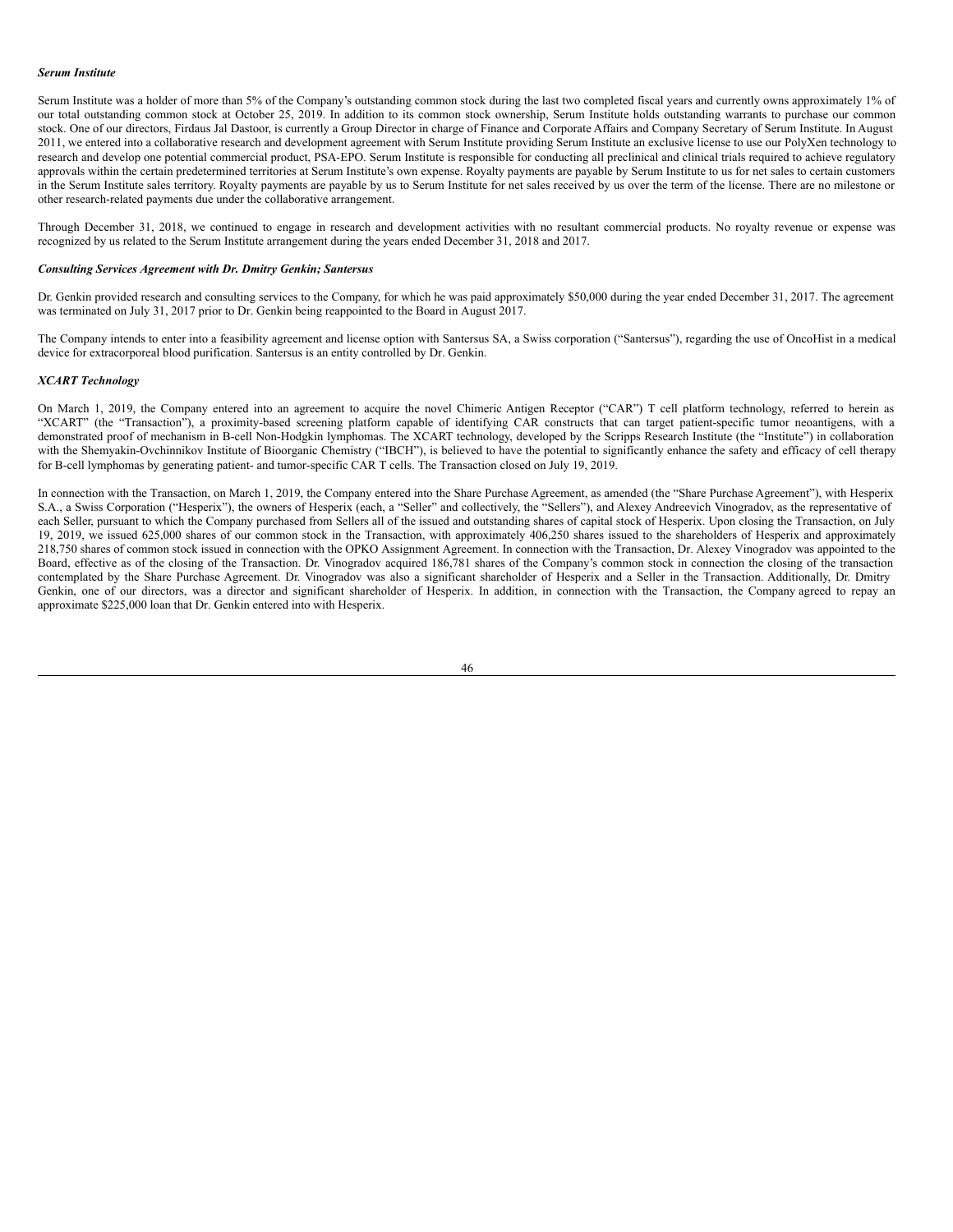In connection with the Transaction, Hesperix entered into an assignment agreement (the "Hesperix Assignment Agreement") with IBCH, Pharmsynthez, and certain other parties thereto (collectively, the "Assignors"), pursuant to which, the Assignors have agreed, among other things, to sell, assign, transfer, and convey unto Hesperix all of their individual right, title, and interest throughout the world in and to patents related to "Articles And Methods Directed To Personalized Therapy Of Cancer," and the related knowhow. Hesperix has agreed to pay each of IBCH and Pharmsynthez a royalty rate in the low single digit range based on the net sales of products in each country in which, in absence of the Hesperix Assignment Agreement, the manufacture, use, offer for sale, sale, or importation of such product would infringe a valid claim of a patent. Dr. Dmitry Genkin, one of our directors, is the Executive Chairman of the board of directors of Pharmsynthez, and Dr. Grigory Borisenko, another one of our directors, is employed as the Investment Director of Rusnano LLC, an entity affiliated with Pharmsynthez. Additionally, one of our executive officers, Dr. Curtis Lockshin, is an officer of a wholly-owned subsidiary of Pharmsynthez.

Also in connection with the Transaction, the Company entered into an assignment agreement (the "OPKO Assignment Agreement") with OPKO Pharmaceuticals, LLC ("OPKO"), pursuant to which the Company will acquire and accept, all of OPKO's right, title and interest in and to that certain Intellectual Property License Agreement (the "IP License Agreement"), entered into between the Institute and OPKO regarding certain patents related to "Articles And Methods Directed To Personalized Therapy Of Cancer" and in which the Institute agreed to grant an exclusive royalty-bearing license, to the patent rights owned by the Institute to OPKO, and OPKO has agreed to pay the Institute a royalty rate in the low single digit range based on the net sales of products in each country in which, in absence of the IP License Agreement, the manufacture, use, offer for sale, sale, or importation of such product would infringe a valid claim of a patent or pending application. Mr. Adam Logal, one of our directors, is Senior Vice President, Chief Financial Officer, Chief Accounting Officer and Treasurer of OPKO Health, Inc., the parent company of OPKO.

## *Empery Asset Management*

Empery Tax Efficient II, LP ("ETE II Fund"), Empery Asset Management, LP ("Empery Asset"), Ryan M. Lane, and Martin D. Hoe (collectively, "Empery Asset Management") was a 5% stockholder during the Company's 2019 fiscal year and owns less than 1% of our total outstanding common stock at October 25, 2019. On March 5, 2019, Empery Asset Management purchased 86,667 shares of our common stock, as well as pre-funded warrants to purchase 42,417 shares of our common stock resulting in net proceeds to the Company of \$2.7 million. In addition to its common stock and prefunded warrant ownership, on March 5, 2019, Empery Asset Management acquired warrants to purchase 129,084 shares of our common stock. On June 7, 2019, Empery Asset Management exercised the pre-funded warrants. On July 3, 2019, we issued Empery Asset Management warrants to purchase an additional 8,335 shares of common stock pursuant to a consent agreement entered into with the Company on June 24, 2019. On July 16, 2019, the Company issued Empery Asset Management 16,666 shares of the Company's common stock pursuant to a consent agreement entered into with Company.

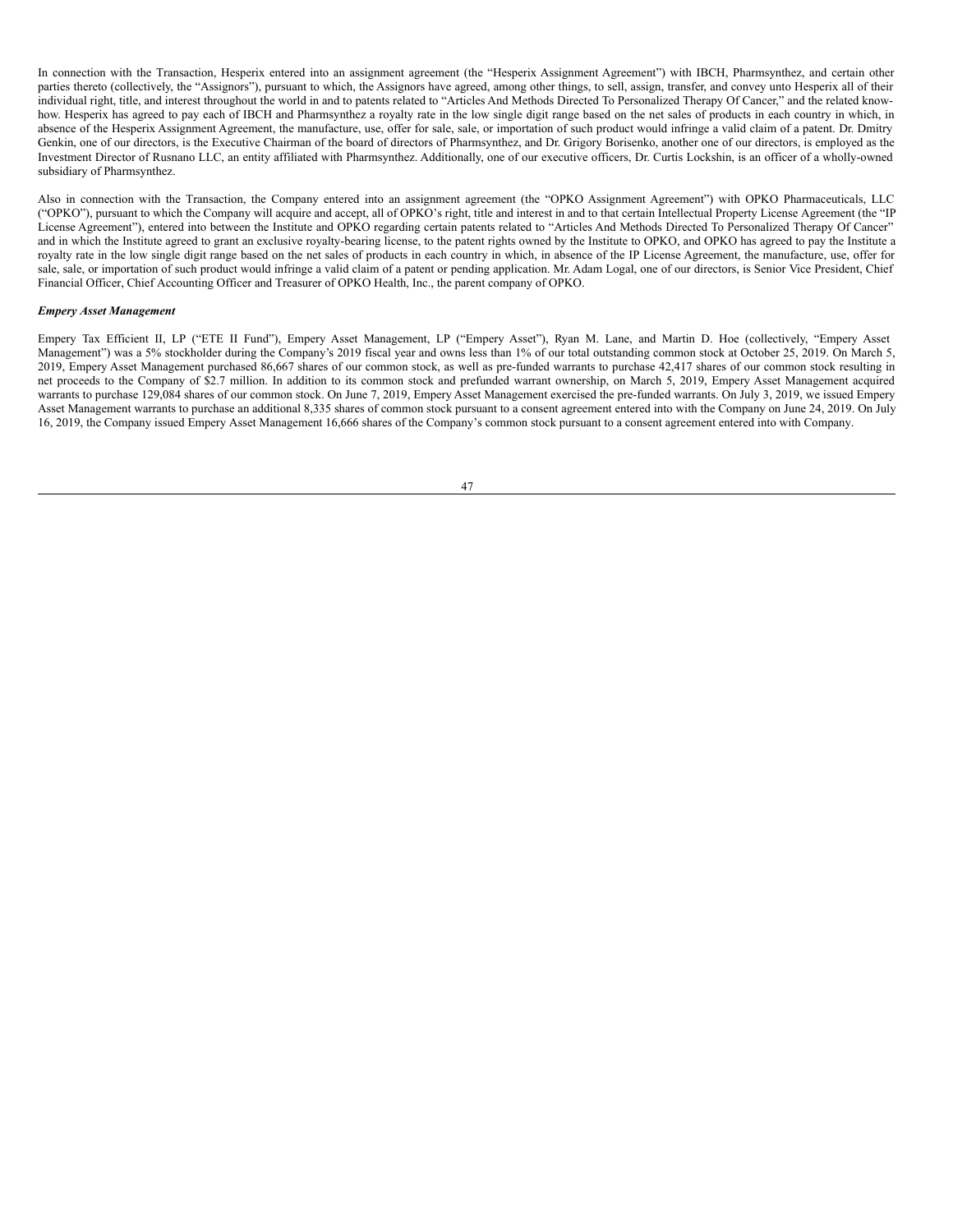#### **Householding of Proxy Materials**

The SEC has adopted rules that permit companies and intermediaries (e.g., brokers) to satisfy the delivery requirements for Annual Meeting materials with respect to two or more stockholders sharing the same address by delivering a single set of Annual Meeting materials addressed to those stockholders. This process, which is commonly referred to as "householding," potentially means extra convenience for stockholders and cost savings for companies.

This year, a number of brokers with account holders who are the Company's stockholders will be "householding" our proxy materials. A single set of Annual Meeting materials will be delivered to multiple stockholders sharing an address unless contrary instructions have been received from the affected stockholders. Once you have received notice from your broker that they will be "householding" communications to your address, "householding" will continue until you are notified otherwise or until you revoke your consent. If, at any time, you no longer wish to participate in "householding" and would prefer to receive a separate set of Annual Meeting materials, please notify your broker or the Company. Direct your written request to Xenetic Biosciences, Inc., to the attention of our Corporate Secretary, 40 Speen Street, Suite 102, Framingham, Massachusetts 01701 or contact our Corporate Secretary at 781-778-7720. Stockholders who currently receive multiple copies of these materials at their addresses and would like to request "householding" of their communications should contact their brokers.

# **Other Matters**

The Board knows of no other matters that will be presented for consideration at the Annual Meeting. If any other matters are properly brought before the meeting, it is the intention of the persons named in the accompanying proxy to vote on such matters in accordance with their best judgment.

By Order of the Board of Directors

/s/ James Parslow

James Parslow Secretary

November 8, 2019

A copy of the Company's Annual Report to the Securities and Exchange Commission on Form 10-K for the fiscal year ended December 31, 2018, as amended, is available without charge upon written request to: Corporate Secretary, Xenetic Biosciences, Inc., 40 Speen Street, Suite 102, Framingham, Massachusetts 01701.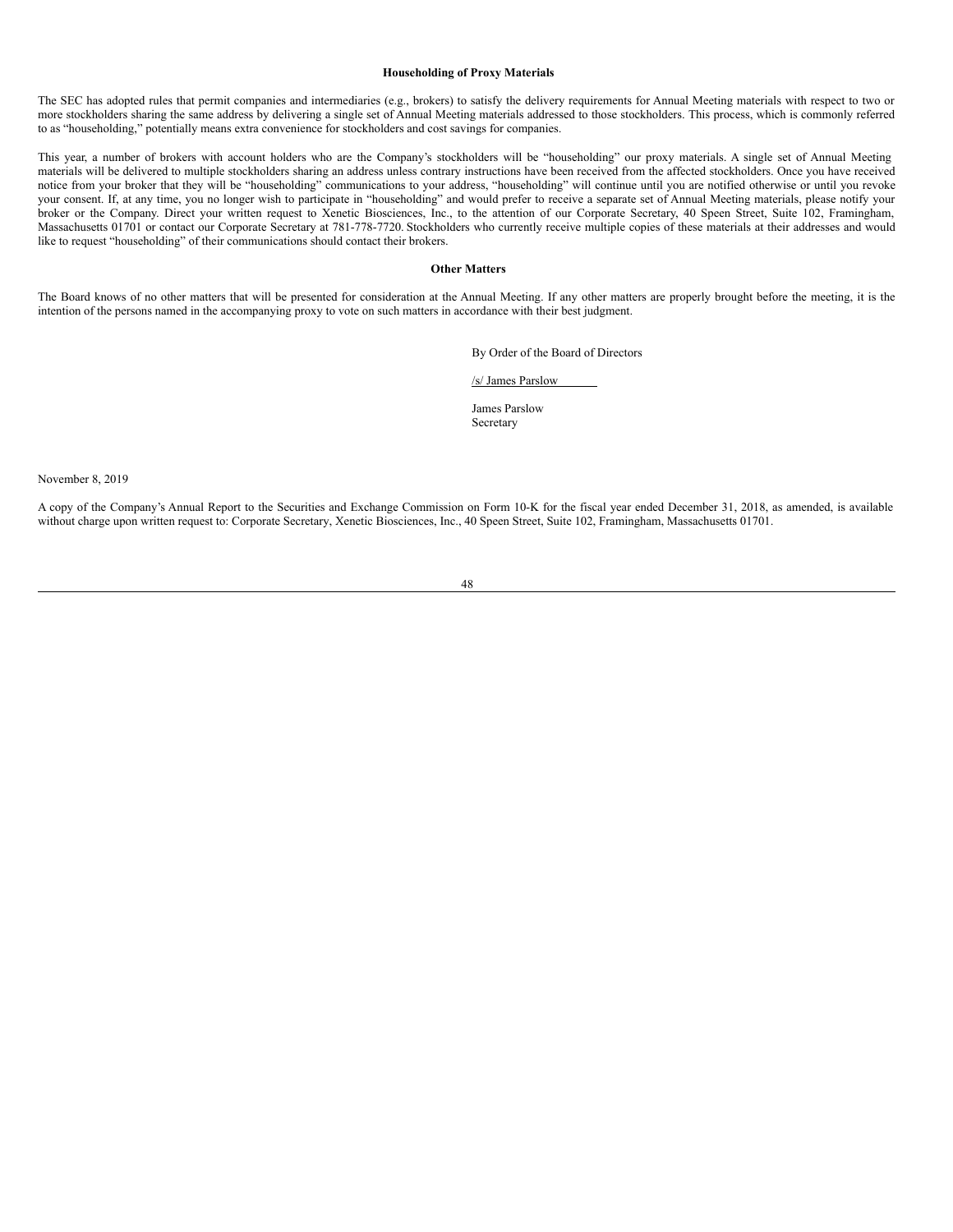# **Appendix A**

## **Amended and Restated Xenetic Biosciences, Inc. Equity Incentive Plan**

**Adopted by the Board: January 23, 2014 Approved by the Stockholders: January 23, 2014 Amended and Restated by the Board: October 11, 2017 Approved by the Stockholders: November 15, 2017 Amended and Restated by the Board: September 26, 2019 Approved by the Stockholders: [\_\_\_\_\_\_\_\_], 2019**

## **1. General.**

**(a) Amended and Restated Plan**. This Plan amended and restates the Xenetic Biosciences, Inc. Equity Incentive Plan originally adopted by the Board on January 23, 2014 and approved by the Stockholders on January 23, 2014. The Plan was amended and restated effective October 11, 2017 and further amended and restated effective September 26, 2019. All Awards granted on or after 12:01 a.m. Eastern Standard Time on the Adoption Date will be subject to the terms of this Plan, as amended and restated hereby. Awards under the Plan granted prior to the Adoption Date shall continue to be subject to the applicable terms and conditions of the Plan in effect prior to such amendment and restatement.

**(b) Eligible Award Recipients.** Employees, Directors and Consultants are eligible to receive Awards.

**(c) Available Awards.** The Plan provides for the grant of the following types of Awards: (i) Incentive Stock Options; (ii) Nonstatutory Stock Options; (iii) Stock Appreciation Rights; (iv) Restricted Stock Awards; (v) Restricted Stock Unit Awards; (vi) Performance Stock Awards; (vii) Performance Cash Awards; and (viii) Other Stock Awards.

**(d) Purpose.** The Plan, through the granting of Awards, is intended to help the Company secure and retain the services of eligible award recipients, provide incentives for such persons to exert maximum efforts for the success of the Company and any Affiliate and provide a means by which the eligible recipients may benefit from increases in value of the Common Stock.

## **2. Administration.**

**(a) Administration by Board.** The Board will administer the Plan. The Board may delegate administration of the Plan to a Committee or Committees, as provided in Section 2(c).

**(b) Powers of Board.** The Board will have the power, subject to, and within the limitations of, the express provisions of the Plan:

**(i)** To determine: (A) who will be granted Awards; (B) when and how each Award will be granted; (C) what type of Award will be granted; (D) the provisions of each Award (which need not be identical), including when a Participant will be permitted to exercise or otherwise receive cash or Common Stock under the Award; (E) the number of shares of Common Stock subject to, or the cash value of, an Award; and (F) the Fair Market Value applicable to a Stock Award.

**(ii)** To construe and interpret the Plan and Awards granted under it, and to establish, amend and revoke rules and regulations for administration of the Plan and Awards. The Board, in the exercise of these powers, may correct any defect, omission or inconsistency in the Plan or in any Award Agreement or in the written terms of a Performance Cash Award, in a manner and to the extent it will deem necessary or expedient to make the Plan or Award fully effective.

**(iii)** To settle all controversies regarding the Plan and Awards granted under it.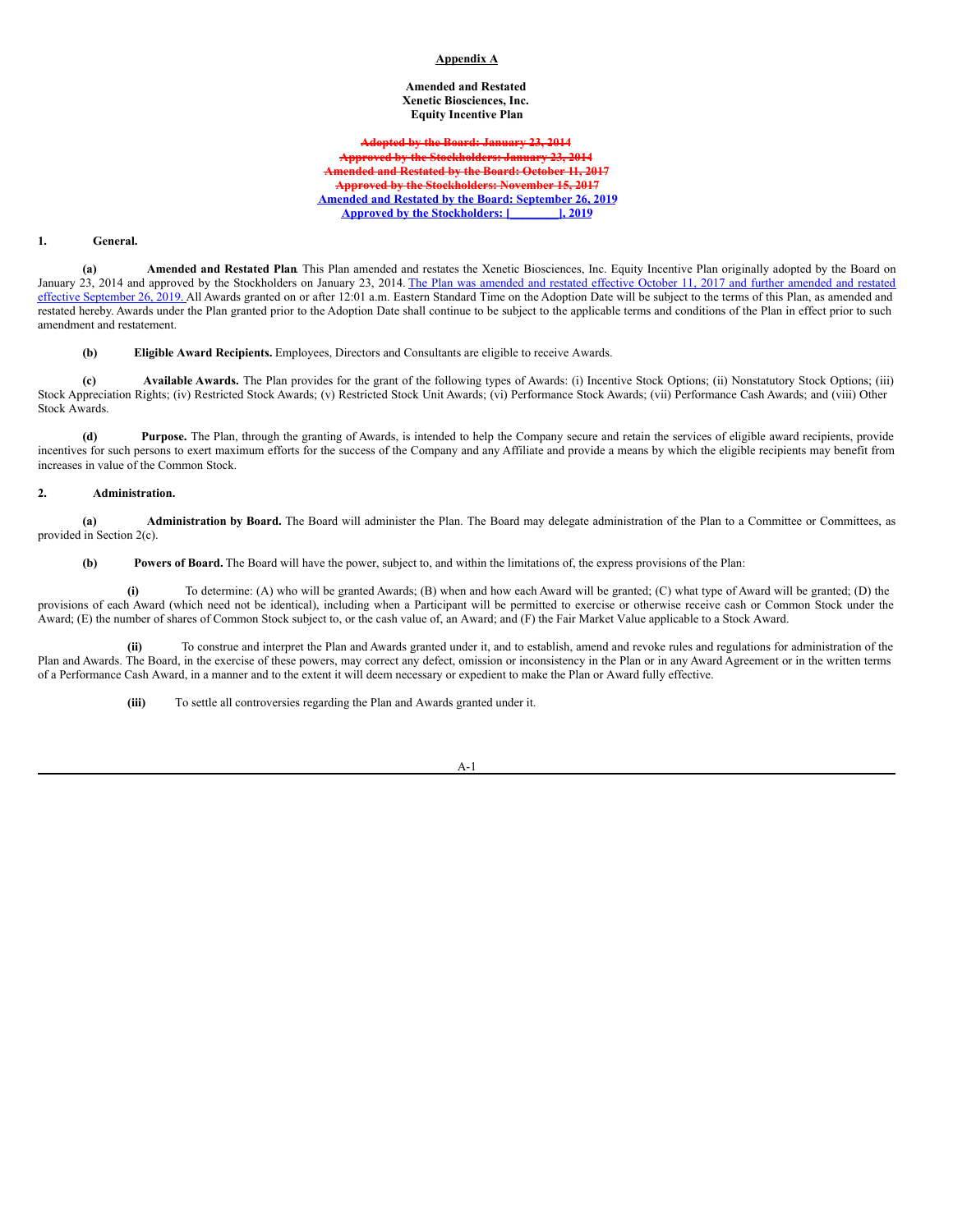issued).

**(iv)** To accelerate, in whole or in part, the time at which an Award may be exercised or vest (or at which cash or shares of Common Stock may be

**(v)** To suspend or terminate the Plan at any time. Except as otherwise provided in the Plan (including Section 2(b)(viii)) or an Award Agreement, suspension or termination of the Plan will not materially impair a Participant's rights under an outstanding Award without his or her written consent.

**(vi)** To amend the Plan in any respect the Board deems necessary or advisable, including, without limitation, by adopting amendments relating to Incentive Stock Options and certain nonqualified deferred compensation under Section 409A of the Code and/or to make the Plan or Awards granted under the Plan compliant with the requirements for Incentive Stock Options or exempt from or compliant with the requirements for nonqualified deferred compensation under Section 409A of the Code, subject to the limitations, if any, of applicable law. If required by applicable law or listing requirements, and except as provided in Section 9(a) relating to Capitalization Adjustments, the Company will seek stockholder approval of any amendment of the Plan that (A) materially increases the number of shares of Common Stock available for issuance under the Plan, (B) materially expands the class of individuals eligible to receive Awards under the Plan, (C) materially increases the benefits accruing to Participants under the Plan, (D) materially reduces the price at which shares of Common Stock may be issued or purchased under the Plan, (E) materially extends the term of the Plan, or (F) materially expands the types of Awards available for issuance under the Plan. Except as otherwise provided in the Plan (including Section 2(b)(viii)) or an Award Agreement, no amendment of the Plan will materially impair a Participant's rights under an outstanding Award without his or her written consent.

**(vii)** To submit any amendment to the Plan for stockholder approval, including, but not limited to, amendments to the Plan intended to satisfy the requirements of (A) Section 162(m) of the Code regarding the exclusion of performance-based compensation from the limit on corporate deductibility of equal to the limit on corporate deductibility of equal to Covered Employees,  $(B)$  Section 422 of the Code regarding incentive stock options or  $(BC)$  Rule 16b-3.

**(viii)** To approve forms of Award Agreements for use under the Plan and to amend the terms of any one or more outstanding Awards, including, but not limited to, amendments to provide terms more favorable to the Participant than previously provided in the Award Agreement, subject to any specified limits in the Plan that are not subject to Board discretion; *provided, however,* that except as otherwise provided in the Plan (including this Section 2(b)(viii)) or an Award Agreement, no amendment of an outstanding Award will materially impair a Participant's rights under such Award without his or her written consent.

Notwithstanding the foregoing or anything in the Plan to the contrary, unless prohibited by applicable law, the Board may amend the terms of any outstanding Award or the Plan, or may suspend or terminate the Plan, without the affected Participant's consent, (A) to maintain the qualified status of the Award as an Incentive Stock Option under Section 422 of the Code, (B) to change the terms of an Incentive Stock Option, if such change results in impairment of the Award solely because it impairs the qualified status of the Award as an Incentive Stock Option under Section 422 of the Code, (C) to clarify the manner of exemption from, or to bring the Award or the Plan into compliance with, Section 409A of the Code, or (D) to comply with other applicable laws or listing requirements. In addition, the Board shall make an equitable adjustment, without limitation, to reflect extraordinary, unusual or infrequently occurring events provided that no Award may be modified to reduce the outstanding exercise price of outstanding Options or cancel outstanding Options in exchange for cash or other Awards with an exercise price that is less than the exercise price of the original Option without shareholder approval, and subject to the requirements of Section 5(f), Section 6(a)(ii), Section 6(b)(ii), Section 6(c)(ii), Section 6(c)(ii), Section 6(d) and, as applicable, Section 9.

**(ix)** Generally, to exercise such powers and to perform such acts as the Board deems necessary or expedient to promote the best interests of the Company and that are not in conflict with the provisions of the Plan or Awards.

**(x)** To adopt such procedures and sub-plans as are necessary or appropriate to permit participation in the Plan by Employees, Directors or Consultants who are foreign nationals or employed outside the United States (provided that Board approval will not be necessary for immaterial modifications to the Plan or any Award Agreement that are required for compliance with the laws of the relevant foreign jurisdiction).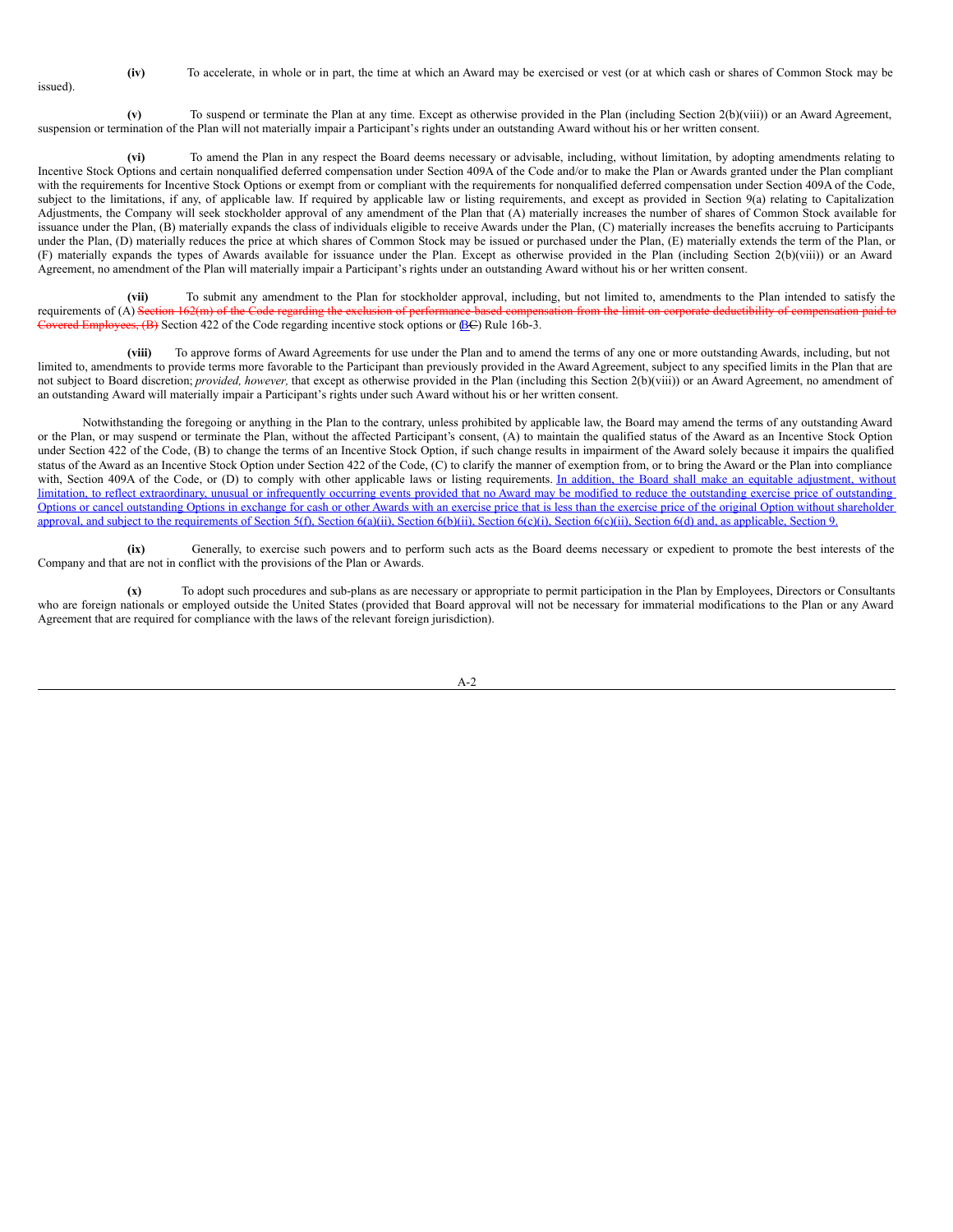## **(c) Delegation to Committee.**

**(i) General.** The Board may delegate some or all of the administration of the Plan to a Committee or Committees. If administration of the Plan is delegated to a Committee, the Committee will have, in connection with the administration of the Plan, the powers theretofore possessed by the Board that have been delegated to the Committee, including the power to delegate to a subcommittee of the Committee any of the administrative powers the Committee is authorized to exercise (and references in this Plan to the Board will thereafter be to the Committee or subcommittee, as applicable). Any delegation of administrative powers will be reflected in resolutions, not inconsistent with the provisions of the Plan, adopted from time to time by the Board or Committee (as applicable). The Committee may, at any time, abolish the subcommittee and/or revest in the Committee any powers delegated to the subcommittee. The Board may retain the authority to concurrently administer the Plan with the Committee and may, at any time, revest in the Board some or all of the powers previously delegated.

**(ii) Section 162(m) and Rule 16b-3 ComplianceCommittee Composition.** The Committee may consist solely of two (2) or more Outside Directors,  $62(m)$  of the Code, or solely of two (2) or more Non-Employee Directors, in accordance with Rule 16b-3.

**(d) Delegation to an Officer.** The Board may delegate to one (1) or more Officers the authority to do one or both of the following: (i) designate Employees who are not Officers to be recipients of Options and SARs (and, to the extent permitted by applicable law, other Stock Awards) and, to the extent permitted by applicable law, the terms of such Awards; and (ii) determine the number of shares of Common Stock to be subject to such Stock Awards granted to such Employees; *provided, however*, that the Board resolutions regarding such delegation will specify the total number of shares of Common Stock that may be subject to the Stock Awards granted by such Officer and that such Officer may not grant a Stock Award to himself or herself. Any such Stock Awards will be granted on the form of Award Agreement most recently approved for use by the Committee or the Board, unless otherwise provided in the resolutions approving the delegation of authority. The Board may not delegate authority to an Officer who is acting solely in the capacity of an Officer (and not also as a Director) to determine the Fair Market Value pursuant to Section 13(y)(iii).

**(e) Effect of Board's Decision.** All determinations, interpretations and constructions made by the Board in good faith will not be subject to review by any person and will be final, binding and conclusive on all persons.

**(f) Cancellation and Re-Grant of Stock Awards.** Neither the Board nor any Committee will have the authority to (i) reduce the exercise or strike price of any outstanding Option or SAR under the Plan or (ii) cancel any outstanding Option or SAR that has an exercise or strike price greater than the then-current Fair Market Value of the Common Stock in exchange for cash or other Stock Awards under the Plan, unless the stockholders of the Company have approved such an action within twelve (12) months prior to such an event.

**(g) Dividends and Dividend Equivalents.** Dividends or dividend equivalents may be paid or credited, as applicable, with respect to any shares of Common Stock subject to an Award, as determined by the Board and contained in the applicable Award Agreement; *provided, however*, that (i) no dividends or dividend equivalents may be paid with respect to any such shares before the date such shares have vested under the terms of such Award Agreement, (ii) any dividends or dividend equivalents that are credited with respect to any such shares will be subject to all of the terms and conditions applicable to such shares under the terms of such Award Agreement (including, but not limited to, any vesting conditions), and (iii) any dividends or dividend equivalents that are credited with respect to any such shares will be forfeited to the Company on the date, if any, such shares are forfeited to or repurchased by the Company due to a failure to meet any vesting conditions under the terms of such Award Agreement.

# **3. Shares Subject to the Plan.**

# **(a) Share Reserve.**

**(i)** Subject to Section 9(a) relating to Capitalization Adjustments, the aggregate number of shares of Common Stock that may be issued pursuant to Stock Awards from and after the Effective Date will not exceed three million, three hundred and three thousand and one hundred thirty-one sharesone million twenty-five thousand, six hundred and thirty six  $(3,307,6311,025,636)$  (which number is the sum of and includes (i) the number of shares subject to outstanding Stock Awards as of the Adoption Date, (ii) the number of shares available for issuance under the Plan prior to amendment and restatement hereby, as of the Adoption Date, and (iii) an additional two millionseven hundred and fifty thousand (2,00750,000) shares (the "*Share Reserve*"), all of which may be issued pursuant to the exercise of Incentive Stock Options.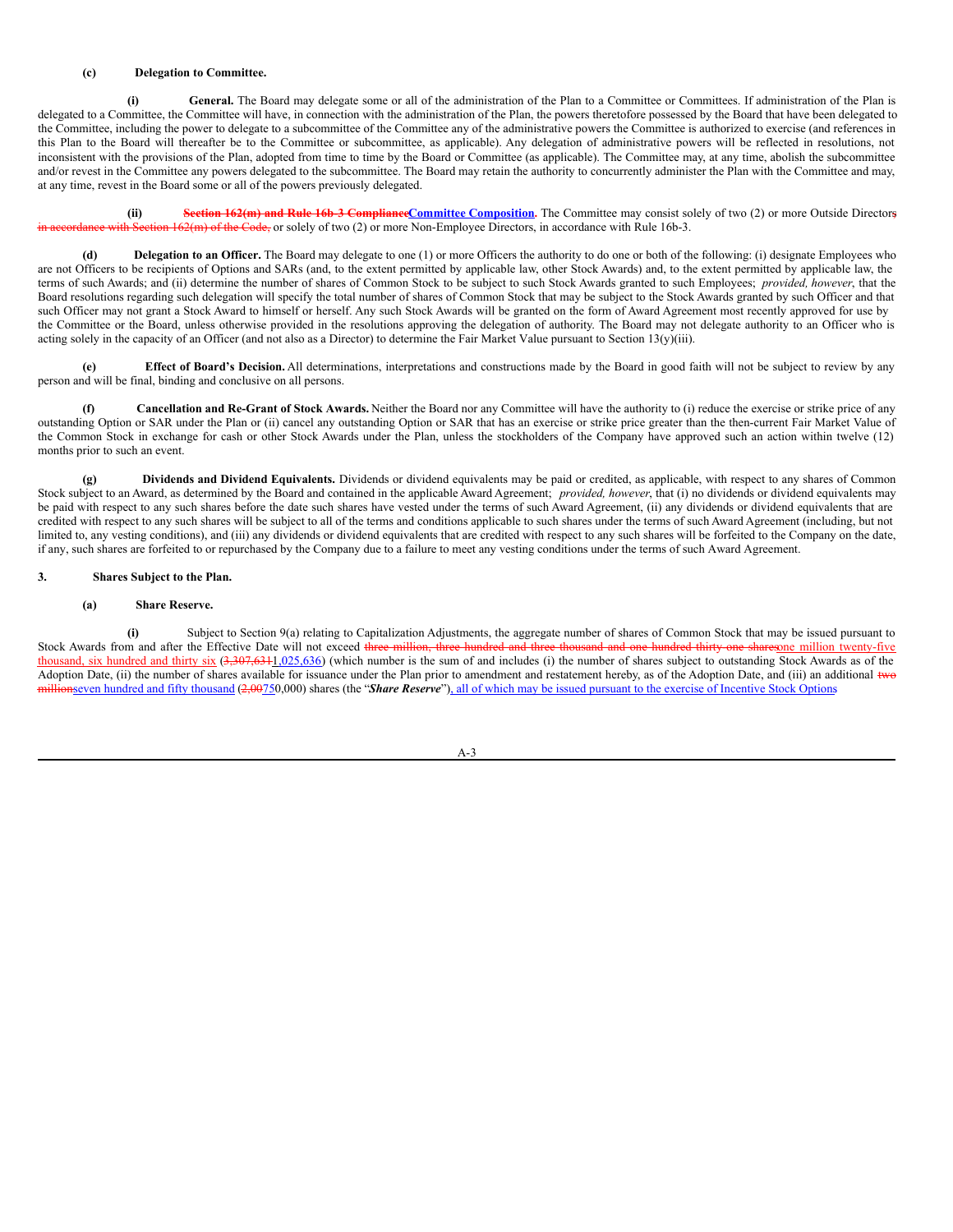**(ii)** For clarity, the Share Reserve in this Section 3(a) is a limitation on the number of shares of Common Stock that may be issued pursuant to the Plan. Accordingly, this Section 3(a) does not limit the granting of Stock Awards except as provided in Section 7(a). Shares may be issued in connection with a merger or acquisition as permitted by NASDAQ Listing Rule 5635(c) or, if applicable, NYSE Listed Company Manual Section 303A.08, AMEX Company Guide Section 711 or other applicable rule, and such issuance will not reduce the number of shares available for issuance under the Plan.

# **(b) Reversion of Shares to the Share Reserve.**

dendar vear.

**(i) Shares Available For Subsequent Issuance.** The following shares of Common Stock (collectively, the "*Returning Shares*") will become available again for issuance under the Plan: (A) any shares subject to a Stock Award that are not issued because such Stock Award or any portion thereof expires or otherwise terminates without all of the shares covered by such Stock Award having been issued; and (B) any shares subject to a Stock Award that are not issued because such Stock Award or any portion thereof is settled in eash; and (BC) any shares issued pursuant to a Stock Award that are forfeited back to or repurchased by the Company because of the failure to meet a contingency or condition required for the vesting of such shares.

**(ii) Shares Not Available For Subsequent Issuance.** The following shares of Common Stock will not become available again for issuance under the Plan: (A) any shares that are reacquired or withheld (or not issued) by the Company to satisfy the exercise or purchase price of a Stock Award granted under the Plan (including any shares subject to such award that are not delivered because such award is exercised through a reduction of shares subject to such award (*i.e.*, "net exercised")); (B) any shares that are reacquired or withheld (or not issued) by the Company to satisfy a tax withholding obligation in connection with a Stock Award granted under the Plan; (C) any shares repurchased by the Company on the open market with the proceeds of the exercise or purchase price of a Stock Award granted under the Plan; and (D) in the event that a SAR granted under the Plan is settled in shares of Common Stock, the gross number of shares of Common Stock subject to such award.

**(c) Incentive Stock Option Limit.**Subject to the Share Reserve and Section 9(a) relating to Capitalization Adjustments, the aggregate maximum number of shares of Common Stock that may be issued pursuant to the exercise of Incentive Stock Options will be four million (4,000,000) shares of Common Stock.

**(d) Section 162(m) Limitations.** Subject to the Share Reserve and Section 9(a) relating to Capitalization Adjustments, at such time as the Company may ect to the applicable provisions of Section 162(m) of the Code, the following limitations will apply.

**(i)** A maximum of seven hundred fifty thousand (750,000) shares of Common Stock subject to Options and SARs whose value is determined by increase over an exercise or strike price of at least one hundred percent (100%) of the Fair Market Value on the date any such Option or SAR is granted may be nted to any one Participant during any one calendar year. Notwithstanding the foregoing, if any additional Options or SARs whose value is determined by reference to an exercise or strike price of at least one hundred percent (100%) of the Fair Market Value on the date the Option or SAR is granted are granted to any Particip during any calendar year, compensation attributable to the exercise of any such additional Option or SAR will not satisfy the requirements to be considered "qualified performance-based compensation" under Section 162(m) of the Code unless such additional Option or SAR is approved by the Company's stockholders.

**(ii)** A maximum of seven hundred fifty thousand (750,000) shares of Common Stock subject to Performance Stock Awards may be granted to any icipant during any one calendar year (whether the grant, vesting or exercise is contingent upon the attainment during the Performance Period of the Performance Goals).

**(iii)** A maximum of five million dollars (\$5,000,000) subject to Performance Cash Awards may be granted to any one Participant during any one

For purposes of this Section 3(d): (1) if a Performance Stock Award is in the form of an Option or SAR, it will count only against the Perform set forth in Section 3(d)(ii); (2) if a Performance Stock Award may be paid in the form of cash, it will count only against the Performance Stock Award limit set forth in Section 3(d)(ii); and (3) if a Performance Cash Award may be paid in the form of Common Stock, it will count only against the Performance Cash Award limit set forth in Section 3(d) (iii).

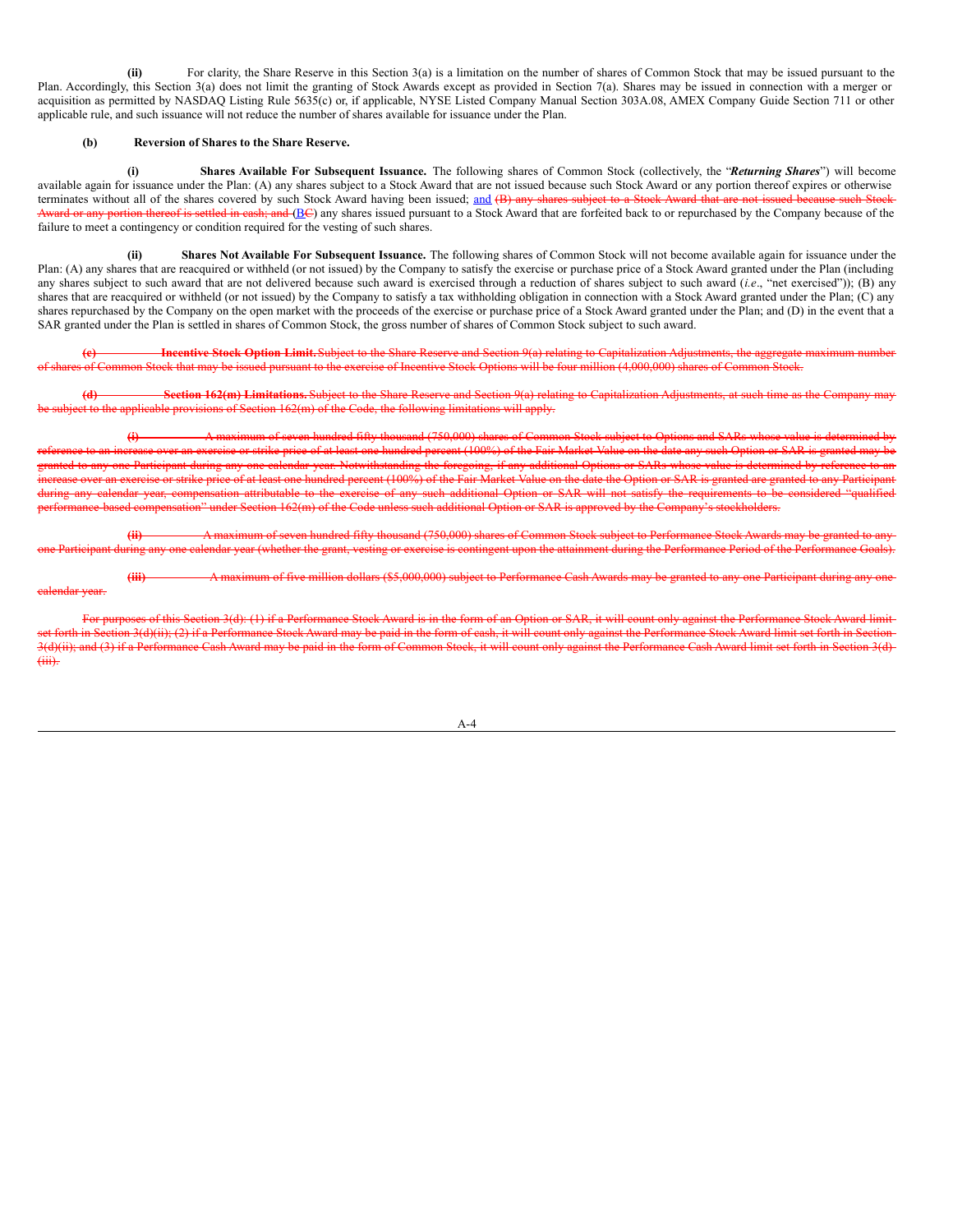**(c) Non-Employee Director Compensation Limit.** The maximum number of shares of Common Stock subject to Stock Awards granted during any one calendar year to any Non-Employee Director (other than a director not on the Board at the time of the grant), taken together with any cash fees paid by the Company to such Non-Employee Director during such calendar year, will not exceed five hundred thousand dollars (\$500,000) in total value (calculating the value of any such Stock Awards based on the grant date fair value of such Stock Awards for financial reporting purposes).

**(d) Source of Shares.** The stock issuable under the Plan will be shares of authorized but unissued or reacquired Common Stock, including shares repurchased by the Company on the open market or otherwise.

# **4. Eligibility.**

**(a) Eligibility for Specific Stock Awards.** Incentive Stock Options may be granted only to employees of the Company or a "parent corporation" or "subsidiary corporation" thereof (as such terms are defined in Sections 424(e) and 424(f) of the Code). Stock Awards other than Incentive Stock Options may be granted to Employees, Directors and Consultants; *provided, however*, that Stock Awards may not be granted to Employees, Directors and Consultants who are providing Continuous Service only to any "parent" of the Company, as such term is defined in Rule 405, unless (i) the stock underlying such Stock Awards is treated as "service recipient stock" under Section 409A of the Code (for example, because the Stock Awards are granted pursuant to a corporate transaction such as a spin off transaction) or (ii) the Company, in consultation with its legal counsel, has determined that such Stock Awards are otherwise exempt from or alternatively comply with Section 409A of the Code.

**(b) Ten Percent Stockholders.** A Ten Percent Stockholder will not be granted an Incentive Stock Option unless the exercise price of such Option is at least one hundred ten percent (110%) of the Fair Market Value on the date of grant and the Option is not exercisable after the expiration of five (5) years from the date of grant.

# **5. Provisions Relating to Options and Stock Appreciation Rights.**

Each Option or SAR Agreement will be in such form and will contain such terms and conditions as the Board deems appropriate. All Options will be separately designated Incentive Stock Options or Nonstatutory Stock Options at the time of grant, and, if certificates are issued, a separate certificate or certificates will be issued for shares of Common Stock purchased on exercise of each type of Option. If an Option is not specifically designated as an Incentive Stock Option, or if an Option is designated as an Incentive Stock Option but some portion or all of the Option fails to qualify as an Incentive Stock Option under the applicable rules, then the Option (or portion thereof) will be a Nonstatutory Stock Option. The terms and conditions of separate Option or SAR Agreements need not be identical; *provided, however*, that each Award Agreement will conform to (through incorporation of the provisions hereof by reference in the applicable Award Agreement or otherwise) the substance of each of the following provisions:

**(a) Term.** Subject to the provisions of Section 4(b) regarding Ten Percent Stockholders, no Option or SAR will be exercisable after the expiration of ten (10) years from the date of its grant or such shorter period specified in the Award Agreement.

**(b) Exercise Price.** Subject to the provisions of Section 4(b) regarding Ten Percent Stockholders, the exercise or strike price of each Option or SAR will be not less than one hundred percent (100%) of the Fair Market Value of the Common Stock subject to the Option or SAR on the date the Award is granted. Notwithstanding the foregoing, an Option or SAR may be granted with an exercise or strike price lower than one hundred percent (100%) of the Fair Market Value of the Common Stock subject to the Award if such Award is granted pursuant to an assumption of or substitution for another option or stock appreciation right pursuant to a Corporate Transaction and in a manner consistent with the provisions of Section 409A of the Code and, if applicable, Section 424(a) of the Code. Each SAR will be denominated in shares of Common Stock equivalents.

**(c) Purchase Price for Options.** The purchase price of Common Stock acquired pursuant to the exercise of an Option may be paid, to the extent permitted by applicable law and as determined by the Board in its sole discretion, by any combination of the methods of payment set forth below. The Board will have the authority to grant Options that do not permit all of the following methods of payment (or that otherwise restrict the ability to use certain methods) and to grant Options that require the consent of the Company to use a particular method of payment. The permitted methods of payment are as follows:

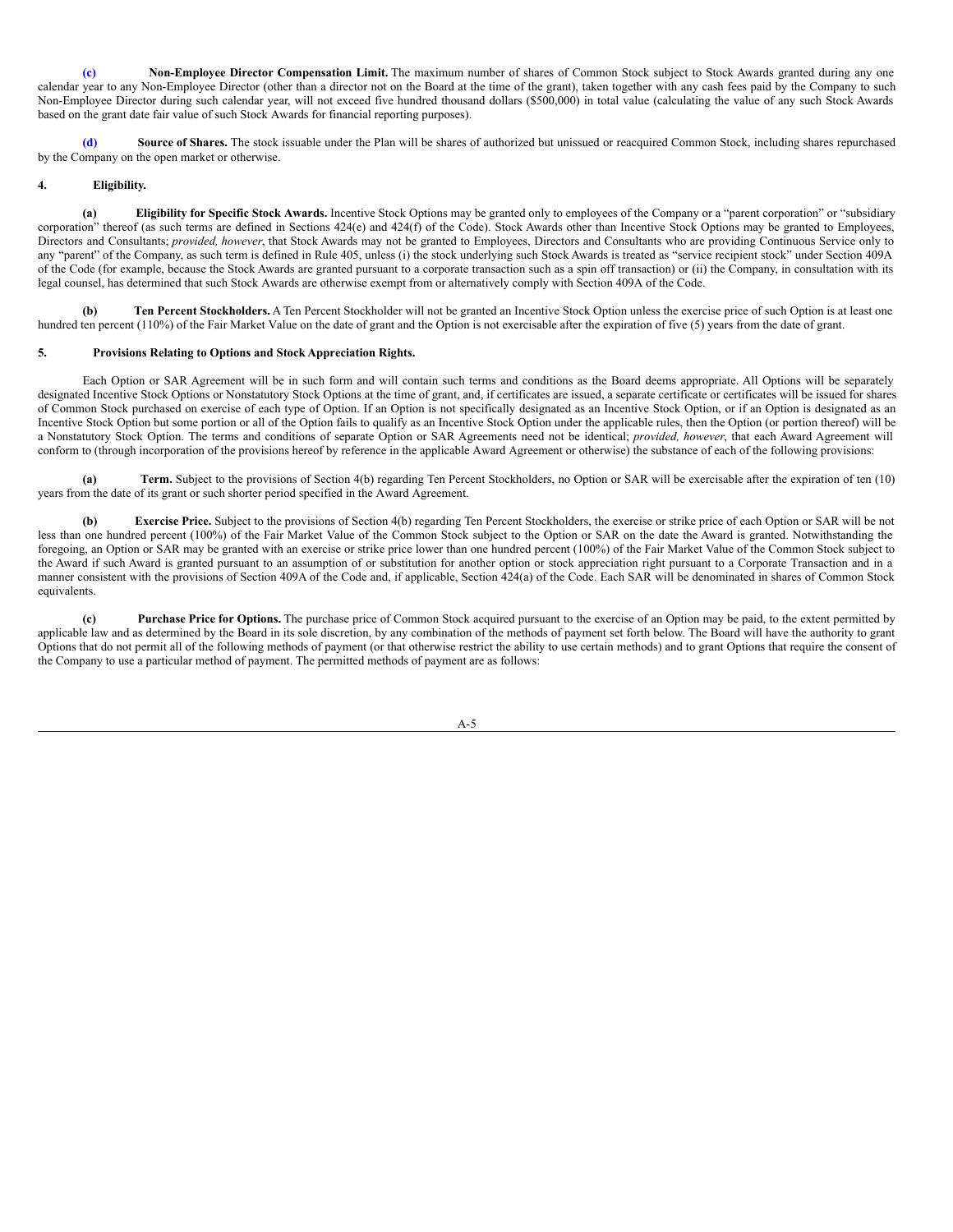**(i)** by cash (including electronic funds transfers), check, bank draft or money order payable to the Company;

**(ii)** pursuant to a program developed under Regulation T as promulgated by the Federal Reserve Board that, prior to the issuance of the stock subject to the Option, results in either the receipt of cash (or check) by the Company or the receipt of irrevocable instructions to pay the aggregate exercise price to the Company from the sales proceeds;

**(iii)** by delivery to the Company (either by actual delivery or attestation) of shares of Common Stock;

**(iv)** if an Option is a Nonstatutory Stock Option, by a "net exercise" arrangement pursuant to which the Company will reduce the number of shares of Common Stock issuable upon exercise by the largest whole number of shares with a Fair Market Value that does not exceed the aggregate exercise price; *provided, however*, that the Company will accept a cash or other payment from the Participant to the extent of any remaining balance of the aggregate exercise price not satisfied by such reduction in the number of whole shares to be issued. Shares of Common Stock will no longer be subject to an Option and will not be exercisable thereafter to the extent that (A) shares issuable upon exercise are used to pay the exercise price pursuant to the "net exercise," (B) shares are delivered to the Participant as a result of such exercise, and (C) shares are withheld to satisfy tax withholding obligations; or

**(v)** in any other form of legal consideration that may be acceptable to the Board and specified in the applicable Award Agreement.

**(d) Exercise and Payment of a SAR.** To exercise any outstanding SAR, the Participant must provide written notice of exercise to the Company in compliance with the provisions of the Award Agreement evidencing such SAR. The appreciation distribution payable on the exercise of a SAR will be not greater than an amount equal to the excess of (A) the aggregate Fair Market Value (on the date of the exercise of the SAR) of a number of shares of Common Stock equal to the number of Common Stock equivalents in which the Participant is vested under such SAR, and with respect to which the Participant is exercising the SAR on such date, over (B) the aggregate strike price of the number of Common Stock equivalents with respect to which the Participant is exercising the SAR on such date. The appreciation distribution may be paid in Common Stock, in cash, in any combination of the two or in any other form of consideration, as determined by the Board and contained in the Award Agreement evidencing such SAR.

**(e) Transferability of Options and SARs.** The Board may, in its sole discretion, impose such limitations on the transferability of Options and SARs as the Board will determine. In the absence of such a determination by the Board to the contrary, the following restrictions on the transferability of Options and SARs will apply:

**(i) Restrictions on Transfer.** An Option or SAR will not be transferable, except by will or by the laws of descent and distribution (or pursuant to Sections  $5(e)$ (ii) and  $5(e)$ (iii)), and will be exercisable during the lifetime of the Participant only by the Participant. The Board may permit transfer of the Option or SAR in a manner that is not prohibited by applicable tax and securities laws. Except as explicitly provided in the Plan, neither an Option nor a SAR may be transferred for consideration.

**(ii) Domestic Relations Orders.** Subject to the approval of the Board or a duly authorized Officer, an Option or SAR may be transferred pursuant to the terms of a domestic relations order, official marital settlement agreement or other divorce or separation instrument as permitted by Treasury Regulations Section 1.421-1(b) (2). If an Option is an Incentive Stock Option, such Option may be deemed to be a Nonstatutory Stock Option as a result of such transfer.

**(iii) Beneficiary Designation.** Subject to the approval of the Board or a duly authorized Officer, a Participant may, by delivering written notice to the Company, in a form approved by the Company (or the designated broker), designate a third party who, upon the death of the Participant, will thereafter be entitled to exercise the Option or SAR and receive the Common Stock or other consideration resulting from such exercise. In the absence of such a designation, upon the death of the Participant, the executor or administrator of the Participant's estate will be entitled to exercise the Option or SAR and receive the Common Stock or other consideration resulting from such exercise. However, the Company may prohibit designation of a beneficiary at any time, including due to any conclusion by the Company that such designation would be inconsistent with the provisions of applicable laws.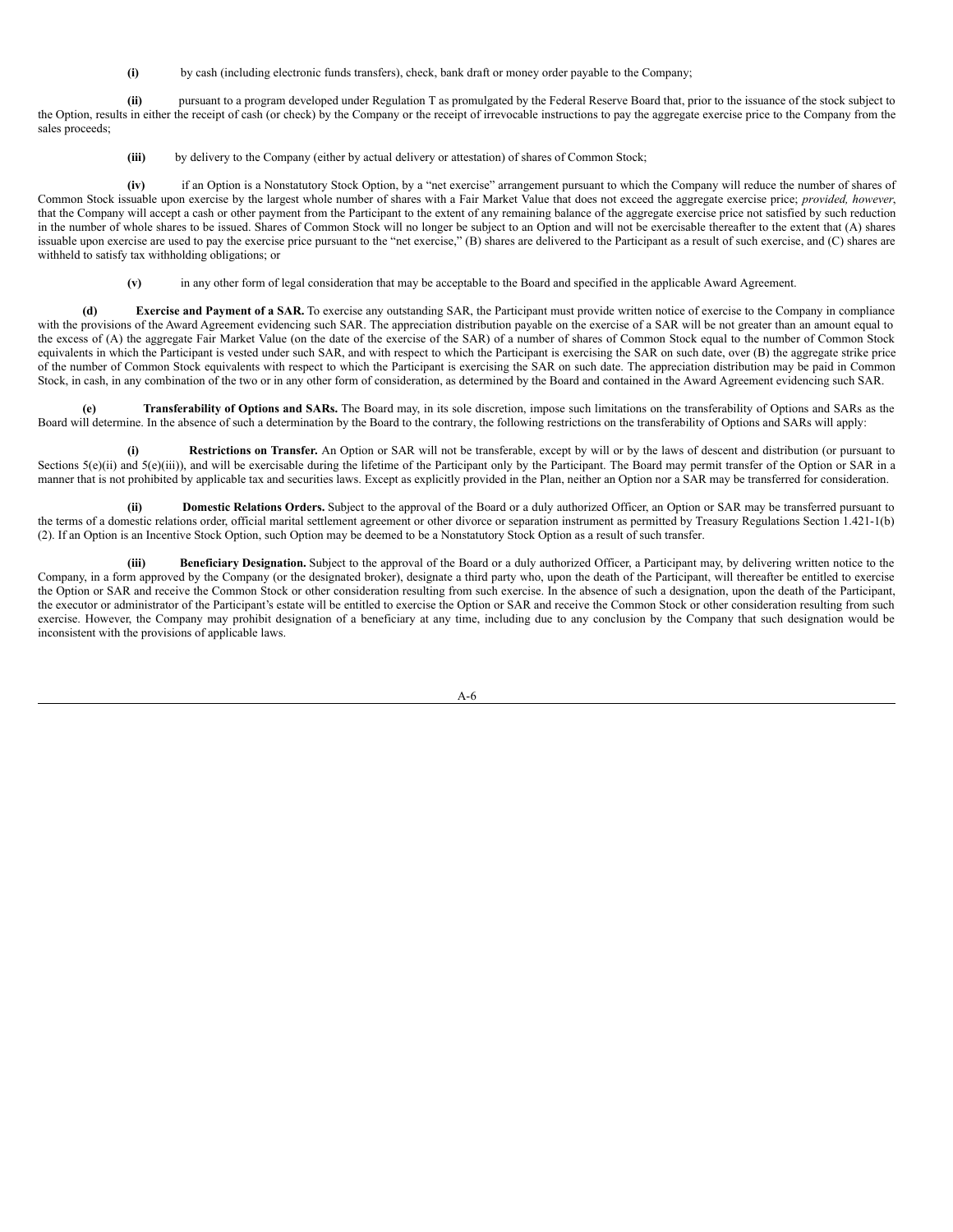**(f) Vesting Generally.** The total number of shares of Common Stock subject to an Option or SAR may vest and become exercisable in periodic installments that may or may not be equal. The Option or SAR may be subject to such other terms and conditions on the time or times when it may or may not be exercised (which may be based on the satisfaction of Performance Goals or other criteria) as the Board may deem appropriate. The vesting provisions of individual Options or SARs may vary. The provisions of this Section 5(f) are subject to any Option or SAR provisions governing the minimum number of shares of Common Stock as to which an Option or SAR may be exercised. No Option or SAR shall vest over a period that is less than one (1) year from the date of grant. Notwithstanding the foregoing, Awards representing up to five percent (5%) of the shares of Common Stock in the aggregate share reserve set forth in Section 3(a), as of the Effective Date, may be granted without being subject to the minimum vesting restrictions in this Section 5(f), Section 6(a)(ii), Section 6(b)(ii), Section 6(c)(i), Section 6(c)(ii), and Section 6(d).

**(g) Termination of Continuous Service.** Except as otherwise provided in the applicable Award Agreement or other written agreement between a Participant and the Company or an Affiliate, if a Participant's Continuous Service terminates (other than for Cause and other than upon the Participant's death or Disability), the Participant may exercise his or her Option or SAR (to the extent that the Participant was entitled to exercise such Option or SAR as of the date of termination of Continuous Service), but only within such period of time ending on the earlier of (i) the date that is three (3) months following such termination of Continuous Service (or such longer or shorter period specified in the Award Agreement), and (ii) the expiration of the term of the Option or SAR as set forth in the Award Agreement. If, after such termination of Continuous Service, the Participant does not exercise his or her Option or SAR (as applicable) within the applicable time frame, the Option or SAR (as applicable) will terminate.

**(h) Extension of Termination Date.** Except as otherwise provided in the applicable Award Agreement or other written agreement between a Participant and the Company or an Affiliate, if the exercise of an Option or SAR following the termination of a Participant's Continuous Service (other than for Cause and other than upon the Participant's death or Disability) would be prohibited at any time solely because the issuance of shares of Common Stock would violate the registration requirements under the Securities Act, then the Option or SAR will terminate on the earlier of (i) the expiration of a total period of time (that need not be consecutive) equal to the applicable posttermination exercise period after the termination of the Participant's Continuous Service during which the exercise of the Option or SAR would not be in violation of such registration requirements, or (ii) the expiration of the term of the Option or SAR as set forth in the applicable Award Agreement. In addition, except as otherwise provided in the applicable Award Agreement or other written agreement between a Participant and the Company or an Affiliate, if the sale of any Common Stock received upon exercise of an Option or SAR following the termination of a Participant's Continuous Service (other than for Cause) would violate the Company's insider trading policy, then the Option or SAR will terminate on the earlier of (i) the expiration of a total period of time (that need not be consecutive) equal to the applicable post-termination exercise period after the termination of the Participant's Continuous Service during which the sale of the Common Stock received upon exercise of the Option or SAR would not be in violation of the Company's insider trading policy, or (ii) the expiration of the term of the Option or SAR as set forth in the applicable Award Agreement.

**(i) Disability of Participant.** Except as otherwise provided in the applicable Award Agreement or other written agreement between a Participant and the Company or an Affiliate, if a Participant's Continuous Service terminates as a result of the Participant's Disability, the Participant may exercise his or her Option or SAR (to the extent that the Participant was entitled to exercise such Option or SAR as of the date of termination of Continuous Service), but only within such period of time ending on the earlier of (i) the date that is twelve (12) months following such termination of Continuous Service (or such longer or shorter period specified in the Award Agreement), and (ii) the expiration of the term of the Option or SAR as set forth in the Award Agreement. If, after such termination of Continuous Service, the Participant does not exercise his or her Option or SAR (as applicable) within the applicable time frame, the Option or SAR (as applicable) will terminate.

**(j) Death of Participant.** Except as otherwise provided in the applicable Award Agreement or other written agreement between a Participant and the Company or an Affiliate, if (i) a Participant's Continuous Service terminates as a result of the Participant's death, or (ii) a Participant dies within the period (if any) specified in the Award Agreement for exercisability after the termination of the Participant's Continuous Service (for a reason other than death), then the Participant's Option or SAR may be exercised (to the extent that the Participant was entitled to exercise such Option or SAR as of the date of death) by the Participant's estate, by a person who acquired the right to exercise the Option or SAR by bequest or inheritance, or by a person designated to exercise the Option or SAR upon the Participant's death, but only within such period of time ending on the earlier of (i) the date that is eighteen (18) months following the date of death (or such longer or shorter period specified in the Award Agreement), and (ii) the expiration of the term of the Option or SAR as set forth in the Award Agreement. If, after the Participant's death, the Option or SAR (as applicable) is not exercised within the applicable time frame, the Option or SAR (as applicable) will terminate.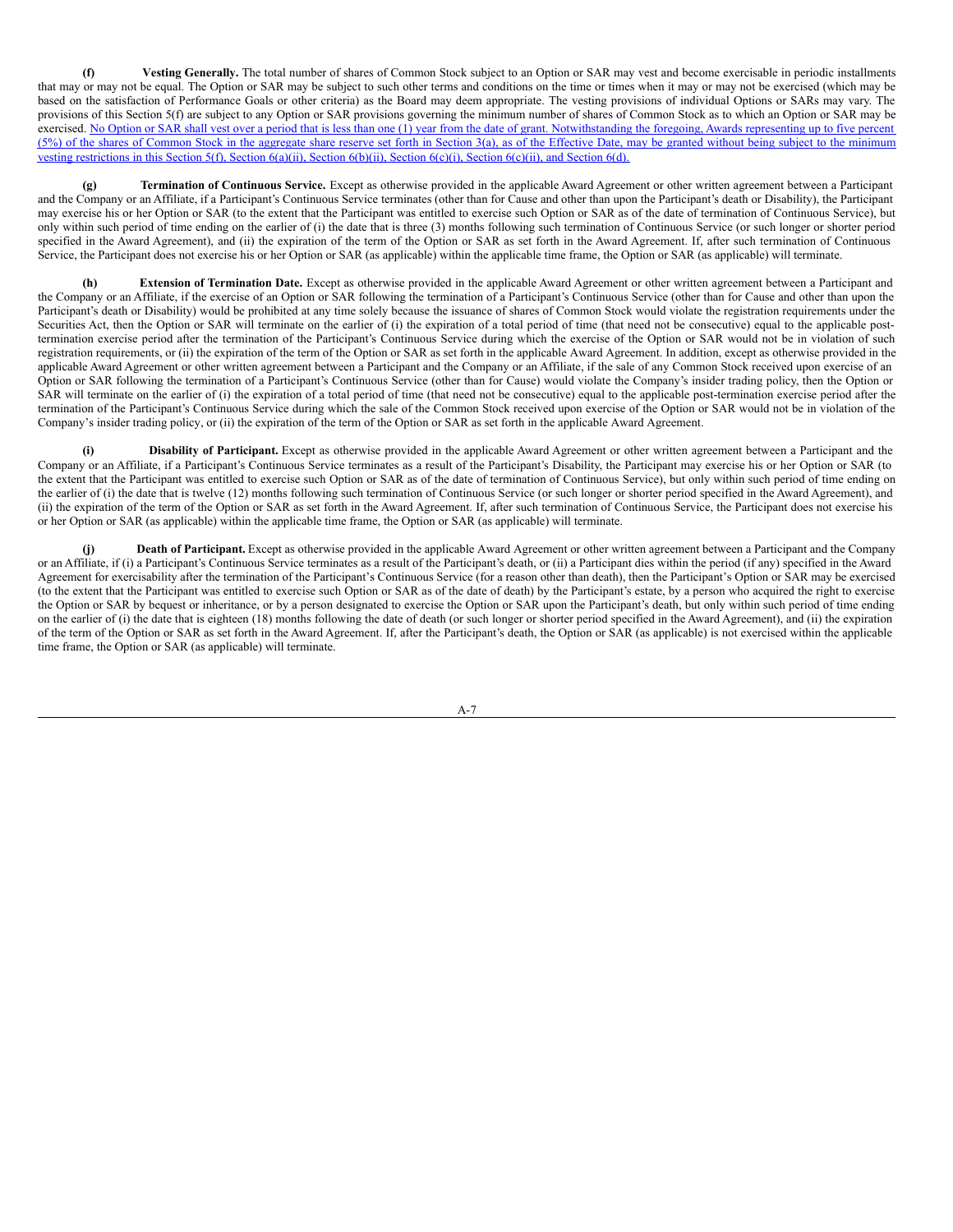**(k) Termination for Cause.** Except as explicitly provided otherwise in the applicable Award Agreement or other individual written agreement between a Participant and the Company or an Affiliate, if a Participant's Continuous Service is terminated for Cause, the Participant's Option or SAR will terminate immediately upon such termination of Continuous Service, and the Participant will be prohibited from exercising his or her Option or SAR from and after the time of such termination of Continuous Service.

**(l) Non-Exempt Employees.** If an Option or SAR is granted to an Employee who is a non-exempt employee for purposes of the Fair Labor Standards Act of 1938, as amended, the Option or SAR will not be first exercisable for any shares of Common Stock until at least six (6) months following the date of grant of the Option or SAR (although the Award may vest prior to such date). Consistent with the provisions of the Worker Economic Opportunity Act, (i) if such non-exempt employee dies or suffers a Disability, (ii) upon a Corporate Transaction in which such Option or SAR is not assumed, continued or substituted, (iii) upon a Change in Control, or (iv) upon the Participant's retirement (as such term may be defined in the Participant's Award Agreement, in another written agreement between the Participant and the Company or an Affiliate, or, if no such definition, in accordance with the Company's then current employment policies and guidelines), the vested portion of any Options and SARs may be exercised earlier than six (6) months following the date of grant. The foregoing provision is intended to operate so that any income derived by a non-exempt employee in connection with the exercise or vesting of an Option or SAR will be exempt from his or her regular rate of pay. To the extent permitted and/or required for compliance with the Worker Economic Opportunity Act to ensure that any income derived by a non-exempt employee in connection with the exercise, vesting or issuance of any shares under any other Stock Award will be exempt from the employee's regular rate of pay, the provisions of this Section 5(l) will apply to all Stock Awards and are hereby incorporated by reference into such Stock Award Agreements.

## **6. Provisions of Stock Awards Other than Options and SARs.**

**(a) Restricted Stock Awards.** Each Restricted Stock Award Agreement will be in such form and will contain such terms and conditions as the Board deems appropriate. To the extent consistent with the Company's bylaws, at the Board's election, shares of Common Stock underlying a Restricted Stock Award may be (i) held in book entry form subject to the Company's instructions until any restrictions relating to the Restricted Stock Award lapse, or (ii) evidenced by a certificate, which certificate will be held in such form and manner as determined by the Board. The terms and conditions of separate Restricted Stock Award Agreements need not be identical; *provided, however*, that each Restricted Stock Award Agreement will conform to (through incorporation of the provisions hereof by reference in the applicable Award Agreement or otherwise) the substance of each of the following provisions:

**(i) Consideration.** A Restricted Stock Award may be awarded in consideration for (A) cash (including electronic funds transfers), check, bank draft or money order payable to the Company, (B) past services to the Company or an Affiliate, or (C) any other form of legal consideration (including future services) that may be acceptable to the Board, in its sole discretion, and permissible under applicable law.

**(ii) Vesting.** Shares of Common Stock awarded under a Restricted Stock Award Agreement may be subject to forfeiture to or repurchase by the Company in accordance with a vesting schedule to be determined by the Board. No Shares of Common Stock awarded under a Restricted Stock Award Agreement shall vest over a period that is less than one (1) year from the date of grant. Notwithstanding the foregoing, Awards representing up to five percent (5%) of the shares of Common Stock in the aggregate share reserve set forth in Section 3(a), as of the Effective Date, may be granted without being subject to the minimum vesting restrictions in Section 5(f), this Section 6(a)(ii), Section 6(b)(ii), Section 6(c)(i), Section 6(c)(ii), and Section 6(d).

**(iii) Termination of Continuous Service.** If a Participant's Continuous Service terminates, the Company may receive through a forfeiture condition or a repurchase right any or all of the shares of Common Stock held by the Participant that have not vested as of the date of such termination under the terms of the Participant's Restricted Stock Award Agreement.

**(iv) Transferability.** Rights to acquire shares of Common Stock under a Restricted Stock Award Agreement will be transferable by the Participant only upon such terms and conditions as are set forth in the Restricted Stock Award Agreement, as the Board will determine in its sole discretion, so long as Common Stock awarded under the Restricted Stock Award Agreement remains subject to the terms of the Restricted Stock Award Agreement.

 $A - R$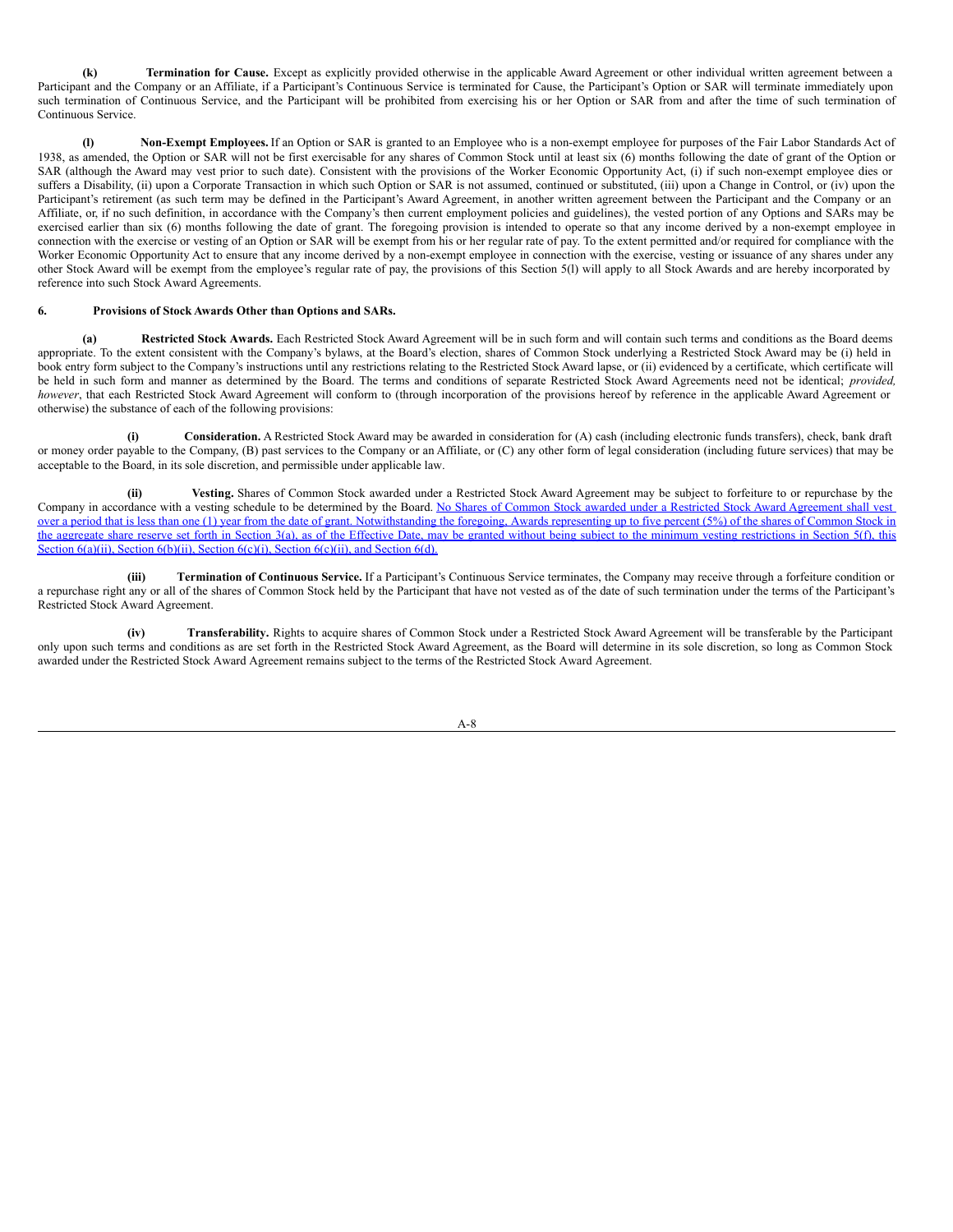**(b) Restricted Stock Unit Awards.** Each Restricted Stock Unit Award Agreement will be in such form and will contain such terms and conditions as the Board deems appropriate. The terms and conditions of separate Restricted Stock Unit Award Agreements need not be identical; *provided, however*, that each Restricted Stock Unit Award Agreement will conform to (through incorporation of the provisions hereof by reference in the applicable Award Agreement or otherwise) the substance of each of the following provisions:

**(i) Consideration.** At the time of grant of a Restricted Stock Unit Award, the Board will determine the consideration, if any, to be paid by the Participant upon delivery of each share of Common Stock subject to the Restricted Stock Unit Award. The consideration to be paid (if any) by the Participant for each share of Common Stock subject to a Restricted Stock Unit Award may be paid in any form of legal consideration that may be acceptable to the Board, in its sole discretion, and permissible under applicable law.

**(ii) Vesting.** At the time of the grant of a Restricted Stock Unit Award, the Board may impose such restrictions on or conditions to the vesting of the Restricted Stock Unit Award as it, in its sole discretion, deems appropriate. No Restricted Stock Unit Award shall vest over a period that is less than one (1) year from the date of grant. Notwithstanding the foregoing, Awards representing up to five percent (5%) of the shares of Common Stock in the aggregate share reserve set forth in Section 3(a), as of the Effective Date, may be granted without being subject to the minimum vesting restrictions in Section  $f(f)$ , Section  $f(g)(ii)$ , this Section  $f(g)(ii)$ , Section  $f(g)(i)$ , Section  $f(g)(i)$ , Section  $f(g)(i)$ , Section  $f(g)(i)$ ,  $6(c)(ii)$ , and Section  $6(d)$ .

**(iii) Payment.** A Restricted Stock Unit Award may be settled by the delivery of shares of Common Stock, their cash equivalent, any combination thereof or in any other form of consideration, as determined by the Board and contained in the Restricted Stock Unit Award Agreement.

**(iv) Additional Restrictions.** At the time of the grant of a Restricted Stock Unit Award, the Board, as it deems appropriate, may impose such restrictions or conditions that delay the delivery of the shares of Common Stock (or their cash equivalent) subject to the Restricted Stock Unit Award to a time after the vesting of the Restricted Stock Unit Award.

**(v) Termination of Continuous Service.** Except as otherwise provided in the applicable Restricted Stock Unit Award Agreement or other written agreement between a Participant and the Company or an Affiliate, if a Participant's Continuous Service terminates, any portion of the Participant's Restricted Stock Unit Award that has not vested as of the date of such termination will be forfeited upon such termination.

# **(c) Performance Awards.**

**(i) Performance Stock Awards.** A Performance Stock Award is a Stock Award (covering a number of shares not in excess of that set forth in Section 3(d)(ii)) that is payable (including that may be granted, vest or be exercised) contingent upon the attainment during a Performance Period of specified Performance Goals. A Performance Stock Award may, but need not, require the Participant's completion of a specified period of Continuous Service. The length of any Performance Period, the Performance Goals to be achieved during the Performance Period, and the measure of whether and to what degree such Performance Goals have been attained will be conclusively determined by the Comthe Board or the Committee), in its sole discretion. In addition, to the extent permitted by applicable law and the applicable Award Agreement, the Board or the Committee may determine that cash may be used in payment of Performance Stock Awards. No Performance Stock Award shall vest over a period that is less than one (1) year from the date of grant Notwithstanding the foregoing, Awards representing up to five percent (5%) of the shares of Common Stock in the aggregate share reserve set forth in Section 3(a), as of the Effective Date, may be granted without being subject to the minimum vesting restrictions in Section 5(f), Section 6(a)(ii), Section 6(b)(ii), this Section 6(c)(i), Section 6(c) (ii), and Section 6(d).

**(ii) Performance Cash Awards.** A Performance Cash Award is a cash award (for a dollar value not in excess of that set forth in Section 3(d)(iii)) that is payable contingent upon the attainment during a Performance Period of specified Performance Goals. A Performance Cash Award may, but need not, require the Participant's completion of a specified period of Continuous Service. The length of any Performance Period, the Performance Goals to be achieved during the Performance Period, and the measure of whether and to what degree such Performance Goals have been attained will be conclusively determined by the Committee (or, to the extent that an under Section 162(m) of the Code, the Board or the Committee), in its sole discretion. The Board or the Committee may specify the form of payment of Performance Cash Awards, which may be cash or other property, or may provide for a Participant to have the option for his or her Performance Cash Award, or such portion thereof as the Board or the Committee may specify, to be paid in whole or in part in cash or other property. No Performance Cash Award shall vest over a period that is less than one (1) year from the date of grant Notwithstanding the foregoing, Awards representing up to five percent (5%) of the shares of Common Stock in the aggregate share reserve set forth in Section 3(a), as of the Effective Date, may be granted without being subject to the minimum vesting restrictions in Section 5(f), Section 6(a)(ii), Section 6(b)(ii), Section 6(c)(i), this Section 6(c)(ii), and Section 6(d).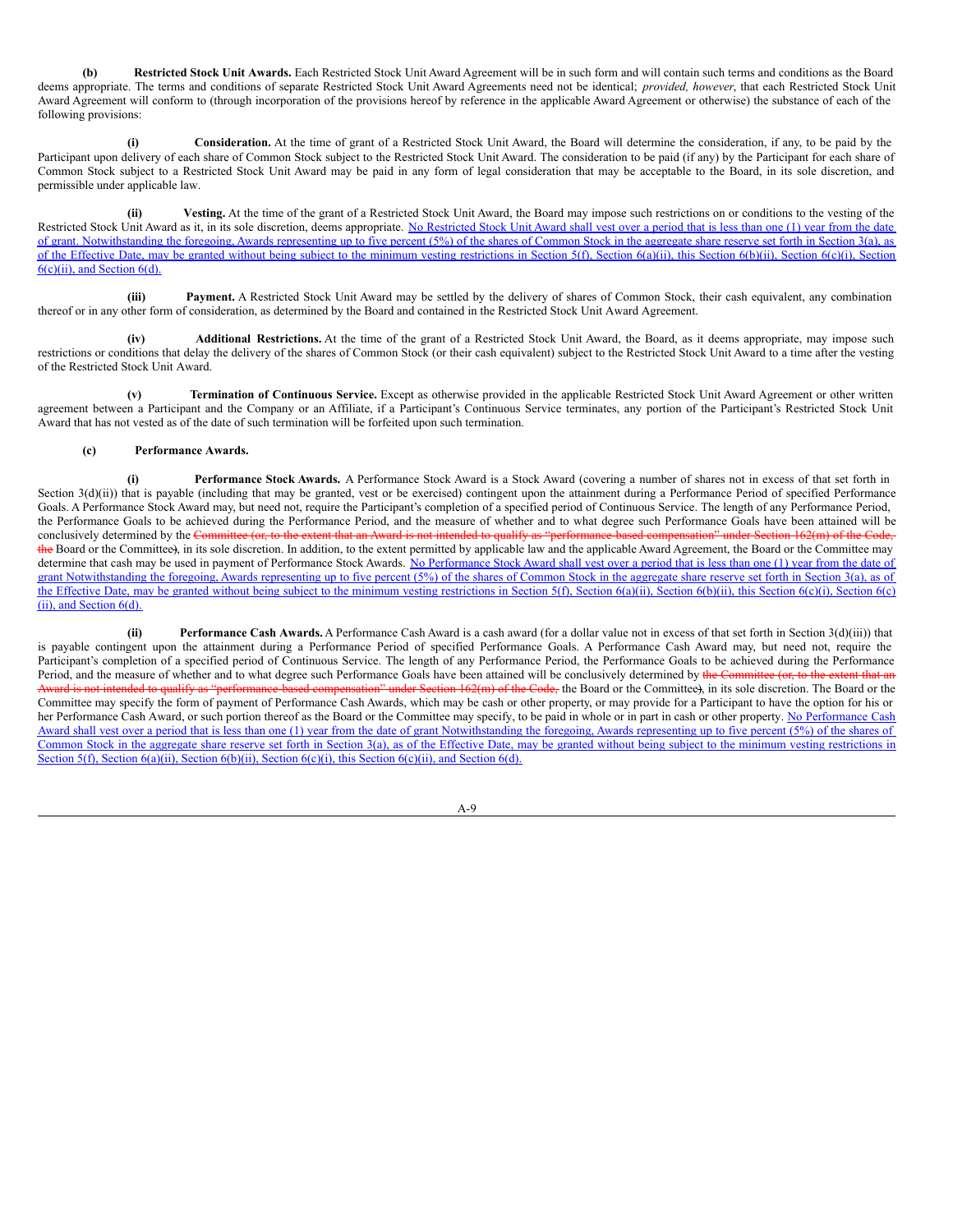(iii) **Committee and Board Discretion.** With respect to any Performance Stock Award or Performance Cash Award, the Committee (or, to the Section  $162(m)$  of the Code, the Board or the Committee) retains the discretion to  $(A)$ reduce or eliminate the compensation or economic benefit due upon attainment of the Performance Goals on the basis of any considerations as the Committee or Board (as applicable), in its sole discretion, may determine and (B) define the manner of calculating the Performance Criteria it selects to use for a Performance Period.

**(iv) Section 162(m) CompliancePerformance Goals.** With respect to any Performance Award intended to qualify m) of the Code, the Committee will establish the Performance Goals applicable to, and the formula for calculating the amount payable under, the Award no later than the earlier of (A) the date ninety (90) days after the commencement of the applicable Performance Period, and  $(B)$  the date on which twenty-five percent  $(25%)$  of the Performance Period has elapsed, and in any event at a time when the achievement of the applicable Performance Goals remains substantially uncertain. Prior to the payment of any compensation under an Award intended to qualify a on" under Section 162(m) of the Code, the Committee will eertify determine the extent to which any Performance Goals and any other material terms under such Award have been satisfied (other than in cases where such Performance Goals or terms relate solely to the increase in the value of the Common Stock).

**(d) Other Stock Awards.** Other forms of Stock Awards valued in whole or in part by reference to, or otherwise based on, Common Stock, including the appreciation in value thereof (*e.g.*, options or stock appreciation rights with an exercise price or strike price less than one hundred percent (100%) of the Fair Market Value of the Common Stock at the time of grant) may be granted either alone or in addition to Stock Awards granted under Section 5 and this Section 6. Subject to the provisions of the Plan (including, but not limited to, 2(h)), the Board will have sole and complete authority to determine the persons to whom and the time or times at which such Other Stock Awards will be granted, the number of shares of Common Stock (or the cash equivalent thereof) to be granted pursuant to such Other Stock Awards and all other terms and conditions of such Other Stock Awards. No Other Stock Award shall vest over a period that is less than one (1) year from the date of grant Notwithstanding the foregoing, Awards representing up to five percent (5%) of the shares of Common Stock in the aggregate share reserve set forth in Section 3(a), as of the Effective Date, may be granted without being subject to the minimum vesting restrictions in Section 5(f), Section 6(a)(ii), Section 6(b)(ii), Section 6(c)(i), Section 6(c)(ii), and this Section 6(d).

# **7. Covenants of the Company.**

**(a) Availability of Shares.** The Company will keep available at all times the number of shares of Common Stock reasonably required to satisfy thenoutstanding Stock Awards.

**(b) Securities Law Compliance.** The Company will seek to obtain from each regulatory commission or agency having jurisdiction over the Plan the authority required to grant Stock Awards and to issue and sell shares of Common Stock upon exercise of the Stock Awards; *provided, however*, that this undertaking will not require the Company to register under the Securities Act the Plan, any Stock Award or any Common Stock issued or issuable pursuant to any such Stock Award. If, after reasonable efforts and at a reasonable cost, the Company is unable to obtain from any such regulatory commission or agency the authority that counsel for the Company deems necessary for the lawful issuance and sale of Common Stock under the Plan, the Company will be relieved from any liability for failure to issue and sell Common Stock upon exercise of such Stock Awards unless and until such authority is obtained. A Participant will not be eligible for the grant of an Award or the subsequent issuance of cash or Common Stock pursuant to the Award if such grant or issuance would be in violation of any applicable securities law.

**(c) No Obligation to Notify or Minimize Taxes.** The Company will have no duty or obligation to any Participant to advise such holder as to the time or manner of exercising a Stock Award. Furthermore, the Company will have no duty or obligation to warn or otherwise advise such holder of a pending termination or expiration of an Award or a possible period in which the Award may not be exercised. The Company has no duty or obligation to minimize the tax consequences of an Award to the holder of such Award.

# **8. Miscellaneous.**

**(a) Use of Proceeds from Sales of Common Stock.**Proceeds from the sale of shares of Common Stock issued pursuant to Stock Awards will constitute general funds of the Company.

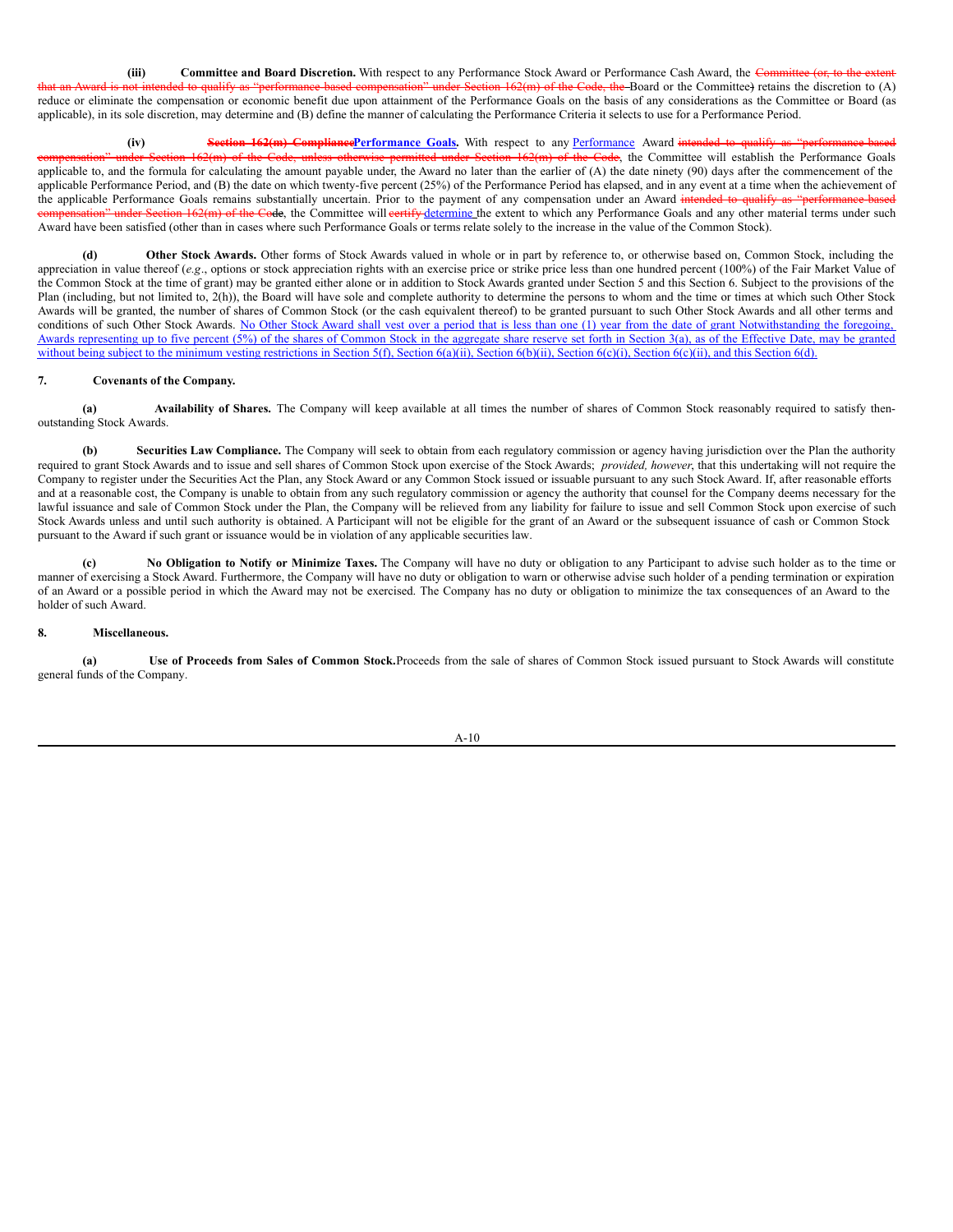**(b) Corporate Action Constituting Grant of Awards.** Corporate action constituting a grant by the Company of an Award to any Participant will be deemed completed as of the date of such corporate action, unless otherwise determined by the Board, regardless of when the instrument, certificate or letter evidencing the Award is communicated to, or actually received or accepted by, the Participant. In the event that the corporate records (*e.g*., Board consents, resolutions or minutes) documenting the corporate action constituting the grant contain terms (e.g., exercise price, vesting schedule or number of shares) that are inconsistent with those in the Award Agreement or related grant documents as a result of a clerical error in the papering of the Award Agreement or related grant documents, the corporate records will control and the Participant will have no legally binding right to the incorrect term in the Award Agreement or related grant documents.

**(c) Stockholder Rights.** No Participant will be deemed to be the holder of, or to have any of the rights of a holder with respect to, any shares of Common Stock subject to an Award unless and until (i) such Participant has satisfied all requirements for exercise of, or the issuance of shares of Common Stock under, the Award pursuant to its terms, and (ii) the issuance of the Common Stock subject to such Award has been entered into the books and records of the Company.

**(d) No Employment or Other Service Rights.**Nothing in the Plan, any Award Agreement or any other instrument executed thereunder or in connection with any Award granted pursuant thereto will confer upon any Participant any right to continue to serve the Company or an Affiliate in the capacity in effect at the time the Award was granted or will affect the right of the Company or an Affiliate to terminate (i) the employment of an Employee with or without notice and with or without cause, (ii) the service of a Consultant pursuant to the terms of such Consultant's agreement with the Company or an Affiliate, or (iii) the service of a Director pursuant to the bylaws of the Company or an Affiliate, and any applicable provisions of the corporate law of the state in which the Company or the Affiliate is incorporated, as the case may be.

**(e) Change in Time Commitment.** In the event a Participant's regular level of time commitment in the performance of his or her services for the Company or any Affiliate is reduced (for example, and without limitation, if the Participant is an Employee of the Company and the Employee has a change in status from a full-time Employee to a part-time Employee or takes an extended leave of absence) after the date of grant of any Award to the Participant, the Board has the right in its sole discretion to (i) make a corresponding reduction in the number of shares or cash amount subject to any portion of such Award that is scheduled to vest or become payable after the date of such change in time commitment, and (ii) in lieu of or in combination with such a reduction, extend the vesting or payment schedule applicable to such Award. In the event of any such reduction, the Participant will have no right with respect to any portion of the Award that is so reduced or extended.

**(f) Incentive Stock Option Limitations.** To the extent that the aggregate Fair Market Value (determined at the time of grant) of Common Stock with respect to which Incentive Stock Options are exercisable for the first time by any Participant during any calendar year (under all plans of the Company and any Affiliates) exceeds one hundred thousand dollars (\$100,000) (or such other limit established in the Code) or otherwise does not comply with the rules governing Incentive Stock Options, the Options or portions thereof that exceed such limit (according to the order in which they were granted) or otherwise do not comply with such rules will be treated as Nonstatutory Stock Options, notwithstanding any contrary provision of the applicable Option Agreement(s).

**(g) Investment Assurances.** The Company may require a Participant, as a condition of exercising or acquiring Common Stock under any Award, (i) to give written assurances satisfactory to the Company as to the Participant's knowledge and experience in financial and business matters and/or to employ a purchaser representative reasonably satisfactory to the Company who is knowledgeable and experienced in financial and business matters and that he or she is capable of evaluating, alone or together with the purchaser representative, the merits and risks of exercising the Award, and (ii) to give written assurances satisfactory to the Company stating that the Participant is acquiring Common Stock subject to the Award for the Participant's own account and not with any present intention of selling or otherwise distributing the Common Stock. The foregoing requirements, and any assurances given pursuant to such requirements, will be inoperative if (A) the issuance of the shares upon the exercise or acquisition of Common Stock under the Stock Award has been registered under a then currently effective registration statement under the Securities Act, or (B) as to any particular requirement, a determination is made by counsel for the Company that such requirement need not be met in the circumstances under the then applicable securities laws. The Company may, upon advice of counsel to the Company, place legends on stock certificates issued under the Plan as such counsel deems necessary or appropriate in order to comply with applicable securities laws, including, but not limited to, legends restricting the transfer of the Common Stock.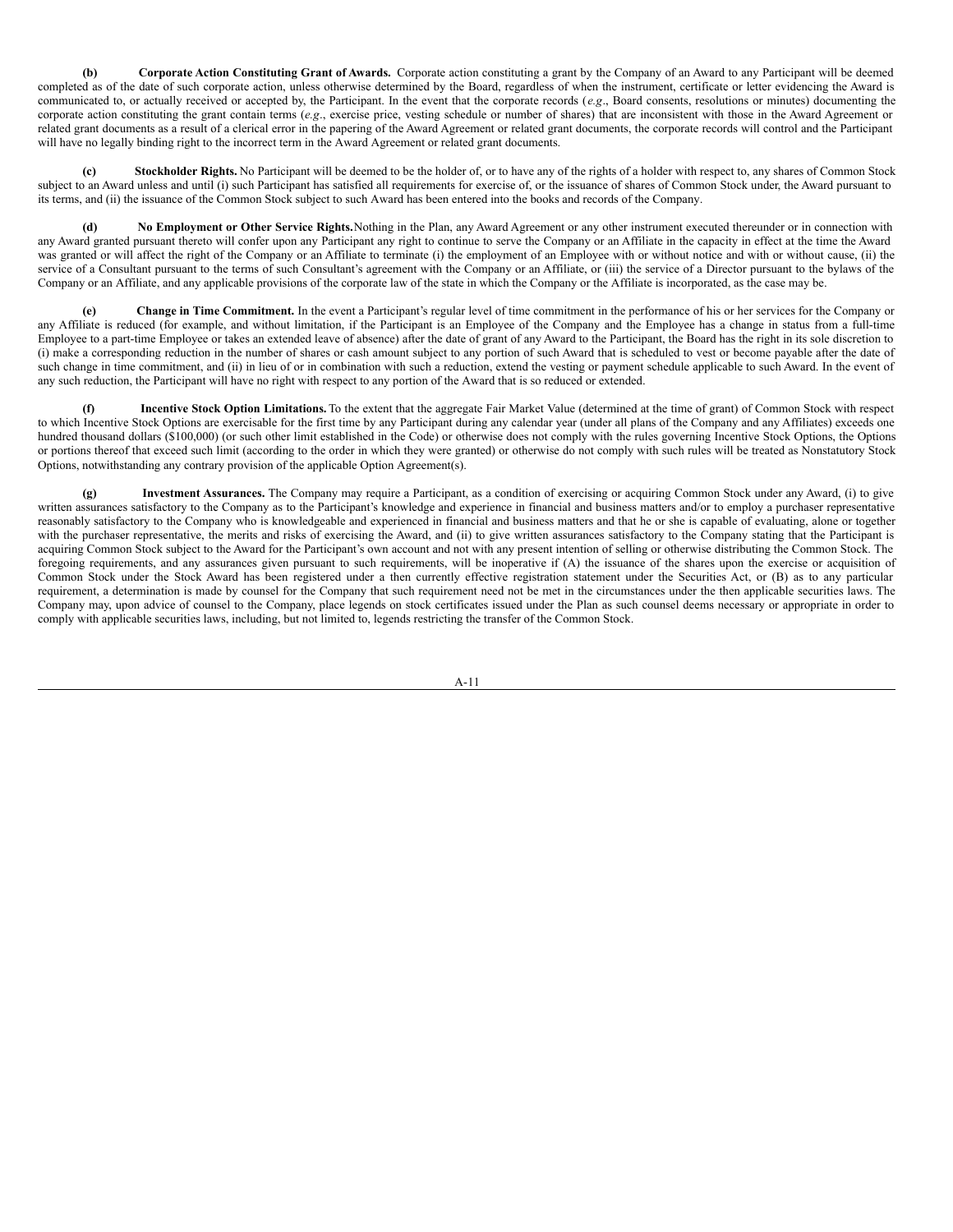**(h) Withholding Obligations.** Unless prohibited by the terms of an Award Agreement, the Company may, in its sole discretion, satisfy any federal, state or local tax withholding obligation relating to an Award by any of the following means or by a combination of such means: (i) causing the Participant to tender a cash payment; (ii) withholding shares of Common Stock from the shares of Common Stock issued or otherwise issuable to the Participant in connection with the Stock Award; *provided, however*, that no shares of Common Stock are withheld with a value exceeding the maximum amount of tax that may be required to be withheld by law (or such other amount as may be permitted while still avoiding classification of the Stock Award as a liability for financial accounting purposes); (iii) withholding cash from an Award settled in cash; (iv) withholding payment from any amounts otherwise payable to the Participant; or (v) by such other method as may be set forth in the Award Agreement.

**(i) Electronic Delivery.** Any reference herein to a "written" agreement or document will include any agreement or document delivered electronically, filed publicly at www.sec.gov (or any successor website thereto) or posted on the Company's intranet (or other shared electronic medium controlled by the Company to which the Participant has access).

**(j) Deferrals.** To the extent permitted by applicable law, the Board, in its sole discretion, may determine that the delivery of Common Stock or the payment of cash, upon the exercise, vesting or settlement of all or a portion of any Award may be deferred and may establish programs and procedures for deferral elections to be made by Participants. Deferrals by Participants will be made in accordance with Section 409A of the Code. Consistent with Section 409A of the Code, the Board may provide for distributions while a Participant is still an employee or otherwise providing services to the Company. The Board is authorized to make deferrals of Awards and determine when, and in what annual percentages, Participants may receive payments, including lump sum payments, following the Participant's termination of Continuous Service, and implement such other terms and conditions consistent with the provisions of the Plan and in accordance with applicable law.

**Section 409A Compliance.** Unless otherwise expressly provided for in an Award Agreement, the Plan and Award Agreements will be interpreted to the greatest extent possible in a manner that makes the Plan and the Awards granted hereunder exempt from Section 409A of the Code, and, to the extent not so exempt, in compliance with Section 409A of the Code. If the Board determines that any Award granted hereunder is not exempt from and is therefore subject to Section 409A of the Code, the Award Agreement evidencing such Award will incorporate the terms and conditions necessary to avoid the consequences specified in Section 409A(a)(1) of the Code and to the extent an Award Agreement is silent on terms necessary for compliance, such terms are hereby incorporated by reference into the Award Agreement. Notwithstanding anything to the contrary in this Plan (and unless the Award Agreement specifically provides otherwise), if the shares of Common Stock are publicly traded, and if a Participant holding an Award that constitutes "deferred compensation" under Section 409A of the Code is a "specified employee" for purposes of Section 409A of the Code, no distribution or payment of any amount that is due because of a "separation from service" (as defined in Section 409A of the Code without regard to alternative definitions thereunder) will be issued or paid before the date that is six (6) months following the date of the Participant's "separation from service" or, if earlier, the date of the Participant's death, unless such distribution or payment may be made in a manner that complies with Section 409A of the Code, and any amounts so deferred will be paid in a lump sum on the day after such six (6) month period elapses, with the balance paid thereafter on the original schedule.

**(l) Clawback/Recovery.** All Awards granted under the Plan will be subject to recoupment in accordance with any clawback policy that the Company is required to adopt pursuant to the listing standards of any national securities exchange or association on which the Company's securities are listed or as is otherwise required by the Dodd-Frank Wall Street Reform and Consumer Protection Act or other applicable law. In addition, the Board may impose such other clawback, recovery or recoupment provisions in an Award Agreement as the Board determines necessary or appropriate, including, but not limited to, a reacquisition right in respect of previously acquired shares of Common Stock or other cash or property upon the occurrence of Cause. No recovery of compensation under such a clawback policy will be an event giving rise to a right to resign for "good reason" or "constructive termination" (or similar term) under any agreement with the Company.

# **9. Adjustments upon Changes in Common Stock; Other Corporate Events.**

**(a) Capitalization Adjustments.** In the event of a Capitalization Adjustment, the Board will appropriately and proportionately adjust: (i) the class(es) and maximum number of securities subject to the Plan pursuant to Section 3(a); (ii) the class(es) and maximum number of securities that may be issued pursuant to the exercise of Incentive Stock Options pursuant to Section 1(a); (iii) the class(es) and maximum number of securities that may be awarded to any Participant pursuant to Section 3(d); and (iv) the class(es) and number of securities and price per share of stock subject to outstanding Stock Awards. The Board will make such adjustments, and its determination will be final, binding and conclusive.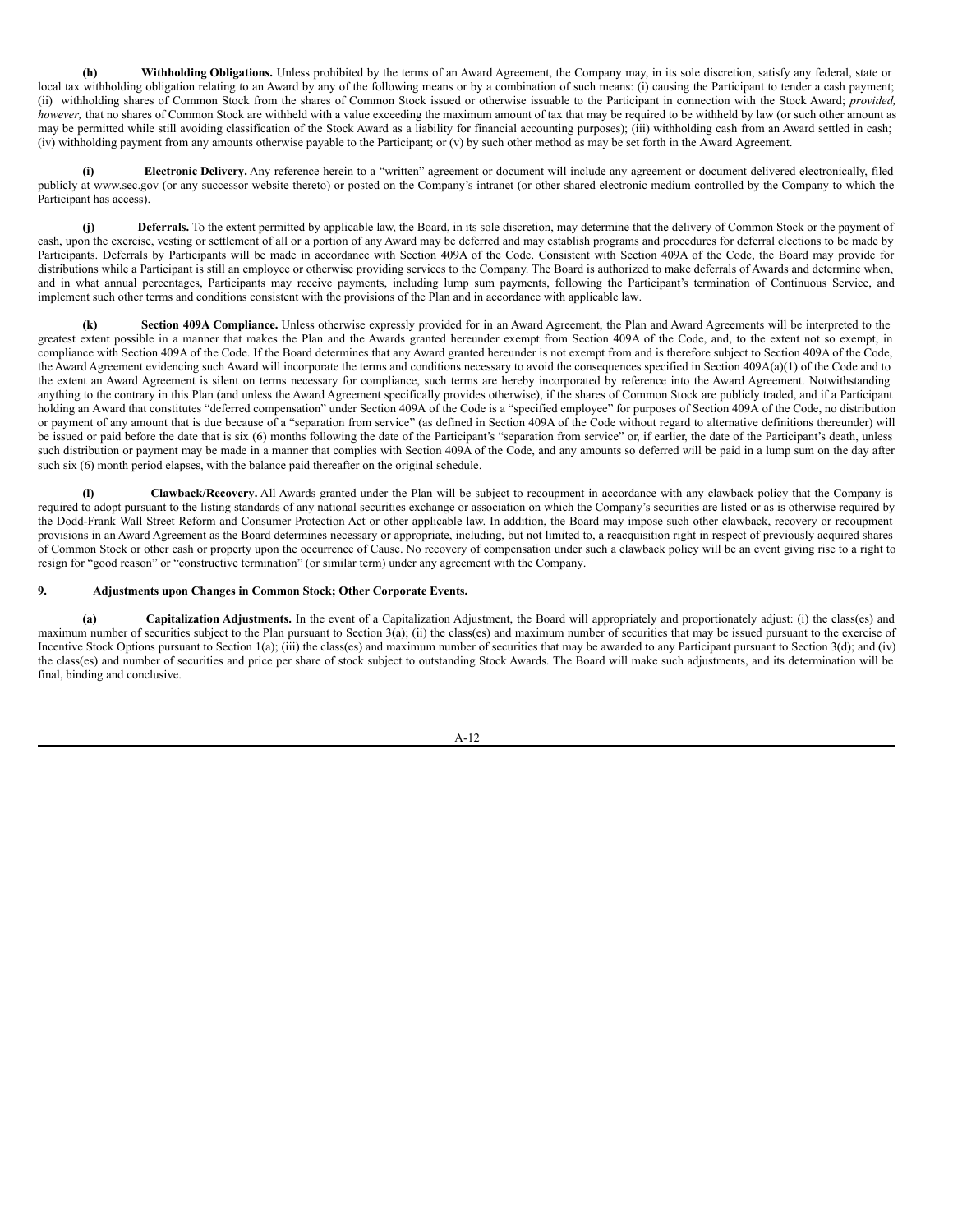**(b) Dissolution or Liquidation.** Except as otherwise provided in the applicable Stock Award Agreement or other written agreement between a Participant and the Company or an Affiliate, in the event of a dissolution or liquidation of the Company, all outstanding Stock Awards (other than Stock Awards consisting of vested and outstanding shares of Common Stock not subject to a forfeiture condition or the Company's right of repurchase) will terminate immediately prior to the completion of such dissolution or liquidation, and the shares of Common Stock subject to a forfeiture condition or the Company's right of repurchase may be reacquired or repurchased by the Company notwithstanding the fact that the holder of such Stock Award is providing Continuous Service; *provided, however*, that the Board may, in its sole discretion, cause some or all Stock Awards to become fully vested, exercisable and/or no longer subject to forfeiture or repurchase (to the extent such Stock Awards have not previously expired or terminated) before the dissolution or liquidation is completed but contingent on its completion.

**(c) Corporate Transactions.** In the event of a Corporate Transaction, notwithstanding any other provision of the Plan, the Board may take one or more of the following actions with respect to Stock Awards, contingent upon the closing or consummation of the Corporate Transaction, unless otherwise provided in the instrument evidencing the Stock Award, in any other written agreement between the Company or any Affiliate and the Participant or in any director compensation policy of the Company, or unless otherwise expressly provided by the Board at the time of grant of the Stock Award:

**(i)** arrange for the surviving corporation or acquiring corporation (or the surviving or acquiring corporation's parent company) to assume or continue the Stock Award or to substitute a similar stock award for the Stock Award (including, but not limited to, an award to acquire the same consideration paid to the stockholders of the Company pursuant to the Corporate Transaction);

**(ii)** arrange for the assignment of any reacquisition or repurchase rights held by the Company in respect of Common Stock issued pursuant to the Stock Award to the surviving corporation or acquiring corporation (or the surviving or acquiring corporation's parent company);

**(iii)** accelerate the vesting, in whole or in part, of the Stock Award (and, if applicable, the time at which the Stock Award may be exercised) to a date prior to the effective time of such Corporate Transaction as the Board determines (or, if the Board does not determine such a date, to the date that is five (5) days prior to the effective date of the Corporate Transaction), with such Stock Award terminating if not exercised (if applicable) at or prior to the effective time of the Corporate Transaction; *provided, however*, that the Board may require Participants to complete and deliver to the Company a notice of exercise before the effective date of a Corporate Transaction, which exercise is contingent upon the effectiveness of such Corporate Transaction;

**(iv)** arrange for the lapse, in whole or in part, of any reacquisition or repurchase rights held by the Company with respect to the Stock Award;

**(v)** cancel or arrange for the cancellation of the Stock Award, to the extent not vested or not exercised prior to the effective time of the Corporate Transaction, in exchange for such cash consideration, if any, as the Board, in its sole discretion, may consider appropriate; and

**(vi)** cancel or arrange for the cancellation of the Stock Award, to the extent not exercised prior to the effective time of the Corporate Transaction, in exchange for a payment, in such form as may be determined by the Board equal to the excess, if any, of (A) the value of the property the Participant would have received upon the exercise of the Stock Award immediately prior to the effective time of the Corporate Transaction, over (B) any exercise price payable by such holder in connection with such exercise. For clarity, this payment may be zero (\$0) if the value of the property is equal to or less than the exercise price. Payments under this provision may be delayed to the same extent that payment of consideration to the holders of the Common Stock in connection with the Corporate Transaction is delayed as a result of escrows, earn outs, holdbacks or any other contingencies.

The Board need not take the same action or actions with respect to all Stock Awards or portions thereof or with respect to all Participants. The Board may take different actions with respect to the vested and unvested portions of a Stock Award.

In the event of a Corporate Transaction, unless otherwise provided in the instrument evidencing a Performance Cash Award or any other written agreement between the Company or any Affiliate and the Participant, or unless otherwise expressly provided by the Board, all Performance Cash Awards outstanding under the Plan will terminate prior to the effective time of such Corporate Transaction.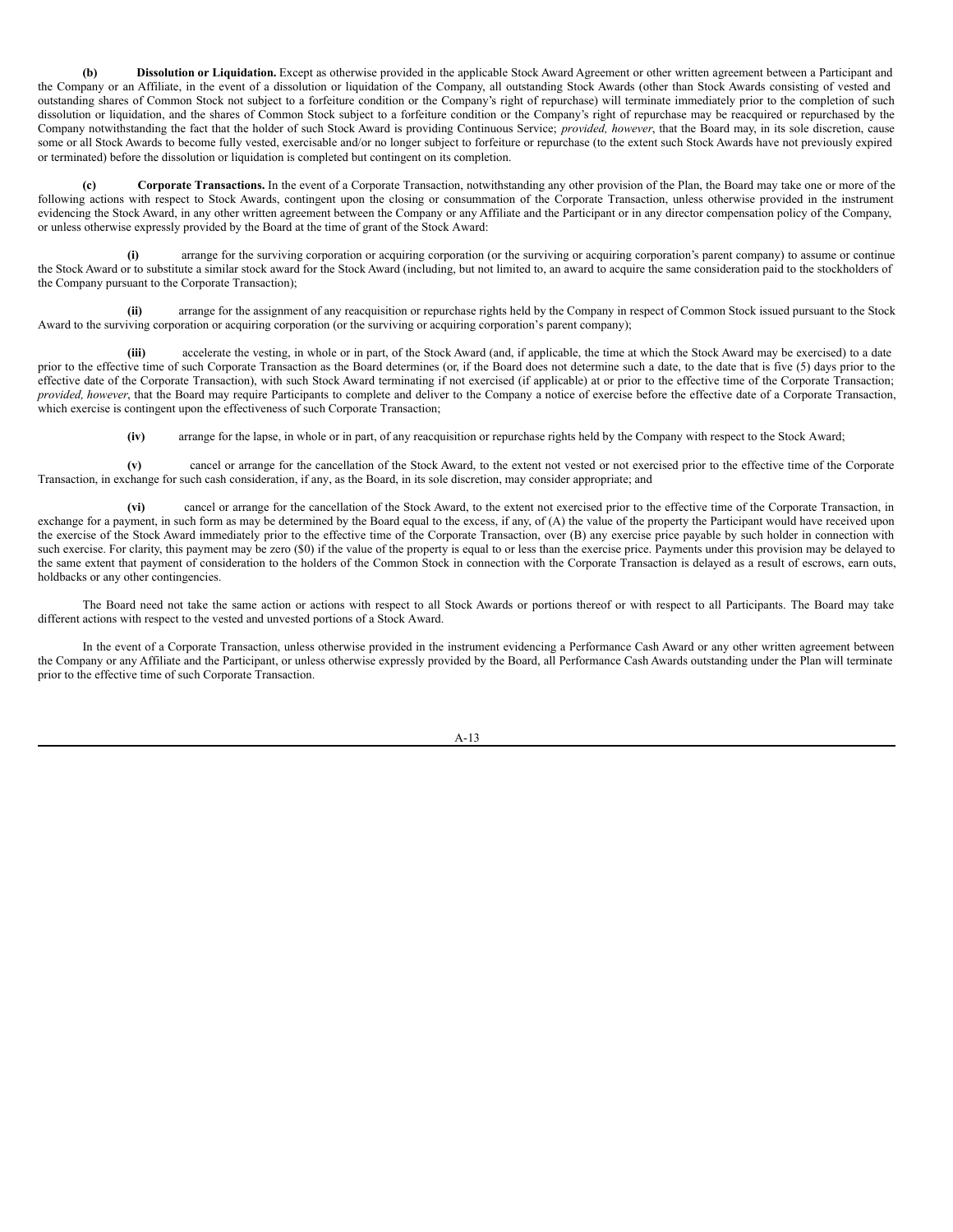**(d) Change in Control.** A Stock Award may be subject to additional acceleration of vesting and exercisability upon or after a Change in Control as may be provided in the Stock Award Agreement for such Stock Award, in any other written agreement between the Company or any Affiliate and the Participant or in any director compensation policy of the Company, but in the absence of such provision, no such acceleration will occur.

# **10. Termination or Suspension of the Plan.**

**(a)** The Board may suspend or terminate the Plan at any time. No Incentive Stock Option may be granted after the tenth (10th) anniversary of the earlier of (i) the Adoption Date or (ii) the date the Plan is approved by the stockholders of the Company. No Awards may be granted under the Plan while the Plan is suspended or after it is terminated.

**(b) No Impairment of Rights.** Suspension or termination of the Plan will not materially impair rights and obligations under any Award granted while the Plan is in effect except with the written consent of the affected Participant or as otherwise permitted in the Plan (including Section 2(b)(viii)) or an Award Agreement.

# **11. Effective Date of Plan.**

This Plan will become effective on the Effective Date.

## **12. Choice of Law.**

The laws of the State of Delaware will govern all questions concerning the construction, validity and interpretation of this Plan, without regard to that state's conflict of laws rules.

**13. Definitions.** As used in the Plan, the following definitions will apply to the capitalized terms indicated below:

**(a)** "*Adoption Date*" means October 5September 26 , 20197, which is the date the Plan, as amended and restated, was adopted by the Board.

**(b)** "*Af iliate*" means, at the time of determination, any "parent" or "subsidiary" of the Company as such terms are defined in Rule 405. The Board will have the authority to determine the time or times at which "parent" or "subsidiary" status is determined within the foregoing definition.

**(c)** "*Appreciation Award*" means an Option or Stock Appreciation Right, in each case with respect to which the exercise or strike price is at least one hundred percent (100%) of the Fair Market Value of the Common Stock subject to the stock option or stock appreciation right, or Option or Stock Appreciation Right, as applicable, on the date of grant.

- **(d)** "*Award*" means a Stock Award or a Performance Cash Award.
- **(e)** "*Award Agreement*" means a written agreement between the Company and a Participant evidencing the terms and conditions of an Award.
- **(f)** "*Board*" means the Board of Directors of the Company.

**(g)** "*Capitalization Adjustment*" means any change that is made in, or other events that occur with respect to, the Common Stock subject to the Plan or subject to any Stock Award after the Adoption Date without the receipt of consideration by the Company through merger, consolidation, reorganization, recapitalization, reincorporation, stock dividend, dividend in property other than cash, large nonrecurring cash dividend, stock split, reverse stock split, liquidating dividend, combination of shares, exchange of shares, change in corporate structure or any similar equity restructuring transaction, as that term is used in Statement of Financial Accounting Standards Board Accounting Standards Codification Topic 718 (or any successor thereto). Notwithstanding the foregoing, the conversion of any convertible securities of the Company will not be treated as a Capitalization Adjustment.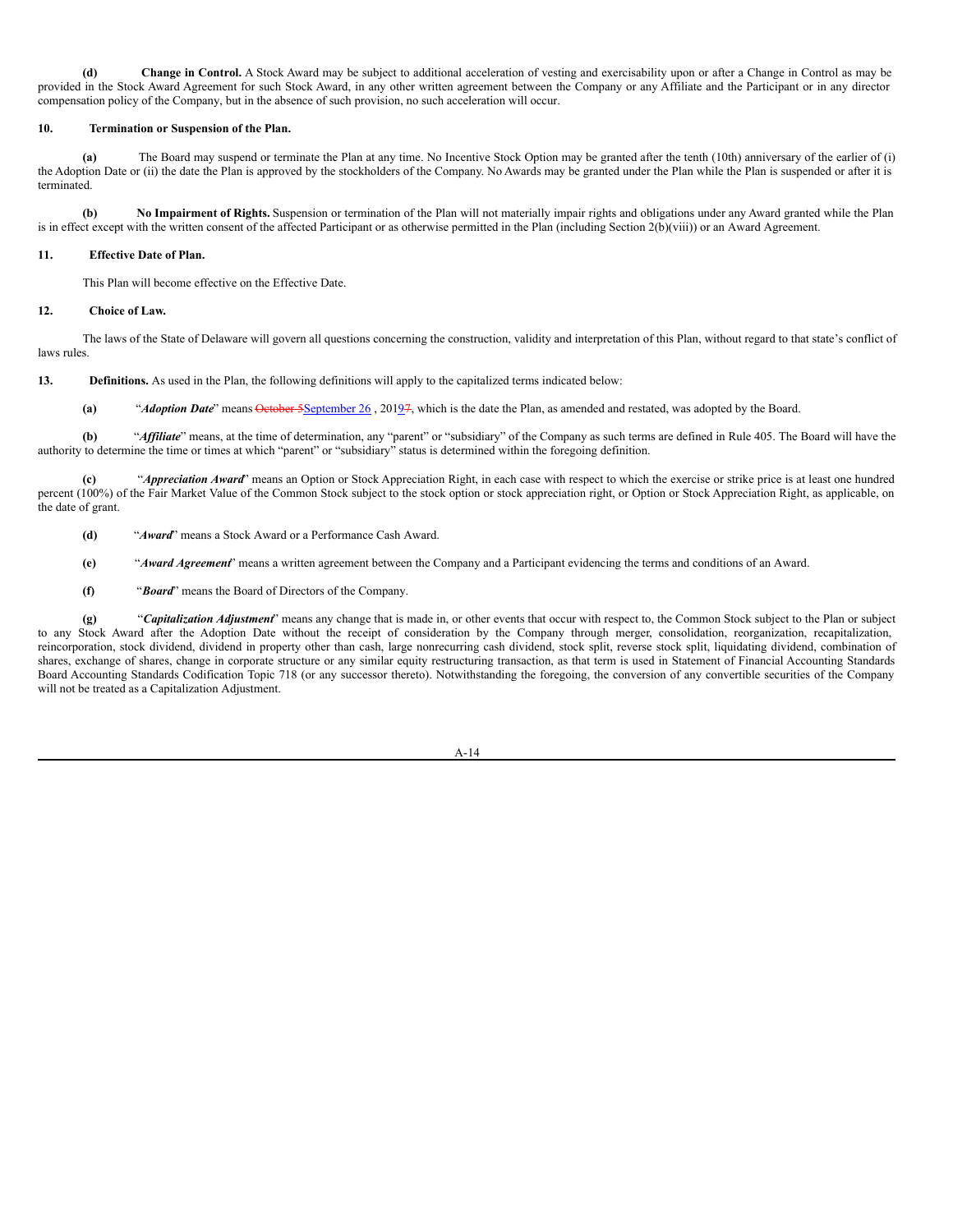**(h)** "*Cause*" will have the meaning ascribed to such term in any written agreement between a Participant and the Company or an Affiliate defining such term and, in the absence of such agreement, such term means, with respect to a Participant, the occurrence of any of the following events: (i) such Participant's commission of any felony or any crime involving fraud, dishonesty or moral turpitude under the laws of the United States or any state thereof; (ii) such Participant's attempted commission of, or participation in, a fraud or act of dishonesty against the Company or an Affiliate; (iii) such Participant's intentional, material violation of any contract or agreement between the Participant and the Company or an Affiliate or of any statutory duty owed to the Company or an Affiliate; (iv) such Participant's unauthorized use or disclosure of the Company's or an Affiliate's confidential information or trade secrets; or (v) such Participant's gross misconduct. The determination that a termination of the Participant's Continuous Service is either for Cause or without Cause will be made by the Company, in its sole discretion. Any determination by the Company that the Continuous Service of a Participant was terminated with or without Cause for the purposes of outstanding Awards held by such Participant will have no effect upon any determination of the rights or obligations of the Company or such Participant for any other purpose.

**(i)** "*Change in Control*" means the occurrence, in a single transaction or in a series of related transactions, of any one or more of the following events:

**(i)** any Exchange Act Person becomes the Owner, directly or indirectly, of securities of the Company representing more than fifty percent (50%) of the combined voting power of the Company's then outstanding securities other than by virtue of a merger, consolidation or similar transaction. Notwithstanding the foregoing, a Change in Control will not be deemed to occur (A) on account of the acquisition of securities of the Company directly from the Company, (B) on account of the acquisition of securities of the Company by an investor, any affiliate thereof or any other Exchange Act Person that acquires the Company's securities in a transaction or series of related transactions the primary purpose of which is to obtain financing for the Company through the issuance of equity securities, or (C) solely because the level of Ownership held by any Exchange Act Person (the "Subject Person") exceeds the designated percentage threshold of the outstanding voting securities as a result of a repurchase or other acquisition of voting securities by the Company reducing the number of shares outstanding, provided that if a Change in Control would occur (but for the operation of this sentence) as a result of the acquisition of voting securities by the Company, and after such share acquisition, the Subject Person becomes the Owner of any additional voting securities that, assuming the repurchase or other acquisition had not occurred, increases the percentage of the then outstanding voting securities Owned by the Subject Person over the designated percentage threshold, then a Change in Control will be deemed to occur;

**(ii)** there is consummated a merger, consolidation or similar transaction involving (directly or indirectly) the Company and, immediately after the consummation of such merger, consolidation or similar transaction, the stockholders of the Company immediately prior thereto do not Own, directly or indirectly, either (A) outstanding voting securities representing more than fifty percent (50%) of the combined outstanding voting power of the surviving Entity in such merger, consolidation or similar transaction or (B) more than fifty percent (50%) of the combined outstanding voting power of the parent of the surviving Entity in such merger, consolidation or similar transaction, in each case in substantially the same proportions as their Ownership of the outstanding voting securities of the Company immediately prior to such transaction;

**(iii)** there is consummated a sale, lease, exclusive license or other disposition of all or substantially all of the consolidated assets of the Company and its Subsidiaries, other than a sale, lease, license or other disposition of all or substantially all of the consolidated assets of the Company and its Subsidiaries to an Entity, more than fifty percent (50%) of the combined voting power of the voting securities of which are Owned by stockholders of the Company in substantially the same proportions as their Ownership of the outstanding voting securities of the Company immediately prior to such sale, lease, license or other disposition; or

**(iv)** individuals who, on the Adoption Date, are members of the Board (the "*Incumbent Board*") cease for any reason to constitute at least a majority of the members of the Board; *provided, however*, that if the appointment or election (or nomination for election) of any new Board member was approved or recommended by a majority vote of the members of the Incumbent Board then still in office, such new member will, for purposes of this Plan, be considered as a member of the Incumbent Board.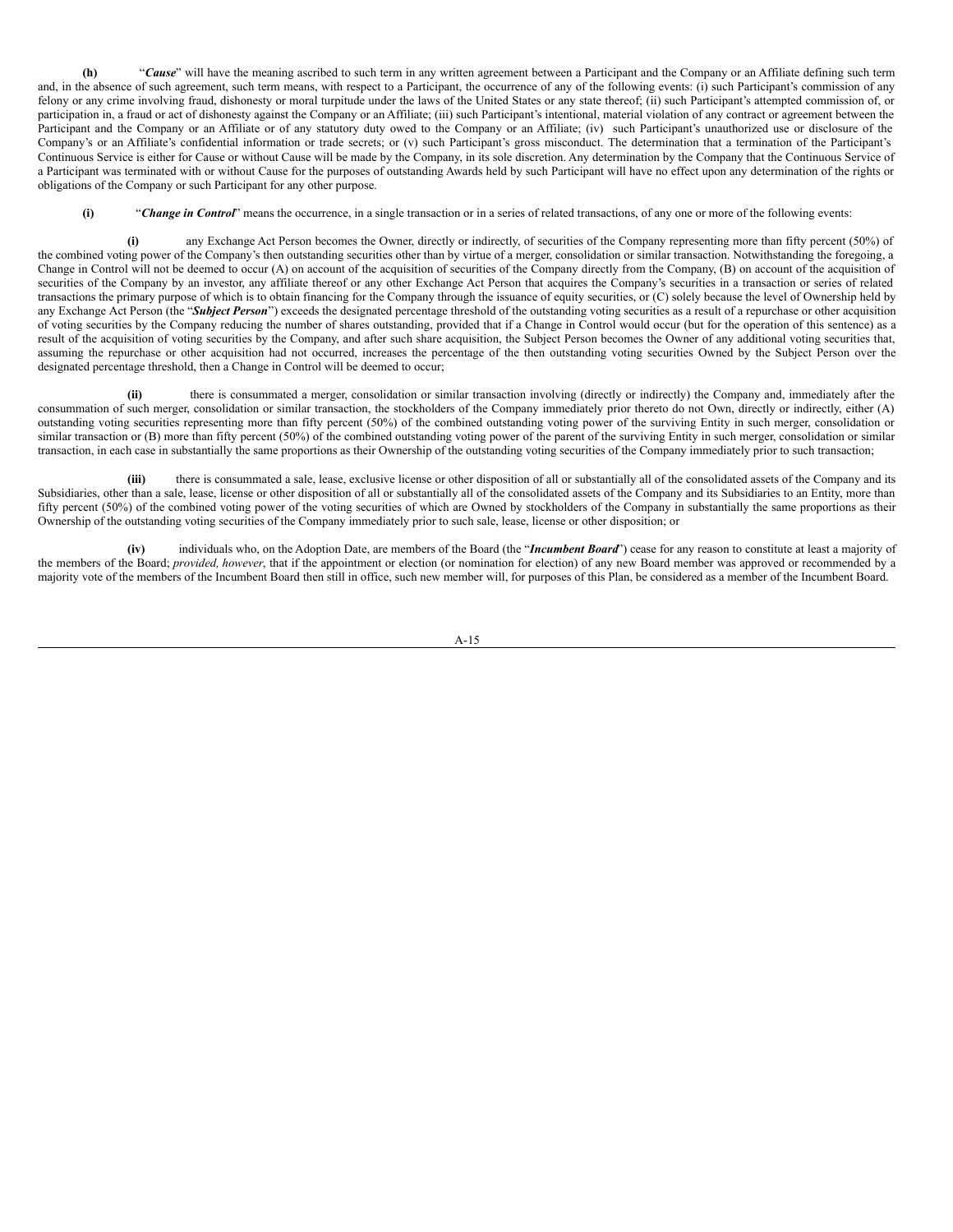Notwithstanding the foregoing definition or any other provision of this Plan, (A) the term Change in Control will not include a sale of assets, merger or other transaction effected exclusively for the purpose of changing the domicile of the Company, and (B) the definition of Change in Control (or any analogous term) in an individual written agreement between a Participant and the Company or an Affiliate will supersede the foregoing definition with respect to Awards subject to such agreement; *provided, however*, that (1) if no definition of Change in Control (or any analogous term) is set forth in such an individual written agreement, the foregoing definition will apply; and (2) no Change in Control (or any analogous term) will be deemed to occur with respect to Awards subject to such an individual written agreement without a requirement that the Change in Control (or any analogous term) actually occur. If required for compliance with Section 409A of the Code, in no event will an event be deemed a Change in Control if such event is not also a "change in the ownership of" the Company, a "change in the effective control of" the Company, or a "change in the ownership of a substantial portion of the assets of" the Company, each as determined under Treasury Regulations Section 1.409A-3(i)(5) (without regard to any alternative definition thereunder). The Board may, in its sole discretion and without a Participant's consent, amend the definition of "Change in Control" to conform to the definition of a "change in control event" under Section 409A of the Code and the regulations thereunder.

- **(j)** "*Code*" means the Internal Revenue Code of 1986, as amended, including any applicable regulations and guidance thereunder.
- **(k)** "*Committee*" means a committee of one (1) or more Directors to whom authority has been delegated by the Board in accordance with Section 2(c).
- **(l)** "*Common Stock*" means the common stock of the Company.
- **(m)** "*Company*" means Xenetic Biosciences, Inc., a Nevada corporation.

**(n)** "*Consultant*" means any person, including an advisor, who is (i) engaged by the Company or an Affiliate to render consulting or advisory services and is compensated for such services, or (ii) serving as a member of the board of directors of an Affiliate and is compensated for such services. However, service solely as a Director, or payment of a fee for such service, will not cause a Director to be considered a "Consultant" for purposes of the Plan. Notwithstanding the foregoing, a person is treated as a Consultant under this Plan only if a Form S-8 Registration Statement under the Securities Act is available to register either the offer or the sale of the Company's securities to such person.

"Continuous Service" means that the Participant's service with the Company or an Affiliate, whether as an Employee, Director or Consultant, is not interrupted or terminated. A change in the capacity in which the Participant renders service to the Company or an Affiliate as an Employee, Director or Consultant or a change in the Entity for which the Participant renders such service, provided that there is no interruption or termination of the Participant's service with the Company or an Affiliate, will not terminate a Participant's Continuous Service; *provided, however*, that if the Entity for which a Participant is rendering services ceases to qualify as an Affiliate, as determined by the Board, in its sole discretion, such Participant's Continuous Service will be considered to have terminated on the date such Entity ceases to qualify as an Affiliate. For example, a change in status from an Employee of the Company to a Consultant of an Affiliate or to a Director will not constitute an interruption of Continuous Service. To the extent permitted by law, the Board or the chief executive officer of the Company, in that party's sole discretion, may determine whether Continuous Service will be considered interrupted in the case of (i) any leave of absence approved by the Board or chief executive officer, including sick leave, military leave or any other personal leave, or (ii) transfers between the Company, an Affiliate, or their successors. Notwithstanding the foregoing, a leave of absence will be treated as Continuous Service for purposes of vesting in an Award only to such extent as may be provided in the Company's leave of absence policy, in the written terms of any leave of absence agreement or policy applicable to the Participant, or as otherwise required by law.

**(p)** "*Corporate Transaction*" means the consummation, in a single transaction or in a series of related transactions, of any one or more of the following events:

**(i)** a sale or other disposition of all or substantially all, as determined by the Board, in its sole discretion, of the consolidated assets of the Company and its Subsidiaries;

**(ii)** a sale or other disposition of more than fifty percent (50%) of the outstanding securities of the Company;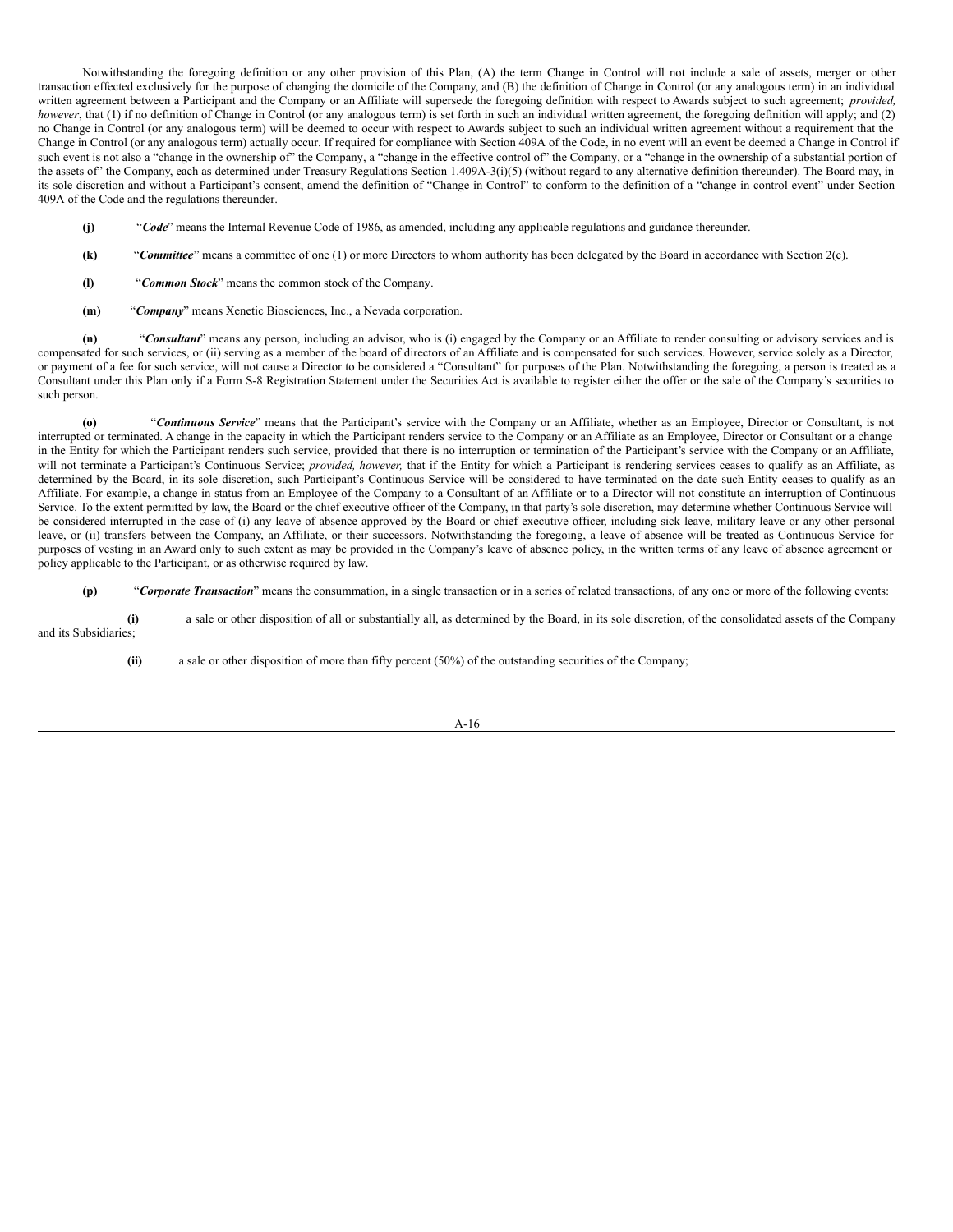**(iii)** a merger, consolidation or similar transaction following which the Company is not the surviving corporation; or

**(iv)** a merger, consolidation or similar transaction following which the Company is the surviving corporation but the shares of Common Stock outstanding immediately preceding the merger, consolidation or similar transaction are converted or exchanged by virtue of the merger, consolidation or similar transaction into other property, whether in the form of securities, cash or otherwise.

If required for compliance with Section 409A of the Code, in no event will an event be deemed a Corporate Transaction if such event is not also a "change in the ownership of" the Company, a "change in the effective control of" the Company, or a "change in the ownership of a substantial portion of the assets of" the Company, each as determined under Treasury Regulations Section 1.409A-3(i)(5) (without regard to any alternative definition thereunder). The Board may, in its sole discretion and without a Participant's consent, amend the definition of "Corporate Transaction" to conform to the definition of a "change in control event" under Section 409A of the Code and the regulations thereunder.

**(q)** "*Covered Employee*" will have the meaning provided in Section 162(m)(3) of the Code.

**(r)(q)** "*Director*" means a member of the Board.

**(s)(r)** "*Disability*" means, with respect to a Participant, the inability of such Participant to engage in any substantial gainful activity by reason of any medically determinable physical or mental impairment that can be expected to result in death or that has lasted or can be expected to last for a continuous period of not less than twelve  $(12)$  months, as provided in Sections  $22(e)(3)$  and  $409A(a)(2)(e)(i)$  of the Code, and will be determined by the Board on the basis of such medical evidence as the Board deems warranted under the circumstances.

**(t)(s)** "*Ef ective Date*" means the effective date of this Plan document, as amended and restated, which is the date of the annual meeting of stockholders of the Company held in 20172019.

**(u)(t)** "*Employee*" means any person employed by the Company or an Affiliate. However, service solely as a Director, or payment of a fee for such services, will not cause a Director to be considered an "Employee" for purposes of the Plan.

**(v)(u)** "*Entity*" means a corporation, partnership, limited liability company or other entity.

**(w)(v)** "*Exchange Act*" means the Securities Exchange Act of 1934, as amended, and the rules and regulations promulgated thereunder.

**(x)(w)** "*Exchange Act Person*" means any natural person, Entity or "group" (within the meaning of Section 13(d) or 14(d) of the Exchange Act), except that "Exchange Act Person" will not include (i) the Company or any Subsidiary of the Company, (ii) any employee benefit plan of the Company or any Subsidiary of the Company or any trustee or other fiduciary holding securities under an employee benefit plan of the Company or any Subsidiary of the Company, (iii) an underwriter temporarily holding securities pursuant to an offering of such securities, (iv) an Entity Owned, directly or indirectly, by the stockholders of the Company in substantially the same proportions as their Ownership of stock of the Company, or (v) any natural person, Entity or "group" (within the meaning of Section 13(d) or 14(d) of the Exchange Act) that, as of the Effective Date, is the Owner, directly or indirectly, of securities of the Company representing more than fifty percent (50%) of the combined voting power of the Company's then outstanding securities.

**(y)(x)** "*Fair Market Value*" means, as of any date, the value of the Common Stock determined as follows:

**(i)** If the Common Stock is listed on any established stock exchange or traded on any established market, the Fair Market Value of a share of Common Stock will be, unless otherwise determined by the Board, the closing sales price for such stock as quoted on such exchange or market (or the exchange or market with the greatest volume of trading in the Common Stock) on the date of determination, as reported in a source the Board deems reliable.

**(ii)** Unless otherwise provided by the Board, if there is no closing sales price for the Common Stock on the date of determination, then the Fair Market Value will be the closing sales price on the last preceding date for which such quotation exists.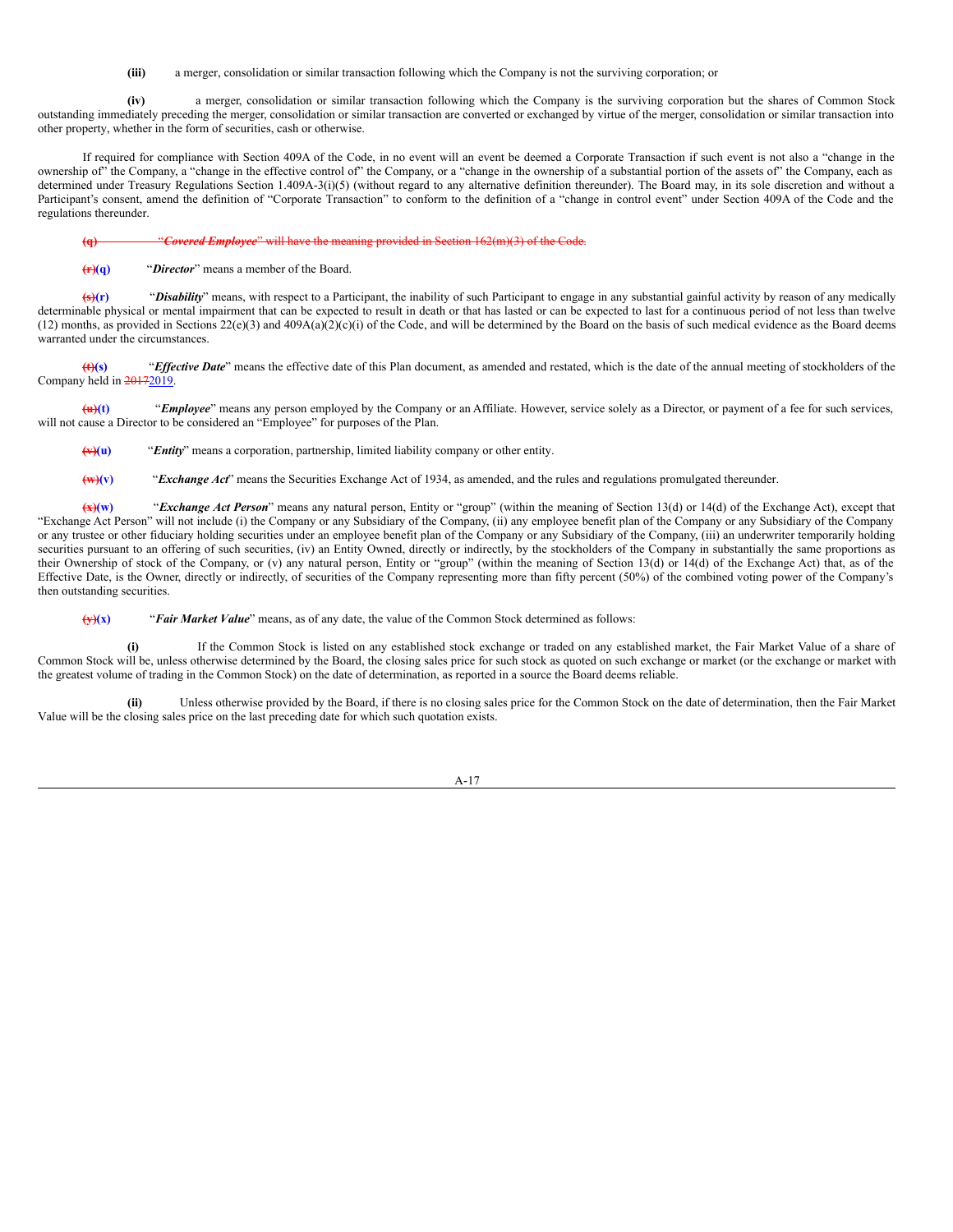**(iii)** In the absence of such markets for the Common Stock, the Fair Market Value will be determined by the Board in good faith and in a manner that complies with Sections 409A and 422 of the Code.

**(z)(y)** "*Full Value Award*" means a Stock Award, in each case that is not an Appreciation Award.

**(aa)(z)** "*Incentive Stock Option*" means an option granted pursuant to Section 5 that is intended to be, and that qualifies as, an "incentive stock option" within the meaning of Section 422 of the Code.

**(bb)(aa)** "*Non-Employee Director*" means a Director who either (i) is not a current employee or officer of the Company or an Affiliate, does not receive compensation, either directly or indirectly, from the Company or an Affiliate for services rendered as a consultant or in any capacity other than as a Director (except for an amount as to which disclosure would not be required under Item 404(a) of Regulation S-K promulgated pursuant to the Securities Act ("*Regulation S-K*")), does not possess an interest in any other transaction for which disclosure would be required under Item 404(a) of Regulation S-K, and is not engaged in a business relationship for which disclosure would be required pursuant to Item 404(b) of Regulation S-K, or (ii) is otherwise considered a "non-employee director" for purposes of Rule 16b-3.

**(cc)(bb)** "*Nonstatutory Stock Option*" means an option granted pursuant to Section 5 that does not qualify as an Incentive Stock Option.

**(dd)(cc)** "*Of icer*" means a person who is an officer of the Company within the meaning of Section 16 of the Exchange Act.

**(ee)(dd)** "*Option*" means an Incentive Stock Option or a Nonstatutory Stock Option to purchase shares of Common Stock granted pursuant to the Plan.

**(ff)(ee)** "*Option Agreement*" means a written agreement between the Company and a holder of an Option evidencing the terms and conditions of an Option grant. Each Option Agreement will be subject to the terms and conditions of the Plan.

**(gg)(ff)** "*Other Stock Award*" means an award based in whole or in part by reference to the Common Stock which is granted pursuant to the terms and conditions of Section 6(d).

**(hh)(gg)** "*Other Stock Award Agreement*" means a written agreement between the Company and a holder of an Other Stock Award evidencing the terms and conditions of an Other Stock Award grant. Each Other Stock Award Agreement will be subject to the terms and conditions of the Plan.

**(ii)(hh)** "*Outside Director*" means a Director who either (i) is not a current employee of the Company or an "affiliated corporation" (within the meaning of Treasury Regulations promulgated under Section 162(m) of the Code), is not a former employee of the Company or an "affiliated corporation" who receives compensation for prior services (other than benefits under a tax-qualified retirement plan) during the taxable year, has not been an officer of the Company or an "affiliated corporation," and does not receive remuneration from the Company or an "affiliated corporation," either directly or indirectly, in any capacity other than as a Director, or (ii) is otherwise considered an "outside director" for purposes of Section 162(m) of the Code.

**(jj)(ii)** "*Own,*" "*Owned,*" "*Owner,*" "*Ownership*" means a person or Entity will be deemed to "Own," to have "Owned," to be the "Owner" of, or to have acquired "Ownership" of securities if such person or Entity, directly or indirectly, through any contract, arrangement, understanding, relationship or otherwise, has or shares voting power, which includes the power to vote or to direct the voting, with respect to such securities.

**(kk)(jj)** "*Participant*" means a person to whom an Award is granted pursuant to the Plan or, if applicable, such other person who holds an outstanding Award.

**(ll)(kk)** "*Performance Cash Award*" means an award of cash granted pursuant to the terms and conditions of Section 6(c)(ii).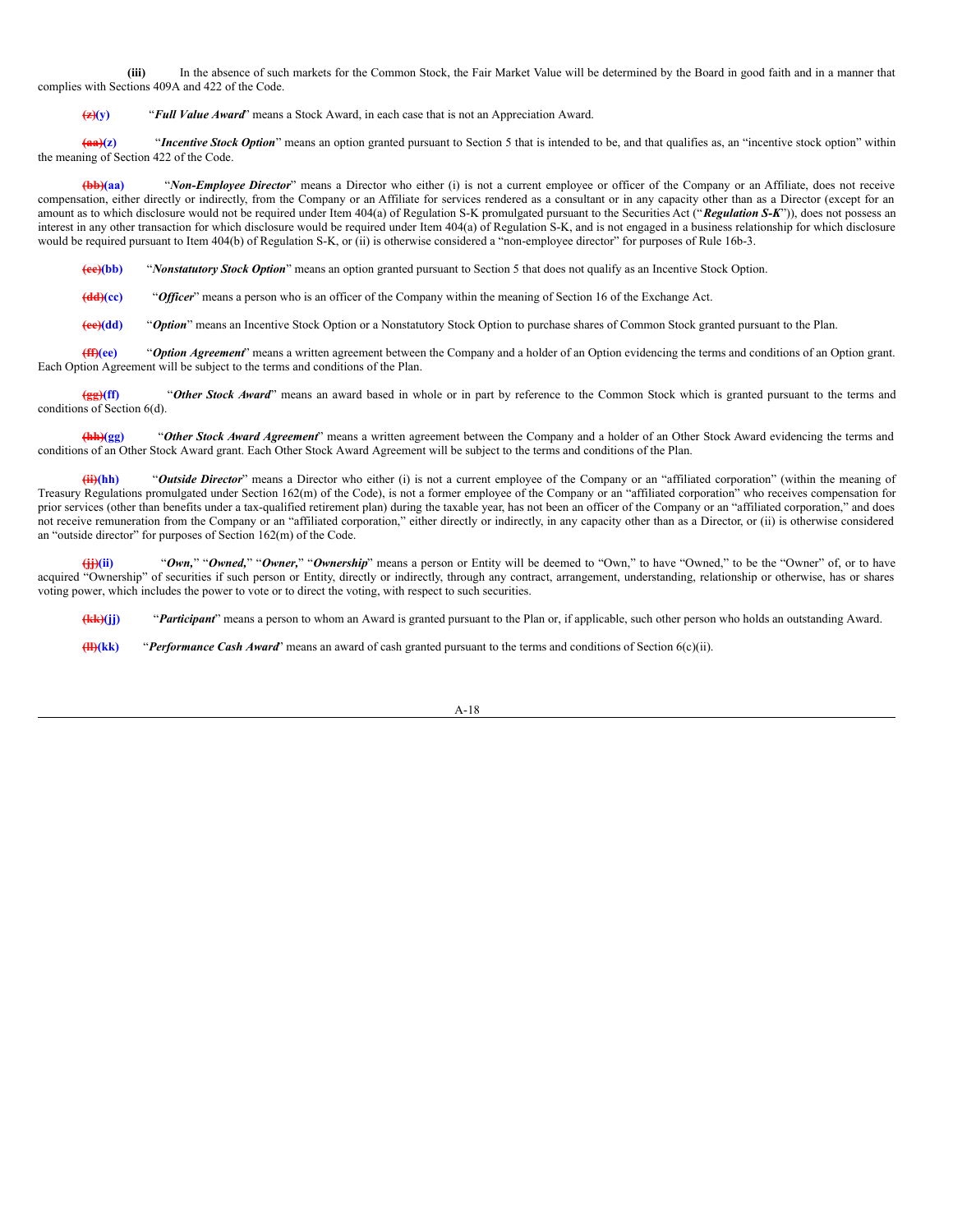**(mm)(ll)** "*Performance Criteria*" means the one or more criteria that the Committee (or, to the extent that an A 162(m) of the Code, the Board or the Committee) will select for purposes of establishing the Performance Goals for a Performance Period. The Performance Criteria that will be used to establish such Performance Goals may be based on any one of, or combination of, the following as determined by the Committee (or Board, if applicable): (1) earnings (including earnings per share and net earnings); (2) earnings before interest, taxes and depreciation; (3) earnings before interest, taxes, depreciation and amortization; (4) earnings before interest, taxes, depreciation, amortization and legal settlements; (5) earnings before interest, taxes, depreciation, amortization, legal settlements and other income (expense); (6) earnings before interest, taxes, depreciation, amortization, legal settlements, other income (expense) and stock-based compensation; (7) earnings before interest, taxes, depreciation, amortization, legal settlements, other income (expense), stock-based compensation and changes in deferred revenue; (8) total stockholder return; (9) return on equity or average stockholder's equity; (10) return on assets, investment, or capital employed; (11) stock price; (12) margin (including gross margin); (13) income (before or after taxes); (14) operating income; (15) operating income after taxes; (16) pre-tax profit; (17) operating cash flow; (18) sales or revenue targets; (19) increases in revenue or product revenue; (20) expenses and cost reduction goals; (21) improvement in or attainment of working capital levels; (22) economic value added (or an equivalent metric); (23) market share; (24) cash flow; (25) cash flow per share; (26) share price performance; (27) debt reduction; (28) implementation or completion of projects or processes (including, without limitation, clinical trial initiation, clinical trial enrollment, clinical trial results, new and supplemental indications for existing products, regulatory filing submissions, regulatory filing acceptances, regulatory or advisory committee interactions, regulatory approvals, and product supply); (29) stockholders' equity; (30) capital expenditures; (31) debt levels; (32) operating profit or net operating profit; (33) workforce diversity; (34) growth of net income or operating income; (35) billings; (36) bookings; (37) employee retention; (38) initiation of phases of clinical trials and/or studies by specific dates; (39) patient enrollment rates; (40) budget management; (41) submission to, or approval by, a regulatory body (including, but not limited to the U.S. Food and Drug Administration) of an applicable filing or a product candidate; (42) regulatory milestones; (43) progress of internal research or clinical programs; (44) progress of partnered programs; (45) partner satisfaction; (46) timely completion of clinical trials; (47) submission of INDs and NDAs and other regulatory achievements; (48) research progress, including the development of programs; (49) strategic partnerships or transactions (including in-licensing and out-licensing of intellectual property; (50) customer satisfaction; and (51) to the ex mply with Section 162(m) of the Code, other measures of performance selected by the Board.

(**nn**)(mm) "*Performance Goals*" means, for a Performance Period, the one or more goals established by theCommittee (or, to the extent that an Award is not der Section 162(m) of the Code, the Board or the Committee) for the Performance Period based upon the Performance Criteria. Performance Goals may be based on a Company-wide basis, with respect to one or more business units, divisions, Affiliates, or business segments, and in either absolute terms or relative to the performance of one or more comparable companies or the performance of one or more relevant indices. The Committee (or, to the extent that an Award is not intended to qualify as "performance-based compensation" under Section 162(m) of the Code, the Board or the Committee) is authorized to make appropriate adjustments in the method of calculating the attainment of Performance Goals for a Performance Period as follows; *provided, however*, that to the extent that an Award is intended to qualify as "performance-based compensation" under Section 162(m) of the Code, any such adjustment may be made only if such adjustment is objectively determinable and specified in the Award Agreement at the time the Award is granted or in such other document setting forth the Performance Goals for the Award at the time the Performance Goals are established: (1) to include or exclude restructuring and/or other non-recurring charges; (2) to include or exclude exchange rate effects, as applicable, for non-U.S. dollar denominated Performance Goals; (3) to include or exclude the effects of changes to generally accepted accounting principles required by the Financial Accounting Standards Board; (4) to include or exclude the effects of any statutory adjustments to corporate tax rates; (5) to include or exclude the effects of any "items that are "unusual" in nature or occur "infrequently" as determined under generally accepted accounting principles; (6) to include or exclude the effects of purchase accounting adjustments; (7) to include or exclude the effect of payment of bonuses under any cash bonus plan of the Company; (8) to include or exclude the effect of stock-based compensation and/or deferred compensation; (9) to include or exclude any other unusual, non-recurring gain or loss or other extraordinary item; (10) to respond to, or in anticipation of, any unusual or extraordinary corporate item, transaction, event or development; (11) to respond to, or in anticipation of, changes in applicable laws, regulations, accounting principles, or business conditions; (12) to include or exclude the effects of divestitures, acquisitions or joint ventures; (13) to include or exclude the effects of discounted operations that do not qualify as a segment of a business unit under generally accepted accounting principles; (14) to assume that any business divested by the Company achieved performance objectives at targeted levels during the balance of a Performance Period following such divestiture; (15) to include or exclude the effect of any change in the outstanding shares of Common Stock by reason of any stock dividend or split, stock repurchase, reorganization, recapitalization, merger, consolidation, spin-off, combination or exchange of shares or other similar corporate change, or any distributions to common stockholders other than regular cash dividends; (16) to reflect a corporate transaction, such as a merger, consolidation, separation (including a spinoff or other distribution of stock or property by a corporation), or reorganization (whether or not such reorganization comes within the definition of such term in Section 368 of the Code); (17) to exclude the effects of the timing of acceptance for review and/or approval of submissions to the U.S. Food and Drug Administration or any other regulatory body; (18) to reflect any partial or complete corporate liquidation; (19) to include or exclude the amortization of purchased intangibles, technology license arrangements and incomplete technology; and (20) to the extent that an Award is not intended to qualify as under Section 162(m) of the Code, to make other appropriate adjustments selected by the Board or the Committee.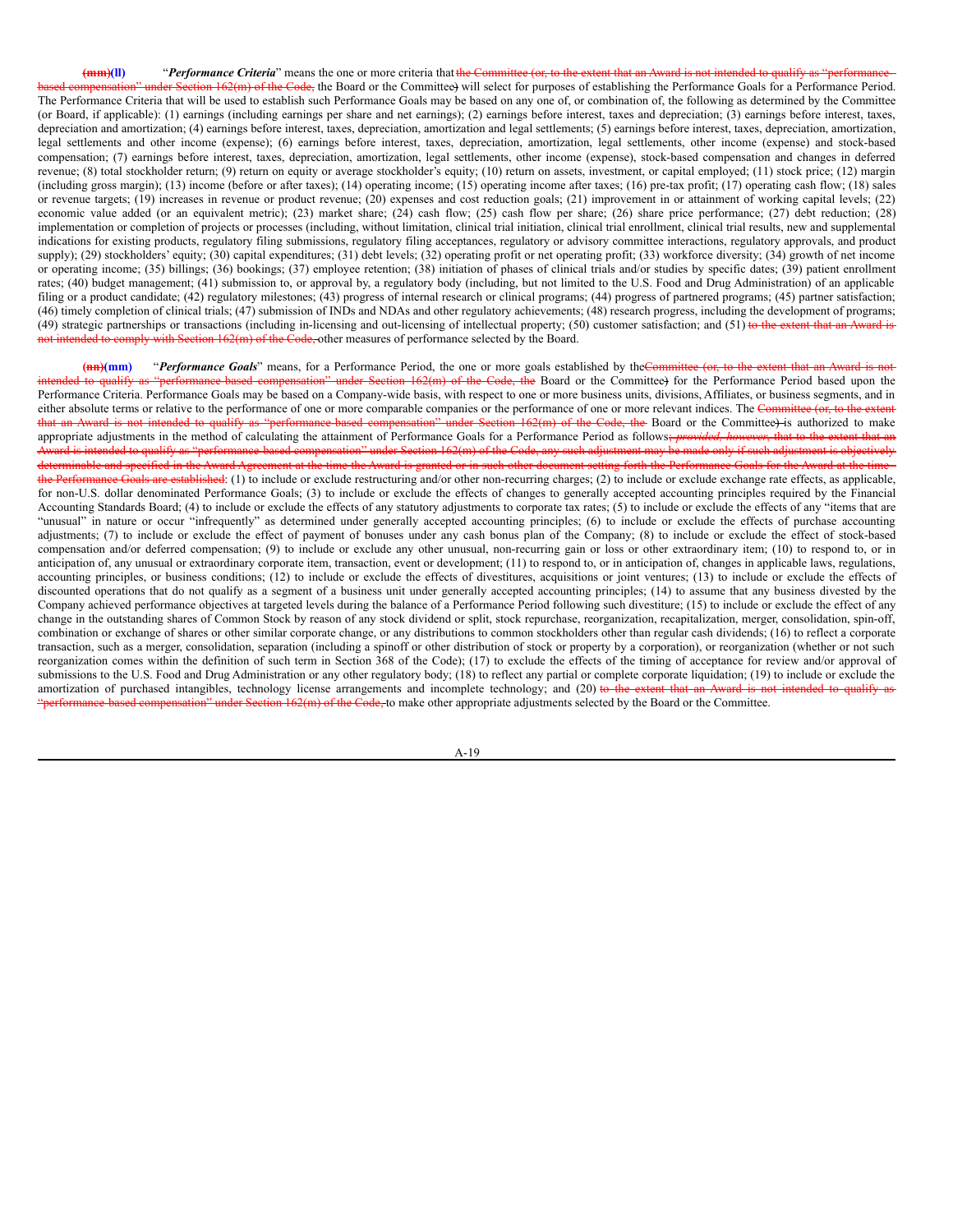**(oo)(nn)** "*Performance Period*" means the period of time selected by the Committee (or, to the extent to the extent of that and that an Award is not intended to that an Award is not intended to quality as "performanceof the Code, the Board or the Committee) over which the attainment of one or more Performance Goals will be measured for the purpose of determining a Participant's right to and the payment of a Performance Stock Award or a Performance Cash Award. Performance Periods may be of varying and overlapping duration, at the sole discretion of the Committee (or Board, if applicable).

**(pp)(oo)** "*Performance Stock Award*" means a Stock Award granted under the terms and conditions of Section 6(c)(i).

**(qq)(pp)** "*Plan*" means this Xenetic Biosciences, Inc. Equity Incentive Plan.

**(rr)(qq)** "*Restricted Stock Award*" means an award of shares of Common Stock which is granted pursuant to the terms and conditions of Section 6(a).

**(ss)(rr)** "*Restricted Stock Award Agreement*" means a written agreement between the Company and a holder of a Restricted Stock Award evidencing the terms and conditions of a Restricted Stock Award grant. Each Restricted Stock Award Agreement will be subject to the terms and conditions of the Plan.

**(tt)(ss)** "*Restricted Stock Unit Award*" means a right to receive shares of Common Stock which is granted pursuant to the terms and conditions of Section 6(b).

**(uu)(tt)** "*Restricted Stock Unit Award Agreement*" means a written agreement between the Company and a holder of a Restricted Stock Unit Award evidencing the terms and conditions of a Restricted Stock Unit Award grant. Each Restricted Stock Unit Award Agreement will be subject to the terms and conditions of the Plan.

**(vv)(uu)** "*Rule 16b-3*" means Rule 16b-3 promulgated under the Exchange Act or any successor to Rule 16b-3, as in effect from time to time.

**(ww)(vv)** "*Rule 405*" means Rule 405 promulgated under the Securities Act.

**(xx)(ww)** "*Securities Act*" means the Securities Act of 1933, as amended.

**(yy)(xx)** "*Stock Appreciation Right*" or "*SAR*" means a right to receive the appreciation on Common Stock that is granted pursuant to the terms and conditions of Section 5.

**(zz)(yy)** "*Stock Appreciation Right Agreement*" or "*SAR Agreement*" means a written agreement between the Company and a holder of a Stock Appreciation Right evidencing the terms and conditions of a Stock Appreciation Right grant. Each Stock Appreciation Right Agreement will be subject to the terms and conditions of the Plan.

**(aaa)(zz)** "*Stock Award*" means any right to receive Common Stock granted under the Plan, including an Incentive Stock Option, a Nonstatutory Stock Option, a Stock Appreciation Right, a Restricted Stock Award, a Restricted Stock Unit Award, a Performance Stock Award or any Other Stock Award and including, as applicable such awards granted under the Plan prior to the amendment and restatement of the Plan hereby.

**(bbb)(aaa)** "*Stock Award Agreement*" means a written agreement between the Company and a Participant evidencing the terms and conditions of a Stock Award grant. Each Stock Award Agreement will be subject to the terms and conditions of the Plan.

**(ccc)(bbb)** "*Subsidiary*" means, with respect to the Company, (i) any corporation of which more than fifty percent (50%) of the outstanding capital stock having ordinary voting power to elect a majority of the board of directors of such corporation (irrespective of whether, at the time, stock of any other class or classes of such corporation will have or might have voting power by reason of the happening of any contingency) is at the time, directly or indirectly, Owned by the Company, and (ii) any partnership, limited liability company or other entity in which the Company has a direct or indirect interest (whether in the form of voting or participation in profits or capital contribution) of more than fifty percent (50%).

**(ddd)(ccc)** "*Ten Percent Stockholder*" means a person who Owns (or is deemed to Own pursuant to Section 424(d) of the Code) stock possessing more than ten percent (10%) of the total combined voting power of all classes of stock of the Company or any Affiliate.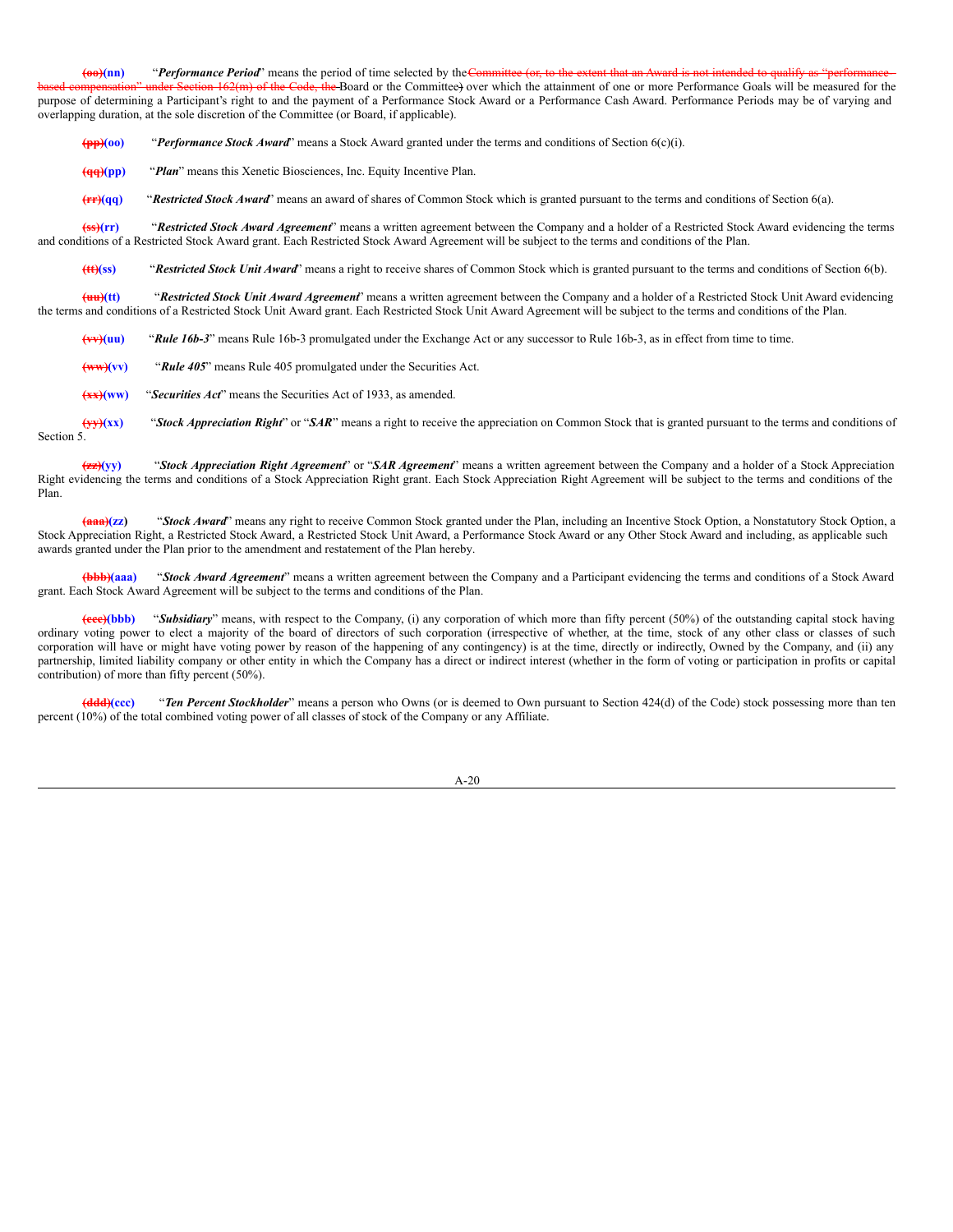SAMPLE SHAREHOLDER NAME 101 SAMPLE STREET APT. 999 SAMPLE CITY, TX 99999

**Xenetic Biosciences, Inc. 40 Speen Street, Suite 102 Framingham, Massachusetts 01701**

**Annual Meeting of Stockholders** Meeting Date: Wednesday, December 4, 2019 Time: 10 A.M. EDT Location: 701 Brickell Avenue, Suite 3300, Miami, Florida 33131

### **THIS PROXY IS SOLICITED ON BEHALF OF THE BOARD OF DIRECTORS OF THE COMPANY**

#### **Voting Instructions**

**You can vote by Internet** Instead of mailing your proxy, you may choose to vote on the Internet. Validation details including Control ID are located on this form.

#### **Please vote immediately. Your vote is important.**

**Vote by Internet**

Log on to the internet and go to **https://stocktrack.simplyvoting.com** See your Control ID below. Follow the steps outlined on this secured Web site.

**Vote by telephone**

Call **(702) 818-5898** to vote by phone

\*\*\*WE MUST RECEIVE YOUR VOTING INSTRUCTIONS PRIOR TO 2:00 P.M. ET 12/03/19\*\*\*

This Proxy will be voted in accordance with the directions given herein. If no direction is given, this Proxy will be voted per the board of directors' recommendation as **noted next to each item below.**  $\textbf{Control ID: SAMPLE000000X}$ 

**A. Voting Items** (Fill in only one box per nominee or item in black or blue ink)

| 1. Election of Directors | For | Withhold |                                       |                              |
|--------------------------|-----|----------|---------------------------------------|------------------------------|
| Grigory G. Borisenko     |     |          | Board of Directors recommendation For |                              |
| James E. Callaway        |     |          | Board of Directors recommendation For |                              |
| Firdaus Jal Dastoor      |     |          | Board of Directors recommendation For |                              |
| Jeffrey F. Eisenberg     |     |          | Board of Directors recommendation For |                              |
| Dmitry Genkin            |     |          | Board of Directors recommendation For |                              |
| Roger Kornberg           |     |          | Board of Directors recommendation For |                              |
| Adam Logal               |     |          | Board of Directors recommendation For |                              |
| Alexey Vinogradov        |     |          | Board of Directors recommendation For |                              |
|                          |     |          |                                       | (Continued on the next nage) |

(Continued on the next page)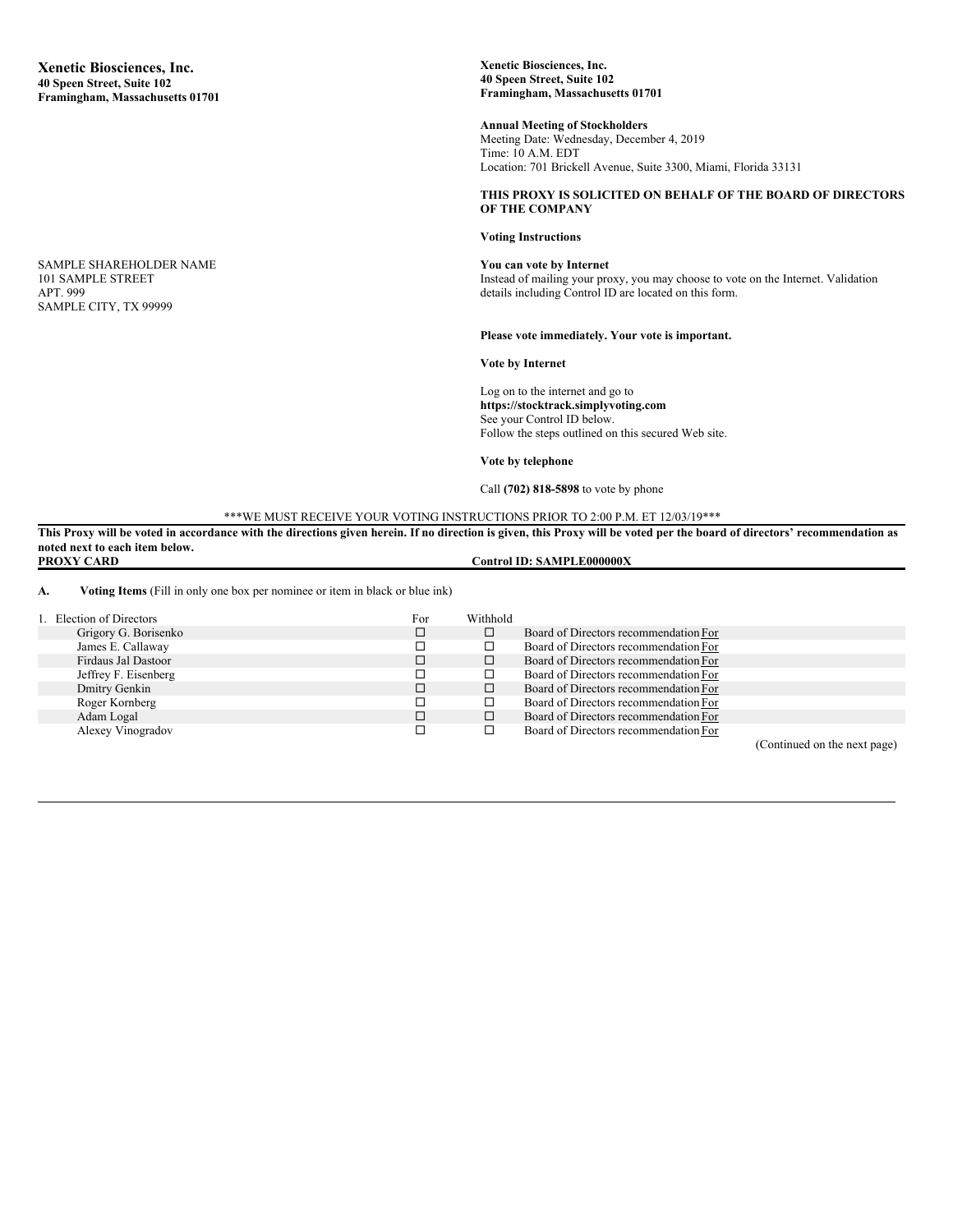# **Xenetic Biosciences, Inc. PROXY CARD** Page 2 of 3

#### **Xenetic Biosciences, Inc. 40 Speen Street, Suite 102 Framingham, Massachusetts 01701**

| Annual Meeting of Stockholders to be held on Wednesday, December 4, 2019 at 10:00 a.m. ET at 701 Brickell Avenue, Suite 3300, Miami, Florida 33131 |                                                                                  |     |         |         |                                       |  |  |
|----------------------------------------------------------------------------------------------------------------------------------------------------|----------------------------------------------------------------------------------|-----|---------|---------|---------------------------------------|--|--|
|                                                                                                                                                    |                                                                                  | For | Against | Abstain |                                       |  |  |
|                                                                                                                                                    | 2. To ratify the selection by the Audit Committee of Marcum LLP as the           |     | □       |         | Board of Directors recommendation For |  |  |
|                                                                                                                                                    | independent registered public accounting firm of the Company for its fiscal year |     |         |         |                                       |  |  |
|                                                                                                                                                    | ending December 31, 2019.                                                        |     |         |         |                                       |  |  |
|                                                                                                                                                    | 3. Non-binding advisory vote to approve the Company's named executive officer    |     | □       |         | Board of Directors recommendation For |  |  |
|                                                                                                                                                    | compensation ("Say on Pay").                                                     |     |         |         |                                       |  |  |
|                                                                                                                                                    | 4. Approval of the Amended and Restated Equity Incentive Plan to, among other    |     | □       |         | Board of Directors recommendation For |  |  |
|                                                                                                                                                    | things, increase shares of common stock authorized under the plan by 750,000     |     |         |         |                                       |  |  |

NOTE: In their discretion, the proxy holders are authorized to transact any other business as may properly come before the meeting or any adjournments or postpones thereof.

# **B. Non-Voting Items**

shares.

 $\square$  I would like to receive proxy materials via email in the future

Email Address:

## C. Authorized Signatures - This section must be completed for your vote to be counted. Date and Sign Below.

The undersigned, revoking all prior proxies, hereby appoints Jeffrey F. Eisenberg and James Parslow, or either of them, as proxies of the undersigned (with full power to act without the other and to appoint his substitute) to attend and represent the undersigned at the Annual Meeting of the Stockholders of Xenetic Biosciences, Inc. (the "Company") to be held at 701 Brickell Avenue, Suite 3300, Miami, Florida 33131 on December 4, 2019 at 10:00 a.m. ET, and any adjourned sessions thereof, and there to act and vote as indicated, upon all matters referred to on the previous page and described in the proxy statement relating to the annual meeting, all shares of common stock of the Company which the undersigned would be entitle to vote or act upon, with all powers the undersigned would possess, if personally present at the meeting and at any adjourned sessions thereof. Each of the matters on the previous page is being proposed by the Board of Directors of the Company.

### IN THEIR DISCRETION, THE PROXIES ARE AUTHORIZED TO VOTE IN THEIR DISCRETION ON ANY OTHER BUSINESS AS PROPERLY MAY COME BEFORE THE MEETING, OR ANY ADJOURNMENT THEREOF.

Attendance of the undersigned at the meeting or at any adjourned session thereof will not be deemed to revoke this proxy unless the undersigned shall affirmatively indicate thereof the intention of the undersigned to vote said shares in person. If the undersigned hold(s) any of the shares of the Company in a fiduciary, custodial or joint capacity or capacities, this proxy is signed by the undersigned in every such capacity as well as individually.

(Continued on the next page)